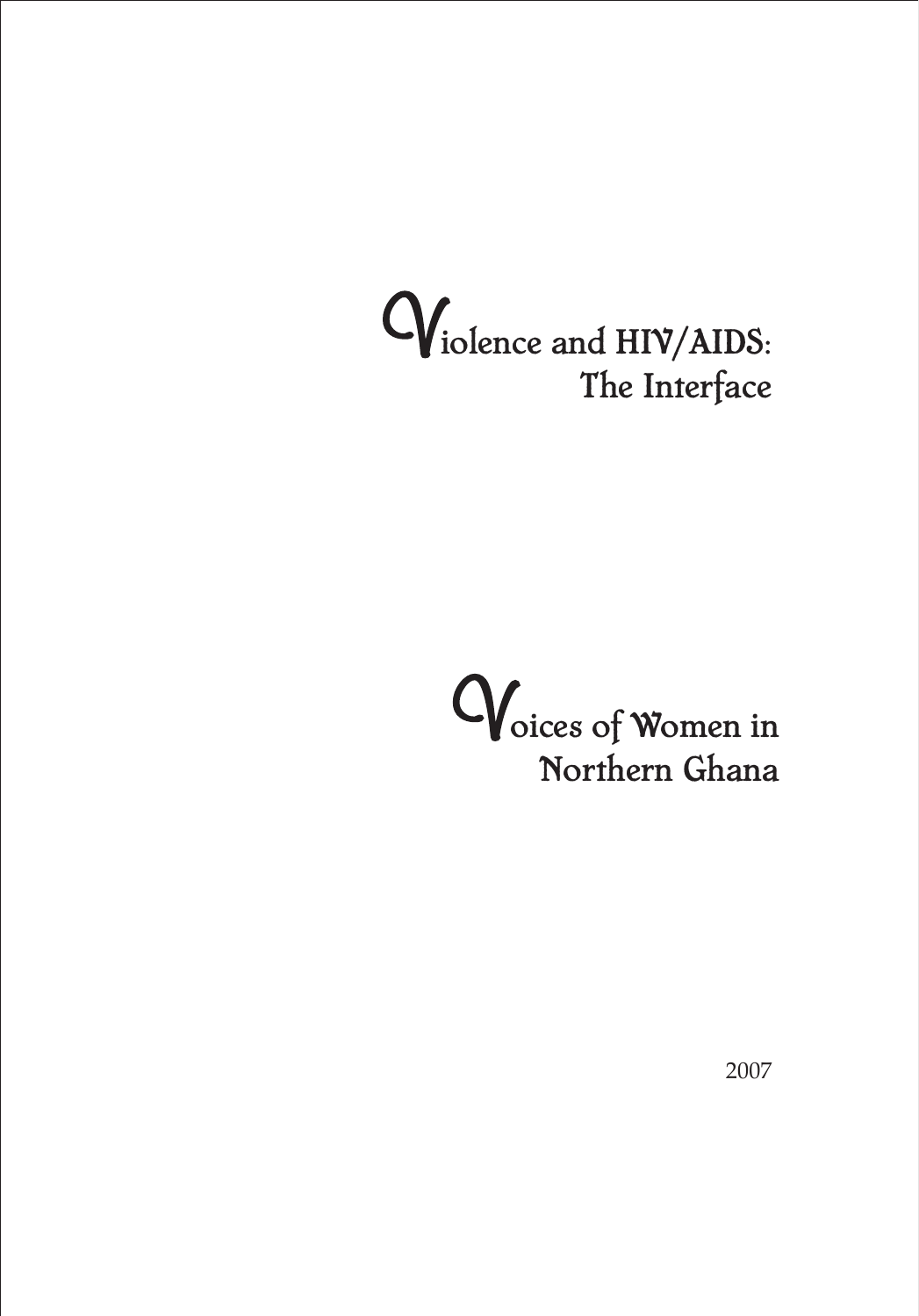ActionAid Ghana Nº. 13 La Tebu Street East Cantonments, Accra P.O. Box AN 19083 Accra North – Ghana

Telephone: +233-(0)21 – 764931(2) Fax:  $+233-(0)21 - 764930$ Email: aaghana@actionaid.org Website: www.actionaidghana.org

ActionAid is an international anti-poverty agency working in over 40 countries, taking sides with poor people to end poverty and injustice together

ActionAid Ghana Publications 2007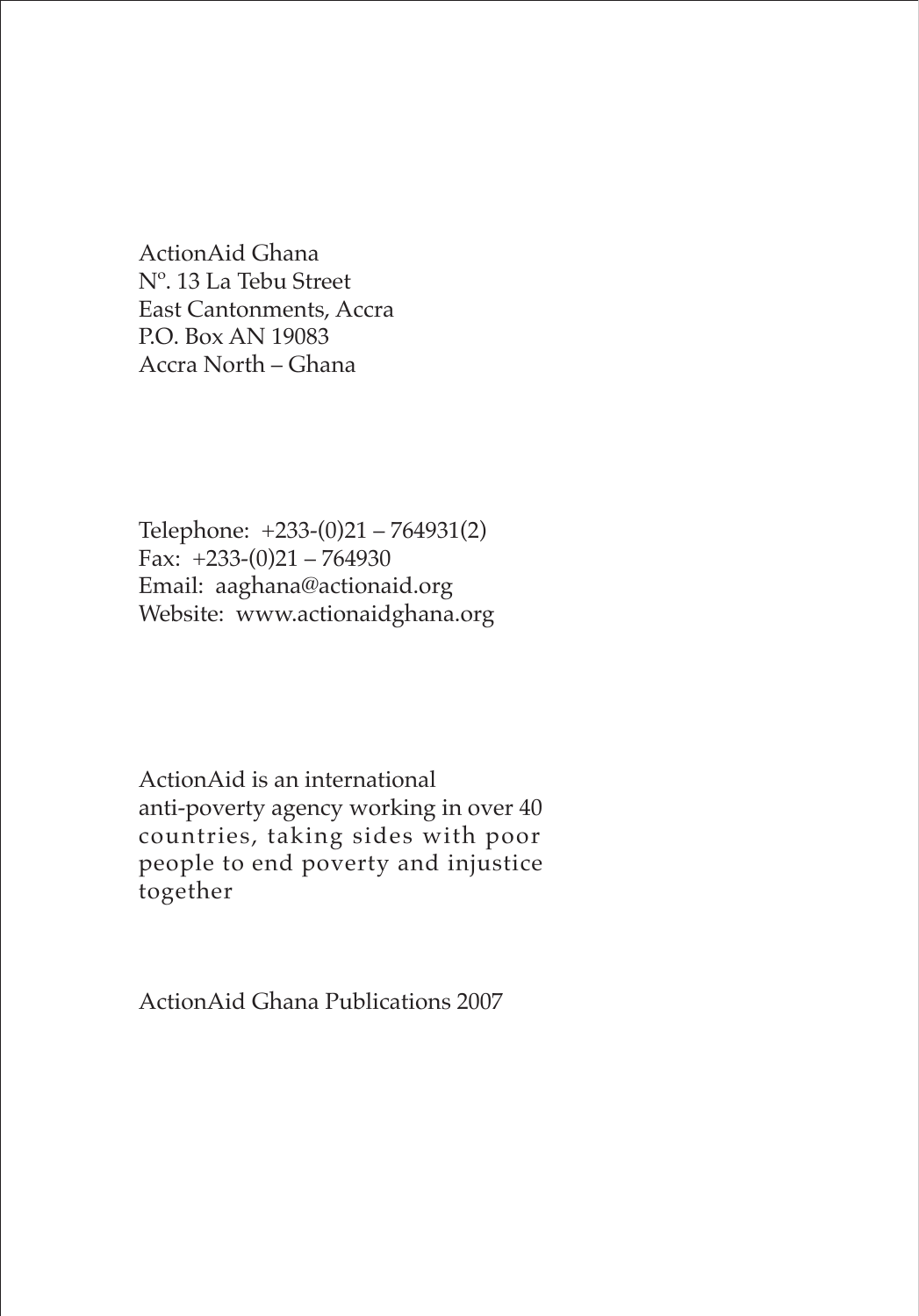# **ACKNOWLEDGEMENT**

The Board of Directors and Management of ActionAid Ghana are particularly grateful to the United Nations Population Fund (UNFPA) for funding this project: Violence and HIV/AIDS: The Interface.

We are also very grateful to Yaa Peprah Agyemang Amekudzi for conducting the research for this project.

Above all, we want to acknowledge the invaluable contributions of the respondents (participants) especially, the Women. We salute their courage and sincerity

Thank You.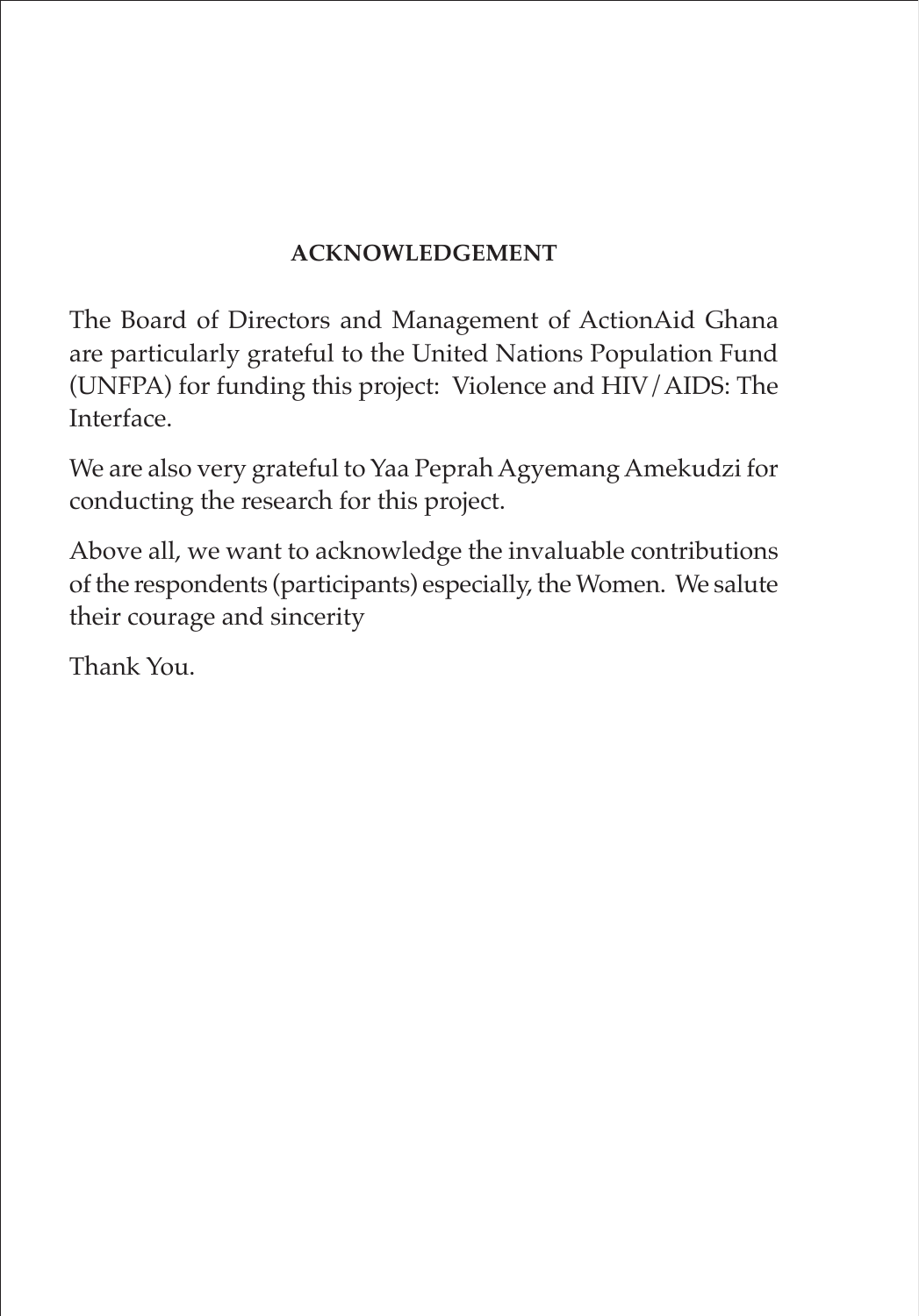# **TABLE OF CONTENTS**

|     |                                                            |                                                       | 4<br>5 |  |  |
|-----|------------------------------------------------------------|-------------------------------------------------------|--------|--|--|
| 1.0 |                                                            |                                                       |        |  |  |
|     | 1.1                                                        | Background                                            |        |  |  |
|     | 1.2                                                        | Country HIV and AIDS Profile                          |        |  |  |
|     | 1.3                                                        | Violence Against Women, A Situational Analysis        |        |  |  |
|     | 1.4                                                        | Rationale for the study                               |        |  |  |
|     | 1.5                                                        | Methodology                                           |        |  |  |
|     | 1.6                                                        | The structure of the Report                           |        |  |  |
| 2.0 |                                                            | Nature of Violence against Women in Northern Ghana 23 |        |  |  |
|     | 2.1                                                        | Legal Definition of Violence                          |        |  |  |
|     | 2.2                                                        | Respondents' Perspectives                             |        |  |  |
|     | 2.3                                                        | Prevalence                                            |        |  |  |
| 3.0 | Ramifications of Domestic Violence in Northern Ghana<br>37 |                                                       |        |  |  |
|     | 3.1                                                        | Causes of Domestic Violence in Northern Ghana         |        |  |  |
|     | 3.2                                                        | Consequences of Domestic Violence in Northern Ghana   |        |  |  |
|     | 3.3                                                        | The Domestic Violence-HIV Link                        |        |  |  |
|     | 3.4                                                        | <b>Testimonies of Survivors of Domestic</b>           |        |  |  |
|     |                                                            | Violence and HIV                                      |        |  |  |
| 4.0 | Addressing Violence against Women and                      |                                                       |        |  |  |
|     |                                                            |                                                       | 64     |  |  |
|     | 4.1                                                        | <b>Existing Laws and Policies</b>                     |        |  |  |
|     | 4.2                                                        | <b>Types of Service Delivery</b>                      |        |  |  |
|     | 4.3                                                        | Collaborations                                        |        |  |  |
| 5.0 |                                                            |                                                       | 84     |  |  |
|     | 5.1                                                        | What makes women and girls                            |        |  |  |
|     | 5.2                                                        | Why have current HIV control efforts failed           |        |  |  |
| 6.0 |                                                            |                                                       | 92     |  |  |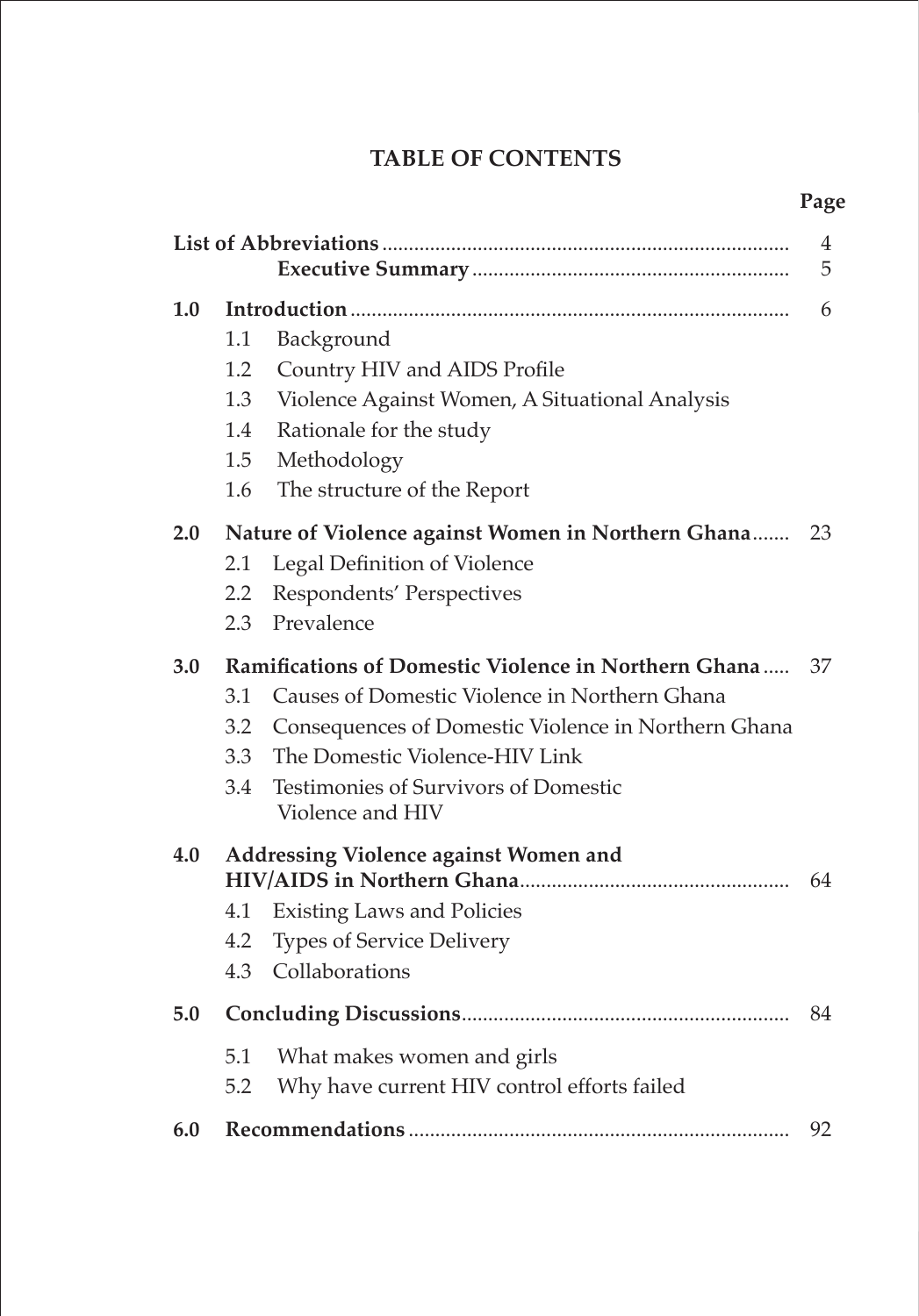$\overline{\phantom{a}}$ 

# **LIST OF ABBREVIATIONS**

| <b>AIDS</b>   | Acquired Immune Deficiency Syndrome                      |
|---------------|----------------------------------------------------------|
| <b>ART</b>    | Anti-retroviral Therapy                                  |
| <b>CRS</b>    | <b>Catholic Relief Services</b>                          |
| <b>CBO</b>    | <b>Community Based Organizations</b>                     |
| <b>CHRAJ</b>  | Commission on Human Rights and Administrative<br>Justice |
| DA            | District Assembly                                        |
| <b>DACF</b>   | District Assembly Common Fund                            |
| <b>DHMT</b>   | District Health Management Team                          |
| <b>DOVVSU</b> | Domestic Violence and Victim Support Unit                |
| <b>DPCU</b>   | District Planning Coordinating Unit                      |
| FGD           | <b>Focus Group Discussions</b>                           |
| <b>GAC</b>    | Ghana AIDS Commission                                    |
| <b>GHS</b>    | <b>Ghana Health Service</b>                              |
| <b>HIV</b>    | Human Immunodeficiency Virus                             |
| <b>IEC</b>    | Information, Education and Communication                 |
| <b>MDAs</b>   | Ministries, Departments and Agencies                     |
| <b>MOH</b>    | Ministry of Health                                       |
| <b>NACP</b>   | National AIDS Control Programme                          |
| <b>NCCE</b>   | National Commission for Civic Education                  |
| <b>NGOS</b>   | Non Governmental Organizations                           |
| <b>PLWHA</b>  | Persons Living With HIV/AIDS                             |
| <b>STI</b>    | Sexually Transmitted Infections                          |
| <b>VCT</b>    | Voluntary Counselling and Testing                        |
| <b>WHO</b>    | World Health Organization                                |

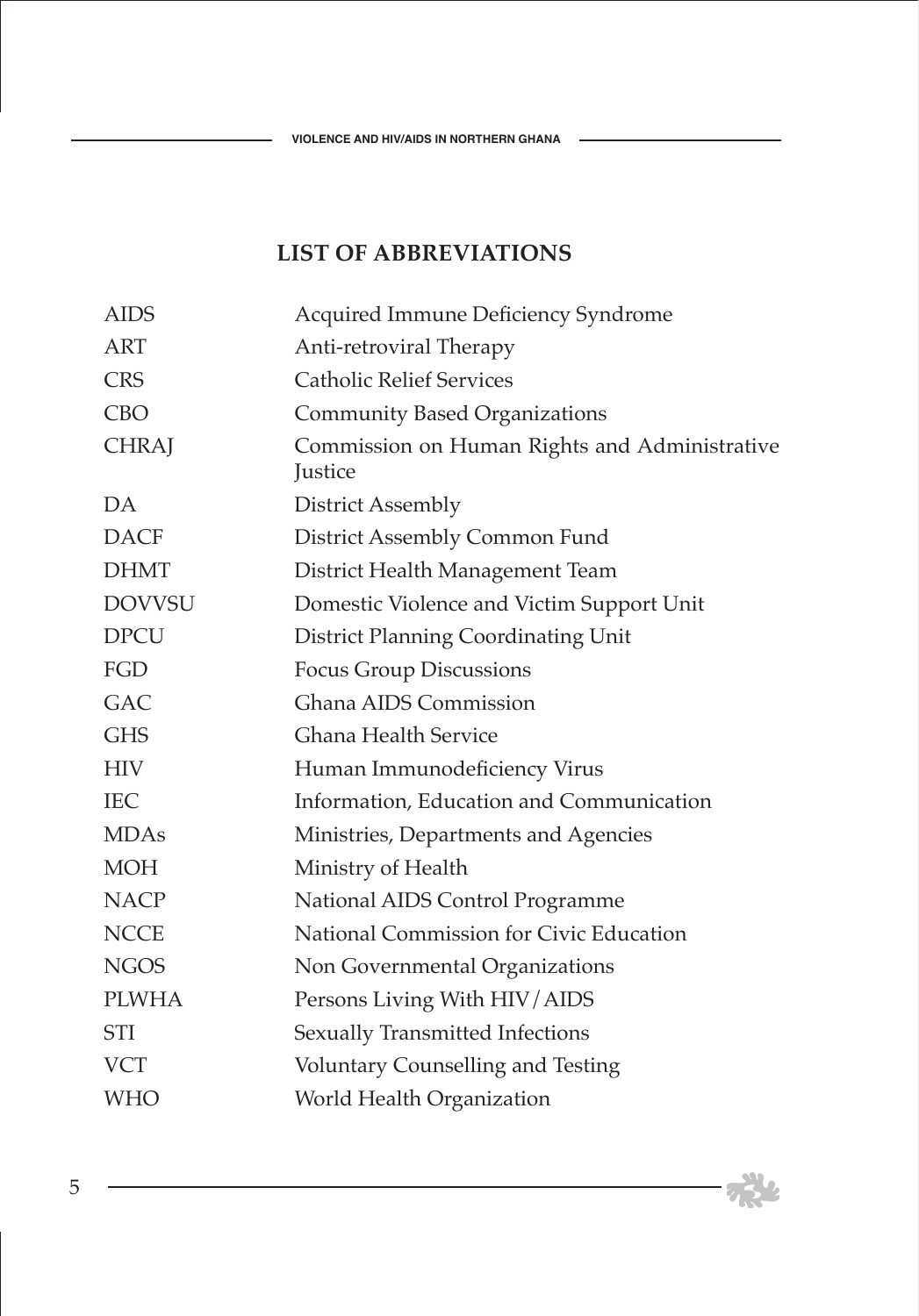# **EXECUTIVE SUMMARY**

## **Background**

Under the thematic area of Women's Rights, ActionAid Ghana (AAG) aims to "protect and promote women and girls human rights" as enshrined in the constitution of Ghana as well as international and regional frameworks to which Ghana is a signatory. ActionAid also focuses on transforming and redressing power relations between men and women by mainstreaming gender into its programmes as well as standalone interventions. To do this, ActionAid has formed strong alliances with strategic partners at both the regional and national levels.

This research, commissioned by ActionAid Ghana, is intended to highlighting the vulnerability of women to HIV/AIDS as a result of the violence they face in order to facilitate policy formulation and implementation as well as service delivery that would mitigate such vulnerability.

# **Study Objectives**

The objective of this project is to reduce violence against women (VAM), which plays a critical role in exposing women to HIV infection (in line with UN Declaration on Violence against women, 1994, Vienna Declaration, 1993) through innovative work in the communities which are most affected. Even though there have been several studies conducted into the issue of violence against women, determinants of HIV/AIDS infection and also HIV/AIDS management, there is not enough evidence to show that HIV/AIDS policies and programmes have begun to seriously address violence against women. This gap is accentuated by the HIV/AIDS communities' continuing faith in and emphasis on the ABC prevention approach which assumes all sex is consensual. The research is aimed at highlighting the vulnerability of women to HIV/AIDS as a result of the violence they face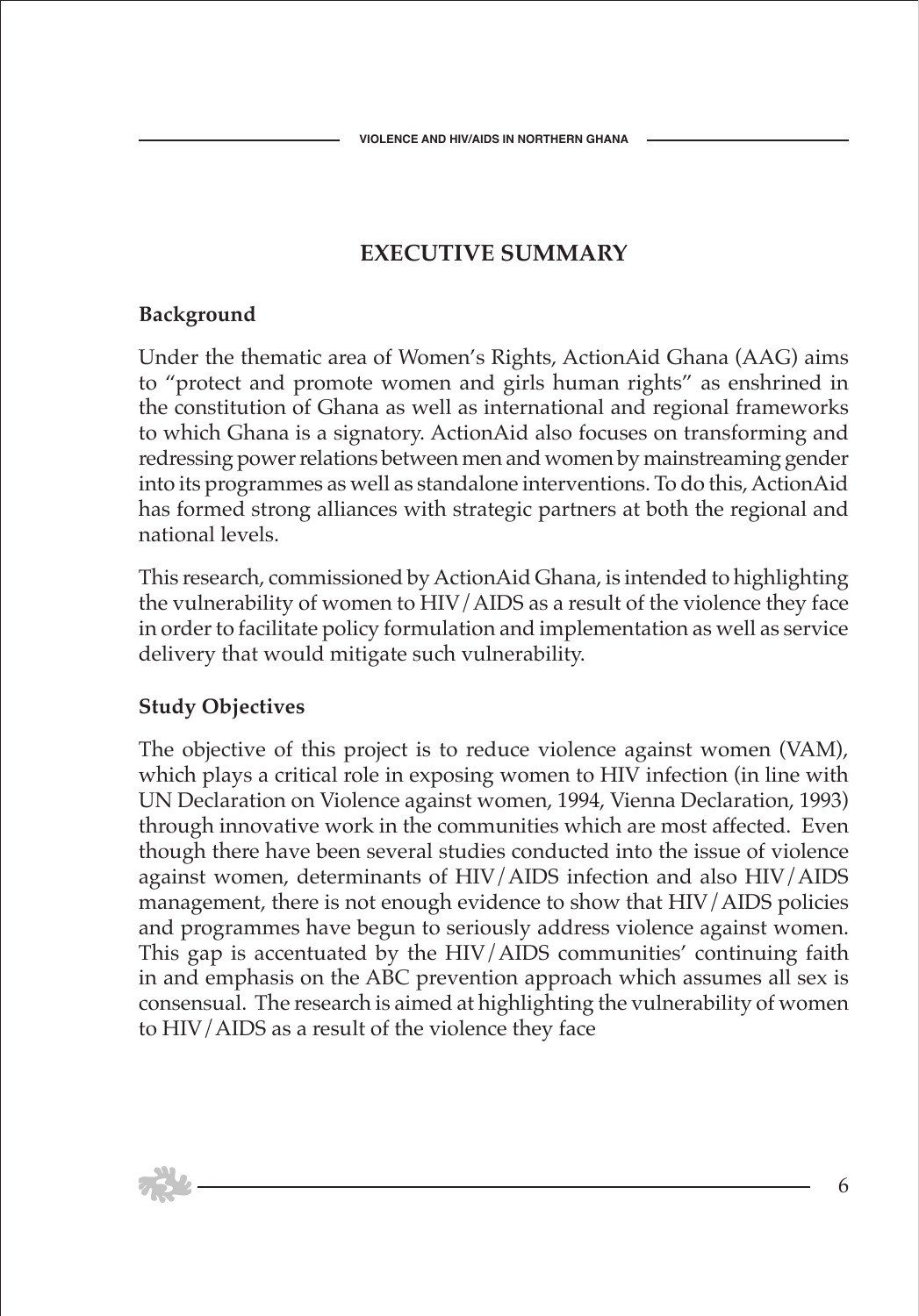Specifically, the research sought to:

- Identify and analyse the consequences and causes of violence against women in northern Ghana;
- Assess the efforts being undertaken to address issues of violence against women in northern Ghana;
- Examine the relationship between violence against women and their vulnerability to HIV and AIDS;
- Investigate the experiences, perceptions and coping strategies of women survivors of violence and women living with HIV and AIDS; and
- Determine the policy implications of the causes and consequences of violence against women especially in relation to HIV and AIDS.

# **Study Questions**

The following critical questions were examined by the study:

- What is violence?
- How prevalent is violence in the area?
- What are the forms of violence?
- What are the causes and consequences of violence?
- Are there any linkages between violence against women and HIV/ AIDS?
- How are women living with HIV/AIDS treated/perceived?
- How are women living with HIV/AIDS treated/perceived?

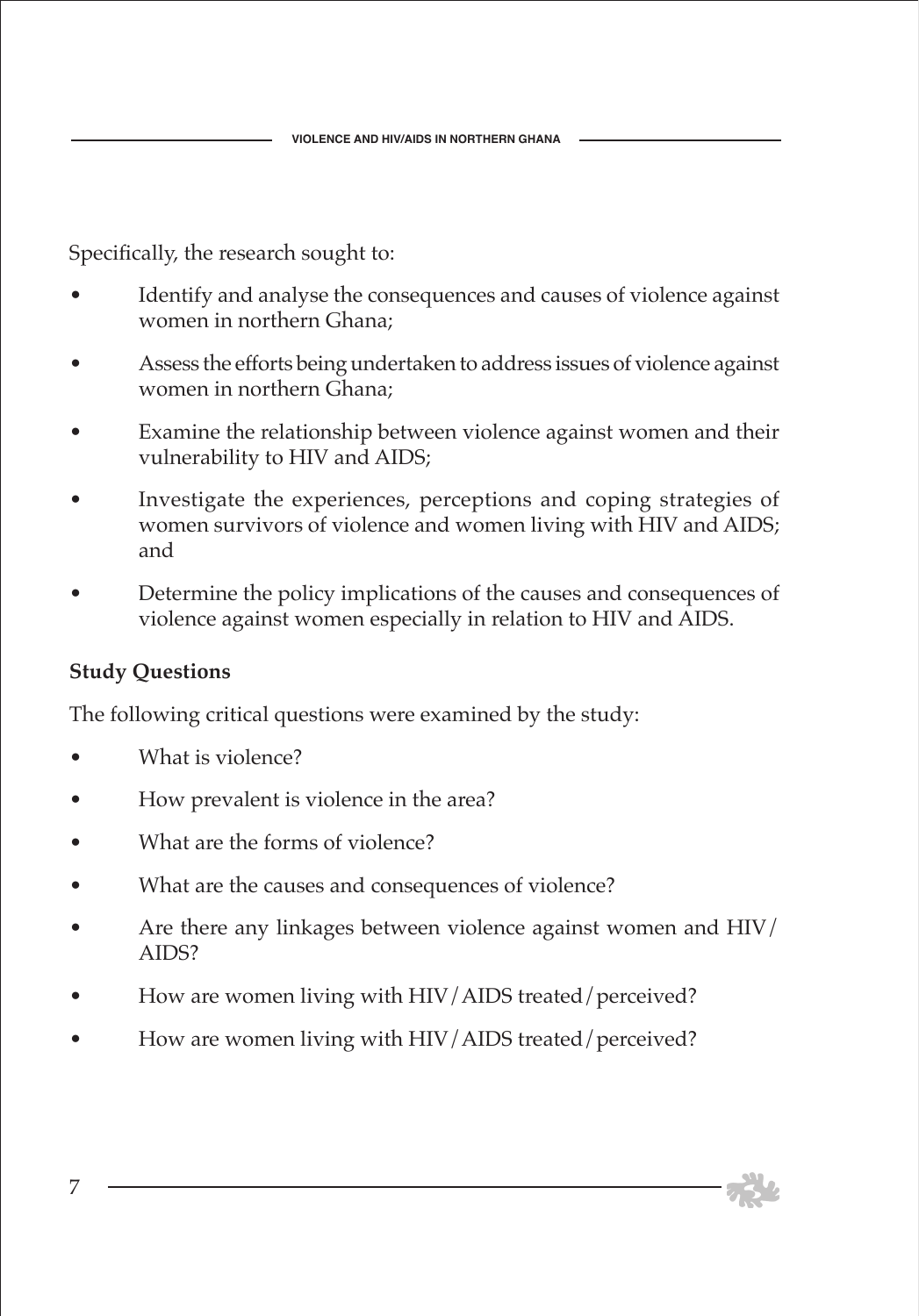# **Study Methodology**

This study examined the subject of VAW as it pertains in the northern Ghana. In particular it focused on the three Northern Regions. Six districts (two in each of the three northern regions) were selected namely:

|            |     | Upper West - Jirapa, Lawra |
|------------|-----|----------------------------|
| Upper East |     | - Talensi Nabdam           |
| Northern   | $-$ | Tamale and Bole.           |

The following methods were employed in conducting this study:

- Interviews and discussions with key informants at the policy level in relevant government agencies and District Assemblies, guided by qualitative field instruments;
- FGDs at the community level guided by qualitative field instruments;
- Individual interviews were conducted with 26 women and 11 men living with HIV; and
- Group presentations of findings were made and discussed to secure commitment and feedback.

The study's sample size was 222 individuals in total representing a combination of 122 women and 100 men. All the persons living with HIV are either unemployed or self-employed as farmers, traders, pito-brewers and charcoal producers. The other respondents were "office workers".

# **Study Findings**

# • **Types of violence**

The presented forms of violence in the domestic environment were many. Physical violence was cited as predominant. In all the six districts, physical assault of wives by their husbands was cited as very common.

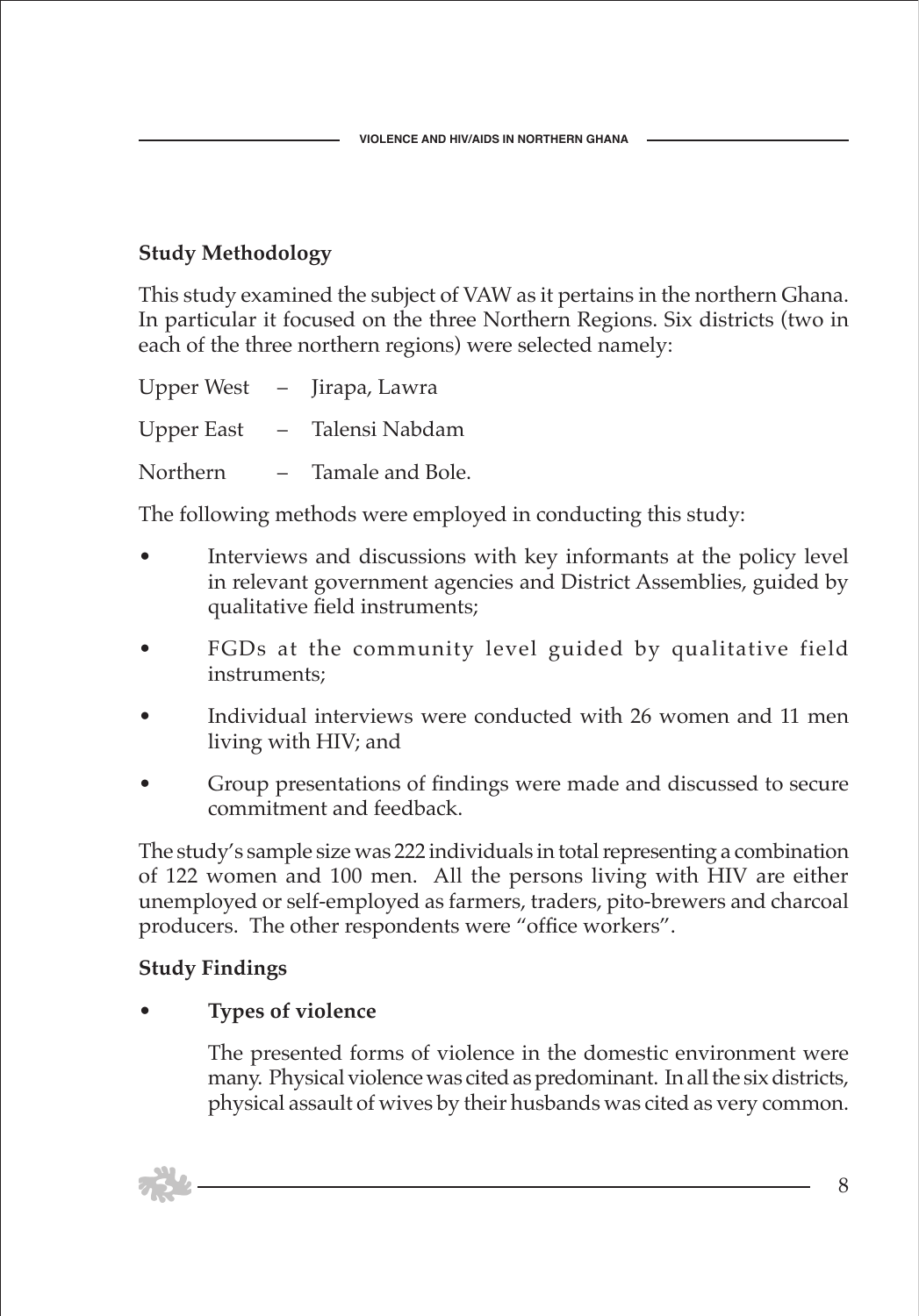Other forms of VAW identified by the study included, denial of basic necessities; arbitrary dissolution of marriage without responsibilities and compensation; unnecessary reprimanding of women especially in public to show superiority; widowhood rites inheritance; forced marriages; and rape within and outside marriage.

# • **Intersection between VAW and HIV/AIDS**

The study also identified examples of possible linkages between the different types of violence against women and the incidence of HIV. Issues highlighted included the fact that:

- Sexual violence against women, especially forced sex increases the woman's vulnerability to HIV;
- Fear of violence prevents women from negotiating safe sex;
- Fear of violence such as stigmatization, abuse and physical assault prevent women from testing and/or declaring their status;
- Stigma and violence meted to women who test positive have caused them to turn to commercial sex to survive.

#### • **Causes of violence against women**

 According to respondents, ignorance about women's and people's rights; misinterpretation of religious and cultural practices; the power gap between males and females; and disregard of the rights of women to decision and sex among others, are all causes of violence against women. Poverty and lack of formal education were also identified.

#### • **Consequences**

 There was no considerable differentiation on the level of impact of VAW on the community. About 80% of respondents said it retards development in all facets namely, social; economic; and political. Thus there was unanimity in the call for a holistic approach towards addressing violence.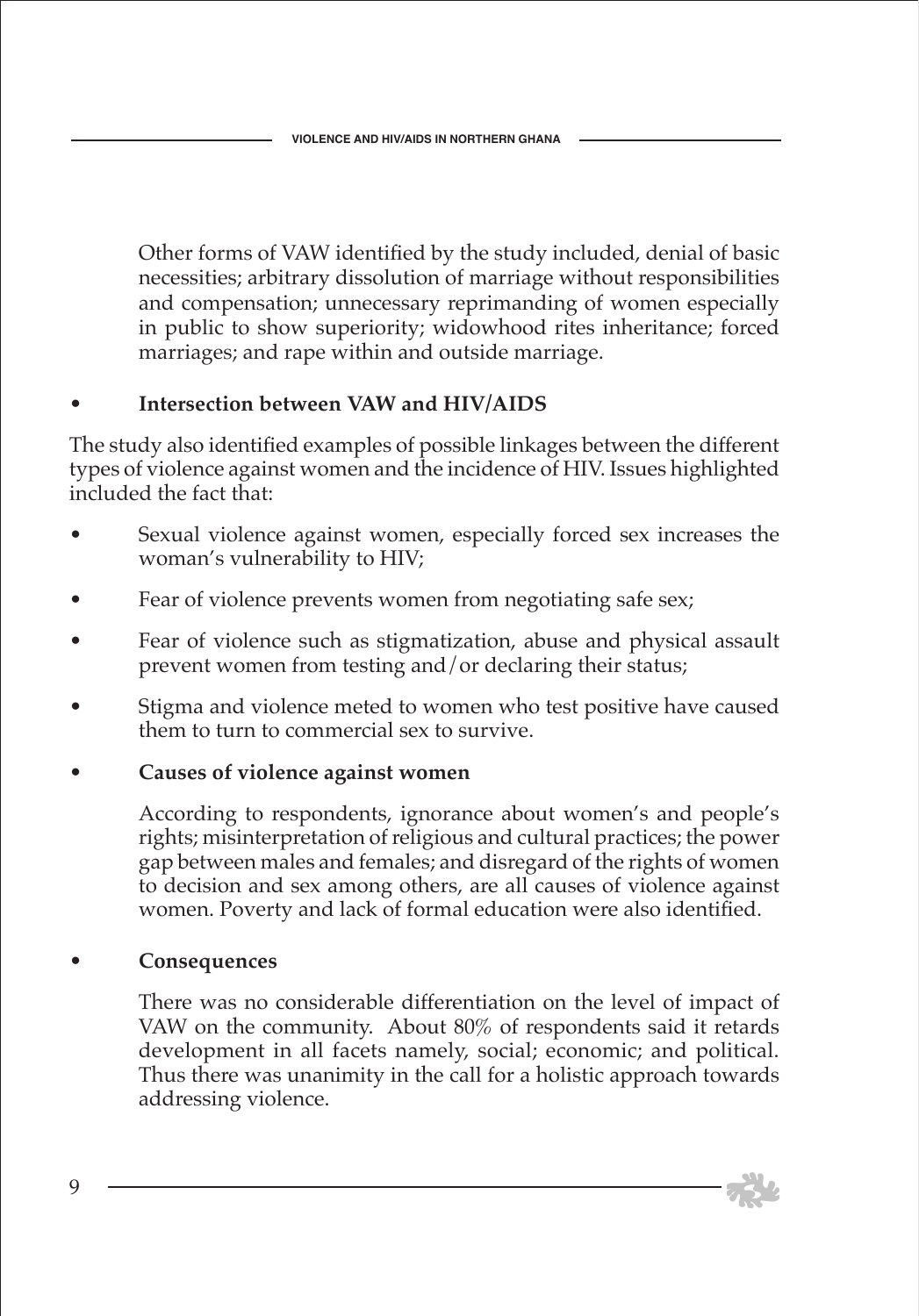# • **Existing Laws On Violence/National HIV/AIDS Policy**

 The study also noted knowledge of existing laws and their application was negligible in the northern region. The communities applied religiocultural beliefs in their day to day interactions. Despite numerous statutes concerning violence, women in northern Ghana continue to suffer at the hands of their male counterparts. Not only are most women ignorant of their rights under the law, they are also not in a position to access justice because of poverty and also they risk societal sanctions if they dare use the law against their kinsfolk. Respondents displayed a complete lack of knowledge or information about the National HIV/AIDS policy, a situation which contributes to the high level of stigmatization of PLWHAs

#### • **Addressing Violence in Ghana**

 Respondents identified various efforts being made in all the districts to address both violence and HIV. Among the identified efforts, awareness creation on the two phenomena ranked highest. The study found out that for almost all the non-governmental agencies working in the communities in the northern parts of Ghana, their prime focus is facilitating information flow on developmental issues central to which are gender-related issues. Thus, communities are expectant that any such information facilitated by these agencies is credible. Of critical value is the observation that when community members spoke of awareness creation, they spoke about a continuum that include sensitisation, education, instructions and to some extent, counselling.

 Other agencies identified in helping to address the twin issues of Violence against women and HIV/AIDS included state organizations like DOVVSU, NCCE, CHRAJ, MOH and PLWHA groups. Respondents were of the view that much as the agencies were helping to address the problem, there still remained a lot to be done. About 90% of them expressed the need for increased sensitization and awareness creation to curb discrimination and stigmatization of PLWHAs.

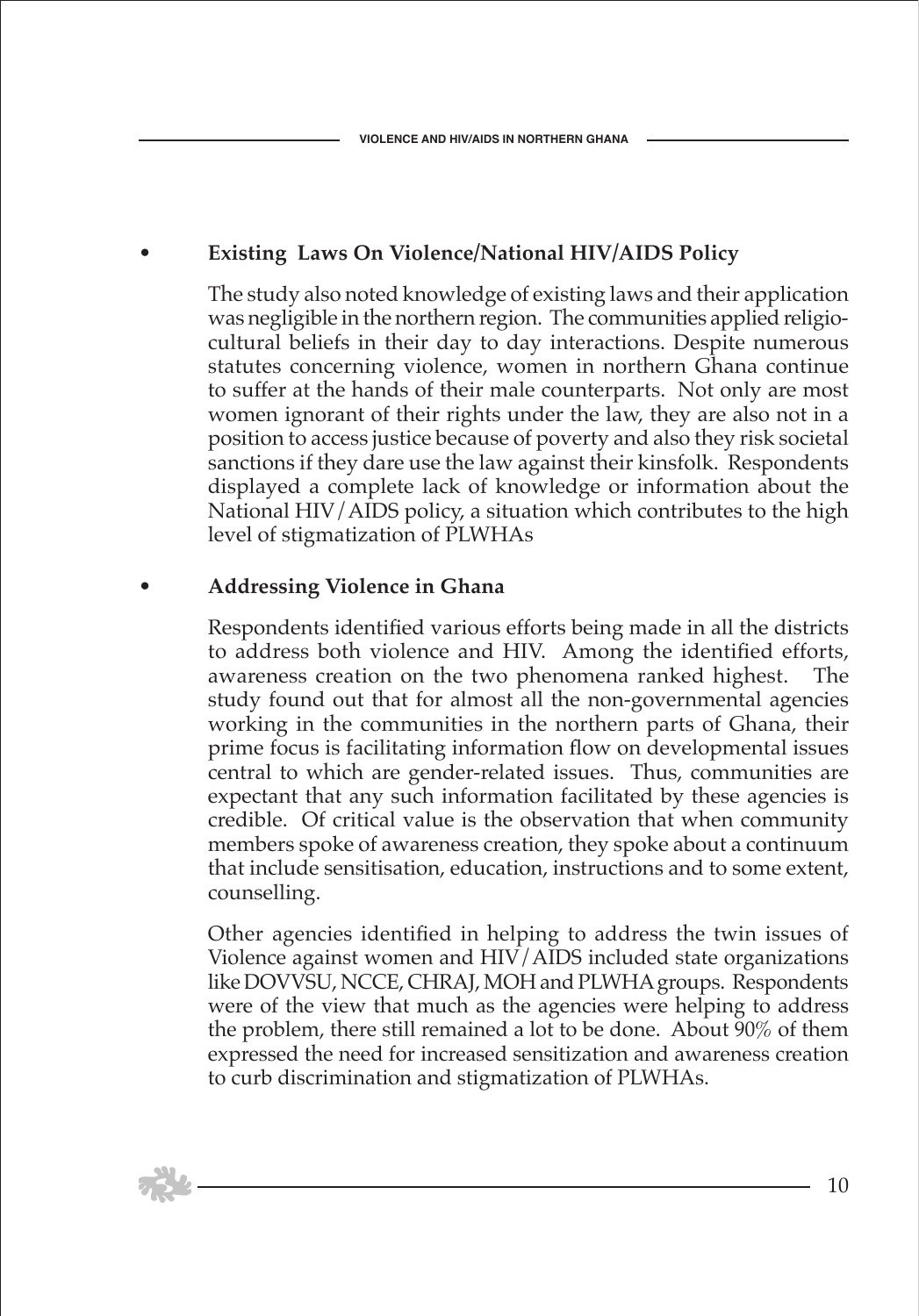# **Challenges**

Seemingly, dealing with such issues is a challenge because of the influence of religion and traditions. The unwillingness to deal with the police is also a challenge and the inability for state agencies to pursue such issues to their logical and rational conclusions also add to the challenges of finding lasting solutions to violence against women and HIV/AIDS in northern Ghana. These notwithstanding, respondents identified strategies with potential for overcoming the aforementioned challenges.

#### **Recommendations**

Recommendations made in this report cover policy, programming, monitoring and evaluation. These recommendations are in the main, targeted at key players such as Religious Bodies, Chiefs and Traditional Authorities, Non-Governmental Organizations and community members. In order to give impetus to addressing violence and HIV, this report also makes recommendations on advocacy strategies as well as how these strategies would be monitored for effectiveness and efficiency.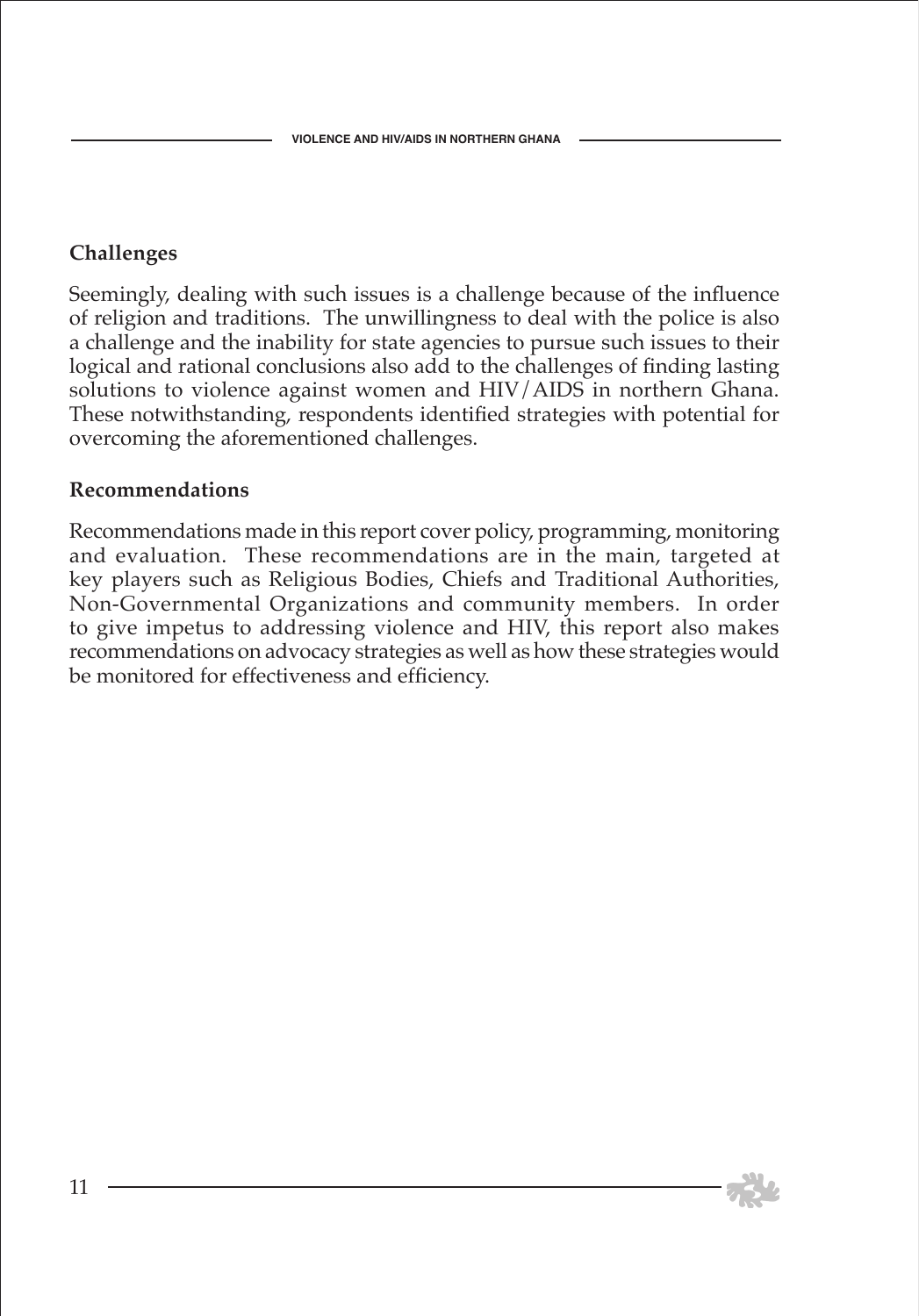# **1.0 INTRODUCTION**

This section provides an introduction to this Violence against Women study report. The section includes the necessary background to the study, rationale and study objectives, definitions of violence, analysis of violence trends in northern Ghana and methodology.

#### **1.1 Background**

 Violence against women is a human rights violation that causes devastating impacts on the health of women and impedes a woman's right to equality, development, security and peace. The terms "violence against women" and "gender-based violence" are used to refer to a range of abuses committed against women that stem from gender inequality and women's subordinate status in society relative to men. In 1993, the Vienna Declaration and Programme of Action defined violence against women as "any act of gender-based violence that results in, or is likely to result in, physical, sexual, or psychological harm or suffering to women, including threats of such acts, coercion or arbitrary deprivation of liberty, whether occurring in public or in private life." This definition includes violence occurring in the family, within the general community, and violence perpetrated or condoned by the state. Forms of gender-based violence include, but are not limited to, domestic violence; sexual abuse; rape; sexual harassment; trafficking in women; forced prostitution; and harmful traditional practices.

 Even though there have been several studies conducted into the issue of violence against women, determinants of HIV/AIDS infection and also HIV/AIDS management, there is not enough evidence to show that HIV/AIDS policies and programmes have begun to seriously address violence against women. This gap is accentuated by the HIV/AIDS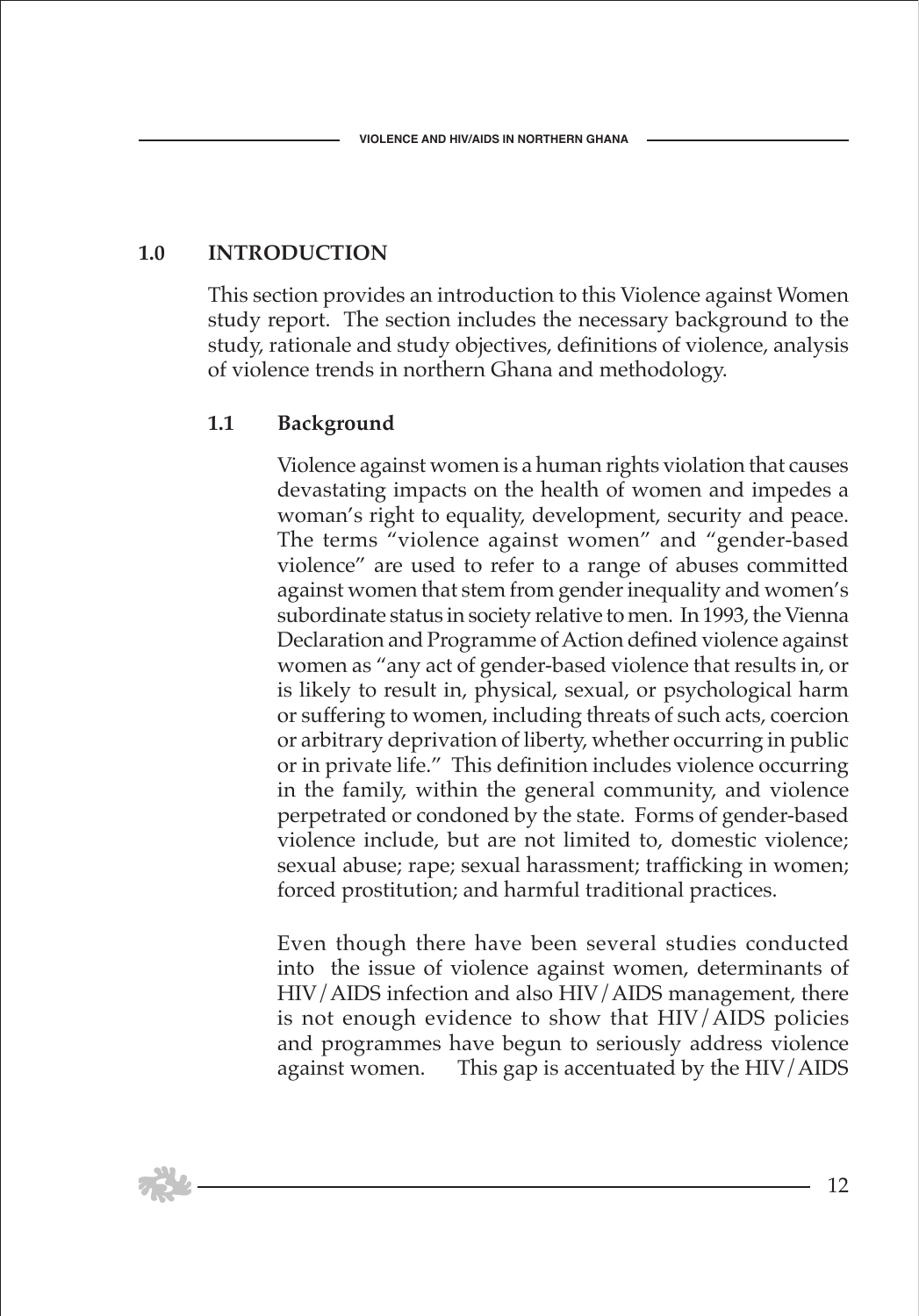communities' continuing faith in and emphasis on the ABC prevention approach. For advocates for human rights, two inherent flaws in the ABC prevention approach of Abstain, Be faithful and use a Condom are the assumption all sex is consensual and the emphasis on HIV as only sex-related.

 This primary aim of this research is to facilitate all levels of discourse on the interface between violence against women and HIV to ensure the vulnerability of women to HIV/AIDS as a result of gender-discriminatory violence is appropriately highlighted. Thus through the documentation of processes, voices of women and key findings as well as recommendation for policy changes, programming, advocacy and further research is expected to facilitate policy formulation and delivery of appropriate service delivery that would mitigate women's vulnerability.

#### **1.2 Country HIV and AIDS Profile**

 Ghana is situated on the south-central coast of West Africa on latitude 4.5 north of the Equator with a total land mass of 238,537 square kilometres. The country is bounded on the north by Burkina Faso, on the east by Togo and on the west by La Cote d'Ivoire. To the south lies the Atlantic Ocean with a 560km long coastline. The population in Ghana as at 2006 was estimated as 22,409,572.

 Northern Ghana comprises, the Upper West, Upper East and Northern Regions. The northern parts of the Brong Ahafo Region can also be included in the demography of northern Ghana as they have the same anthropology. The land mass area could comprise a third of the entire country.

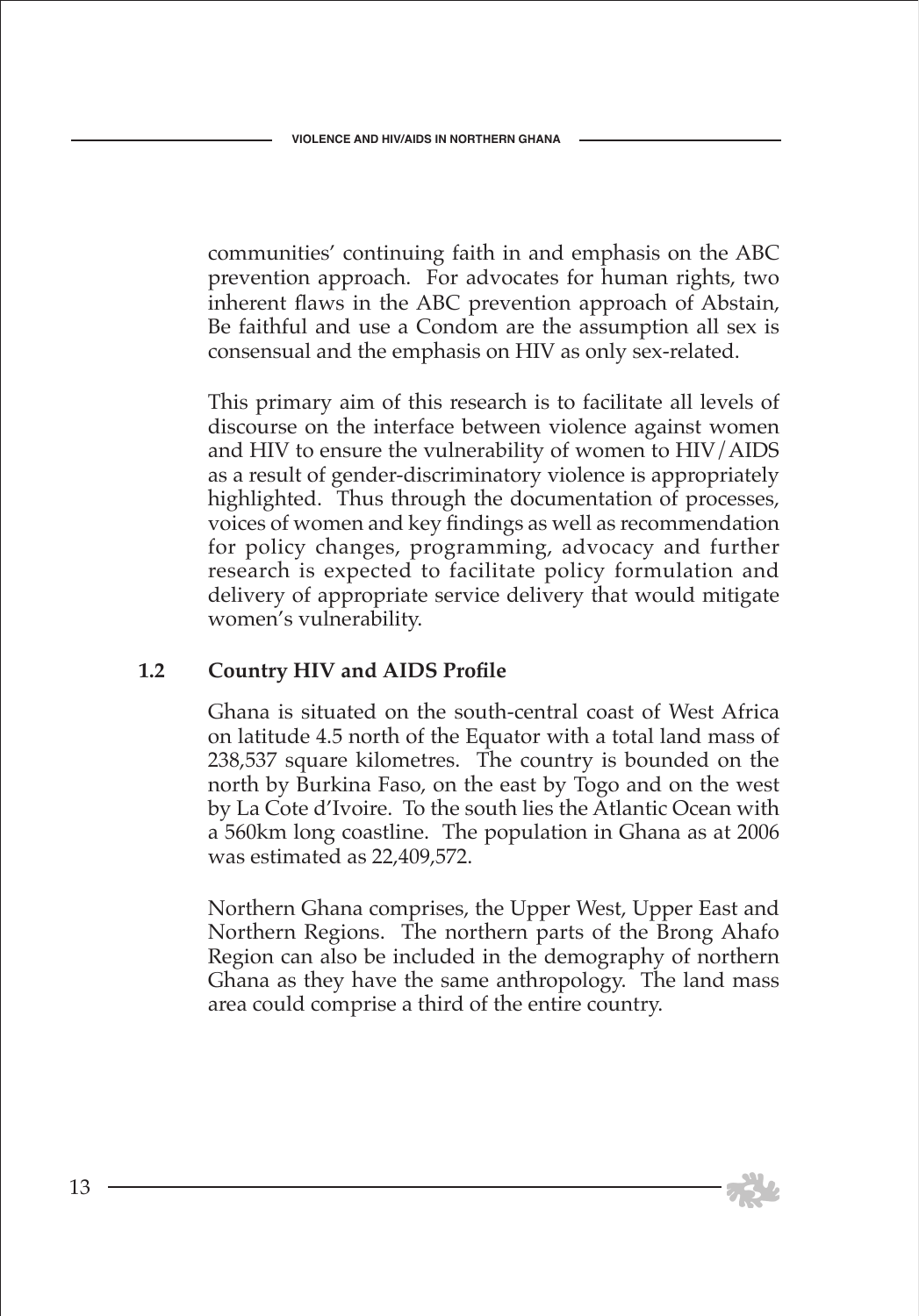It is estimated that the first HIV/AIDS cases in Ghana were reported in 1986. Based on the sentinel surveillance system set by the MOH, it is estimated that HIV had already infected 3% of the population of Ghana by the end of 2000. The cumulative total number of reported AIDS cases stood at 47,717 by the end of 2001. According to the HIV Sentinel Survey Report 2006 (NACP/GHS) overall HIV prevalence in Ghana can be said to be at the stabilisation stage with the prevalence reverting to levels recorded in 2004 having dropped for two years continuous. 2006 prevalence at regional level ranged from 1.3% in the Northern region to 4.9% in the Eastern region. Western region had the second highest prevalence (4.3%), with Ashanti and Greater Accra following with 3.7% and 3.4% respectively. Five regions (Northern, Central, Upper West, Brong-Ahafo and Volta) had prevalence of 3% or less. Prevalence in Upper East was 3.2%. HIV prevalence at regional level is calculated by aggregation of samples from all sites per regions. (Source: HIV Sentinel Survey Report 2006 NACP/ GHS)

#### **1.2 Violence Against Women, A Situational Analysis**

 The enjoyment of the right to the highest attainable standard of physical and mental health has been identified as vital to the life and well-being of women and their ability to participate in all areas of public and private life<sup>1</sup>. However, as a result of negative practices and beliefs which place women in perpetual subordinate positions in all spheres of society, health and well-being elude the majority of women. This situation is further aggravated by violence against women which has been identified through empirical studies, as constituting an urgent public health problem worldwide.<sup>2</sup>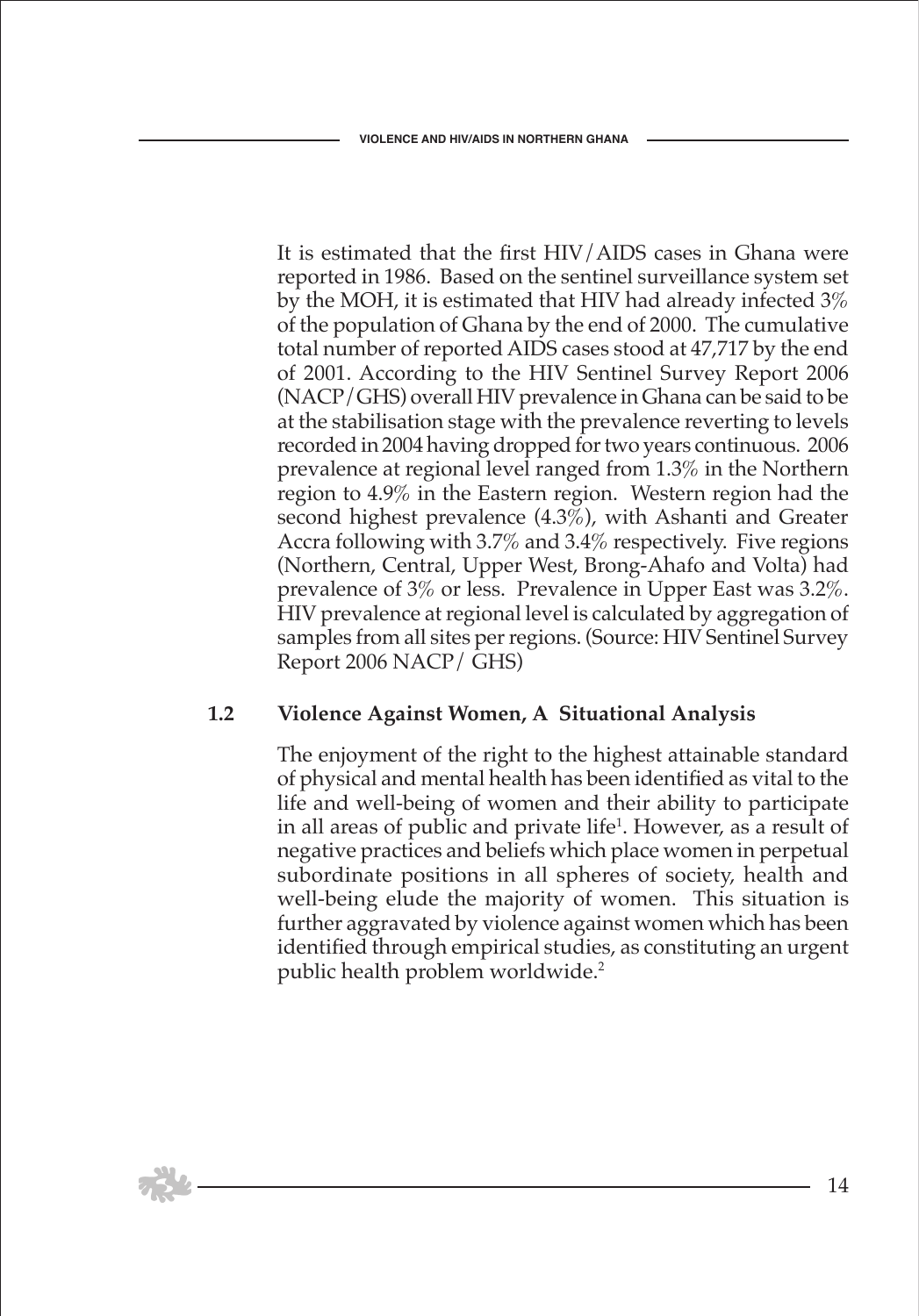This situation is compounded by the prevalence of HIV/ AIDS and according to a World Health Organization report of 2003, studies conducted in sub-Saharan Africa indicate a close association between increased risk of acquiring HIV and violence against women<sup>3</sup>. These studies vindicate the position of gender activists that, "HIV/AIDS and other sexually transmitted diseases, the transmission of which is sometimes a consequence of sexual violence, are having a devastating effect on women's health, particularly the health of adolescent girls and young women. They often do not have the power to insist on safe and responsible sex practices and have little access to information and services for prevention and treatment".

 Women, who represent half of all adults newly infected with HIV/AIDS and other sexually transmitted diseases, have emphasized that social vulnerability and the unequal power relationships between women and men are obstacles to safe sex, in their efforts to control the spread of sexually transmitted diseases. The consequences of HIV/AIDS reach beyond women's health to their role as mothers and caregivers and their contribution to the economic support of their families. The social, developmental and health consequences of HIV/AIDS and other sexually transmitted diseases need to be seen from a gender perspective.<sup>4</sup>

 According to the UN Declaration, "violence against women is any act of gender based violence that results in or is likely to result in physical, sexual or psychological harm or suffering



<sup>1</sup> Beijing Platform for action. Paragraph 91

<sup>2</sup> www.who.int/entity/gender/en/infosheetvawand hiv.pdf

<sup>3</sup> World Health Organization (WHO). 2003. Gender dimensions of HIV status disclosure to sexual partners: Rates, barriers and outcomes: A review paper. Geneva, Switzerland: World Health Organization.

<sup>4</sup> Beijing Platform for action. Paragraph 99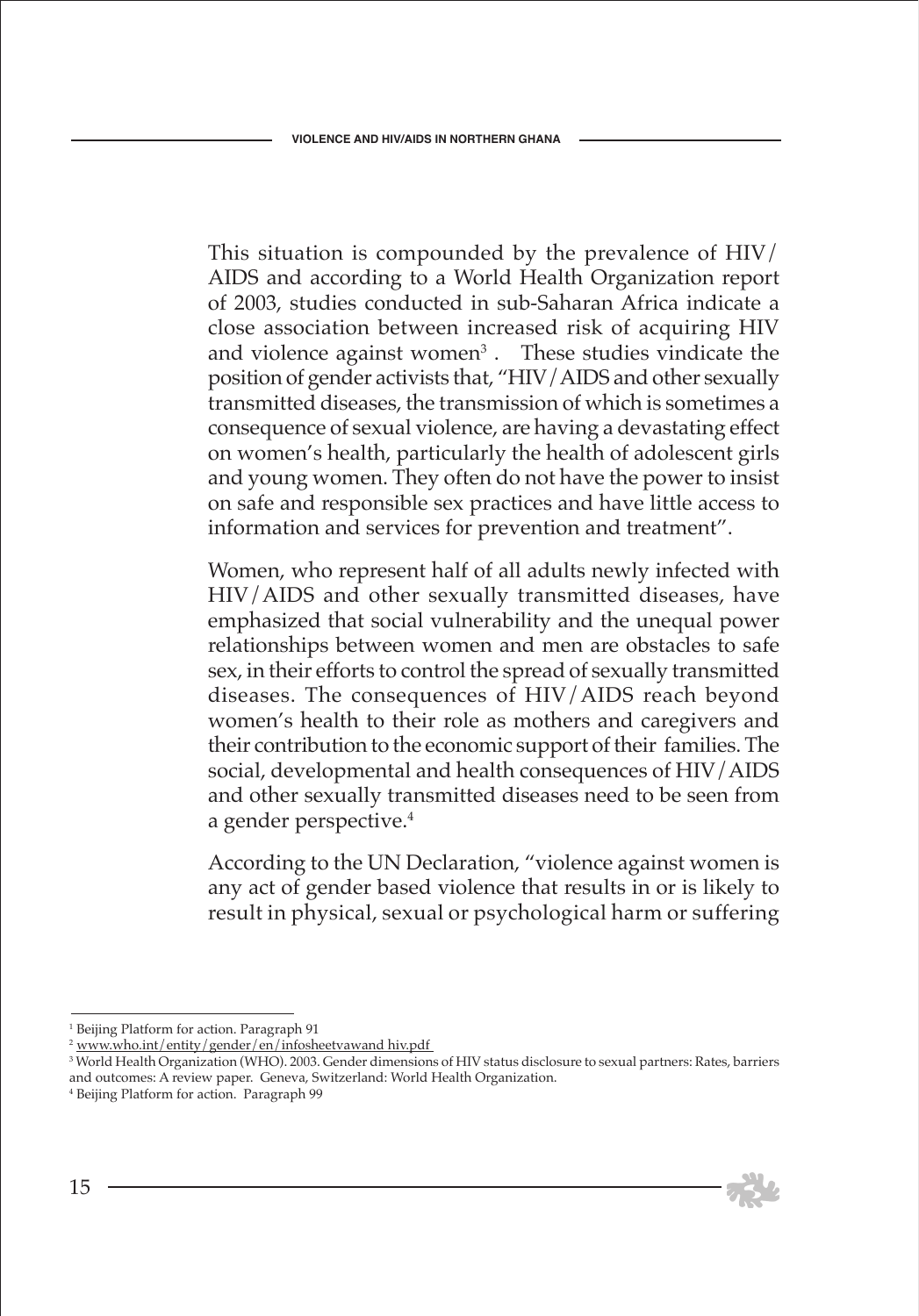to women." Unfortunately, women continue to experience violence in their homes, communities, schools, workplaces and indeed anywhere, that human activity is found. For many, the lack of peace and harmony particularly in homes is a very strange phenomena as all over the world, cultures have songs and sayings about the importance of the home and the comforts and security to be found there. As a WHO study found out, in spite of these cultural expectations, "for many women, home is a place of pain and humiliation"5 ,

 The incidence of domestic gender-based violence or violence perpetrated in the home continues to escalate and has become a worrying issue in the face of rising rates of HIV/AIDS among heterosexuals and particularly among women. Violence against women is a key factor increasing women's risk of contracting the virus. Because their sexual physiology places them at a higher risk of injuries and they are more likely to be at the receiving end of violent or coercive sexual intercourse, women are two to four times more likely to contract HIV during unprotected sex than men. $^6$ 

 Increasingly, women are dealing not only with violence itself but also with its by-product, HIV and AIDS. The pandemic continues to claim more women than men, and violence against women is fuelling their susceptibility to it. The exponential growth of HIV infections amongst women in turn makes them more vulnerable to violence and stigma from their partners, families and communities.

 Since the first HIV/AIDS cases were reported in Ghana in 1986, the number of persons infected by the virus has more than quadrupled as at 20047 . Although the first reported cases were

<sup>7</sup> Ghana AIDS Commission, (2004) Annual Report



<sup>5</sup> Summary Report. 2005. WHO Multi-country Study on Women's Health and Domestic Violence against Women

<sup>6</sup> UNAIDS Report, 2001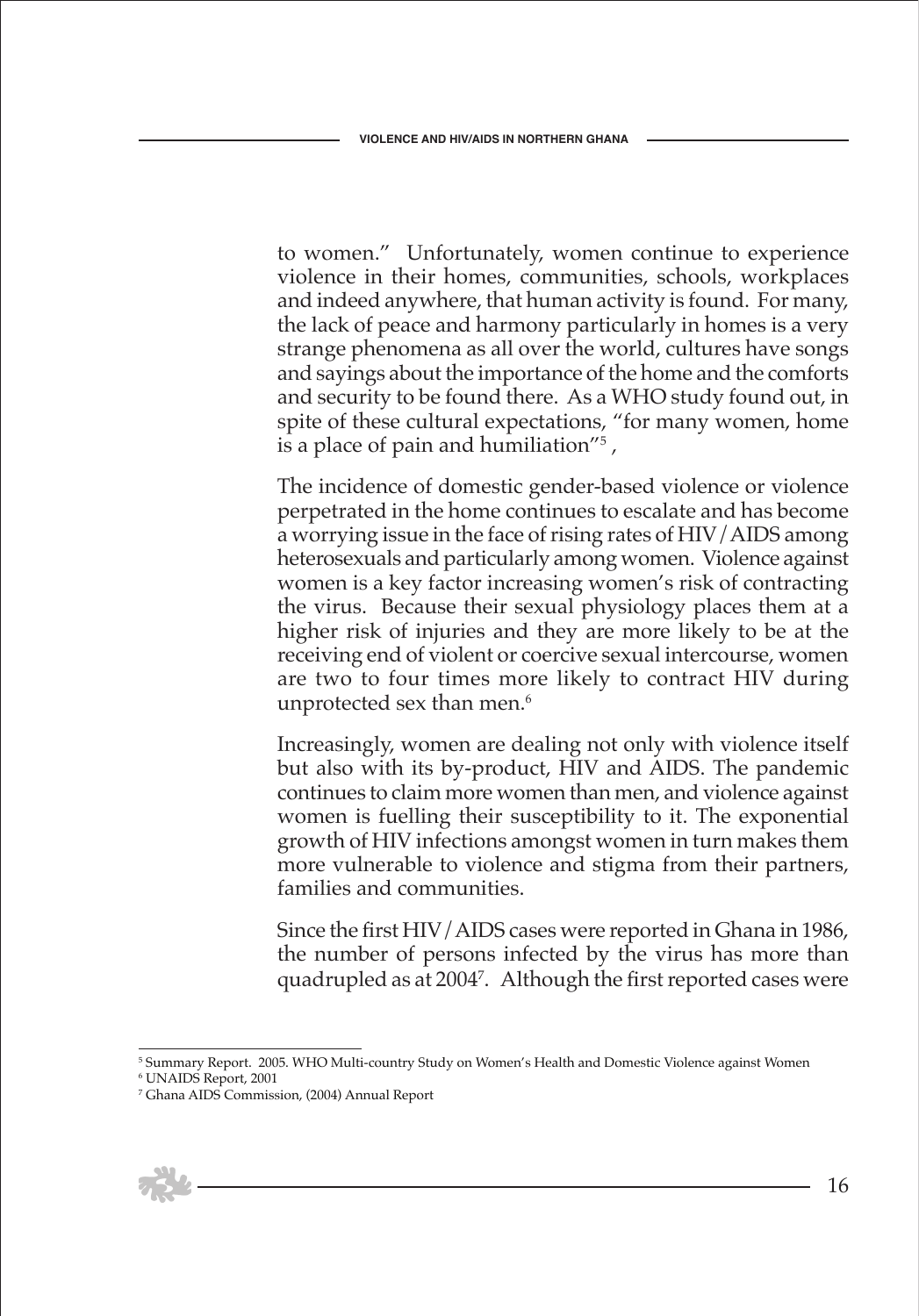mainly male, the 2004 report of the Ghana AIDS Commission based on data from the National AIDS/STD Control Programme indicates that almost two-thirds of reported HIV/AIDS cases are women<sup>8</sup>. . Situating these statistics and analysing them in the cultural setting of Ghanaian communities become important as traditional norms and practices exhort females to always please their men at any cost without question.

 There is overwhelming research around the world that testifies to the increasing vulnerability of women to HIV and AIDS as a result of the violence they face. This however, is not the case in Ghana: In Ghana, only field experiences and anecdotal reports are the sources from which evidence on the relationship between violence and HIV/AIDS can be drawn. Conducting research into the relationship between violence and HIV/AIDS was to provide empirical evidence for needed action to be taken at policy as well as community and personal levels.

 With the number of children affected by HIV and AIDS reaching 100,000, estimated to be more than 130,000 in 2004 and expected to more than double in 2015, women as HIVpositive mothers or as caregivers have the added burden of addressing the needs of these children. This is because the expectation of society for women to be carers/caregivers is still pervasive. In field reports, there is evidence of additional violence perpetrated against women when the male partner finds himself to have contracted the virus: The male partner abandons the woman and children. With society revering marriage, such an abandoned woman then faces stigma for being without a man and for being HIV-positive.

<sup>8</sup> Ghana AIDS Commission, (2004). " HIV/AIDS in Ghana – Current Situation, Projections, Impacts, Interventions.

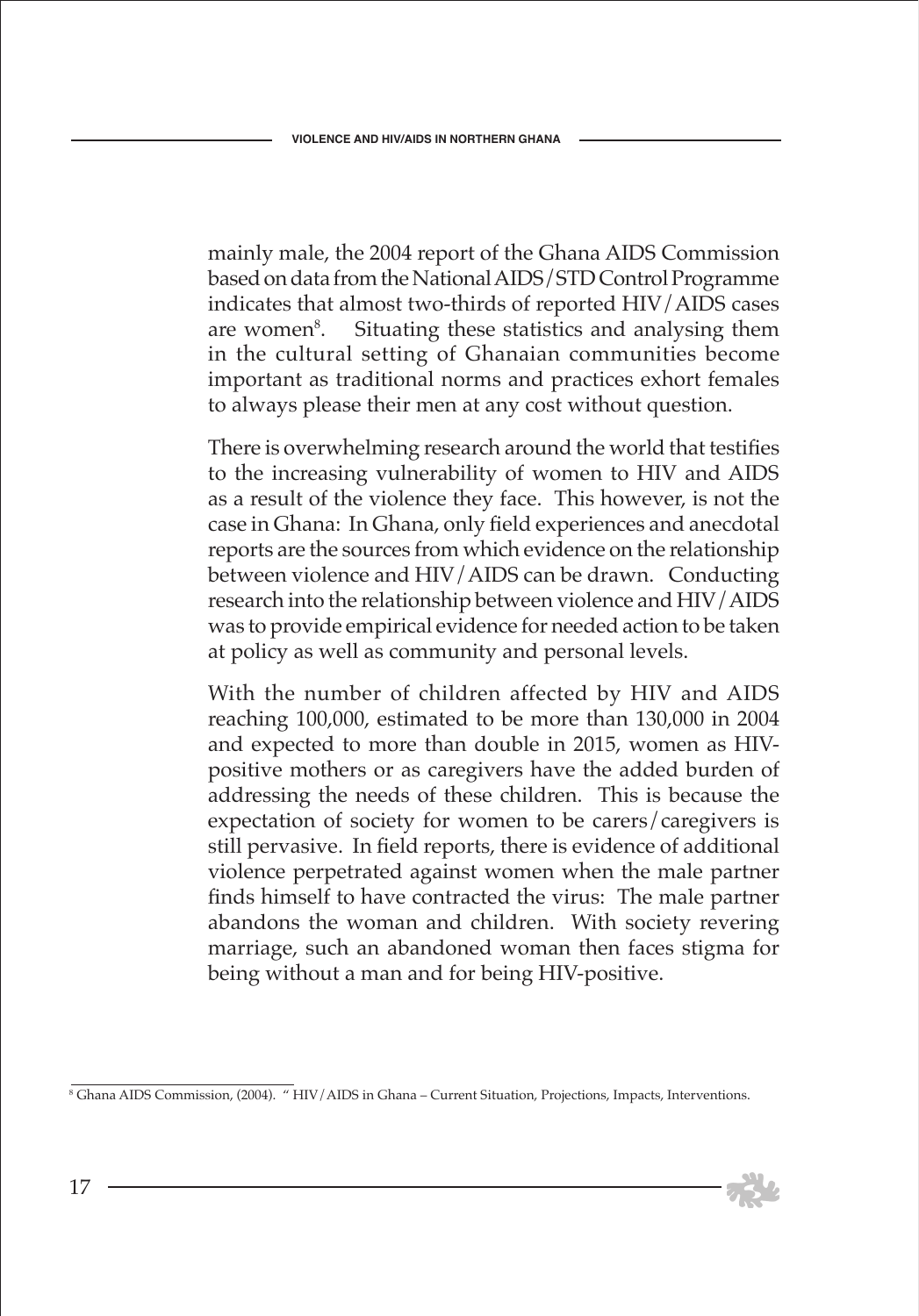Since concerted efforts began in Ghana in response to the pandemic, two distinctive approaches have been adopted. Initially, energies were channelled into IEC i.e. Information, Education and Communication strategies in anti-AIDS campaigns. The perceived failure of these strategies and the recognition of the importance of attitudes and behaviours in anti-AIDS campaigns led to the embracing of BCC strategies. However, despite strenuous campaigns using BCC i.e. Behaviour Change Communication, concerns have been raised about the HIV and AIDS communities' continuing faith in and emphasis on the ABC prevention approach which assumes all sex is consensual.

#### **1.3 Rationale for the study**

 Primarily, the objective of this research was to provide a clear understanding of the nature, extent and relationship between violence against women and HIV/AIDS in northern Ghana, in order to inform policy and programming. Against the background that evidence to show that HIV and AIDS policies and programmes which are seriously addressing violence against women is very thin on the ground, this research set out to among others, provide some illumination to several questions. Paramount among them was the question, "So, what makes women, especially girls and young women so disproportionately vulnerable and why have current AIDS control efforts largely failed to adopt an engendered approach to policy framework, practice and programming to address the issue of HIV/AIDS in the country?"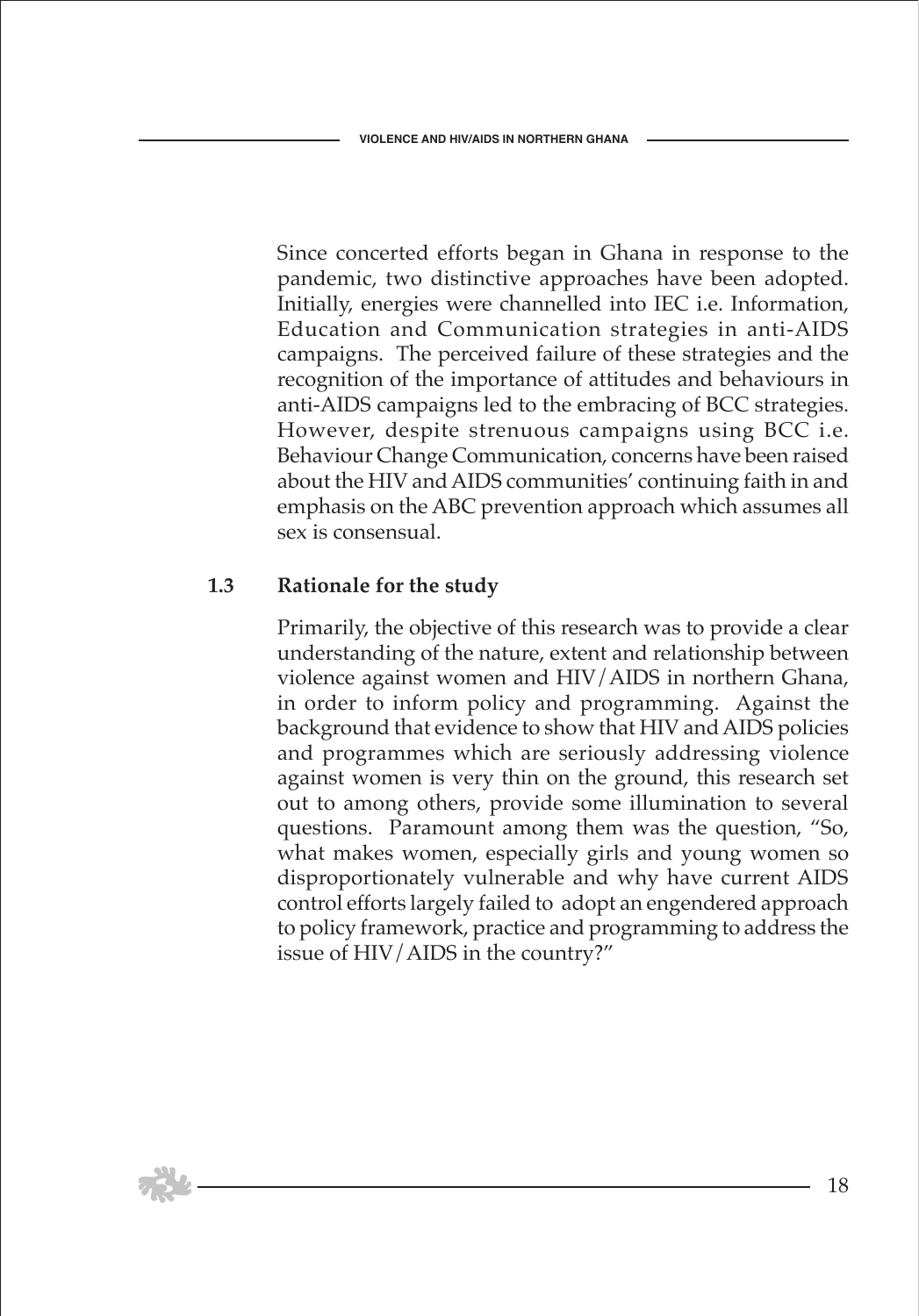Specifically, the research sought to:

- Identify and analyse the consequences and causes of violence against women in northern Ghana;
- Assess the efforts being undertaken to address issues of violence against women in northern Ghana;
- Examine the relationship between violence against women and their vulnerability to HIV and AIDS;
- Investigate the experiences, perceptions and coping strategies of women survivors of violence and women living with HIV and AIDS; and
- Determine the policy implications of the causes and consequences of violence against women especially in relation to HIV and AIDS.

# **1.5 Methodology**

 This section provides requisite information on the scope of the study, locations, methods utilized, sample size and validity of findings.

 This experiential study of women living with violence and HIV/AIDS was conducted as indicated in table 1. Given the nature of the issues to be explored, sampling was purposive by targeting specific respondents. To ensure the facilitation of respondents to reflect on the issues; deepen their awareness of the underlying factors contributing to their vulnerability and most importantly strengthen their power to address the issues, the study employed PLA and other participatory qualitative methods for data collection and analysis.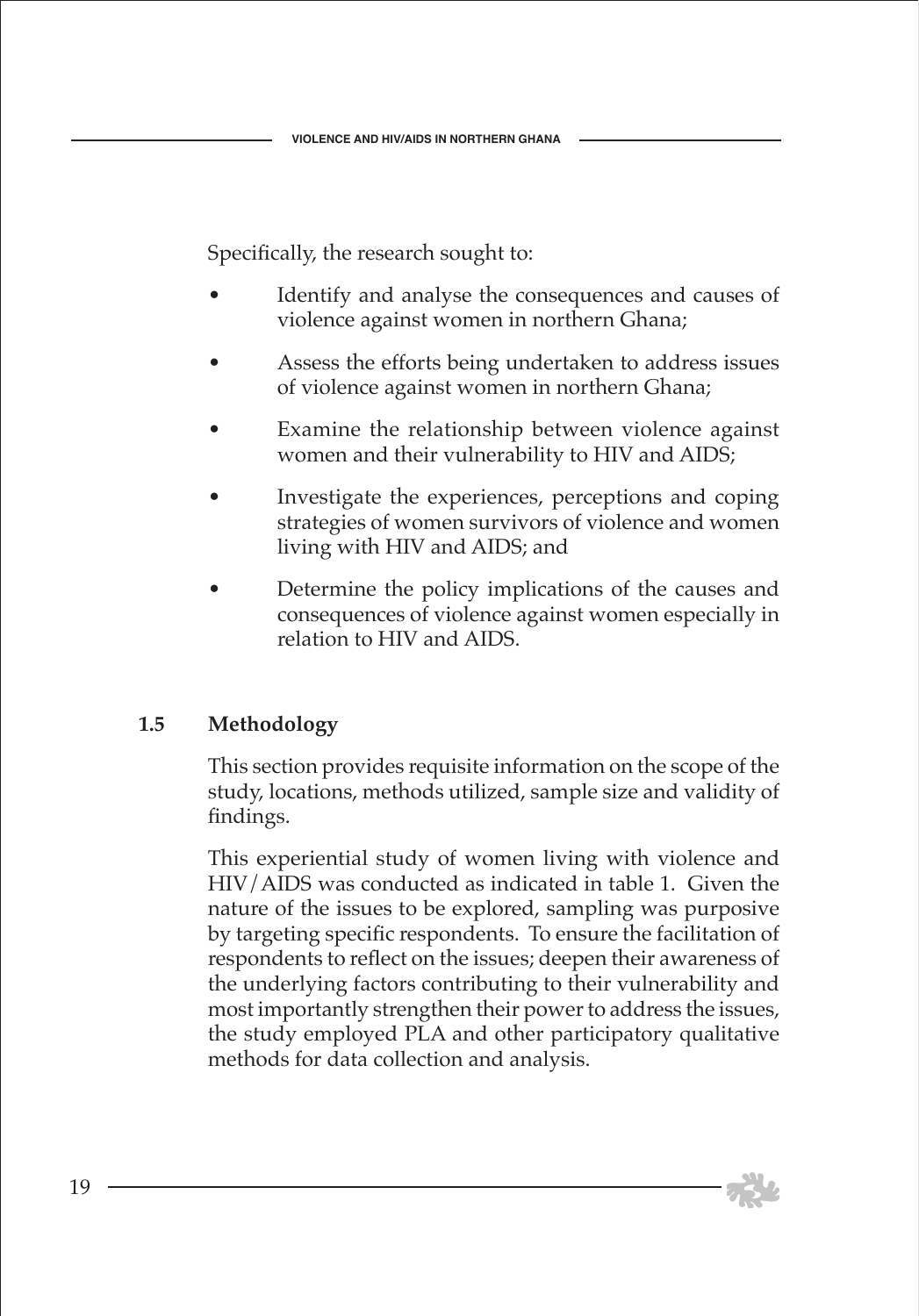| Region            | District                   |
|-------------------|----------------------------|
| Northern          | Bole and Tamale            |
| <b>Upper East</b> | Bawku and Talensi Nabdam   |
| <b>Upper West</b> | Jirapa-Lambussie and Lawra |

## **Table 1: Description of Study Sites by Location**

 A total of 222 persons made up of 122 women and 100 men participated in the discussions and interviews across the six districts in the three regions. The respondents were drawn from the districts. All the persons living with HIV are either unemployed or self-employed as farmers, traders, pitobrewers and charcoal producers. The other respondents were "office workers". (See table 2). The specific methods and field instruments utilized were:

- Interviews and discussions with key informants at the policy level in relevant government agencies.
- Individual interviews were conducted with women and men living with HIV.
- Twelve Focus Group Discussions were held with formal support groups of women and men living with HIV/ AIDS and women survivors of violence.
- All responses and discussions were put to validation by all respondents and selected members of the society to ascertain the validity or otherwise in Group Discussions.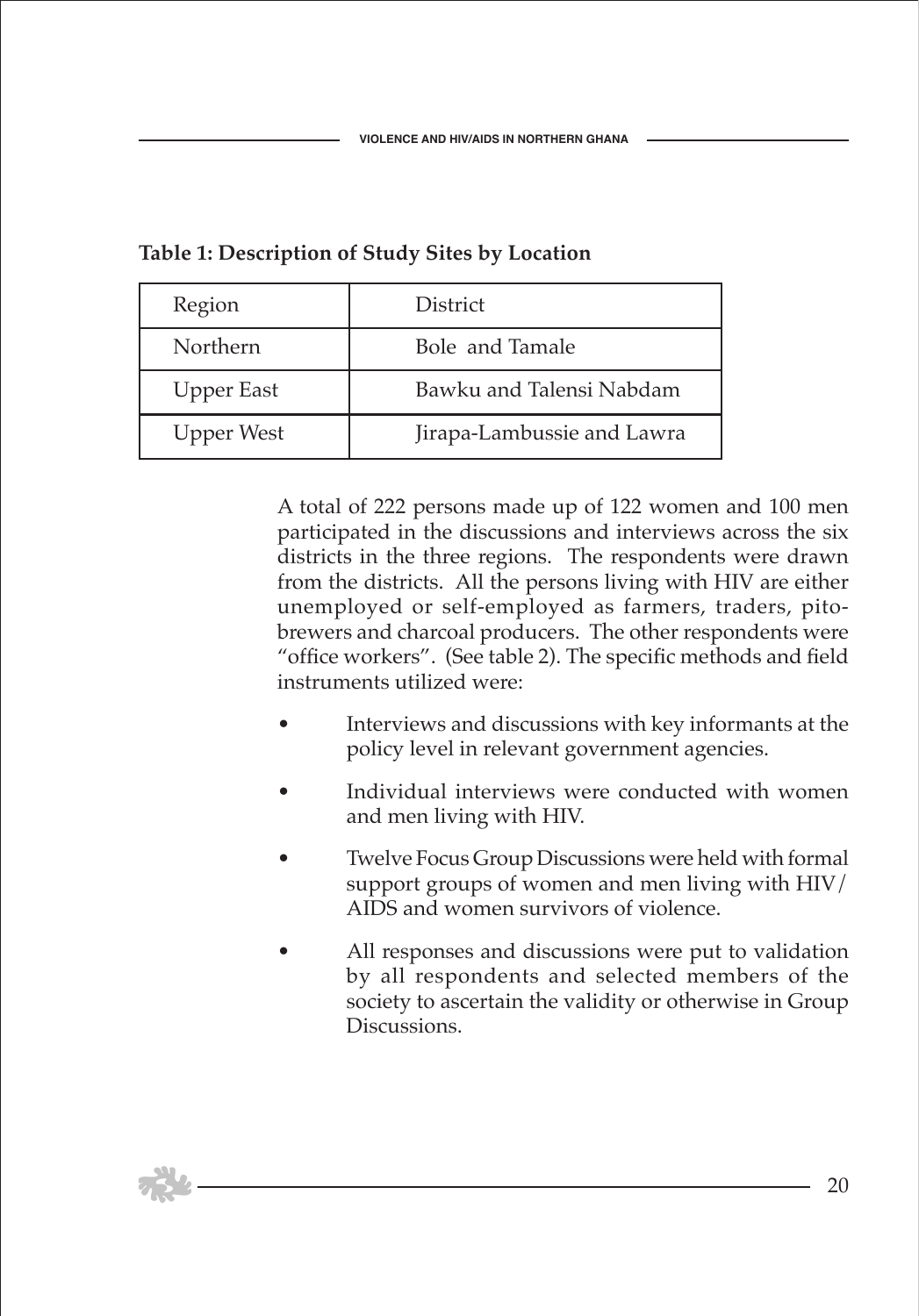| Type of discussion             | Respondents                  | Number |
|--------------------------------|------------------------------|--------|
| Key Informant Interviews       | Police                       | 6      |
|                                | <b>Traditional Authority</b> | 12     |
|                                | Health workers               | 6      |
|                                | <b>Social Workers</b>        | 6      |
|                                | Development Workers          | 12     |
|                                | <b>Total</b>                 | 42     |
| Individual Interviews          | Women aged below 30 years    | 12     |
|                                | Women aged above 30 years    | 14     |
|                                | Men                          | 11     |
|                                | <b>Total</b>                 | 37     |
| <b>Focus Group Discussions</b> | Women aged 19 - 58 years     | 89     |
|                                | Men aged 35 - 60 years       | 26     |
|                                | <b>Total</b>                 | 115    |
| <b>Group Discussions</b>       | Decentralized agency staff   | 74     |
|                                | Chiefs/Traditional Elders    | 18     |
|                                | Police                       | 13     |
|                                | Women Movements + NGO        | 66     |
|                                | Persons Living with HIV      | 37     |
|                                | Counselors                   | 14     |
|                                | <b>Total</b>                 | 222    |

# **Table 2: Respondents and Type of Discussion**

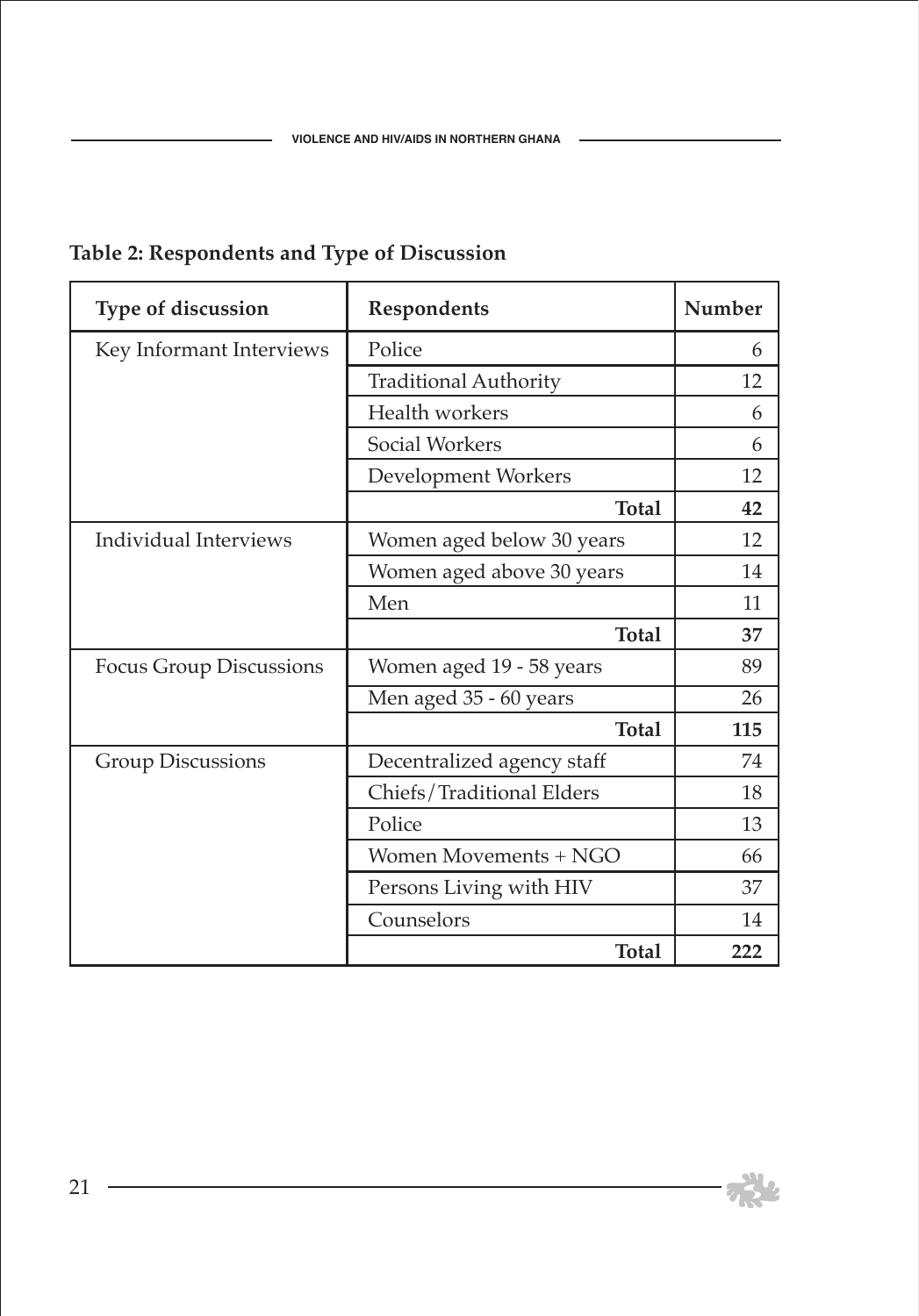#### **1.6 The Structure of the Report**

 This report is presented in seven sections. It opens with an introduction, which presents Ghana's HIV and AIDS profile in a background. It goes on to examine the subject of Violence Against Women (VAW) from a global and national perspective, and then details the purpose of the research and the methodology employed.

 Chapters 2 and 3 of the report present the findings, largely, in the form of anecdotes, as told by respondents. In Chapter 2, the report presents the findings on how respondents understand and experience VAW, in the specific context of northern Ghana. It recounts the experiences of victims of VAW, and the various forms in which the phenomenon has expressed itself in practice. It also documents its negative effects on the rights and freedoms of women in northern Ghana. On the other hand, Chapter 3 presents the opinions of respondents on the causes and consequences of VAW, placing specific focus on Domestic Violence. An account from survivors of VAW who are HIV+ as a result of VAW is also given in Chapter 3.

 This is followed by Chapter 4 which is a documentary of efforts being made at the district level by different stakeholders to address violence and HIV.

 The report is brought to closure with concluding discussions in Chapter 5 and recommendations in Chapter 6.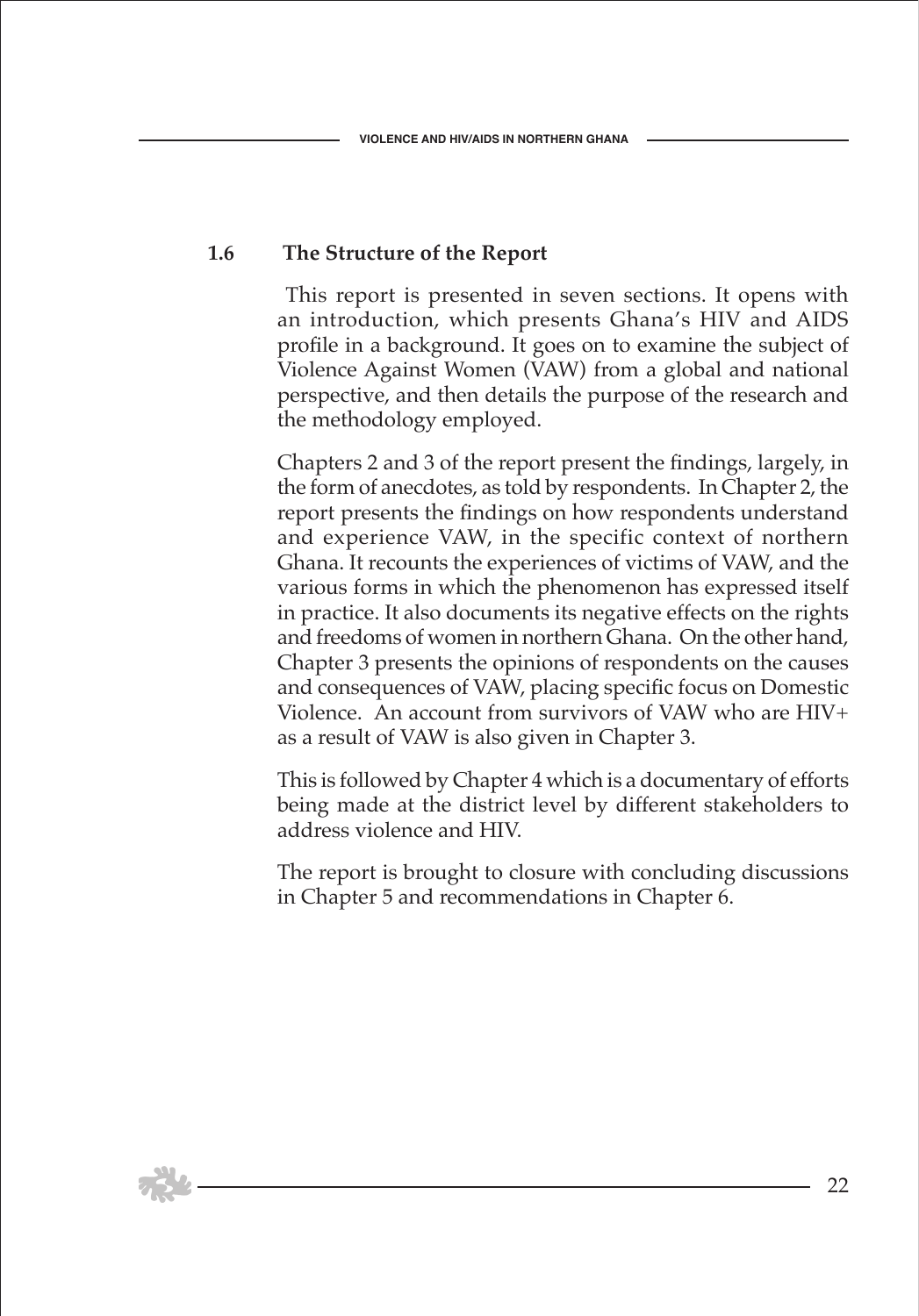# **2.0 Nature of Violence Against Women in Northern Ghana**

*"When we are chasing them, we are behind them like dogs and cannot bear not to be in their company. But as soon as we marry them we leave them at home the whole day. When we come back we don't even sit with them. We don't converse with them. But women like to have the company of their husbands too. Denying her of your company to me is also violence because you don't make her happy."*

Male -, Lawra. Upper West Region

#### **2.1 Legal definition of violence**

 Section 197 of The Criminal Code of Ghana 1960 (Act 29) defines violence thus: "... For the purposes of the chapter "violence" means any criminal force or harm to any person, or any criminal damage to any property, or any threat or offer of such force, harm, or mischief, or the carrying or use of deadly, dangerous, or offensive instruments in such a manner as that terror is likely to be caused to any person, or such conduct as is likely to cause in any person a reasonable apprehension of criminal force, harm, or mischief to him or his property."

 Various international instruments define violence against women. The Declaration on Elimination of Violence Against Women states under Article 2 read together with Article 1 that violence against women constitutes "threats of acts, coercion or arbitrary deprivations of liberty to women, whether occurring in public or private life". Further, the declaration

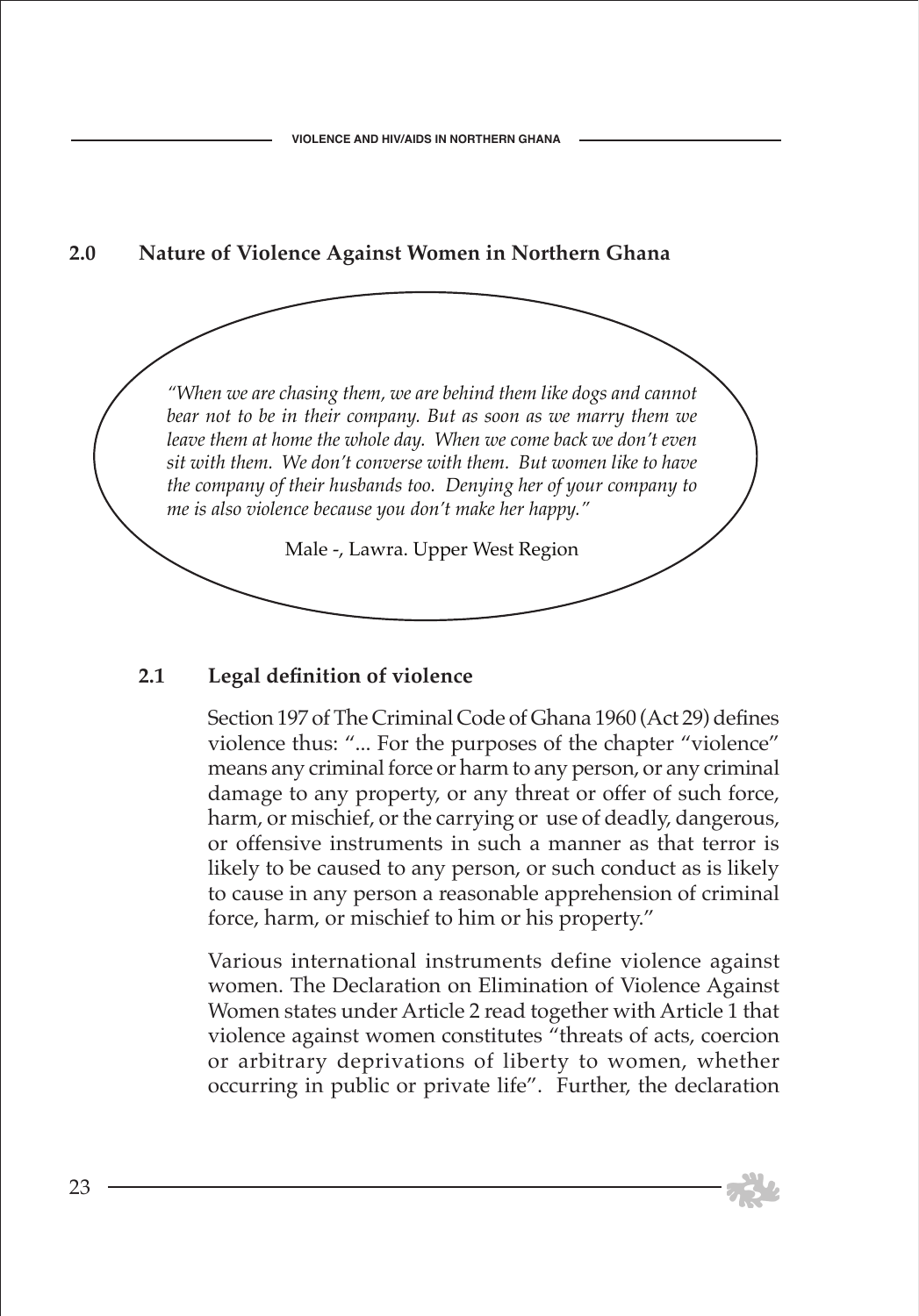states that violence against women, "encompasses but is not limited to: physical, sexual and psychological violence occurring in the family and in the community, including battering, sexual abuse of female children, dowry-related violence, marital rape, female genital mutilation and other traditional practices harmful to women, non-spousal violence, violence related to exploitation, sexual harassment and intimidation at work, in educational institutions and elsewhere, trafficking in women, forced prostitution and violence perpetrated or condoned by the state".

 For the purpose of this study, VAW is defined as a manifestation of unequal power relations between men and women. It includes but is not limited to physical, sexual and psychological harm (including intimidation, suffering, coercion and/or deprivation of liberty within the family or within the general community and also includes that perpetrated by the state). VAW inhibits a woman's ability to enjoy rights on an equal basis with men.

# **2.2 Respondents' Perspectives of Manifestation of VAW**

 *"The women here do not have any rights at all in terms of anything that pertains to life. You are forced into marriage without your consent, you can be withdrawn from school to marry and you have no right to complain. Accepting violence is seen as a mark of a good woman. On the other hand, if the woman perpetrates the violence, she would be called a witch".* Female respondent - Jirapa.

 A wide variety of opinion on VAW was captured in focus group discussion as well as in one-on-one interview sessions. The summary of opinions is: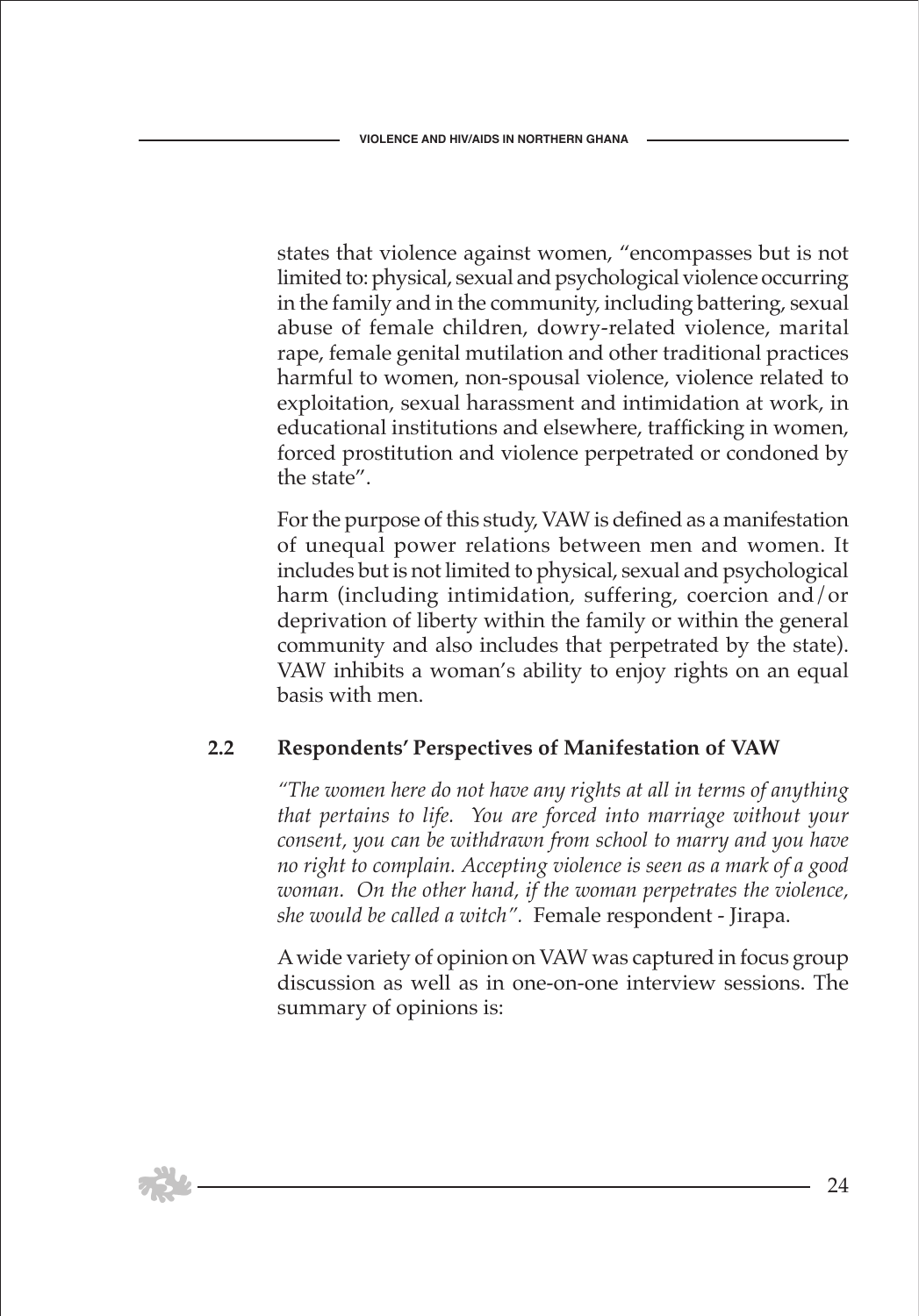"Anything which is done against the will of a person is violence. It can be denying someone what is due her. Violence against women is where the man takes advantage of his position as head of the house to do things against the woman which makes her unhappy", is what a male respondent in Jirapa described as domestic violence. This description was expressed in various forms in all the six districts. According to respondents, although men, women and children are all victims and perpetrators of violence, in the domestic environment, it is women who are paramount victims of violence. The feminization of this phenomena was expressed in the pronouns and metaphors used by respondents (both men and women) when speaking about domestic violence.

 Vulnerability was also found to be linked to violence as respondents described victims of violence as those usually perceived as weak "like women and children". In all the twelve group discussions, heated discussions ensued around descriptions of the nature of domestic violence as a powerrelation where the powerful, usually the adult male denies the females any rights because they are not in a position to "challenge" him. It emerged from these discussions especially in the Upper West that women who earn good incomes, are economically-independent and therefore "can stand on their own two feet" are hardly the victims of any form of violence. Examples were given of well-educated women with high socioeconomic status who are also victims of domestic violence but these were perceived as being in the minority.

 Another common thread in naming the nature of domestic violence is intelligence. Domestic violence in the form of non-inclusion in decision-making even at household level was attributed to the perception that women are not intelligent. According to a female respondent in Lawra, "women are seen

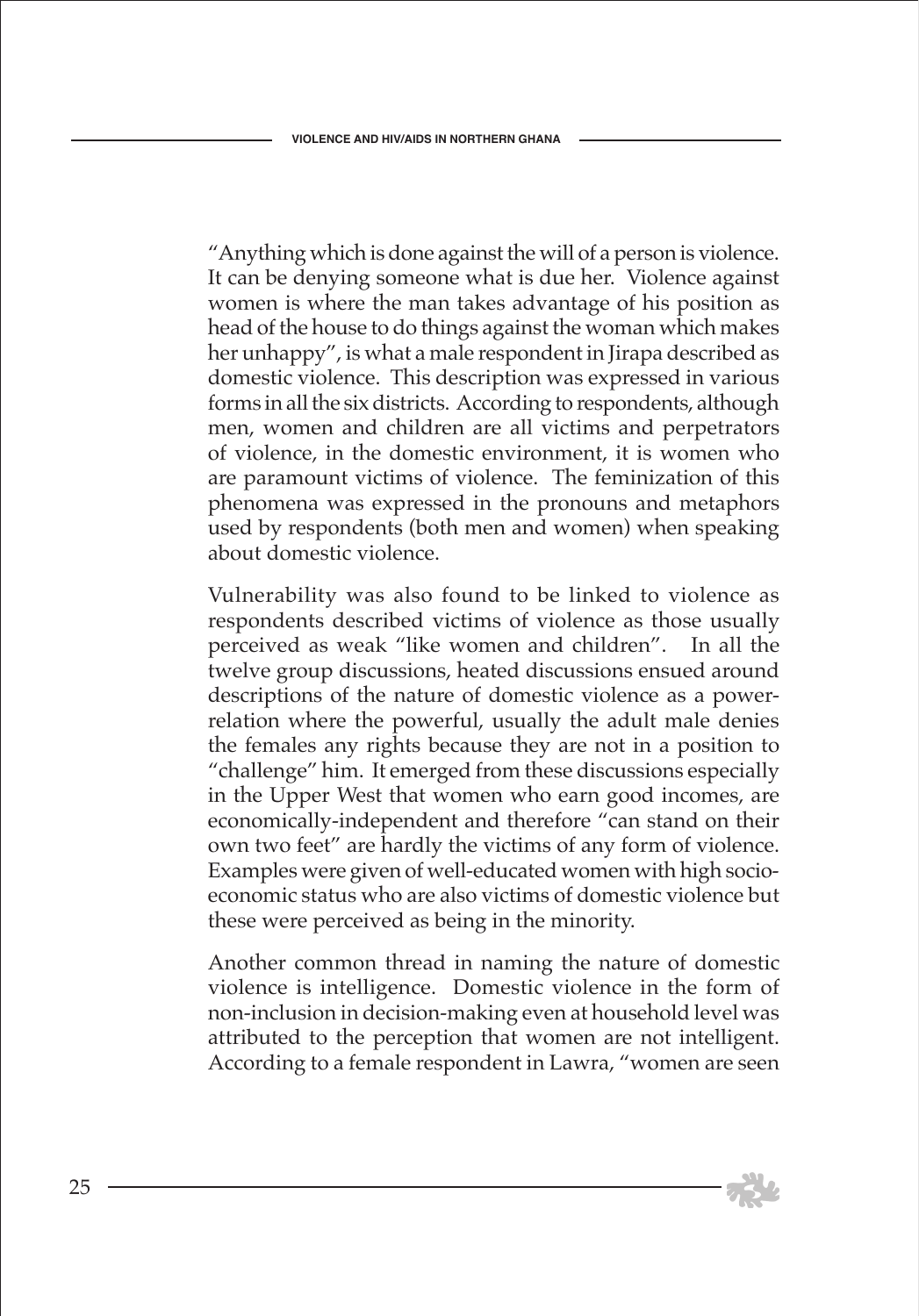as stupid without any intelligence so even the small boy in the house is consulted whereas you cannot be part of any decisions taken at home". In the opinion of a male respondent in Jirapa, *"if the man is the head and it is the head that does the thinking, why should women complain?"* The presented forms of violence in the domestic environment were thus many.

#### **2.2.1 Physical Violence**

 Physical violence was cited as predominant. In all the six districts, physical assault of wives by their husbands was cited as the most common. It was widely-held that this form of violence is so common that it had become almost acceptable and victims are usually not able to confront it. And example being the narration below which was told by a DOVVSU officer in Tamale.

 *"A lady reported to our offices with a swollen face. She said the husband had beaten her because she refused to take instructions from her rival. Her rival had told her the husband said she should fill the household drums with water. The victim said she did not do so because she didn't have to take instructions from a co-wife. When the husband came back to see the drums had not been filled, he asked why she had not complied with the directive and before she could finish answering the husband had slapped her several times. We took up the case at the DOVVSU office. The next day she came and changed the story in spite of her swollen face that she had not been beaten. Obviously for fear of the repercussions she could face."*

 Described as "very rampant", "like eating, three times a day", "everyday, everywhere" and "it is a part of us", respondents mainly perceived physical assault in atomistic terms. One female respondent during the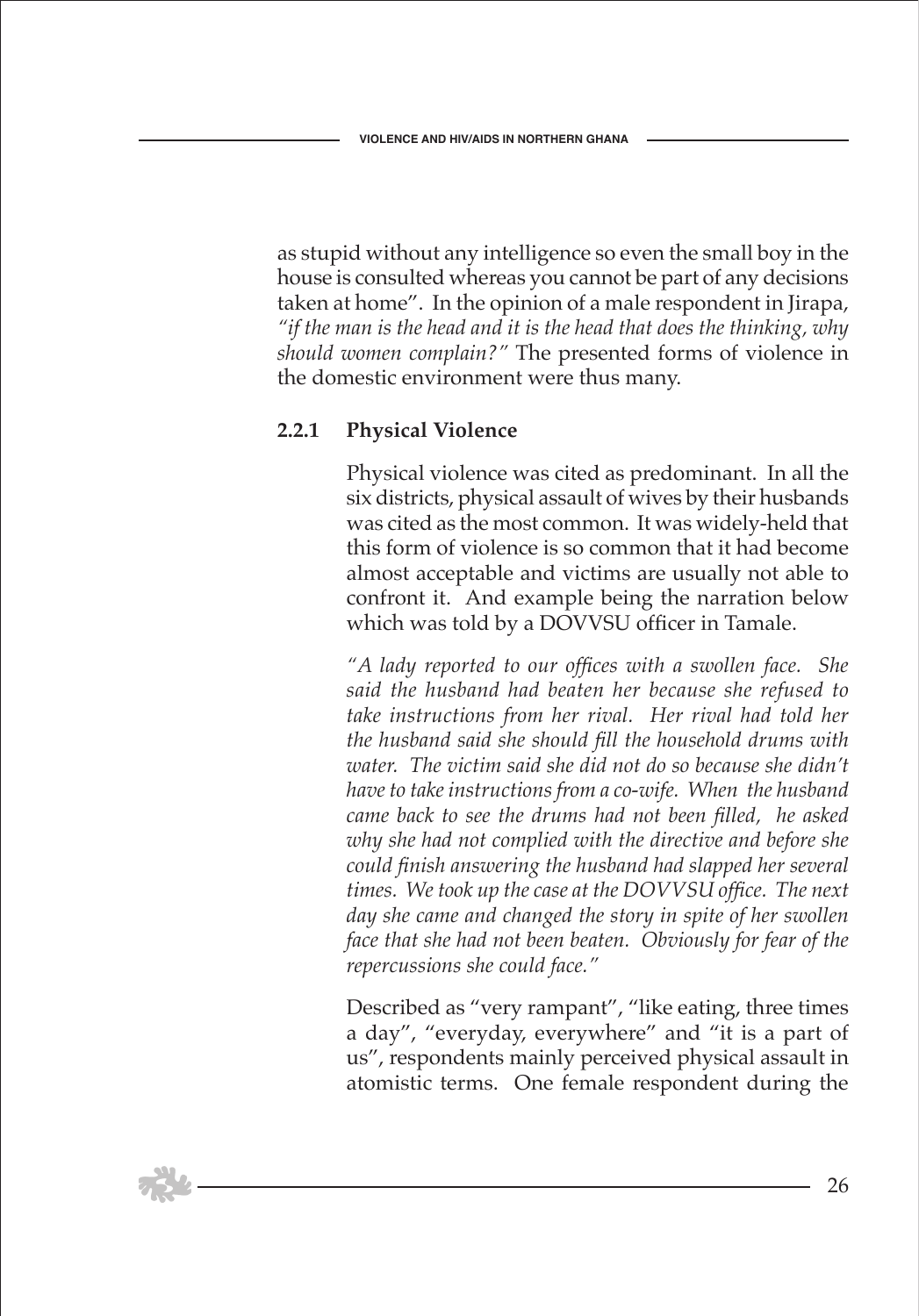Lawra group discussion however, drew a picture of the linkage between all forms of violence as captured in below:

*"When a man works on the farm with his wife and spends all the proceeds from harvest on himself alone, eating meat and drinking in town with other women, he is causing mental violence. He comes home and because of the mental torture, the wife complains, then he beats her up. That is physical violence. Then he decides that he wants to do the thing. The woman is not in the mood because of the mental torture and the beatings. He says he has dowried her and therefore can have sex with her anytime he pleases. He beats her again and goes ahead to force sex on her. That is sexual violence". This may be the story of some women but there is no physical violence on its own. It always comes with mental or verbal violence."* Retired Female Social Worker, Lawra

#### **2.2.2 Marriage-related Violence**

 In all the six districts, the contracting of marriage and dissolution of it were found to be fraught with challenges that all the female respondents described as violation of the rights of women. Some of the male respondents also described the process as a violation of not just the rights of women but men as well. Other male respondents were of the view that the processes are not meant to violate the rights of women but to protect society and uphold traditions and customs. Findings indicate that in all the six districts, the tradition is for a man to identify a woman and contract the marriage with the family of the woman, oftentimes without the knowledge or consent of the woman.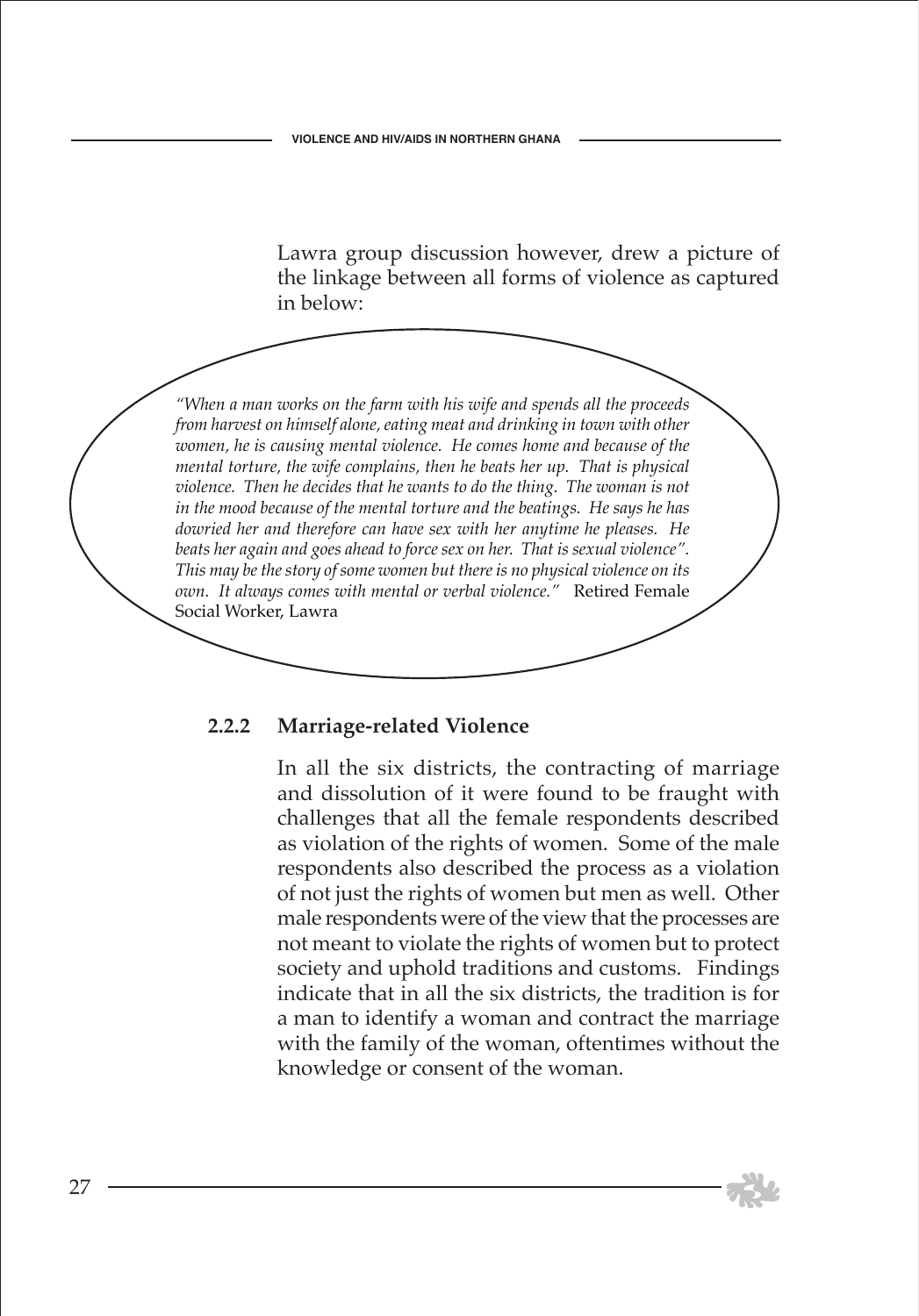A woman can be abducted and if successfully sent to the compound of the man, becomes the legal "property" of the man who then proceeds with the finalization of marriage. This is very prevalent in the Upper East Region. See Story 1. When a woman decides to leave the marriage for whatever reasons, the family is supposed to return the dowry paid by her husband. Most families cannot afford to do that and so the woman is sent back to endure the situation. Upon the dissolution of marriage, women are usually given custody of their children without any maintenance responsibility for the men. This puts stress on the women who are often without any income. *"When a woman divorces her husband, to punish her, the maintenance of the child is left on her. The painful thing is that the man would show up when she is about to marry and demand dowry. When it is a son, he won't show up to help the son get the dowry"* is one woman's reflection on forms of marriage-related violence.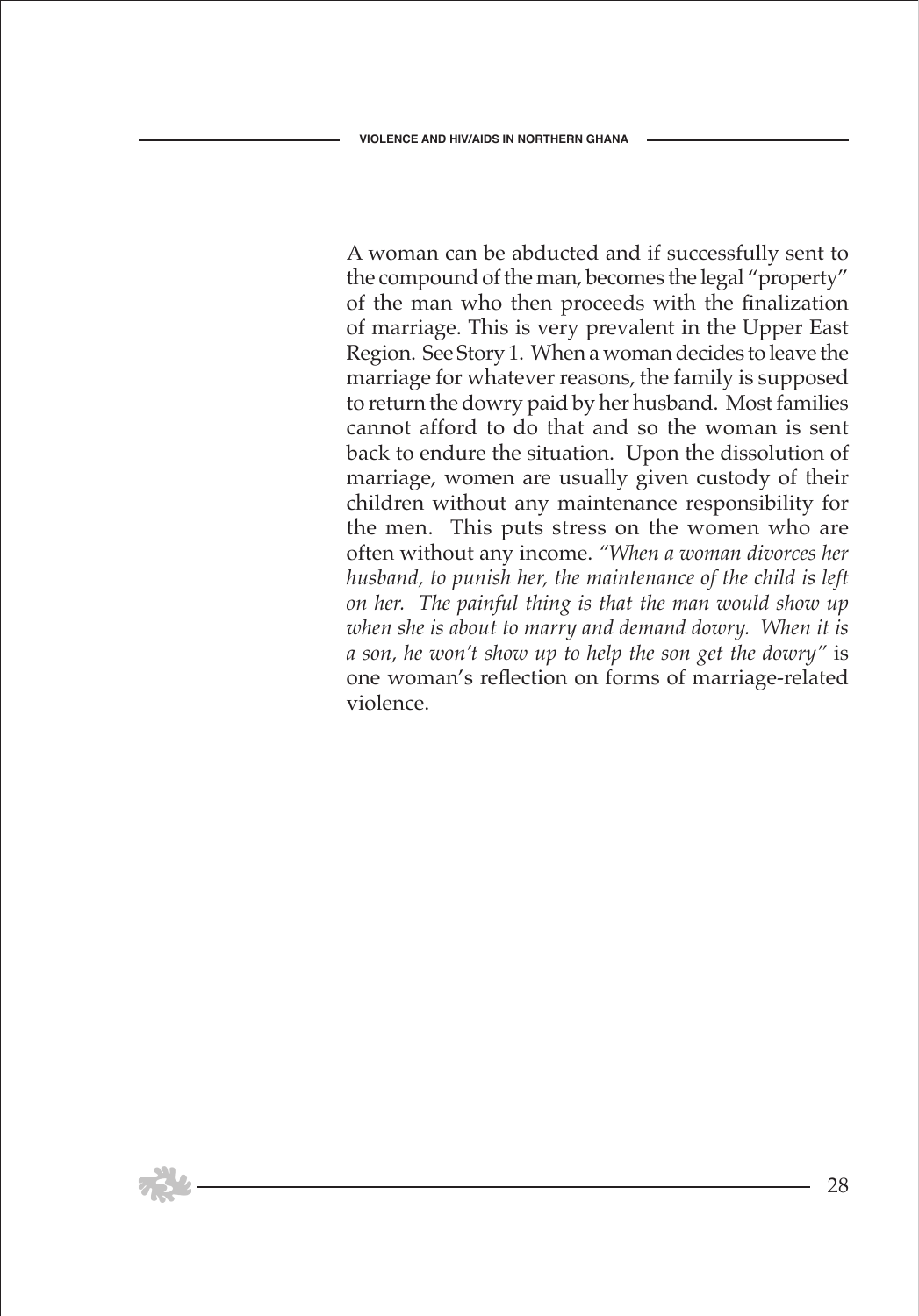## **Story 1: Abduction and HIV**

I used to live with my sister when I was a small girl. A brother of my sister's husband also lived with them. This brother left later for the south. I had to return to my father's compound. Later when I was about thirteen, my sister informed my father that she wanted me to marry her husband's brother. He was too old and I didn't really know him. I was upset with my sister. I informed my mother that I would not marry him. My mother complained but my father would not listen because he is the man. I still resisted but my father went ahead to give his blessing without my knowledge. One day, I was sent with a basket of millet to my father's sister's compound. On my way there, two men appeared from nowhere and tied me to their bicycle. They carried me to my sister's compound and locked the gate. I was told I was to marry the brother of my sister's husband. I couldn't even remember what he looked like. I thought I would die. I cried and cried but no-one would mind me. Even the man supposed to be my husband was not around. He was still in the south. It took almost a year before he came up north.

When he came up north, he came to live in his brother's compound. I was told I had to sleep there with him. I refused. My sister's husband warned all the people in the compound not to allow me to sleep with them. So every evening, they would all go and sleep and lock their doors. Only the brother's door would be left open. I still refused and used to sleep in the open. I reluctantly went into the room because I was tired of sleeping outside. I was then about fourteen. He forced me to have sex with him. I cried throughout. After two months, he left again for the south. For a long time, I was not hearing from him so I went south to visit my brother but he sent me away to search for my husband. I found him in another town. We lived as husband and wife. He beat me always for no reason. I became pregnant yet he continued beating me. He beats me over meaningless things just because he is a man and he is older. When I got pregnant, he sent me up north. He came up north and I got pregnant again. He returned to the south but shortly after fell very ill. So he returned to the north. I got pregnant again and I was sick throughout. Just after giving birth, my husband told me that the doctor was concerned about my health so wanted to see me. We went to see the doctor, I took a test and I was told I had AIDS.

It was then that I found out that my husband had tested positive more than a year before my test and had been advised by the doctor to inform me. That day, I was very angry. I was angry with my husband for giving me the disease. I was angry with my sister for meddling in my life and not concentrating on her own life. I was angry with my sister's husband for forcing me to sleep with his brother. I was angry with my dead father for forcing me into marriage. I was angry with my mother for just sitting there and not doing anything when I was being forced into marriage. I was angry with myself for being a good daughter and wife. I have told my sister and her husband about the status of my husband and I but I can't bring myself to tell my mother as she would not be able to handle it.

I should have fought harder. I should have reported all the beatings but I didn't know how to contact the police. I told my mother often about my unhappiness but she made me to understand that it is what all women go through. I found joy in my children because that is the only thing of worth that I have got out of this marriage.

My husband and I are together. He still beats me. I am only 24 years old with three children. I want the doctors to test my children but my husband says they are too young so he would not allow me to. Knowing my status has not affected my life in any way. I am just grateful to the doctors for telling us our status and also giving us drugs and advice. Sometimes people would be talking about you and they keep quiet when you approach and then resume when you leave. I pray that when I reach the AIDS stage, I will be able to pay for my medication. Some days I wake up weak with a very painful headache.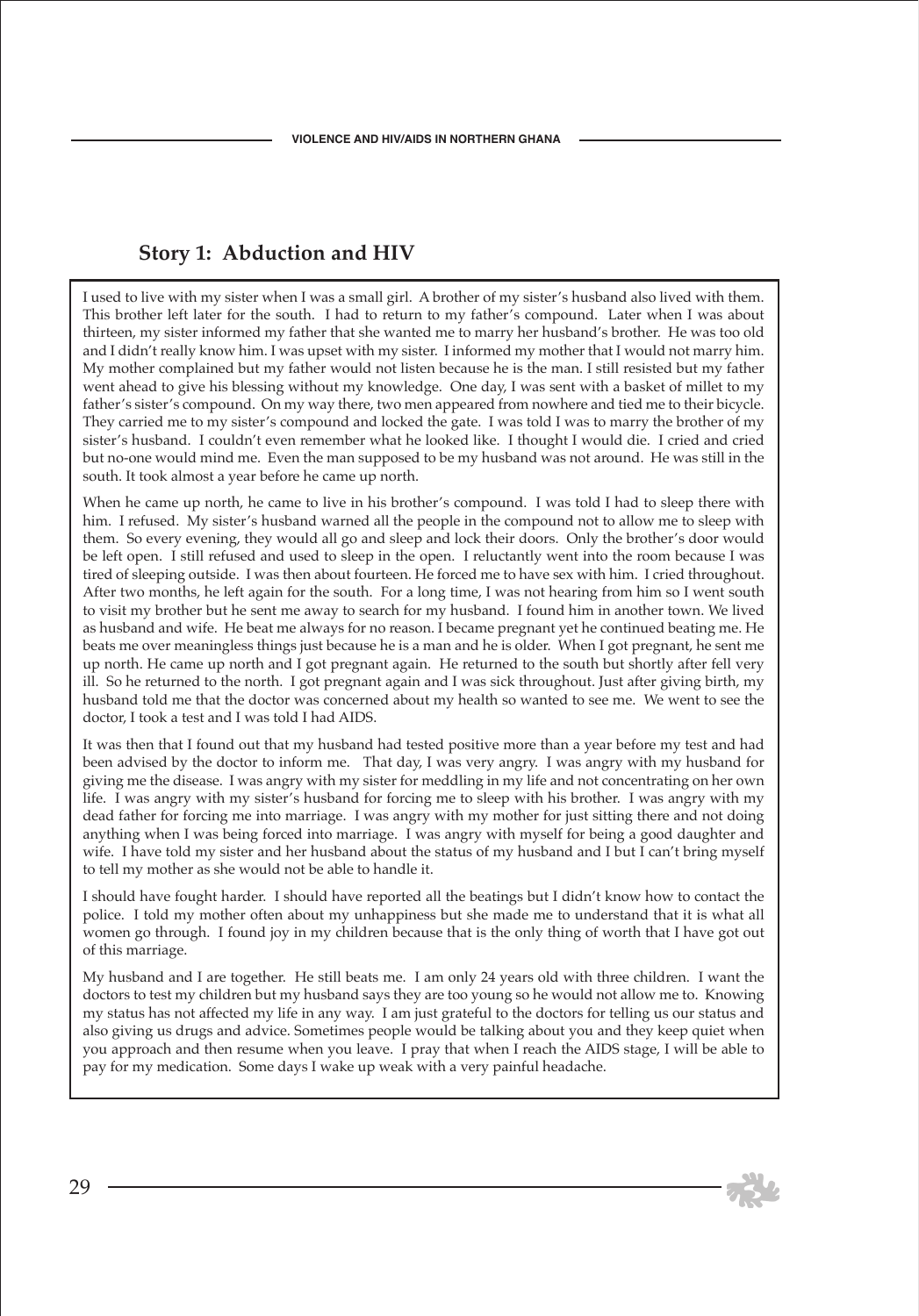Forced marriages was also one of the issues raised by respondents as constituting violence against women. Steeped deep in tradition, the woman has no choice as to who becomes her partner in life. In most instances very young girls are given off in marriage to older men who already have older wives. This phenomenon makes the marriage lop-sided in the first place. Once the girl enters the home, she is seen as the youngest in the home and so she is expected to serve not only her husband but also the other wives. In some instances, her first encounter with her husband is on the day of the marriage. Coupled with this is the fact that some of the girls are withdrawn from school to be married off thereby curtailing her right to education. In some instances also girls are sometimes betrothed at a very tender age to their prospective husbands. One respondent said she was withdrawn from school to be betrothed. This was because her brother was ready for marriage and the family had no money to pay for his dowry. The dowry paid for her was given to her brother for his marriage and she was sent to live in the home of her prospective husband till she was ready for marriage.

#### **2.2.3 Widowhood-related Violence**

 *A woman alone cannot perform her husband's funeral no matter how strong she is. There is this woman whose husband died and she did not have the money for the funeral. The husband's family asked her to marry her daughter off so she could have money for the funeral. -* **Member, Widows and Orphans Movement.**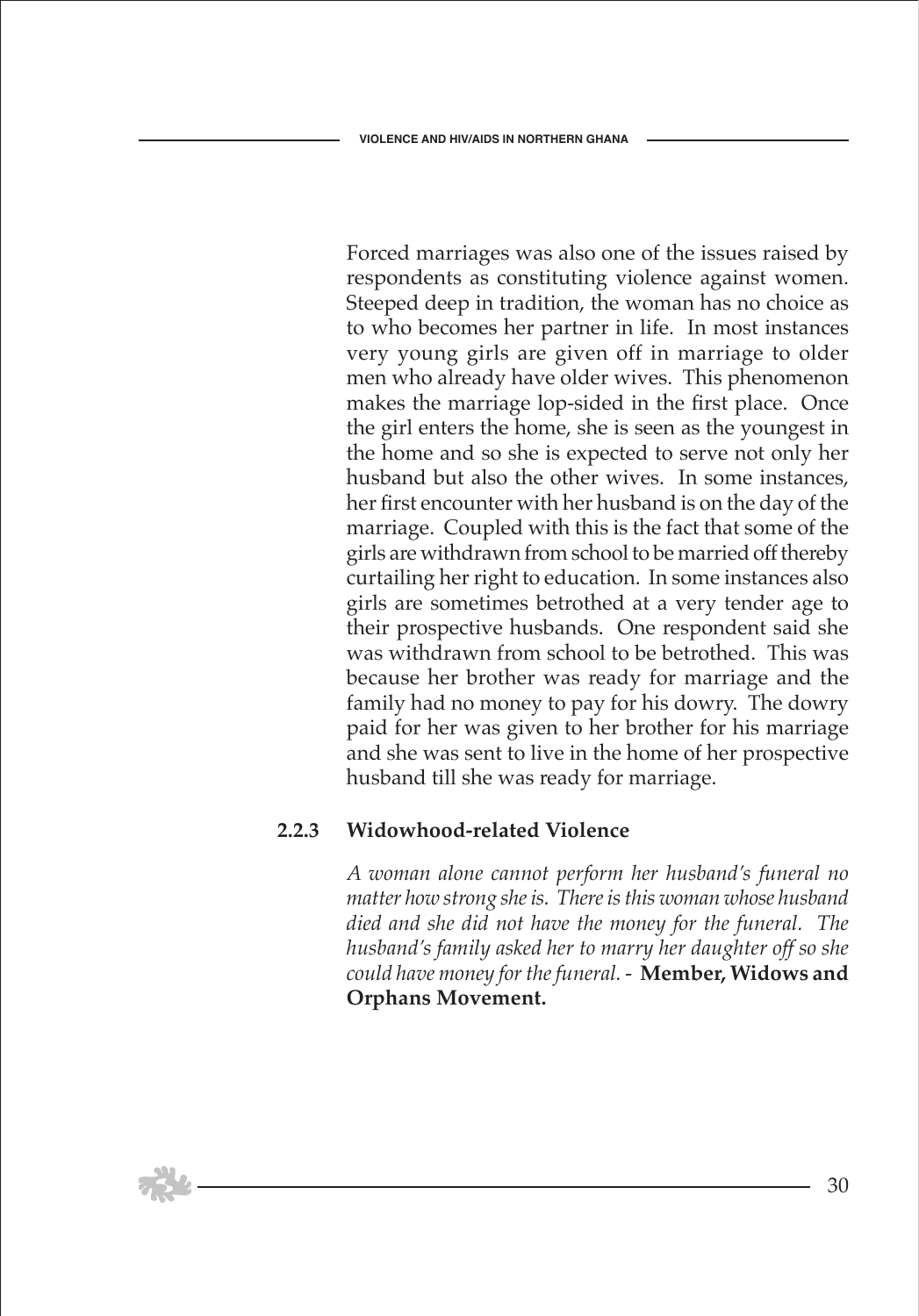It is the accepted norm, in some of the communities that upon marriage, the woman becomes the property of the husband and his family so upon the death of a husband, she becomes part of the husband's estate and is therefore supposed to be inherited by whoever succeeds him. When a woman refuses to be inherited she has to leave the husband's compound and in most cases without her children. In some cases where her decision not to marry is accepted and she wants to remain in her husband's house, she has to remain single forever no matter how young she is. The moment she remarries, she relinquishes her rights to her children and access to the husband's house and any other assets. Should she succeed in taking her children with her, they become her responsibility. According to a Chief of Talensi Nabdam, he is presiding over a case where a woman was widowed and she refused to be inherited. Her husband was in the army. Because of her refusal, her widow's pension card was stolen from her by the man's brother.

 The study also recorded several narrations of the violation of the rights of women upon widowhood. In all the six districts, widowhood rites that involve forced incarceration and withholding of liberties such as bathing and eating the food of one's choice and "mixing with people" were narrated. In some cases when a woman loses the husband, she is confined in the room till the husband is buried. This could take a period of 4 months to one year as the case may be.

 *"The smearing of clay on the widow's body as part of widowhood rites is violence proper because it is very humiliating. The smearing is done immediately after the* 

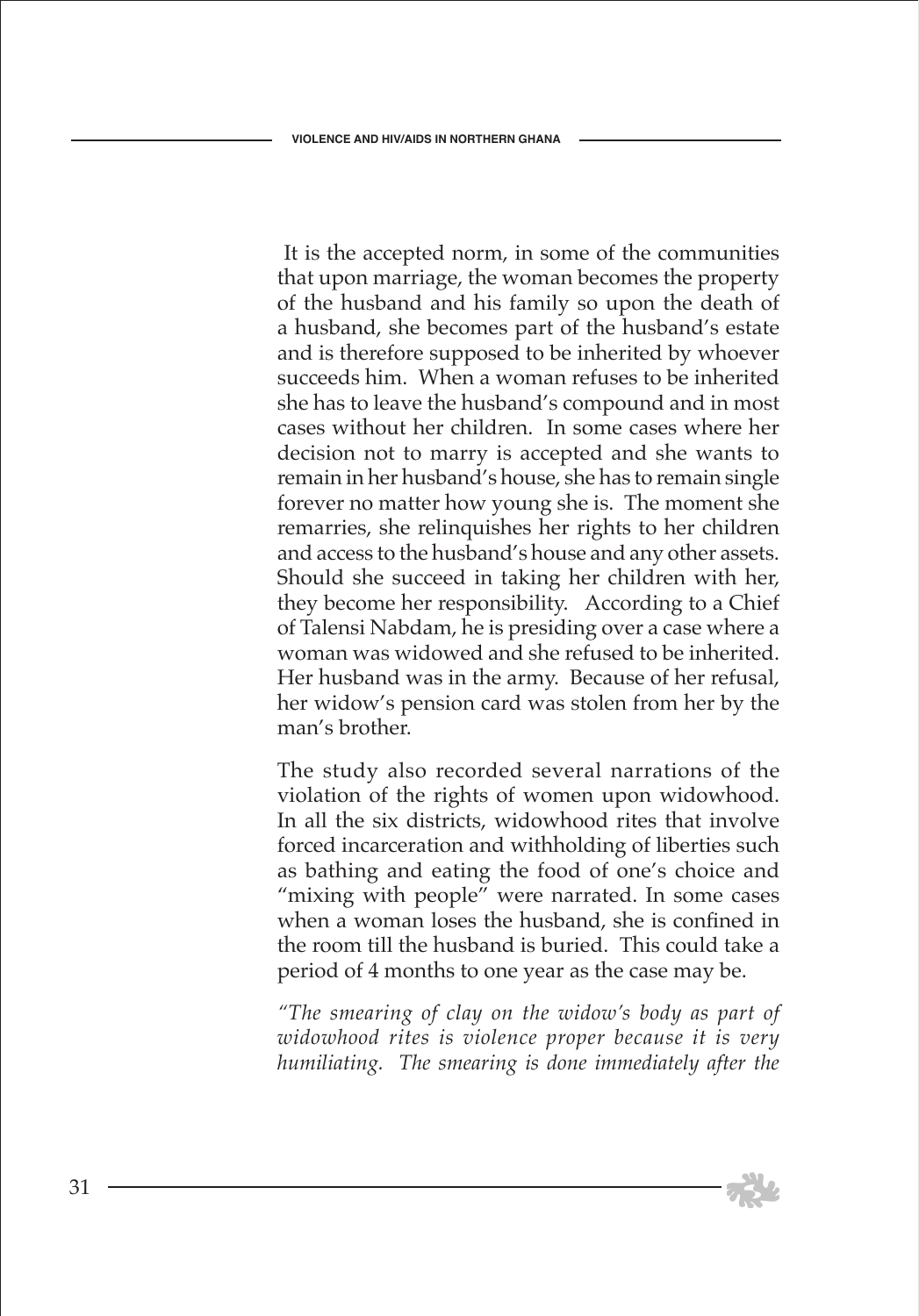*burial of her husband and she cannot wash until some other rites are performed. It is very unhygienic. During this time too, the widow cannot cross her legs, board a vehicle, not eat publicly, eat from a calabash hidden in a special type of basket etc. After between 3 months and 1 year she is washed with cold water at the riverside and in some cases, with the husband's brothers watching. It is meant as a purification rite so that when you are inherited by one of your brothers-in-law, your husband's ghost would not come worrying anyone. If you survive the clay too, you are considered innocent of the death of your husband. Here when a man dies, the wife is suspected of having killed him. When a woman dies, it is natural so the men do not go through any rites…"* 

# **2.2.4 Economic Violence**

 What is described by respondents as economic violence was also identified as one of the worst forms of violence in the six districts. The study found out that what is referred to as chop-money in the southern part of Ghana is not part of the culture up north. In the southern part of Ghana, household maintenance money is usually given by the men on a daily or weekly basis, sometimes on a monthly basis. The women are expected to use the money for family meals.

 However, in much of the northern parts of Ghana, the equivalent of "chopmoney" comes in the form of a specific quantity of grain at the end of the harvest season. It is the woman's role to find the ingredients for the soup that would accompany the meal made from the grains. According to respondents, the woman is not expected to sell the given grains for even the purpose of buying soup ingredients: Any such attempt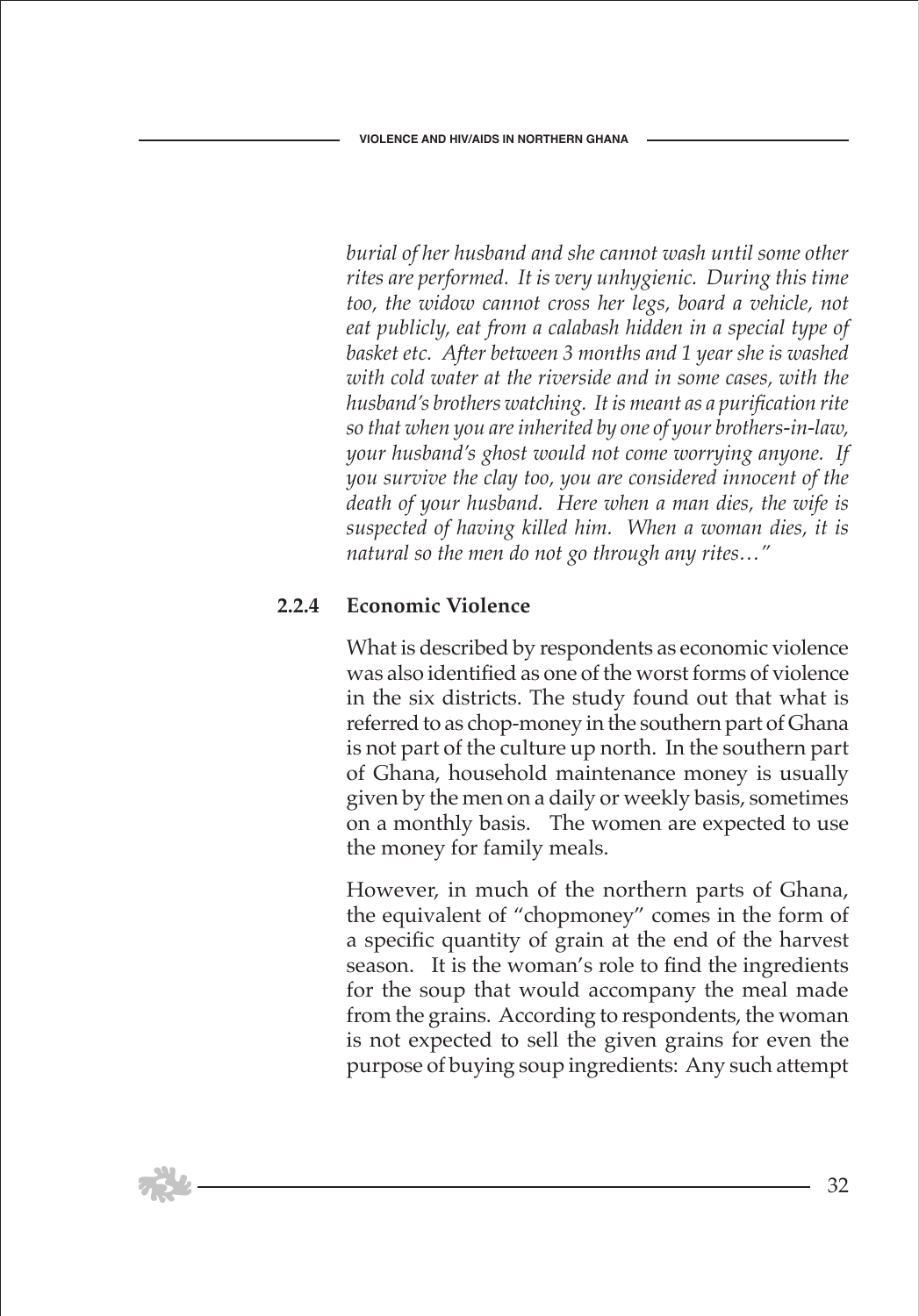is tantamount to stealing. Since many women have no direct access to land, they make the income required for providing soup ingredients from sale of firewood and charcoal. However, as a female respondent said, *"whilst she is struggling to find soup ingredients, he would be walking about town spending money on meats, women and drinks. If you complain, beatings. He comes home satisfied but still wants to eat at home because he has given you grains".* In other parts of northern Ghana where this study was conducted, upon marriage, the woman is given some money in terms of gifts from her husband and well wishers who witnessed the marriage. Following this, she does not receive any money for housekeeping during the marriage. She is supposed to use that money throughout the marriage. In some cases, the woman is given a piece of land to cultivate. In addition to that, she is supposed to help on her husband's farm. However, having supported her husband to harvest his crops, the man sells his produce and keeps the money for himself. The woman's produce are, however, to feed the family. In cases where the woman does not have a farm, at the end of the harvest season, she may be given a bag or two of cereal from which she is supposed to feed the family for the ensuing year till the next harvest season. Here again, finding the vegetables and meat to accompany the meal made from the cereal is left to the ingenuity of the woman.

 Another form of violence which was described by respondents as being linked to poverty is where girls are subtly forced into relationships by their parents especially their mothers. According to respondents, women who are over-burdened with the financial needs of their children, often look forward to their daughters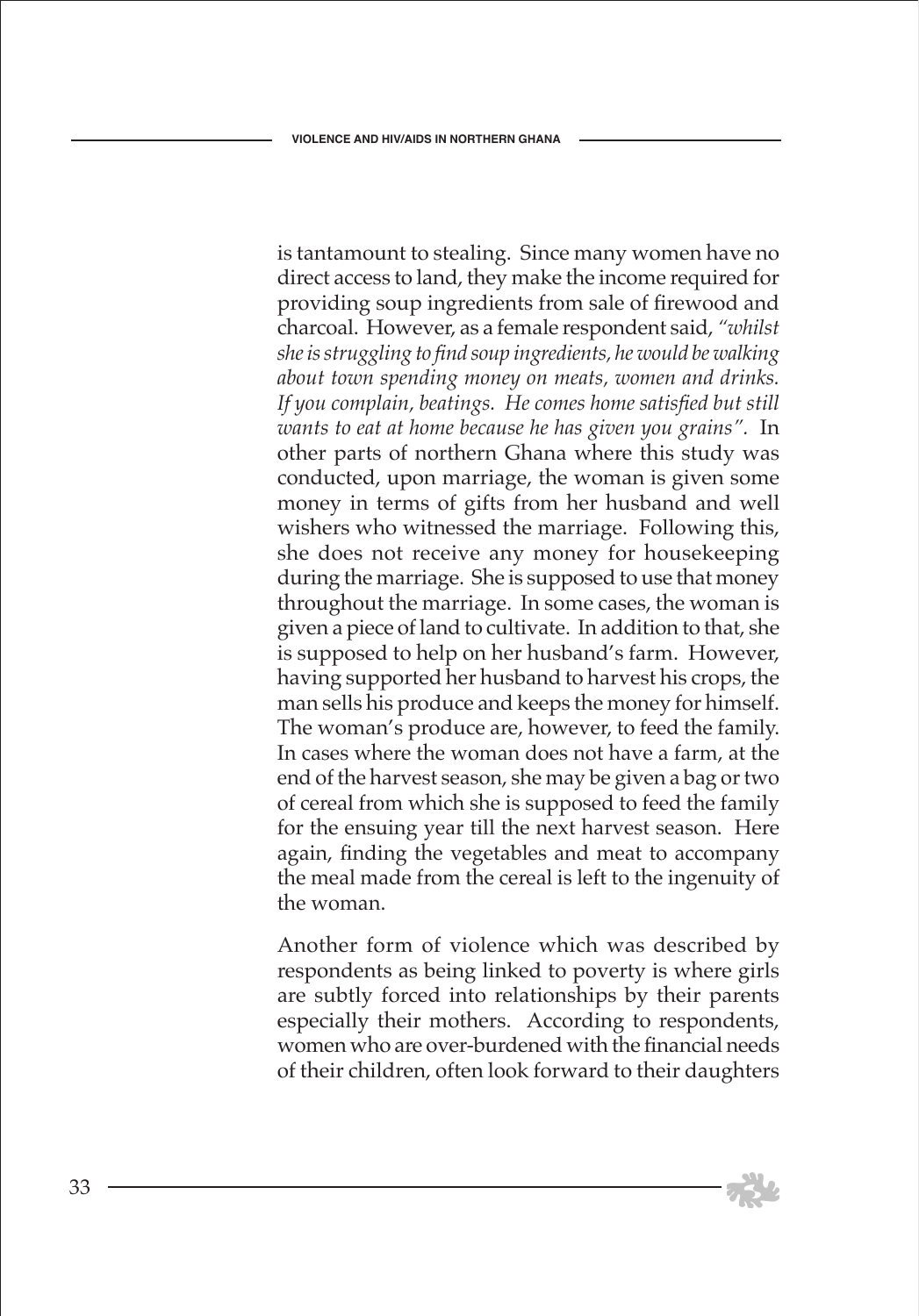attaining the age of fifteen and sixteen years. The girls are then "encouraged" to have relationships with men who can "assist" them and the family. Another related scenario as narrated by respondents is where the girls themselves seek relationship with men who are economically sound in order to have their needs met.

#### **2.2.6 Sexual Violence**

 Apart from violence presenting as physical, mental and emotional, this study found out that sexual violence is also pervasive in the three northern regions. According to respondents, the vulnerability of the woman especially makes her unable to assert herself especially when it involves the "conjugal rights of men" i.e. sex: *"The woman is expected to sit at home so she sits at home. Her man goes roaming. He comes back to worry the woman to play with him at night. She is afraid that he must have picked something and is unclean, but what right has she to complain? He forces himself on her. That is violence because it is done against the woman's will."* Some of the respondents blamed sexual violence especially between a married couple on the perception that women never say "yes" to sexual advances for fear of being labelled promiscuous and therefore even when a woman is agreeable to sexual advances, she says, "no". This perception pervaded the discussions during all the validation meetings during which the females were unanimous that when a woman says, "no" she means "no" but the men are unable to accept that. Whereas some of the males shared the views of the women with one Chief in Jirapa adding that even the body language of the woman would tell you she really means no, some men were of the view that it is the same body language that tells you that her "no" is really a "yes".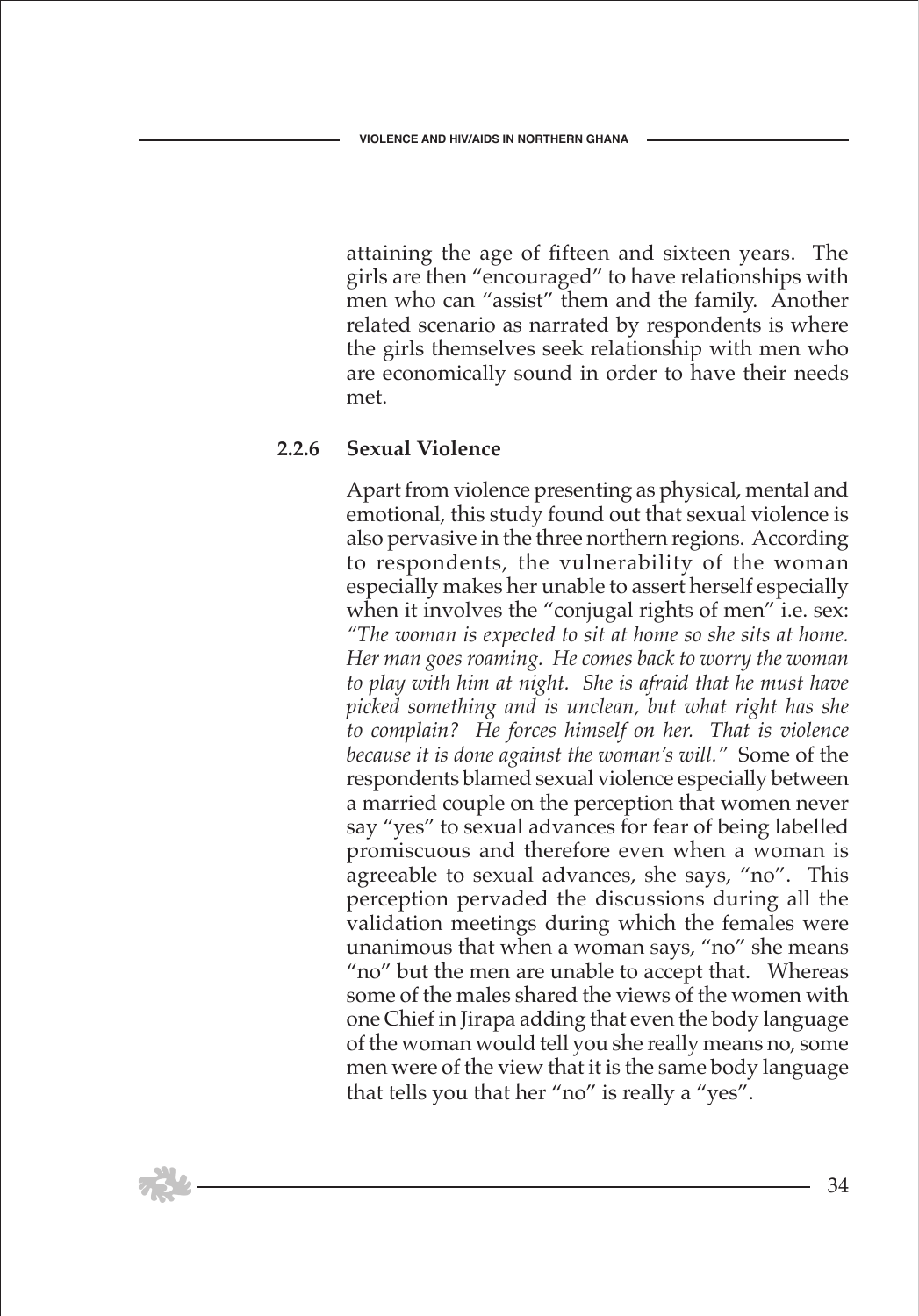Respondents reported that sexual violence like rape, defilement and forced sex in marriage occurred everyday but went unreported. People are always ready to negotiate when a woman is raped or a girl is defiled since the community members were all regarded as family. There is nothing like forced sex in marriage since the woman is supposed to be ever ready to accommodate the sexual needs of her husband anytime, and sometimes anywhere. For these reasons, the women are not prepared to report even to the police since according to them, the police are all men who are doing the same things to their wives.

#### **2.2.7 Stigmatization**

 All the women living with HIV/AIDS who were interviewed expressed grave concern about stigmatization. Five respondents said they had been victims of violence because of their HIV status. Two of them said they had been ejected from the family home because the family said they had brought shame to the family. The issue of women being a source of dowry to the family came to the fore when two other respondents said they always received insults in the home because their HIV/AIDS status would prevent them from bringing any dowry to the home.

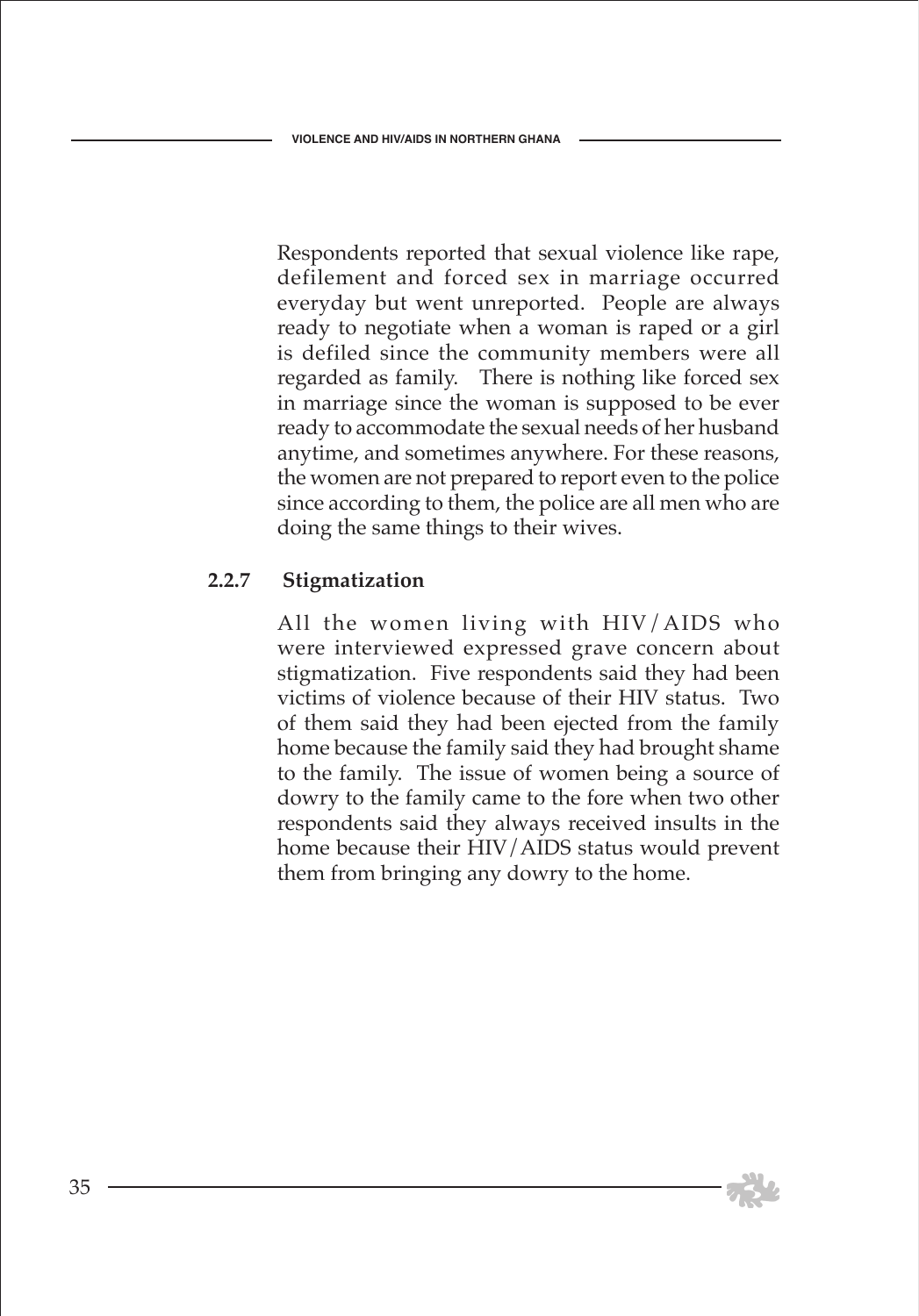# **Story 2: Stigmatization and HIV**

I think I am 19 years. I have never been to school. I go to church at Fountain Gate. About 3 years ago, a dead foetus of 5 months was removed from my womb and then I was tested. The results were positive. I think I contracted it from my then boyfriend, a mechanic I cohabited with in Kumasi. I learnt he is now dead.

Then I came here. I met another man myself and he expressed interest in me. I couldn't tell him that I was HIV+. Then one day on my way to the market, I was captured and carried to his house. I lived with him for sometime before he went to perform the marriage rites with my consent. I was married for 3 months when I fell sick and went to live with my family. Then my husband asked me to wait with my family that he will come for me after he had performed some sacrifices but he never came back for me. That was about a year ago. I think he suspects I am HIV positive that is why he has abandoned me. He has two other wives. They were my seniors. I don't know whether he is infected and whether my rivals are also infected.

I have been married once but I have had five other men in my life.

My family stigmatizes me. They are always insulting me because of my HIV status. I have nowhere to go so I try as much as possible to stay out of their way.

I first heard about HIV/AIDS from my employer in Kumasi, but I never took it seriously, till I tested positive. I now know it has no cure and it makes people stigmatize and discriminate against you. Being HIV+ has affected my life negatively. Now I am not able to work and I have to rely on my family who maltreat me. But for HIV, I would be in my matrimonial home. I have not informed anybody but they are all aware of my status and all they do is to insult me. My mother goes with me to meetings but my father and brothers insult me because they know that they will not get any dowry on me.

#### **2.3 Prevalence**

 In terms of prevalence, respondents were unanimous that domestic violence is prevalent. They however differed on the scale of the phenomena. See a sample of the perceived prevalence of domestic violence in Jirapa and Lawra in Table 3. Whereas respondents were of the opinion that violence is prevalent, it was found out that they go unreported and therefore triangulating these perceptions with police records or records found at CHRAJ and the Department of Social Welfare was not possible.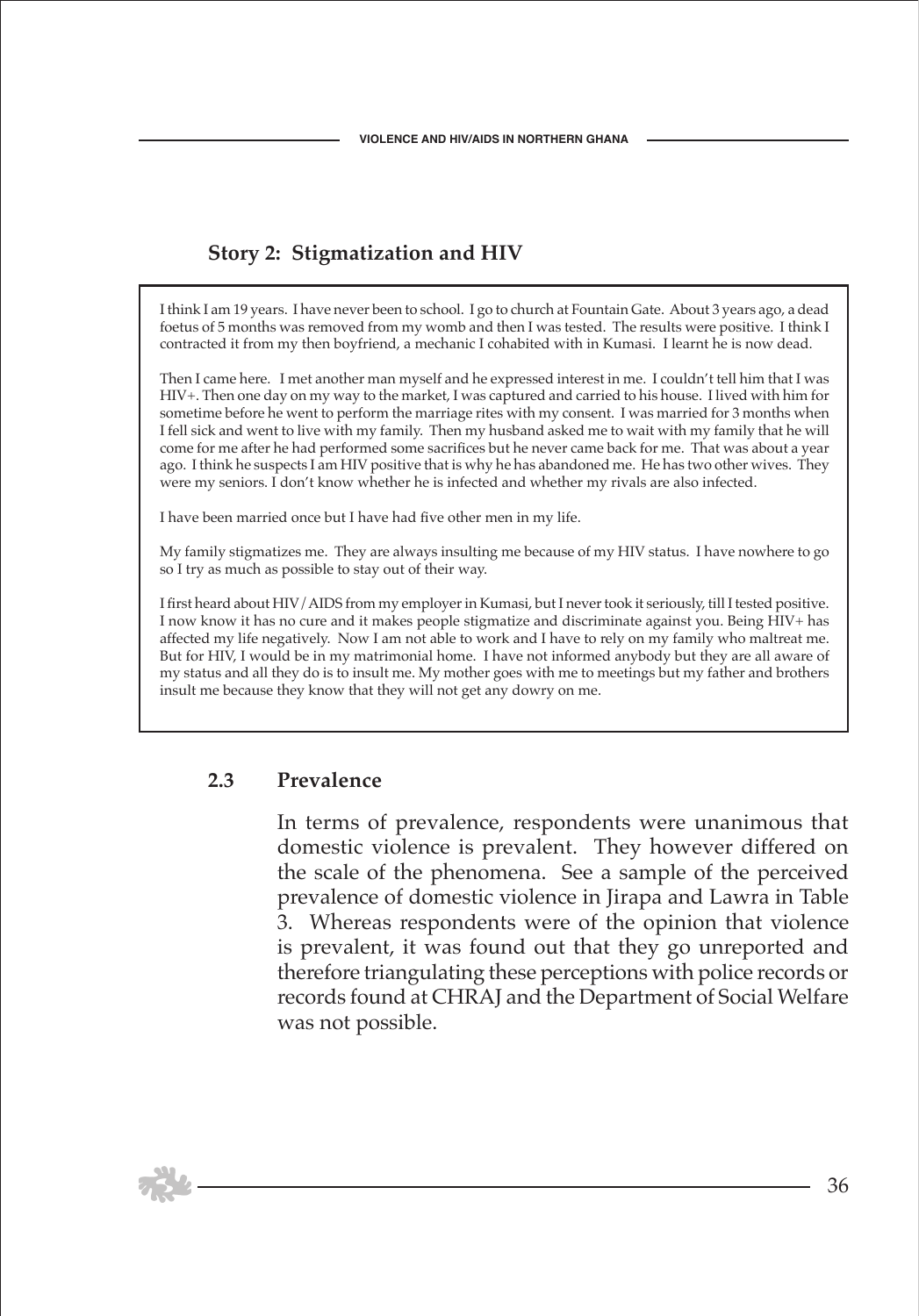| Level           | Women | Men |
|-----------------|-------|-----|
| Too common      |       |     |
| Very common     |       |     |
| Common          |       |     |
| Quite common    |       |     |
| Not that common |       |     |
| Can't tell      |       |     |

### **Table 3: Perceptions about Prevalence of Violence**

Findings from the validation meetings indicate that victims of domestic violence especially female victims do not report cases as community members perceive such an action an "affront to the sanctity of family". Reports are encouraged to be channeled to family members or elders of the community which a male respondent in Upper West described as "the traditional norm". However, women seldom seize such opportunities. It was found out that the reason for not channeling grievances in accordance with traditional norms is because women feel betrayed by that system. The participants agreed with one female respondent that, *"we need a voice in the palace. Something like a queenmother who makes decisions with the chiefs and elders. We have the magadzia but she is like a political leader of only women so her powers are limited. The chiefs should come together and create a skin for a Pognaa/ Wurache (queenmother) to play this role".*

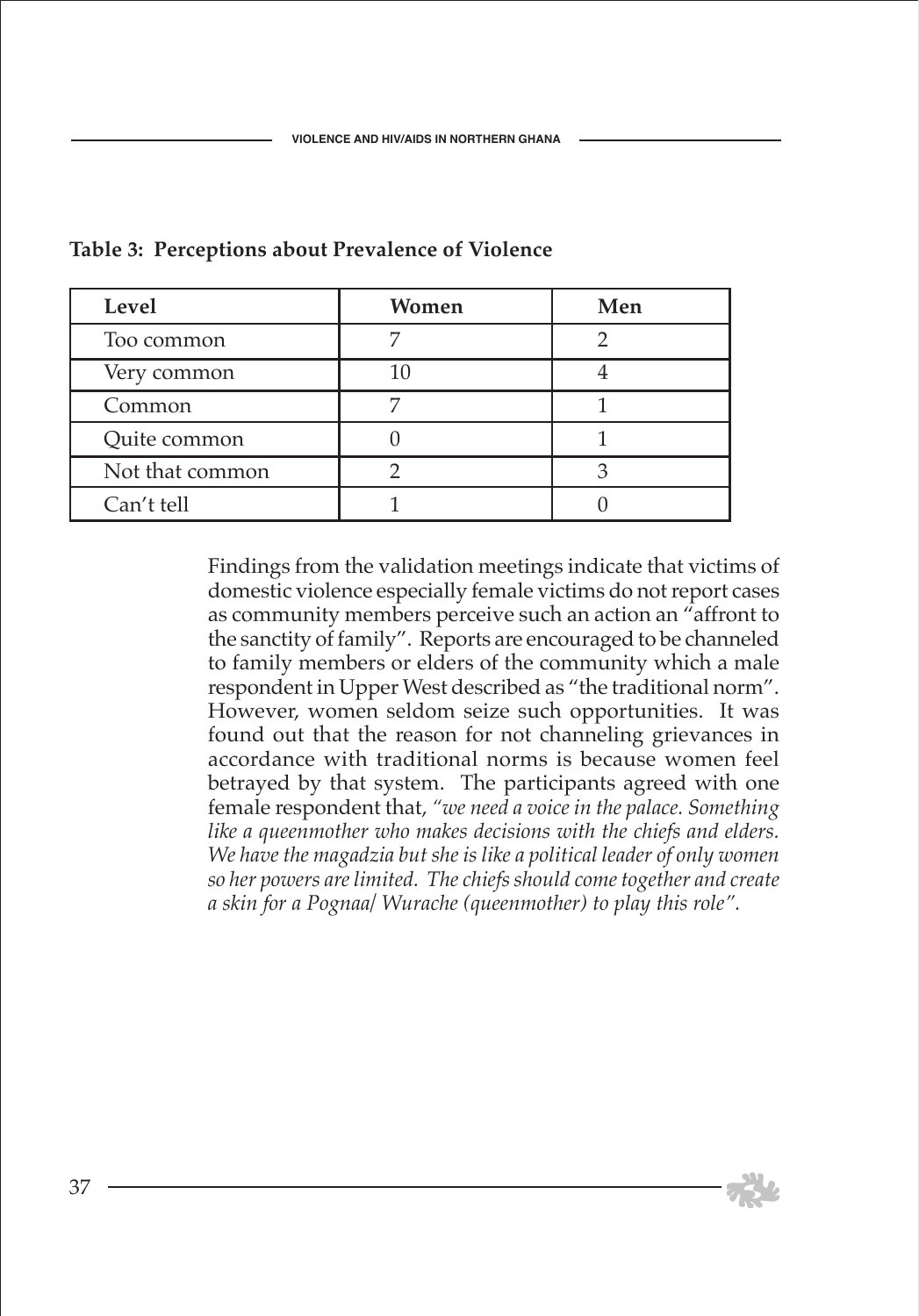# **3.0 Ramifications of Domestic Violence in Northern Ghana**

### **3.1 Causes of Domestic Violence in Northern Ghana**

 **"If a woman misbehaves like a child, she has to be beaten like a child. Even me I beat my wife everyday."** - Male Public Officer, Bole

 Basically, respondents linked the causes of violence against women to three things. Ignorance about women's and people's rights, misinterpretation of the religious and cultural practices and the power gap between males and females.

### **3.1.1 Polygamy**

 Ranked by all the six districts as the major cause of domestic violence is polygamy. In Bole for example, the discussions dwelt on the inability of men to cater for their numerous wives which often resulted in quarrels between the men and their wives as well as among the wives. Respondents in Tamale also attributed the inability to sexually satisfy all wives as the cause of frustration among the wives and even in the men leading to unprovoked physical and verbal abuse. In Lawra when respondents ranked polygamy as the highest on causes of violence, the subsequent discussions revealed that it has become a way of life whether the man can afford it or not. According to respondents in Talensi Nabdam, within several polygamous marriages there is always tension even among the children and older wives are maltreated and "packed away". In the same manner, polygamy in Jirapa was cited as making women even more subordinate as they are quick to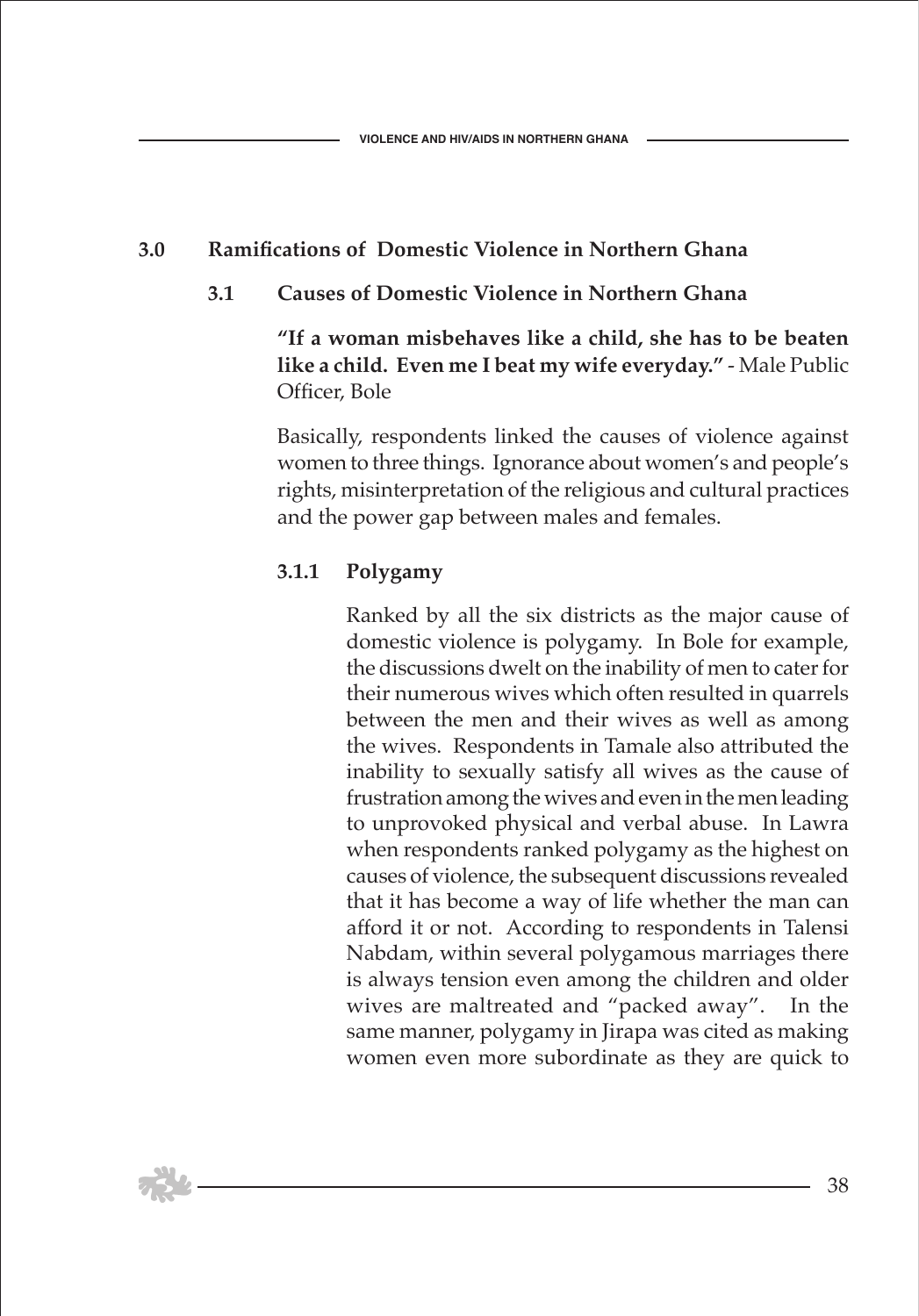pander to their men without questioning for fear of losing the little attention paid to them.

 It was indicated that although Islamic teachings allowed a maximum of four wives, men who are bent on taking more wives would resort to divorcing anytime new wives are sought in order not to fall foul of their religious teachings. Likewise, although Christianity also teaches a man to have only one wife, several Christian men in the three northern regions have more than one wife. According to the Chiefs who participated in the study, polygamy was intentional in the olden days when more children were needed on the farms and more children was also a sign of virility. They therefore contended that polygamy runs contrary to modern tenets of life. This assertion when made in Jirapa did not find favour with one of the young male respondents who contended that there are more women than suitable men and therefore society benefits from polygamy. Story 3 below is a story on the interface of polygamy and HIV:

### **Story 3: Polygamy and HIV**

My husband was an ex-service man. I married my husband out of love. He had two other wives who envied me because I was giving birth to boys. Initially I was very happy but later my husband started to oppress me because of my rivals. My independence was taken away from me. My social and economic status was also taken away from me. My husband used to beat me and I would run away to my parents but they always sent me back. Even in my parents' home, my husband could come and beat me. Tired of my rivals and the constant beatings from my husband, I divorced him about thirteen years ago and took a boyfriend to show all of them. Some time after, I started falling sick all the time so I went for a test. The test showed I had contracted AIDS. I think I contracted it from the boyfriend I took after my divorce.

My life has changed significantly. Socially I suffer a lot of stigma. My mother is now fed up with me because she has to serve me. Apart from my mother, nobody else knows about my status.

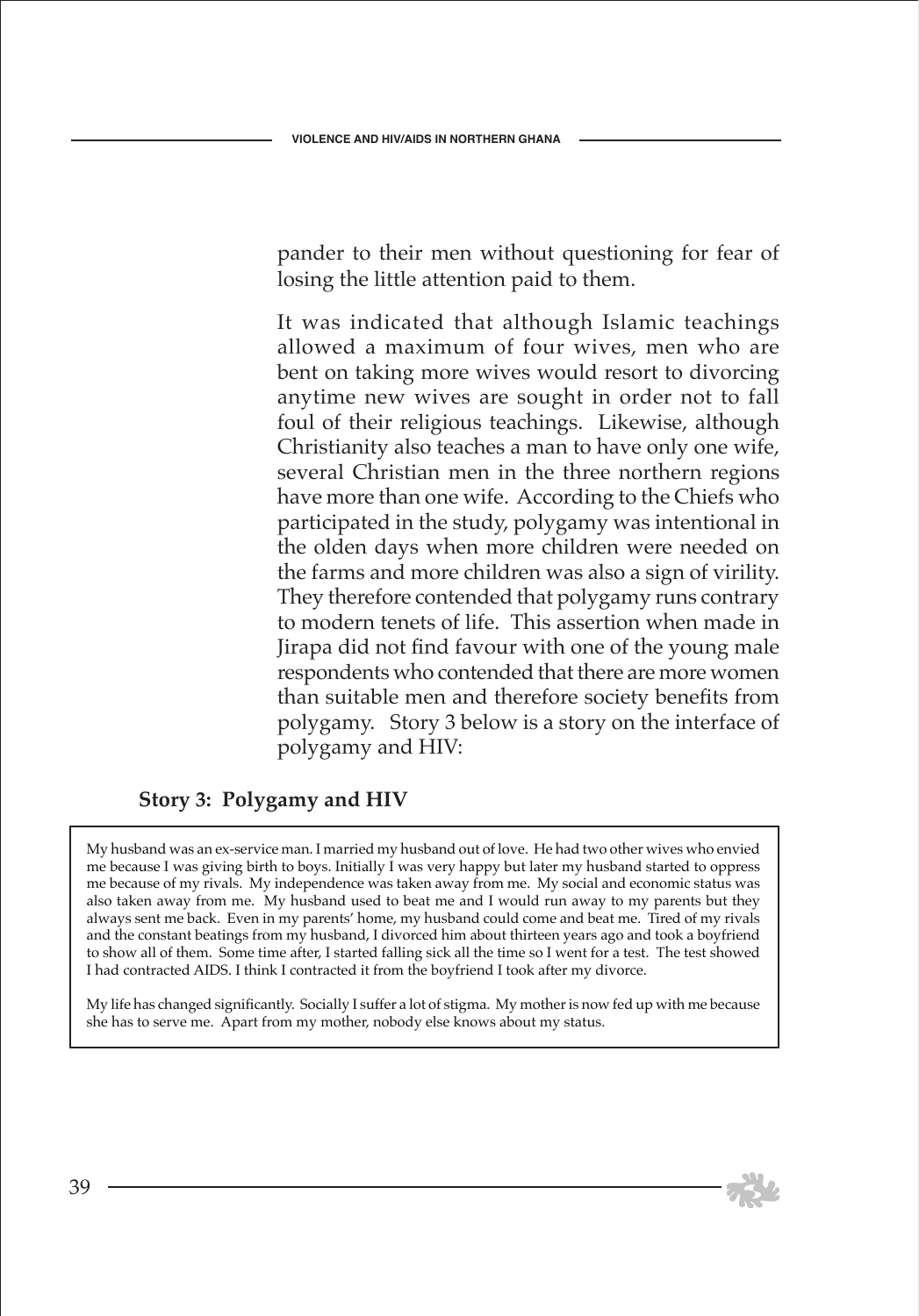### **3.1.2 Poverty**

 The next highest ranked cause of violence was poverty. See Story 4 which provides an insight to the cycle of poverty spurred by violence and HIV. According to respondents, many quarrels that arise at home are due to the inability of the men to meet the needs of their families. The study established that the majority of the men in all the six districts are farmers at the subsistence level whose incomes are very dependent on the vagaries of the weather. Since traditionally it is the husband who is the breadwinner, his inability to provide touches on his being/self as a man. For some of the respondents this is his ego but for others, it is what makes society accept him as a man. Therefore, frustrations at not being able to provide for the family, result in violence of all forms.

 Another aspect of this according to respondents, is the responses of wives when their husbands fail to meet their demands such as providing for their children, wives and other household needs : In Jirapa and Talensi Nabdam, respondents spoke of women insulting their husbands as useless anytime their needs cannot be met. Respondents were also of the view that if women were earning income to meet the needs of her family and not only to provide soup ingredients, the family poverty would be reduced with ramifications for levels of violence in the home. During the validation meetings, respondents expressed the view that poverty alone cannot be the cause of violence but rather poverty with illiteracy and ignorance.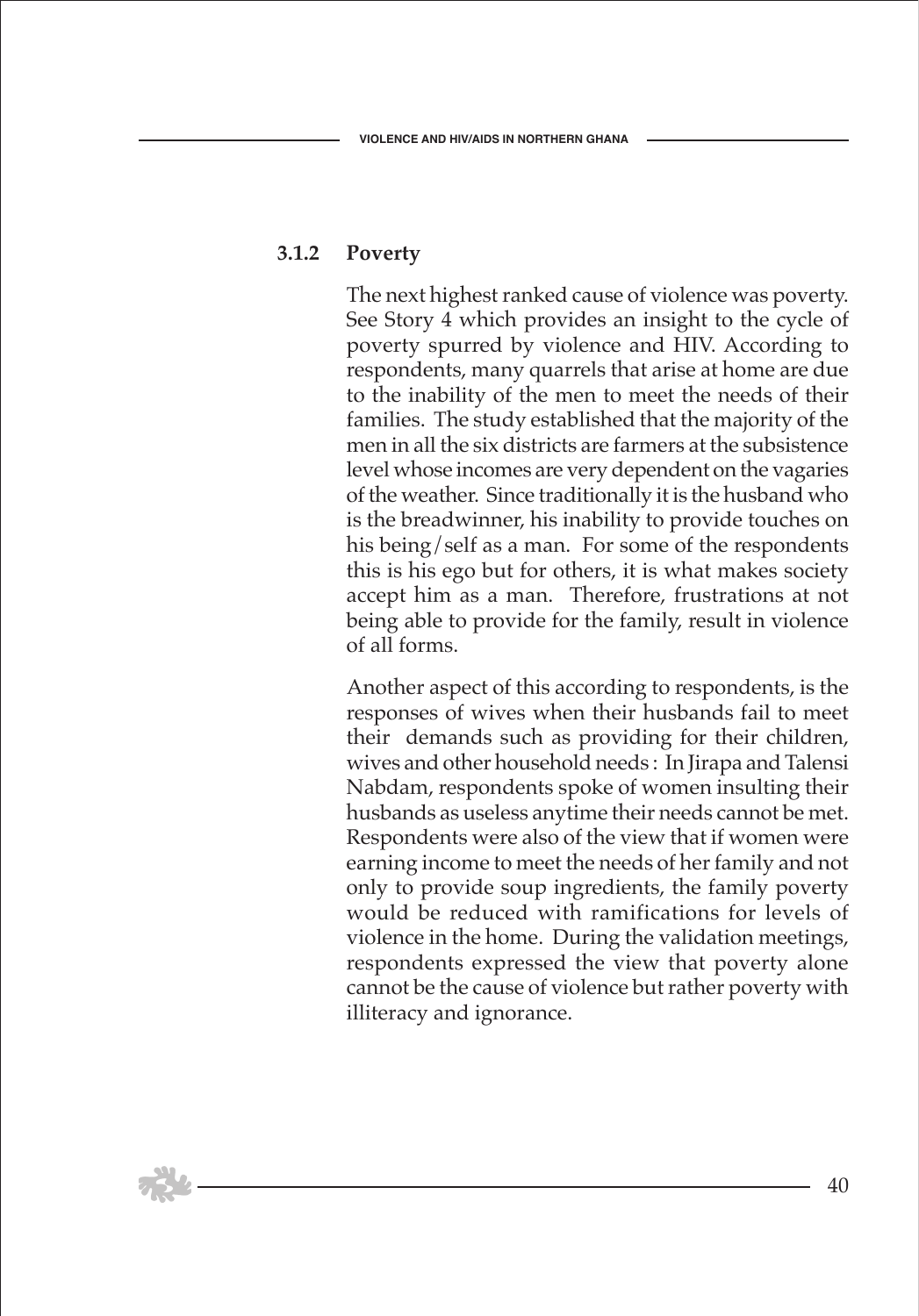### **Story 4: Poverty and HIV**

I am 59 years old. I am Catholic. I stopped school at primary two. I am a widower with three children. I come from a polygamous family.

When I first met my wife, I admired her and so I proposed to her. She accepted and we married. I was 30 years old and she was 18 years old. It was my second marriage and her first. We were married for 19 years. My wife died three years ago.

Marriage was good for me because it kept us together and we were to take good care of our children. We were respected by society. My in-laws and my parents liked our marriage.

Poverty led my wife and I into violence. Anytime we fought, my father and my father-in-law came in to settle the matter amicably on each occasion.

I heard about HIV/AIDS on radio and at the health centres. I prayed that I would never contract it because it could kill. Five years ago, I was sent for a lab test by a counsellor and I tested positive. I don't know how I contracted it. Since contracting it, I have been out of job and lost my wife. Because of my sickness, I have been disfigured and cannot work, I am poor. I have informed my mother and my four siblings so they can help me manage but apart from my mother, my siblings do not offer any help. I receive food supplements and free medication from NGOs and churches.

Poverty can make you do so many things. My wife and I loved each other but constantly quarrelled because poverty couldn't make me meet our needs. Then because of poverty, my wife could not survive AIDS. Now because of poverty, I have to depend on others to feed. Counselling helps me to deal with it all.

### **3.1.3 Traditional Beliefs**

 In five out of the six districts, traditional beliefs were ranked third. In the three regions, findings were that traditional beliefs place women in the lower rungs of the social ladder. Thus, women are not expected to be part of decision-making and expected to be totally submissive to their husbands, fathers, brothers and all other males in their lives without question. These traditional beliefs have given birth many practices that respondents describe as violation of rights of people especially women. In addition, traditional beliefs have contributed to negative perceptions by both men and women about the role of women at all levels of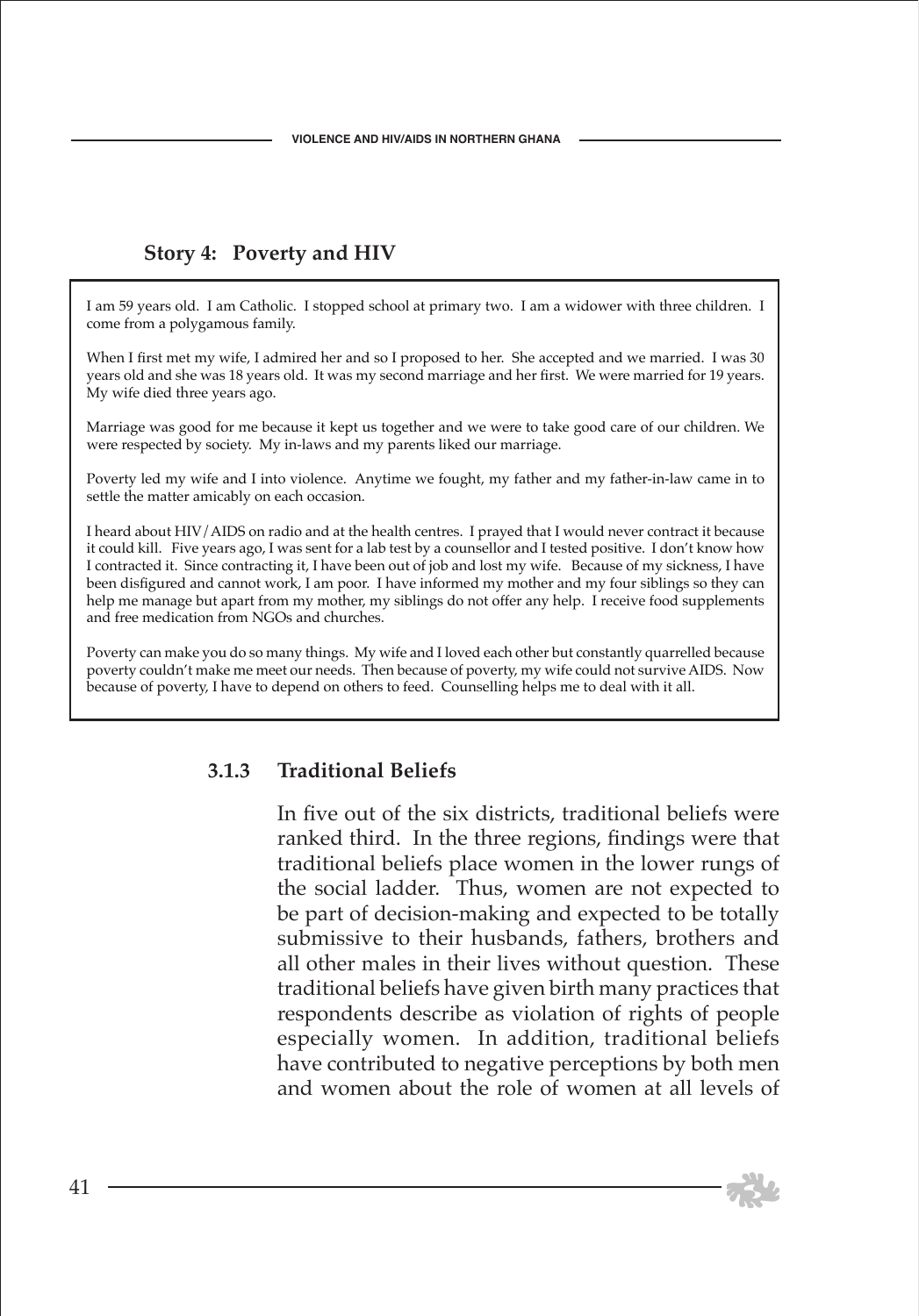society beginning from the household level. See **table 4** for comments on the traditional practices. During the validation meeting in Tamale, a male respondent identified the lack of documentation of traditional practices as a major cause of violence. According to this respondent, *"the problem is that most of our customs are not documented so people pick and choose what suits them. They should be documented so they can be referred to correctly".* Other respondents (particularly in Lawra and Bole) believed that these practices are the outcome of culture and religion.

| Practice  | Comment                                                                                                                                                                                                                                                                                                                                                                                                                           |  |
|-----------|-----------------------------------------------------------------------------------------------------------------------------------------------------------------------------------------------------------------------------------------------------------------------------------------------------------------------------------------------------------------------------------------------------------------------------------|--|
| Widowhood | If a woman loses the husband, she is confined in the<br>1.<br>room for 4 months. Again if she wants to remain in<br>her marital home, she has to stay single forever no<br>matter how young she is. The moment she remarries,<br>she relinquishes her rights to her children and access<br>to the house. It is believed that if she should stay in<br>the house and remarry the dead husband's ghost will<br>torment the new man. |  |
|           | When a man dies, his widow is automatically inherited<br>2.<br>by his 'brothers'. Here in Upper West Region, we call<br>it bye-election because they virtually contest as to who<br>would inherit you especially if your husband leaves<br>property. They inherit, put their stamp on you by<br>having sex then leave you to your god.                                                                                            |  |
|           | My husband died from HIV. So, I went for the test<br>3.<br>and found out I was HIV positive. That was 9 months<br>ago. But nobody knows my status. My status is one<br>of the reasons why I am resisting re-marriage but my<br>husband's people are not happy with me.                                                                                                                                                            |  |
| Sex       | 1. There is a lot of distortion and taboos about sex.                                                                                                                                                                                                                                                                                                                                                                             |  |

**Table 4: Perceptions about Traditional Practices**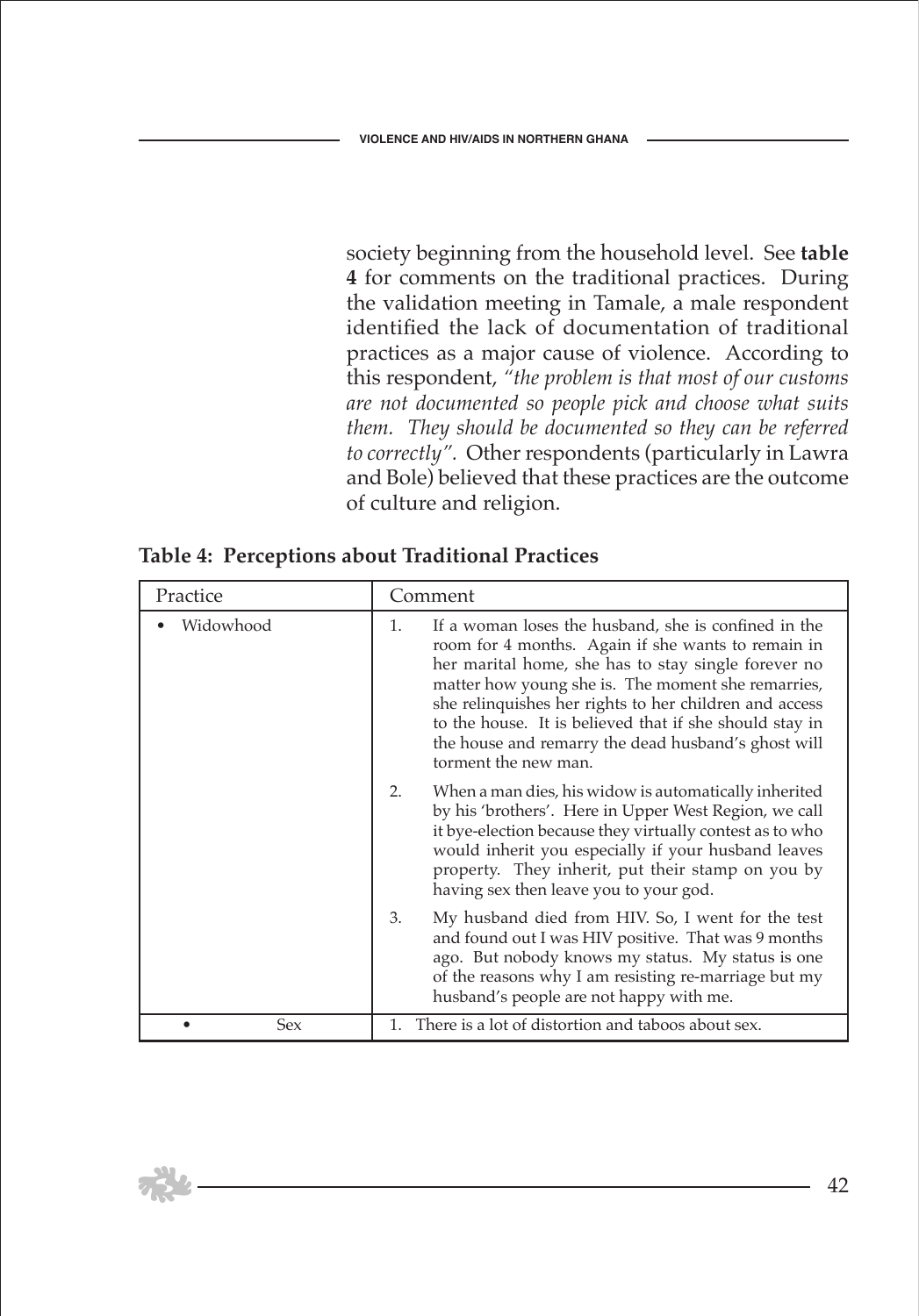|                         | 2.                                                                                                                                                                                                                                                                                  | Women are not expected to enjoy sex for fear that they<br>will be unfaithful to their husbands. That is why they<br>cut off parts of her vagina to make the place dead to all<br>feelings.                                                                                                                                                      |  |
|-------------------------|-------------------------------------------------------------------------------------------------------------------------------------------------------------------------------------------------------------------------------------------------------------------------------------|-------------------------------------------------------------------------------------------------------------------------------------------------------------------------------------------------------------------------------------------------------------------------------------------------------------------------------------------------|--|
| Forced marriage         | 1.                                                                                                                                                                                                                                                                                  | The women here do not have any rights at all in terms<br>of anything that pertains to life. You are forced into<br>marriage without your consent, you can be withdrawn<br>from school to marry and you have no right to<br>complain.                                                                                                            |  |
|                         | 2.                                                                                                                                                                                                                                                                                  | Forced marriage is another cause of violence because<br>either the two parties are together against their will or<br>one of them loves someone else but is married to the<br>one chosen for her and they are incompatible.                                                                                                                      |  |
|                         | 3.                                                                                                                                                                                                                                                                                  | Forced marriage make the men think you are worthless.<br>You even begin to think so too.                                                                                                                                                                                                                                                        |  |
| Perceptions about women | 1.<br>Accepting violence is seen as a mark of a good woman.<br>On the other hand, if the woman perpetrates the<br>violence, she would be called a witch. The women are<br>not prepared to report because it is not our custom.<br>Even the chiefs do not hear let alone the police. |                                                                                                                                                                                                                                                                                                                                                 |  |
|                         | 2.                                                                                                                                                                                                                                                                                  | Women are not to do that! Women are to do that! That<br>is what society is all about. There is so much ignorance<br>about the role of women.                                                                                                                                                                                                    |  |
|                         | 3.                                                                                                                                                                                                                                                                                  | Education and employment also play a role. Currently<br>in the northern region 86% of females cannot read and<br>write and therefore have no access to information.                                                                                                                                                                             |  |
|                         | 4.                                                                                                                                                                                                                                                                                  | The way we raise our children is another cause of<br>violence. Girls are raised by their mothers so they learn<br>how to be good wives and mothers with all the skills<br>one needs in life. As for us men, we are just allowed to<br>grow so we end up not knowing anything. Instead of<br>accepting we don't know, we rather bully our wives. |  |
|                         | 5.                                                                                                                                                                                                                                                                                  | These fixed gender roles and expectations must change<br>as they are the cause of violence.                                                                                                                                                                                                                                                     |  |
|                         | 6.                                                                                                                                                                                                                                                                                  | Men neglect their wives when they are sick. When she<br>is sick, she is still expected to ensure there is food, the<br>children are washed etc. Some men use this reason to<br>marry more women.                                                                                                                                                |  |

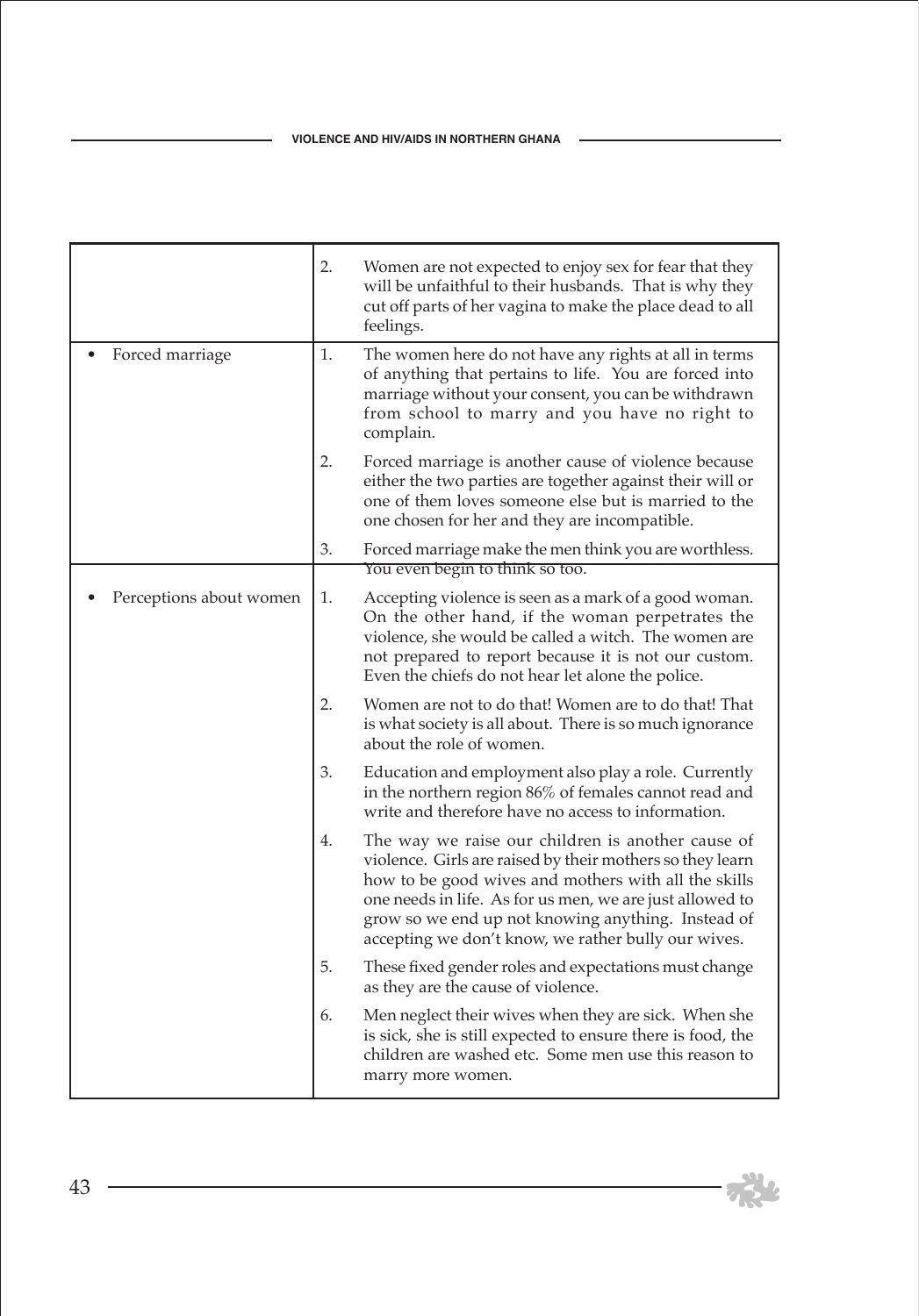┱

п

 $\mathbb{R}^{2}$ 

|                                      | 7. | The way we women are brought up does not go well<br>for our self-esteem. Our self-esteem is so low. We have<br>been suppressed for so long that we also accept that<br>without a man, we cannot survive. When your walls<br>fall, you sit there waiting for your man who might have<br>gone to Kumasi to return and fix the wall. Because<br>tradition says women cannot build houses. Meanwhile,<br>you can make pots. You even dig deep to get that special<br>clay for pot-making, deeper than the grave. We are told<br>we cannot dig graves. The rate at which men are dying,<br>if we don't get out of this women can't do this, women<br>can't do that, when we die, our bodies would be left in<br>the open to rot as there would be no men to bury us. |
|--------------------------------------|----|-----------------------------------------------------------------------------------------------------------------------------------------------------------------------------------------------------------------------------------------------------------------------------------------------------------------------------------------------------------------------------------------------------------------------------------------------------------------------------------------------------------------------------------------------------------------------------------------------------------------------------------------------------------------------------------------------------------------------------------------------------------------|
| Decision-making and<br>communication | 1. | Traditionally, you are not supposed to even<br>communicate<br>with your wife. In the traditional setting, the woman<br>is only supposed to say yes to her husband.                                                                                                                                                                                                                                                                                                                                                                                                                                                                                                                                                                                              |
|                                      | 2. | No human being wants to be dictated to all the time.<br>When women are fed-up, they challenge their men and<br>insist on being part of decision-making. So when the<br>man says A, she would say B. Then trouble.                                                                                                                                                                                                                                                                                                                                                                                                                                                                                                                                               |
|                                      | 3. | Traditional system which gives all power to males no<br>matter how small or young.                                                                                                                                                                                                                                                                                                                                                                                                                                                                                                                                                                                                                                                                              |
|                                      | 4. | The manner in which women want to solve issues.<br>They don't do so quietly in the bedroom. They rather<br>confront you loudly in the kitchen or when they are<br>sweeping the compound.                                                                                                                                                                                                                                                                                                                                                                                                                                                                                                                                                                        |
|                                      | 5. | Men's inability to say sorry or apologise as if when they<br>do that they would die. Women are very forgiving.<br>The moment you say sorry, she even grows to love you<br>more because it is a sign that you love and appreciate<br>her. When I am wrong, I say sorry. Even when it is my<br>wife who points out that I am wrong, I apologise. She<br>respects me very much.                                                                                                                                                                                                                                                                                                                                                                                    |
|                                      | 6. | How many women take part in any decision-making<br>here? Very, very few. Women do not have a say not<br>even when it is to do with their own body because that<br>body is owned by her husband or before she marries,<br>her father and brothers.                                                                                                                                                                                                                                                                                                                                                                                                                                                                                                               |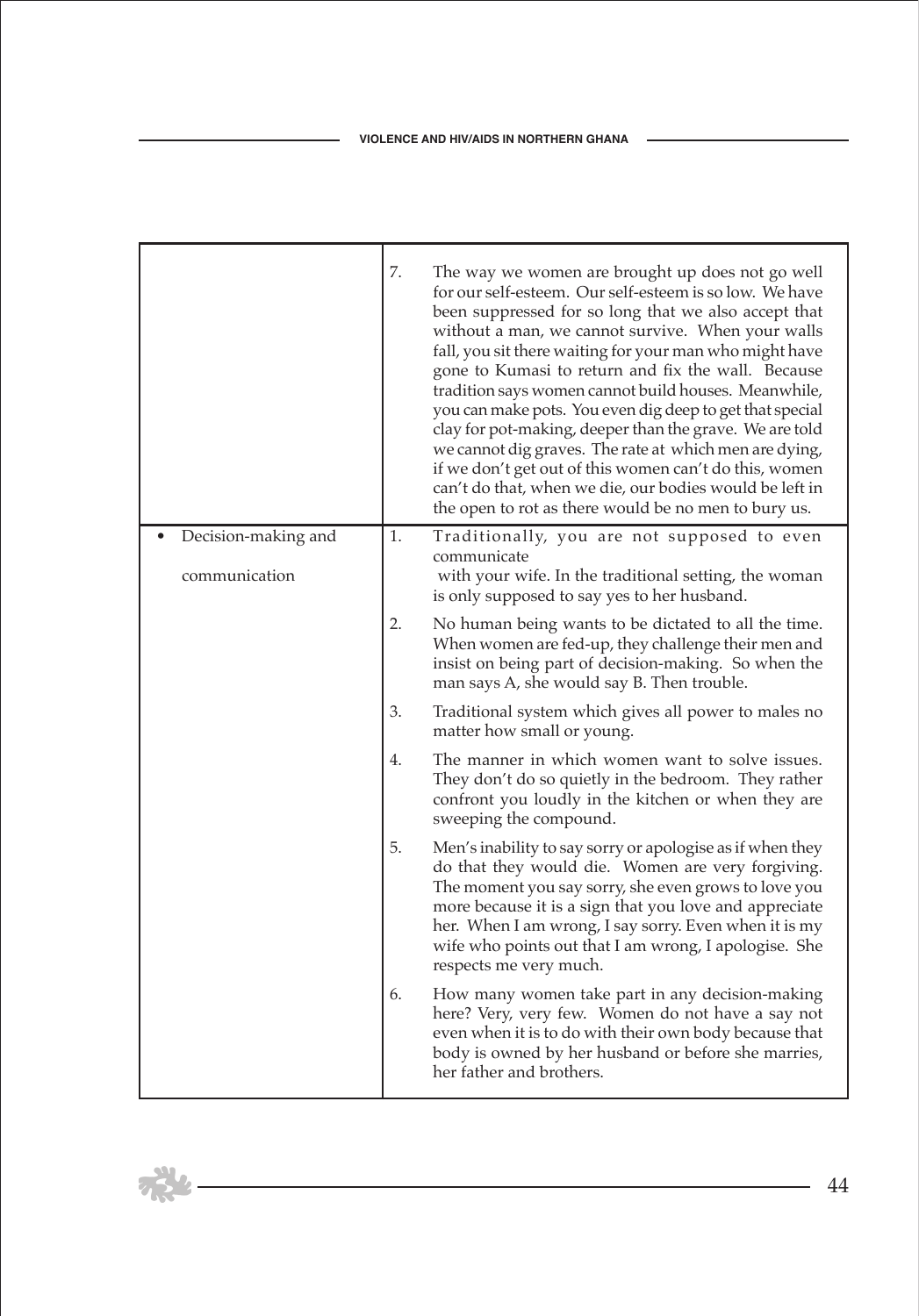| Dowry system | 1. | It takes men hard time to get all that is demanded so<br>when he gets you finally into his house, he knows he<br>has bought you so when you don't do as he pleases, he<br>gets angry. The only way men know how to vent their<br>anger is to beat so the woman is beaten all the time.                                                                                                                                                                                                                                                                                                                             |
|--------------|----|--------------------------------------------------------------------------------------------------------------------------------------------------------------------------------------------------------------------------------------------------------------------------------------------------------------------------------------------------------------------------------------------------------------------------------------------------------------------------------------------------------------------------------------------------------------------------------------------------------------------|
|              | 2. | When your wife refuses you sex or you come home<br>and constantly there is no food on the table and you<br>remember how much you have paid for such treatment,<br>you feel like even killing her.                                                                                                                                                                                                                                                                                                                                                                                                                  |
|              | 3. | Although it is the woman who cares for her children even<br>financially, when the daughters are getting married, it is<br>the father who asks for and gets the dowry. When the<br>woman opens her mouth that the dowry is too much<br>she is beaten. If she complains for people to hear, she<br>is ostracized by the community. The man would treat<br>her with contempt that she has disgraced him and<br>the ostracizing would continue even after your death<br>because she would be buried within hours without any<br>ceremony if you are lucky or he would send for your<br>family to come for your corpse. |

Other causes of domestic violence as identified by respondents included, poor paternal care, wives being sexually shunned by husbands, lack of understanding among spouses, laziness of women, interference of parents and relatives and infidelity by both men and women. Early marriage was also identified during all the six consultations as a major cause of violence in that the girls are often too young to understand and cope with the challenges of marriage. In Lawra, Jirapa and Talensi Nabdam, alcoholism was identified as another major cause of violence. According to the respondents in Upper West (both Lawra and Jirapa), drinking of pito and akpeteshie is a way of life of men in their communities, *"they are always found in town drinking until they cannot even walk properly, then*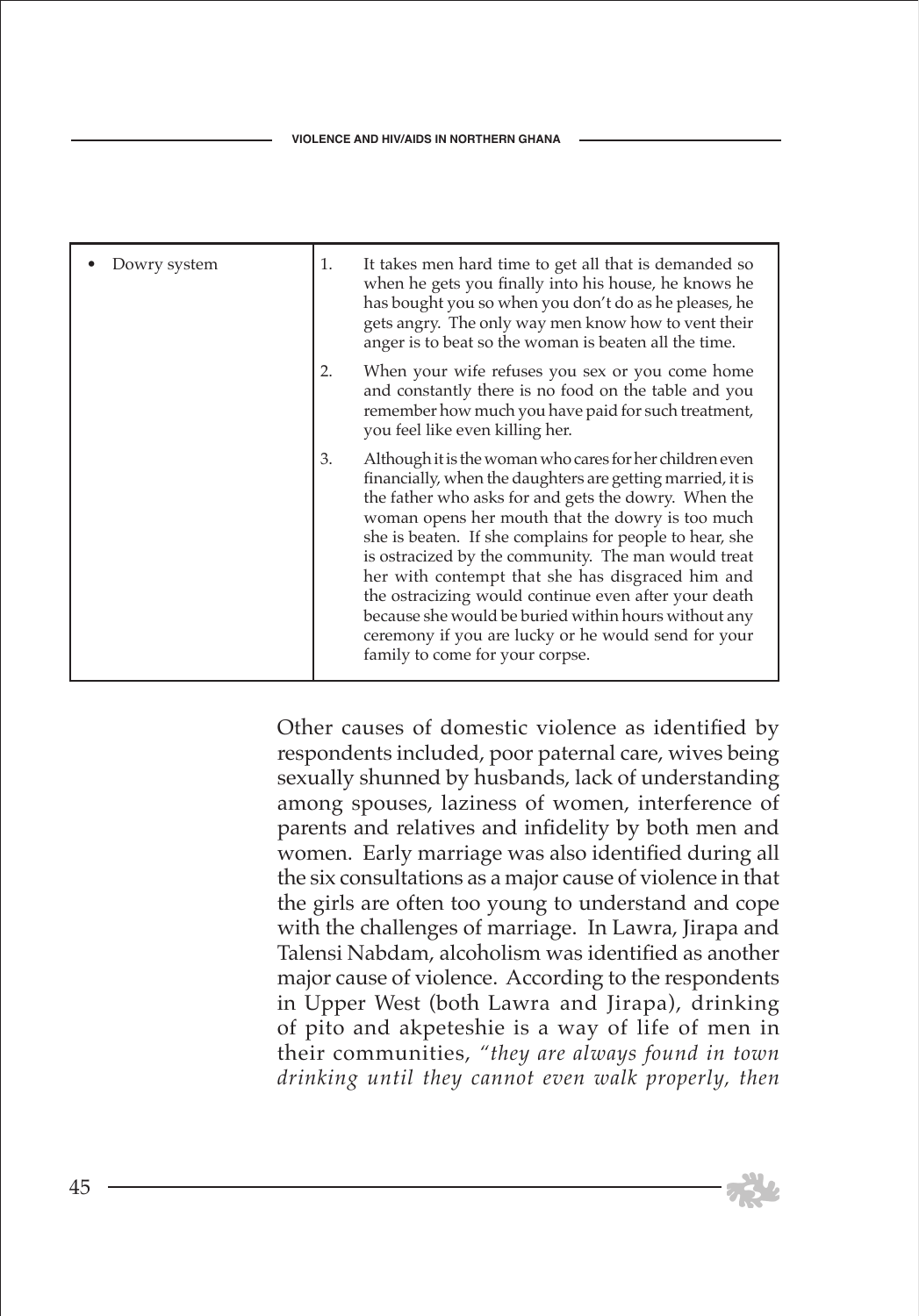*they come home to worry the wife. The things men put in their mouths like alcohol, 'wee' and cigarette make them shorttempered and unreasonable. Often at the time of marriage, the man is fine and does not drink or smoke. Then he starts and begins to look miserable and begins to misbehave. You feel sorry even looking at him and he is repulsive to you. This might show in your face or your actions and provoke his anger".*

### **3.2 Consequences of Domestic Violence in Northern Ghana**

 According to respondents in all the six districts, the consequences of violence are too many to count. Visually, the causes and consequences of violence against women mentioned by respondents appeared as "webs made by thousands of busy spiders". Below are words of a sampling of respondents on consequences of violence against women:

 *"How do you have a peaceful rest when there are beatings and crying all around you? Everybody's peace is disturbed when there is domestic violence. The consequences of domestic violence are too many to count. Everything is affected. Even if there is no violence in your home, the noise from the next house, disturbs your peace"–* Male, Jirapa

 *"Can you imagine that when your man has been roaming, he will come back with diseases such as HIV and infect you? So many women who are infected got it through that. If you are lucky not to contract any deadly disease, you might become deformed from all the beating. So many women in our region have lost their teeth and it is all to do with the beatings. The hefty slaps and blows send your teeth scattering". –* Female, Lawra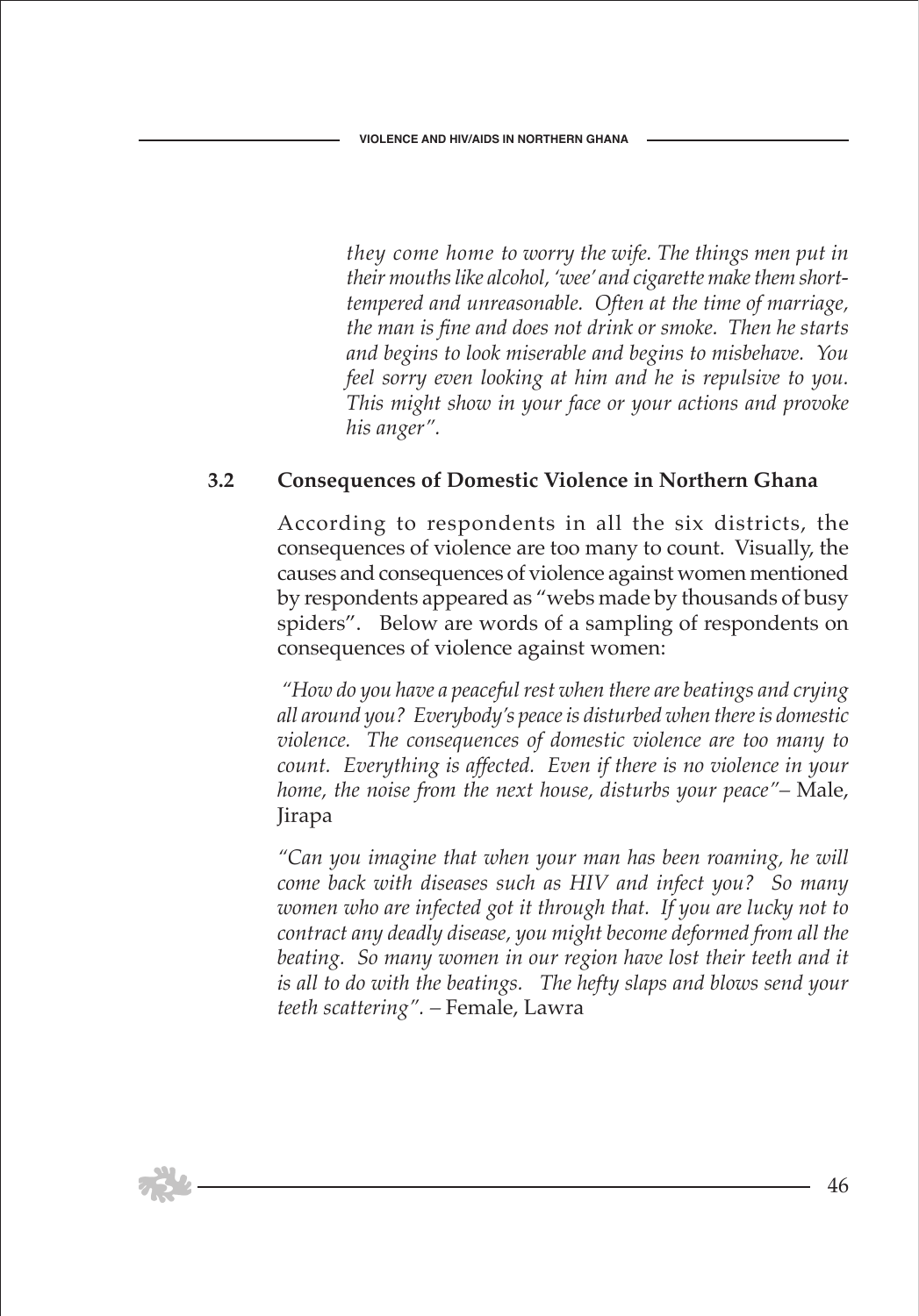*"The worst consequence of our widowhood rites is the bye-election. The brothers do not even bother to find out what killed their brother then they quarrel among themselves to inherit their brother's widow. If she is infected, she brings it to the house. The man gets infected and so do the other wives minding their business in the house".* – Female, Lawra

 *"Then there are the children. Which child can grow normal always witnessing violence in the house? The sons would grow up thinking it is normal to beat and maltreat their wives. Some people even say it is our culture. But it is not. Maybe it has become a part of the way we live but it goes against our tradition to behave like this towards your woman. The daughters also grow up accepting that as for men they are like that so she accepts the beatings and the insults and the humiliation. She keeps quiet when the man comes back from his roaming. When she finds out she has been infected, she does not even tell him for fear he will pack her away meanwhile he is the one who has given it to her". –* Female, Talensi Nabdam

|  |  | Table 5: Ranking of Consequences of Violence by sex |  |  |
|--|--|-----------------------------------------------------|--|--|
|  |  |                                                     |  |  |

| Females |                                                                             | Male |                                               |  |
|---------|-----------------------------------------------------------------------------|------|-----------------------------------------------|--|
|         | <b>HIV</b>                                                                  | 1.   | Insecurity at home and community              |  |
| 2.      | Disunity in family                                                          | 2.   | No peace for development                      |  |
| 3.      | <b>Broken</b> homes                                                         | 3.   | Injury                                        |  |
| 4.      | School drop out                                                             | 4.   | Diseases like HIV                             |  |
| 5.      | Children on the street                                                      | 5.   | Stigma                                        |  |
| 6.      | Disharmony                                                                  | 6.   | Death                                         |  |
| 7.      | Teenage pregnancy                                                           | 7.   | Increased family expenditure                  |  |
| 8.      | Children imitate the negative<br>things they see and do them                | 8.   | Retards growth and development of<br>children |  |
|         | when they are adults                                                        | 9.   | Child delinquency                             |  |
| 9.      | Lack of development in the<br>community due to<br>nonparticipation of women |      | 10. Mental suffering and illness              |  |

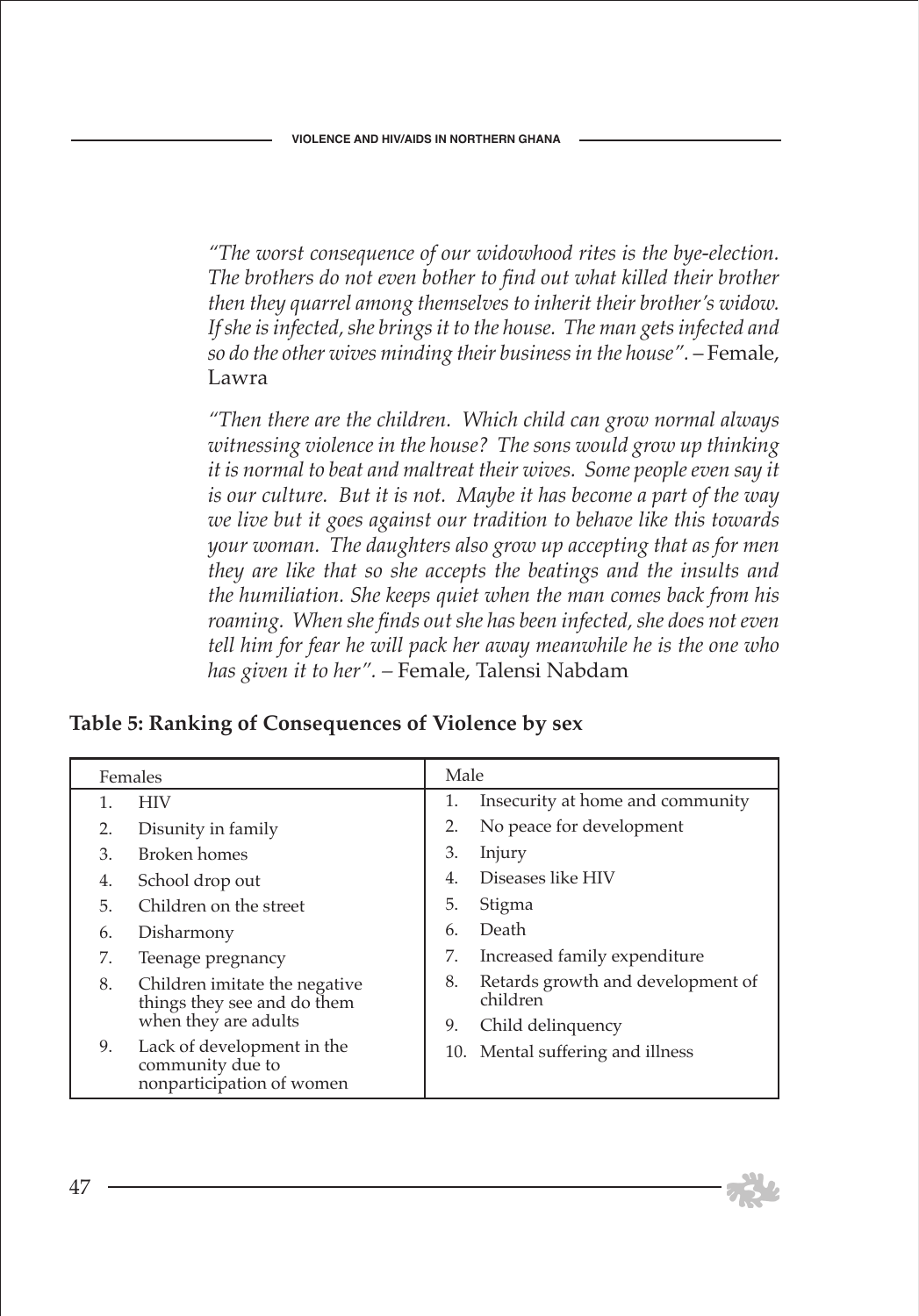| 10. | Mental disturbances                                                     | 11. Nobody would speak well of the                                                                                                |
|-----|-------------------------------------------------------------------------|-----------------------------------------------------------------------------------------------------------------------------------|
| 11. | Physical deformities                                                    | community                                                                                                                         |
|     | 12. Loss of job due to frequent                                         | 12. No investments                                                                                                                |
|     | absence due to beatings etc that                                        | 13. Barrenness                                                                                                                    |
|     | cause injuries and even trauma                                          | 14. Increased child care burden on women                                                                                          |
| 13. | Women and children become timid,<br>lose confidence                     | 15. Strained family relations even among<br>extended families                                                                     |
|     | 14. Extra-marital affairs by women<br>with men who can provide for them | 16. Deformities                                                                                                                   |
|     | Death, Injuries and pain (both<br>emotional and physical)               | 17. Children grow up with negative<br>perceptions about gender roles                                                              |
|     |                                                                         | 18. Timid children                                                                                                                |
|     |                                                                         | 19. Lack of harmony                                                                                                               |
|     |                                                                         | 20. Loss of interest in marriage by young<br>girls                                                                                |
|     |                                                                         | 21. Children learn to accept violence as a<br>way of life so if it is a man, he becomes<br>a perpetrator and if a woman, a victim |
|     |                                                                         | 22. Death                                                                                                                         |
|     |                                                                         | 23. Disability                                                                                                                    |
|     |                                                                         | 24. Women become too submissive.                                                                                                  |
|     |                                                                         | 25. The women and girls are driven<br>down south,                                                                                 |
|     |                                                                         |                                                                                                                                   |
|     |                                                                         |                                                                                                                                   |
|     |                                                                         |                                                                                                                                   |

# **3.3 The Domestic Violence-HIV Link**

 Violence against women is a key factor increasing women's risk of contracting the virus. Women are two to four times more likely to contract HIV during unprotected sex than men, because their sexual physiology places them at a higher risk of injuries. They are also more likely to be at the receiving end of violent or coercive sexual intercourse (UNAIDS 2001). The situation in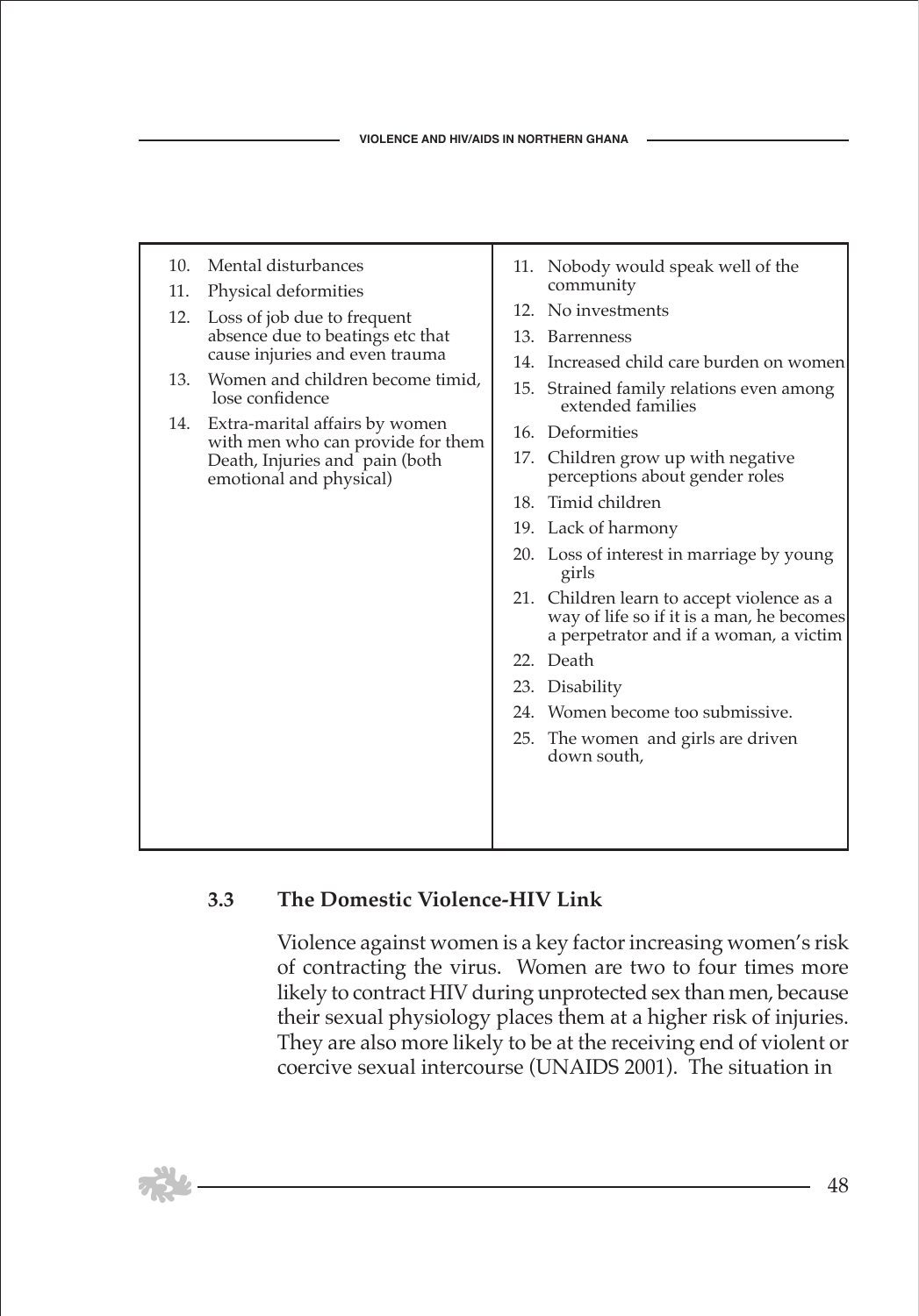this country is no different. Studies show that a woman's first sexual encounter itself is likely to be forced (Moreno 2003). Although, most countries consider 18 as the legal age of marriage, it is estimated that over 100 million underage girls will be married in developing countries excluding China, over the next decade (Population Council, 2004).

 In Ghana, the issue of forced marriages with girl children is gaining grounds, particularly in the three northern regions and shows no signs of abating. Also, in Ghana, women migrating to Abidjan, Cote d'Ivoire to pursue various economic ventures including commercial sex-work to alleviate poverty, have returned home with high HIV-infection levels (Jackson, 2002). It was therefore not surprising that almost all the respondents could easily perceive a linkage between domestic violence and HIV. In discussions in larger groups, very few respondents could not see any link between domestic violence and HIV. In all, five males (Bole - 2, Tamale - 1, Bawku - 1, Jirapa - 1) were unable to link the two phenomena. In Jirapa, respondents were quick to link violence and HIV in a cycle of poverty. According to them, although the nature of violence against women varies, the root cause as well as main consequence is poverty which in turn, spawns diseases including HIV. This assertion when tested in the other district discourses found high levels of resonance among respondents. The perceptions of respondents about the linkage or interface of VAW and HIV can be graphically shown as in Figure 1 below: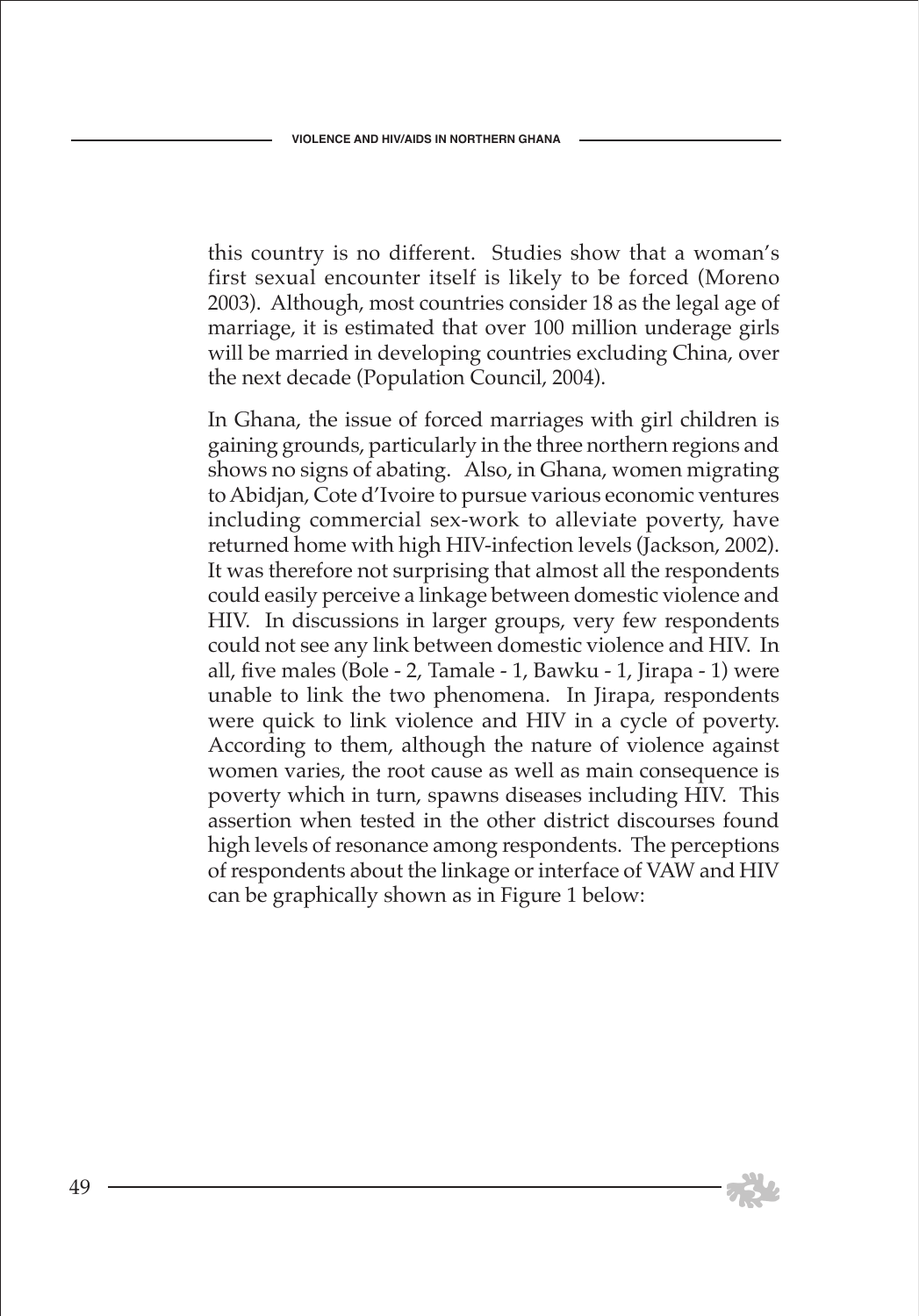# **Figure 1: Poverty Cycle**



 Further indications given by respondents on the issue of the domestic violence-HIV link, were

### **3.3.1 Forced sex, rape and defilement**

 *"Defilement and rape can lead to HIV because of the force and bruises. There is one case we are dealing with where a man raped a girl. We reported to the chief and the man admitted he raped her and said he will marry her. For the Chief, that settled the matter. We took her to the hospital for a test and she had gonorrhoea. Only God knows what else she could have been infected with. We reported to CHRAJ but the*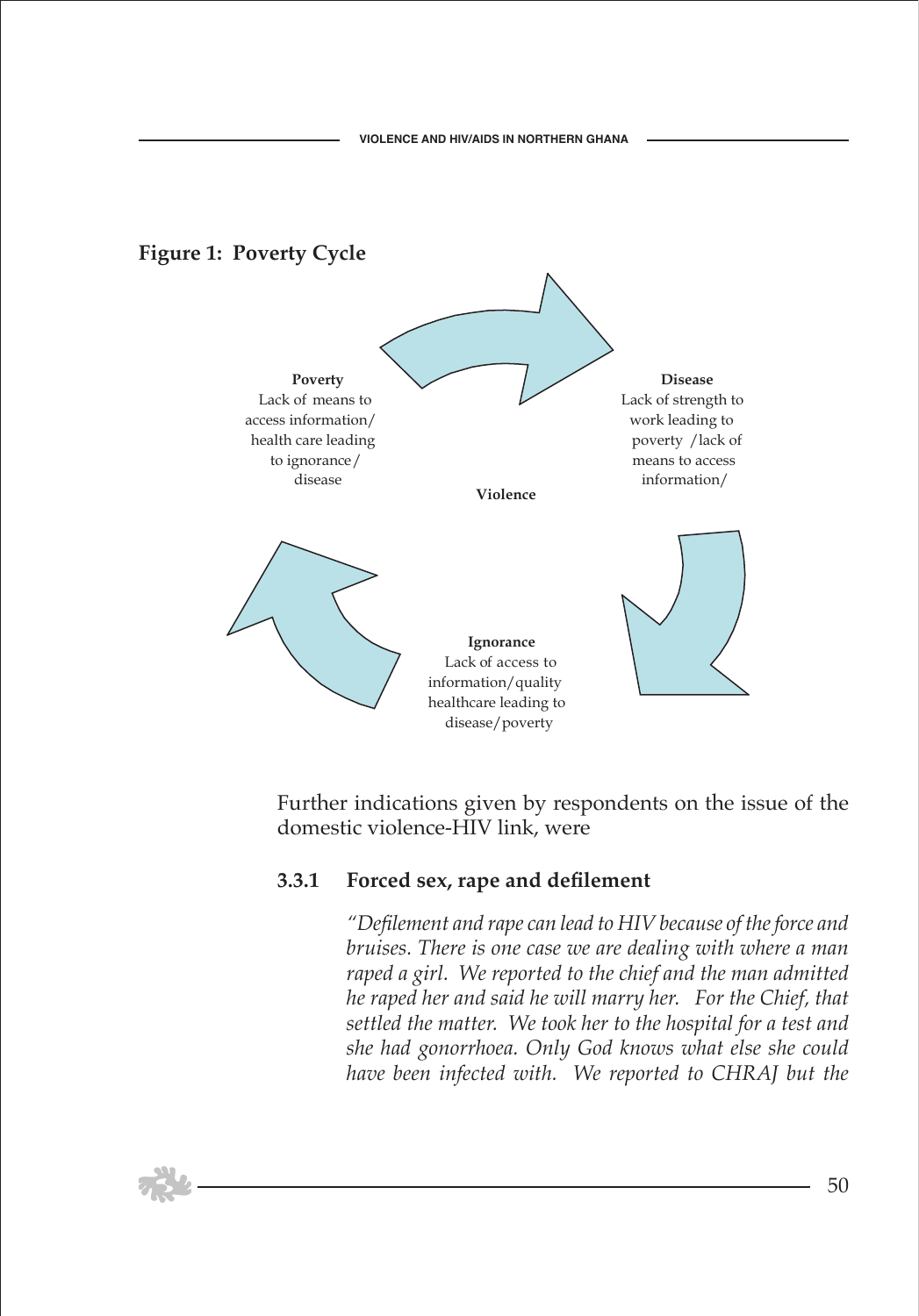*mother did not want to pursue the matter because she said she would be sacked from the house. The father also said he did not want a police case. Without their consent, we could not go to court so we dropped the case."*– NGO Worker, Tamale

# **3.3.2 Forced Marriages**

 The young girls are often betrothed and given off in marriages at a very tender age to men old enough to be their fathers. This forces them to run down south to work as kayaye i.e. head-porters. Once they are down south, they get involved with truck-pushers who are also young males from the north trying to eke out some economic living in the southern cities. The new environment which is often perceived as hostile brings these young females and males together often in sexual relationships. Unfortunately, these relationships are kept at casual levels where one female could find herself the object of sexual appeasement of more than one male at a time. The truck-pushers also act as pimps placing the girls in prostitution rings after 'work'. These compromising situations have led to high rates of sexually-transmitted infections and HIV among the young girls and boys.

# **3.3.3. Stigmatization**

 The study found that even though most of the women living with HIV/AIDS had made their status known, they had mainly made their status known outside the district in which they reside. Many of them were currently living outside their hometowns or original places of abode to mainly avoid HIV-related

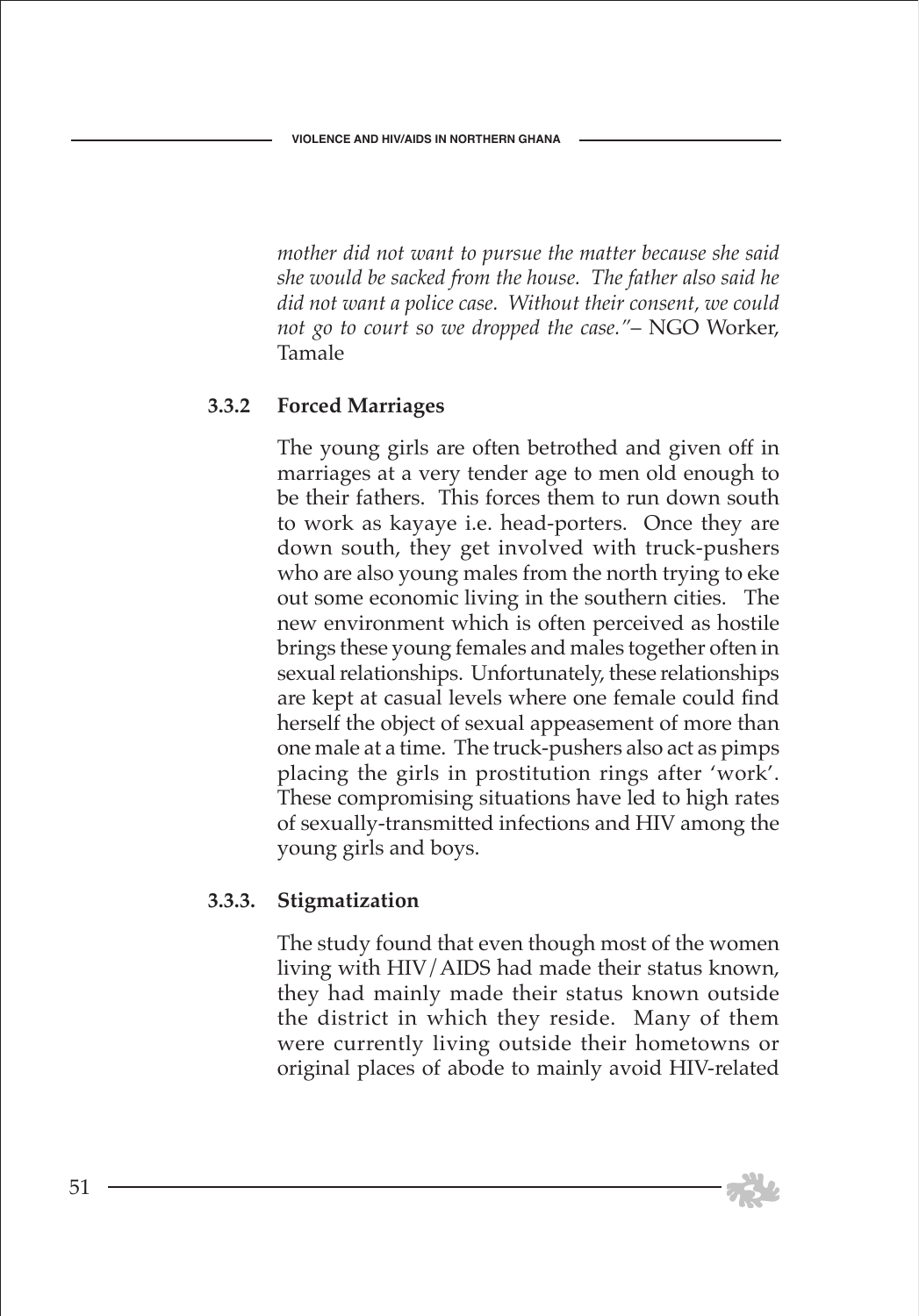stigmatisation and discrimination. It must however be noted that, another reason for their migration is to enable them to access healthcare and psychosocial support. Even this decision is distilled through their fear of being found out if they should access such healthcare in their own district. The study found out in all the six districts that for some of the women, being away from their hometowns posed economic challenges thus they are, despite their HIV status, engaged in commercial sex work in order to survive.

### **3.3.4 Widow inheritance**

 *"It is a common thing to see widows being forced into marriages here. The women who have lost their husbands and refuse to be inherited are forced to leave their husbands' houses and since they have nowhere to go, they go to the streets to solicit and they secretly earn a living as sex workers. When a widow is inherited without going into the cause of husband's death, if the husband died as a result of HIV and she is positive herself, she will end up infecting the new man who will also infect his other wives."*

### **3.3.6 Other perspectives regarding linkages between VAW and HIV**

- *"The men don't care about child welfare. It is solely the responsibility of the woman and because of the neglect, the women and children go out to make money to take care of the children and themselves."*
- *"Denial of sex often leads to unfaithfulness and extramarital affairs and only God knows what diseases are picked up."*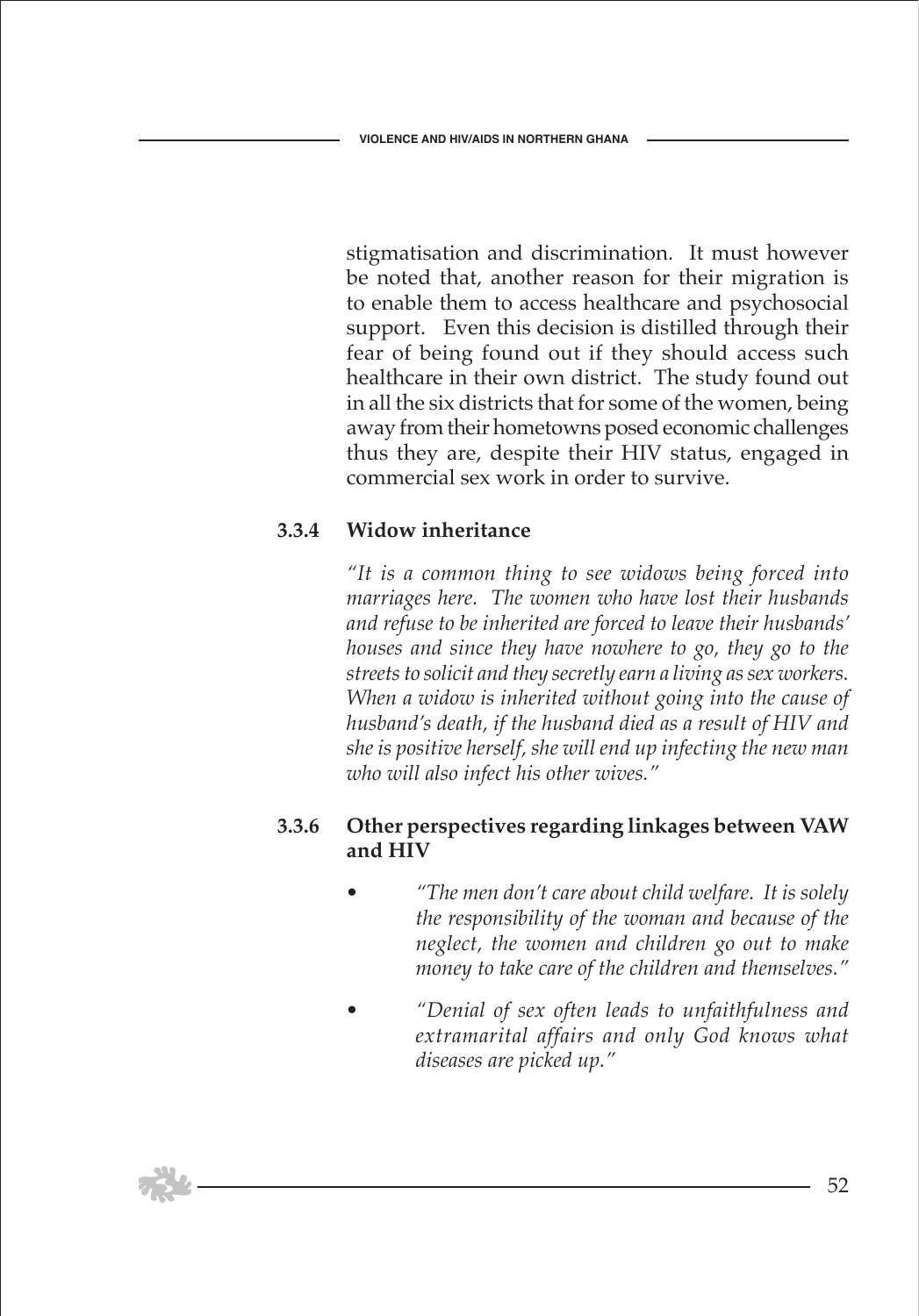- *"In this community, women are not allowed to question their husbands so even if you are aware of your husband's risky sexual behaviour, you cannot negotiate on issues of sex. If you insist on using condom, you will have to explain or go away."*
- *"During funerals, men put their wives aside and engage in relations with visiting women. Since these women are always sleeping around, they tend to infect the men who in turn infect their wives."*
- *"Serial monogamy is also inadvertently practiced here. The men keep divorcing and replacing their wives. The divorced women also remarry and so they keep spreading the virus if they have it."*
- *"When women lose their husbands, with no one to take care of them and their children, they travel to Accra and Kumasi to engage in prostitution and Kayaye."*
- *"As a result of violence, women are pushed to look for food and shelter and other needs and they can infect people or get infected through the sex trade."*
- *"The men don't care about child welfare. It is solely the responsibility of the woman and because of the neglect, the women and children go out to make money to take care of the children and themselves."*
- *"When the woman is not treated well at home, there is divorce and they run out of the home and end up in Cote D'Ivoire. They then give themselves out to any man because of their daily bread and then become vulnerable to HIV/AIDS. When she returns with a lot of things and she is*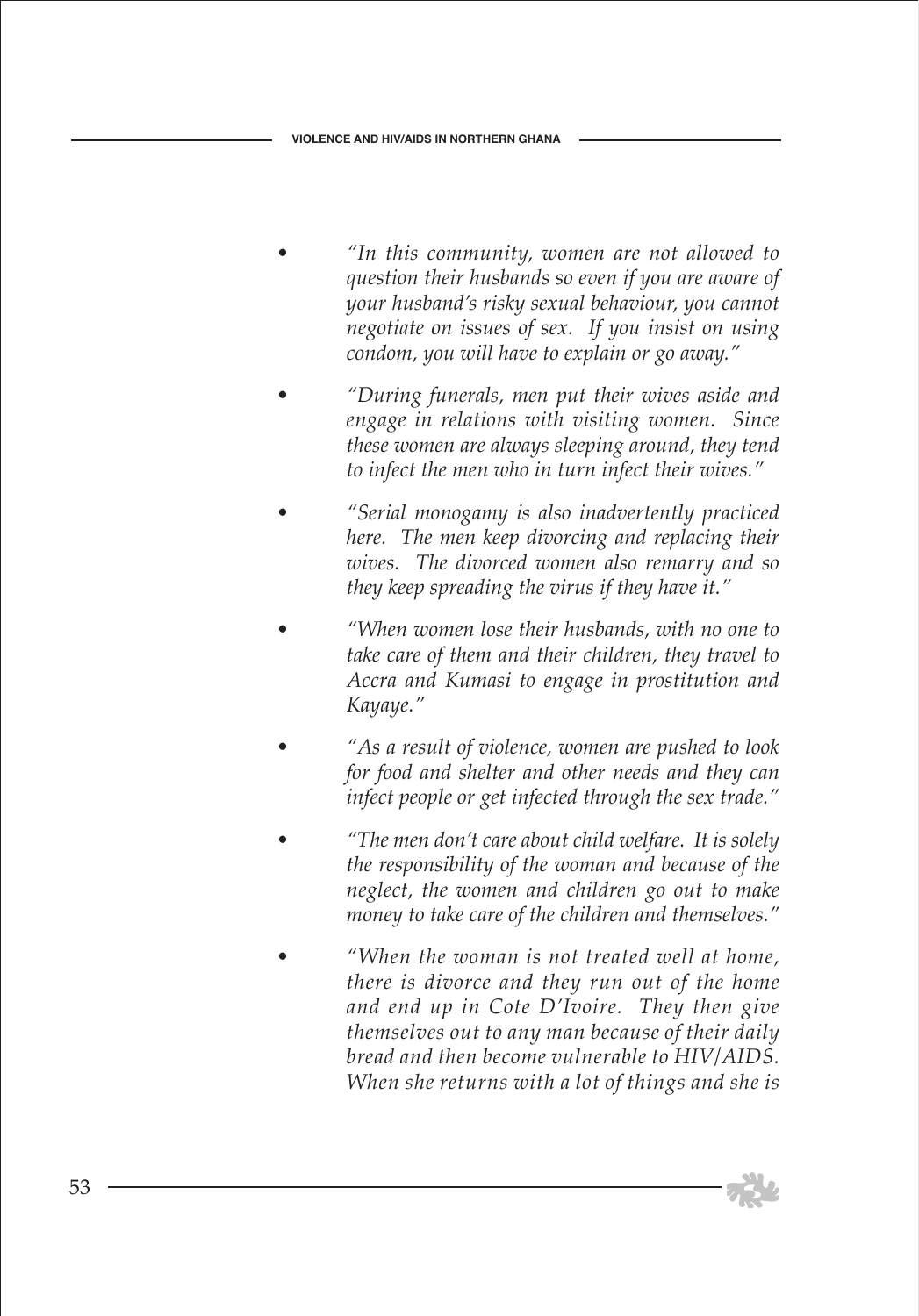*well dressed, she is hot cake and the married men befriend them and get infected."*

- *"Since women are not allowed to remarry and continue staying in their deceased husband's home, they remain in the homes, stay single and have several lovers. This also leads to AIDS."*
- *"It is a common thing to see widows being forced into marriages here. The women who have lost their husbands and refuse to be inherited are forced to leave their husbands' houses and since they have nowhere to go, they go to the streets to solicit and they secretly earn a living as sex workers."*
- *"Forced sex and rape are done without protection and this leads to HIV/AIDS."*
- *"Polygamy results in faster spread of HIV/AIDS."*
- *"Inadequate sex education in schools."*
- *"Inadequate and incorrect information on HIV/AIDS prevention."*
- *"High stigmatisation of PLWHAs makes it difficult for them to come out thereby practising unprotected sex underground."*

### **3.4 Testimonies of Survivors of Domestic Violence and HIV/ AIDS**

### **• Arranged marriage 1**

 I have been an office worker for 26 years. I am 51 years old. I completed school at the advanced level. I am divorced. I had 2 children but one died in 1986. I have been separated for 11 years and I did not marry again. My wife is now married to another man.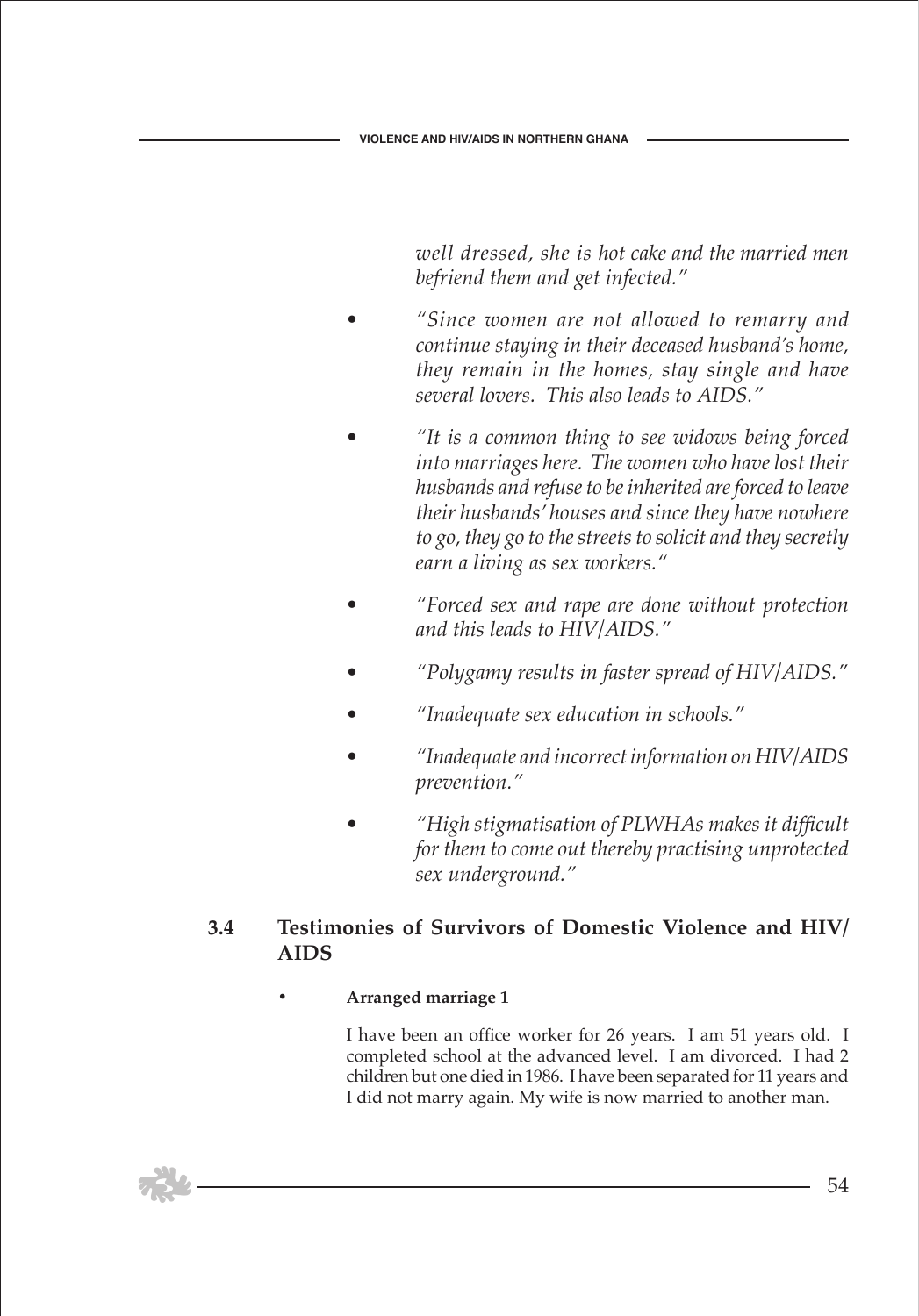My marriage was arranged by my father when I was in 6th form but I loved my wife. We were married for 15 years. When we married, I was 25 and she was 19. My marriage was a monogamous marriage. My wife left me because she caught me cheating on her once. In the course of my work, I used to travel a lot and I was having sex with women I thought were safe. In the course of the marriage, we never fought. It was such a good marriage that she wanted to come back to me but by that time, she was pregnant with another man.

 I heard about HIV/AIDS in 1986 on the radio. At that time, all we knew was that it was an incurable disease. I got to know my status when I was advised to go for a test because I kept falling sick and despite frequent visits to the hospital, I was not getting well. The results came out positive. I believe I got it through sex. The counselling helped me a lot otherwise I would have committed suicide.

 So far, I have informed only my father and daughter. I told her because I was informed the ARVs could cause complications and so I needed someone who would be able to understand my situation. So far my daughter has been very caring. My father is also very caring. Nobody else knows because of the stigmatization of people like me in my community. When people get to know of my status, they will shun me. We are confronted with poverty and ill health. It is not easy to fend for oneself. There is also the issue of stigma and discrimination. Because of that, people are afraid to declare their status. There should be a lot of education and information. This will make people understand and support us. NADMO has zonal offices and when given the resources, they can help in the awareness creation.

#### **• Arranged marriage 2**

 I am 40 years. I am a basket weaver. I have done this for 6 years since I became a widow. I used to do petty trading. I have three children.

 My marriage was an arranged marriage but I did not object because in those days we were submissive. I was about 11 years old and not ripe for marriage so I stayed in my husband's family for 4 years till I was ready. My husband was about 31 years old. He had one wife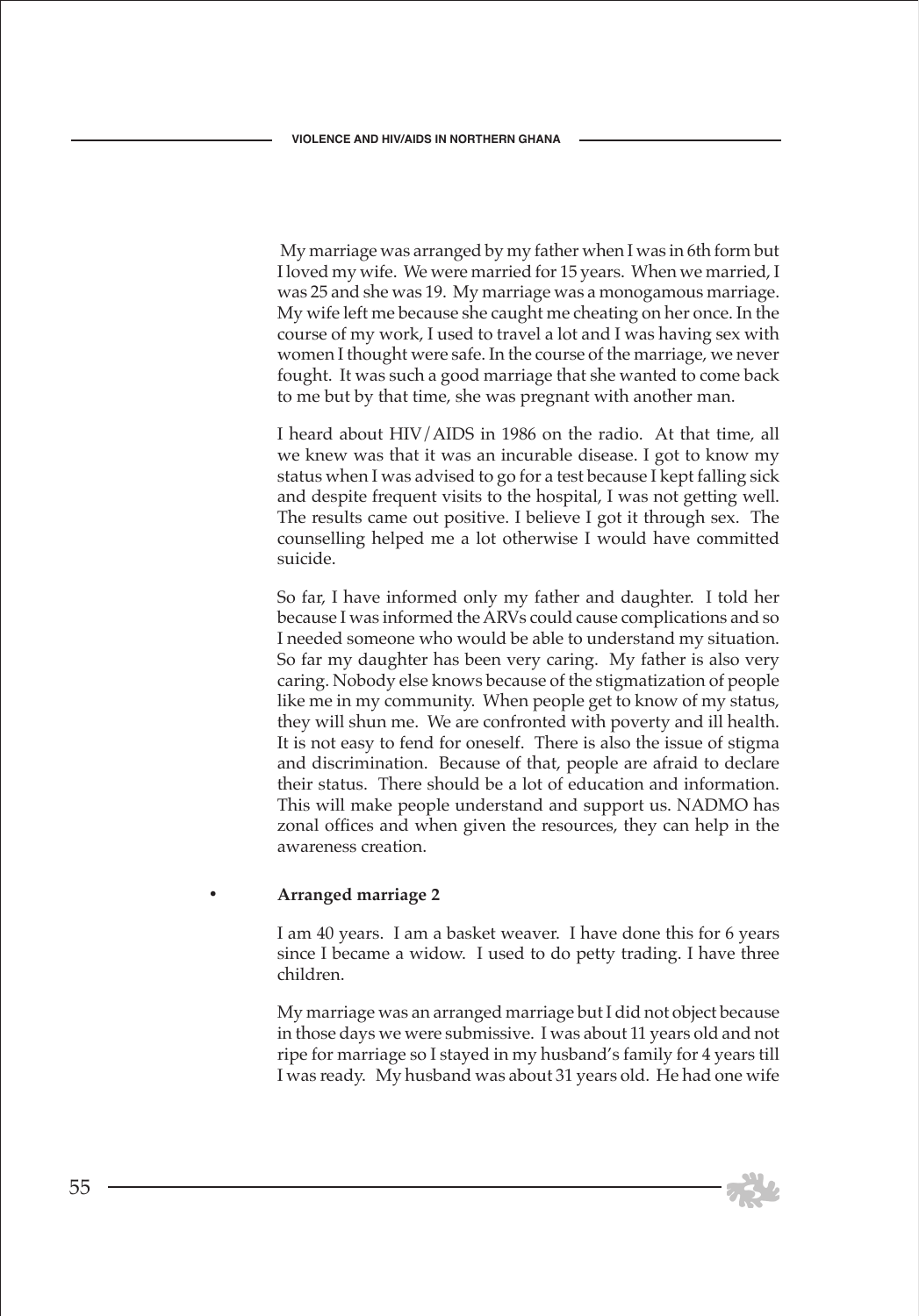before me and after me, he married 2 more. He worked as a miner. I was in school but because my brother was ready for marriage, I had to be betrothed so he could get dowry for his marriage. After my father's death, my mother had to single handedly take care of 9 children so when I was married off it was one child off her hand. My dowry also helped to pay for my brother's marriage.

 Looking back, I should not have married at the time I did. During my marriage, my children and I were well taken of. However, with the demise of my husband, his family took everything we owned especially when they realised they could not inherit me: The only surviving brother of my husband was directly after my husband so custom did not allow him to marry me therefore there was no one to take of me and my children. My brother-in-law went to the extent of removing our roofing sheets to roof his own house so my brothers had to come and thatch the house for me. They took our land so I do not have land to farm on. I have to rent land to farm vegetables. My brothers have to intervene otherwise, I always end up with beatings from my in-laws. According to my brother-in-law, no woman has the right to question his actions so when my brother threatened to report him to the police, he also swore to sack us from the house if police action is taken against him so we have to be silent and endure him. At the moment I am not allowed to use the access gate to the house. I have to pass behind the house so I can enter my room.

 I first heard about HIV/AIDS from my brother. Anytime he came from Accra, he would gather us round and advise us about a new disease. I initially did not know how much of a problem it was but now I use my experience to advise people. About 4 years ago, I received fire burns and when at the hospital I was tested and counselled after which they informed me of my status. All my children were delivered through operation so I do not know whether it was through the operations or my husband. I did not have any blood transfusions either.

 Since knowing my status, I am not at ease mentally. I had to stop my trading business. Sometimes, I wonder if I should commit suicide. I have informed my brother and sister. It is to prepare them so they can take care of my children when I am no more. My first child is aware and she is caring. My mother visits a lot and she is also caring. My neighbours are not aware.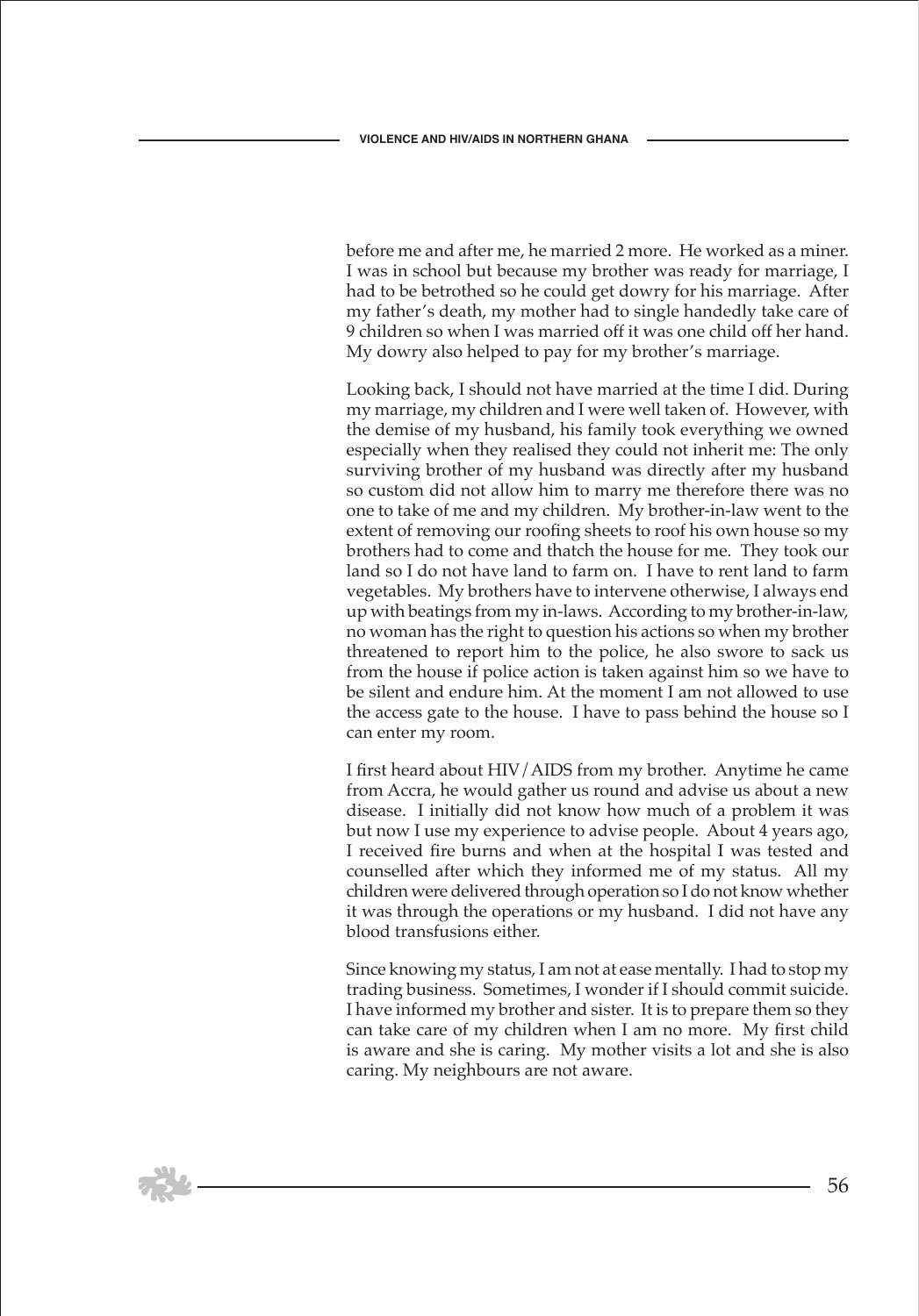The PLWHA meetings have helped me al lot and given me hope. When we meet at PLWHA meetings, we inspire ourselves and share experiences. We have mutual contributions which we use to support our vocations. The church helped in organizing my husband's funeral. The Pastor gives me money every now and then. We also get support from Actionaid and the CRS. I have been a member of the Yinli panga PLWHA group for 2 years now. There is material and emotional support. I wish for an increase in Income generational activities.

 We face a lot of stigmatization. People also use us for their own ends. They promise to help us but they ignore us. There should also be a lot of education to reduce stigmatization. This will help us move about freely. I think it is the duty of Religious bodies and opinion leaders in the community.

#### **• Polygamy 1:**

 I am 42 years old. I am a civil servant. I also sell ice water to support my salary. I have been doing this work for 22 years. I am a Moslem by religion, married with 4 children. I met him myself and I did not have anyone to take care of me so I married him. I was 20 years old when I married and he was 35 years. He was self-employed. My husband had a wife and 2 girlfriends. Now that he is sick, he has left them.

 Marriage affected me adversely. I wanted to further my education but my husband did not allow me. There was violence in my marriage but I handled it with patience. I got to know about HIV when one of my sisters contracted the disease. At that time, I did not know that one could have HIV and live a long life. Now I know the difference between HIV and AIDS. I kept having malaria and I went to test and I was diagnosed HIV positive.

 I think I contracted it through my husband. Since testing positive, my life has changed a lot. My husband does not support me in any way. My siblings and my relatives do not get near me. Anytime I get to the office, my colleagues go out of the office. NGOs, Religious and Traditional leaders should educate men to stop polygamy.

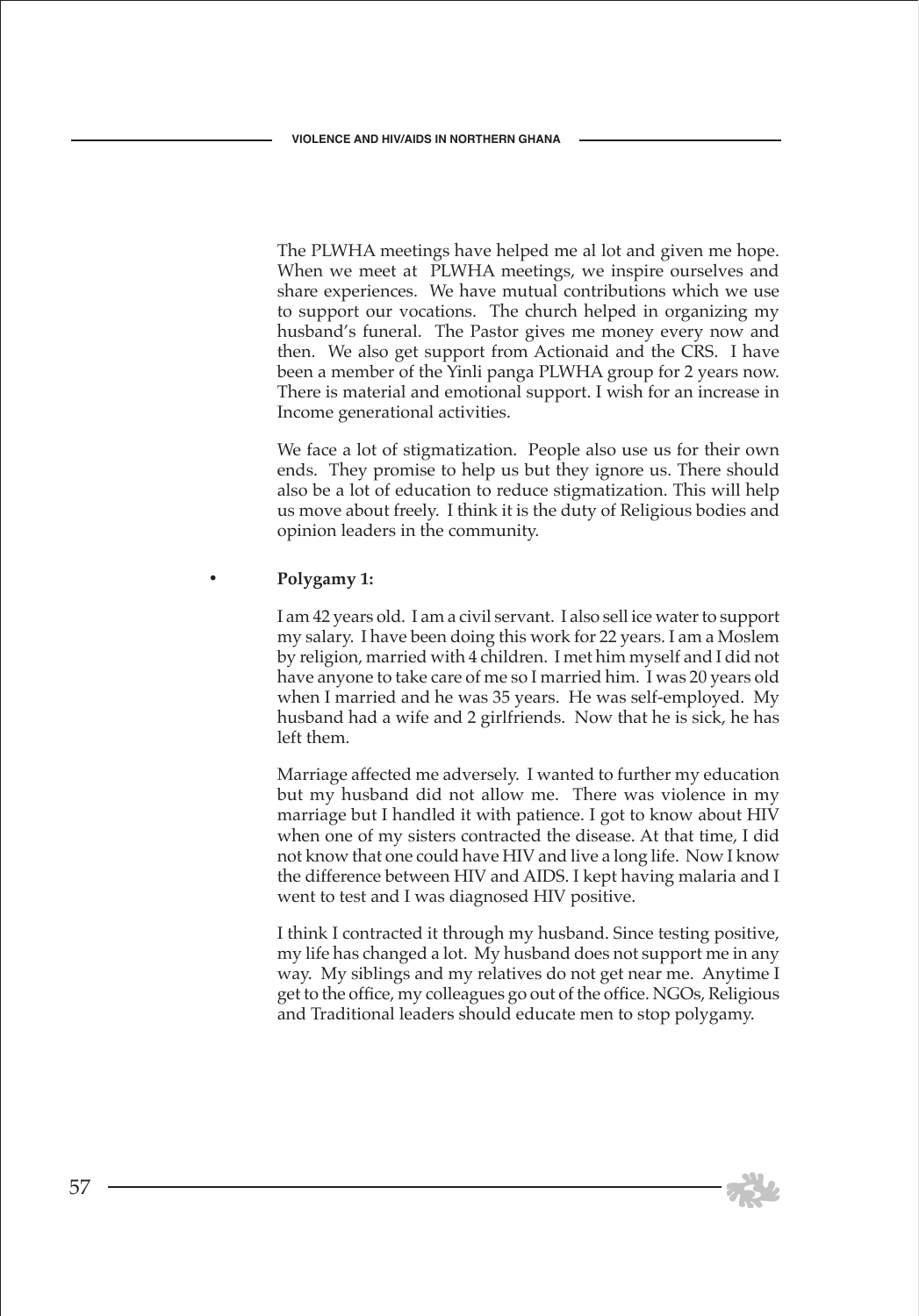### **• Polygamy 2:**

 I am 54 years. I have been a farmer for 30 years. I am a Moslem. I have two wives. Anytime I returned from visiting my male friends my wives would start bitter quarrels with me because they feared I had been with other women and I would contract some disease and give it to them. My landlord always stepped in to intervene.

 I first heard about HIV/AIDS from the radio and the community. My impression was that there was no cure. A counsellor asked me to take a test and I tested positive. I think I contracted it through sex with women because I have been with many women apart from my wives.

#### **• Infidelity 1**

 I am 39 years and I am a farmer. I am a Moslem and a divorcee with 2 children. Our decision to marry was mutual. We were married for 10 years. I once travelled when I came back, she was pregnant by another man even though I was taking care of her. When we married I was 28 years and she was 22 years old. She had married once before I also married her. When I was married, I kept a couple of girlfriends.

 I tested positive when I went for a test. I had been falling sick frequently. I think I got it from sex with a woman. Being positive has brought untold hardship to me. I have stopped farming and it is my father who now takes care of me. He is also a pensioner. I have not informed anyone of my status because of the stigmatization of PLWHAs in this community. My father is the only one who knows and he is very caring. Out of his meagre pension, he gives me money for my drugs and transportation to go to the hospital. I have been a member of the Positive Steps Association for about 6 months. If you think stigma, you will get it. Sometimes even when you are passing and people are talking, you will think they are talking about you.

#### **• Infidelity 2**

 I am 37 years. I had been married for 7 years but I left that man because he was very jealous and possessive. He also used to beat me a lot. He had children with different women but did not marry them.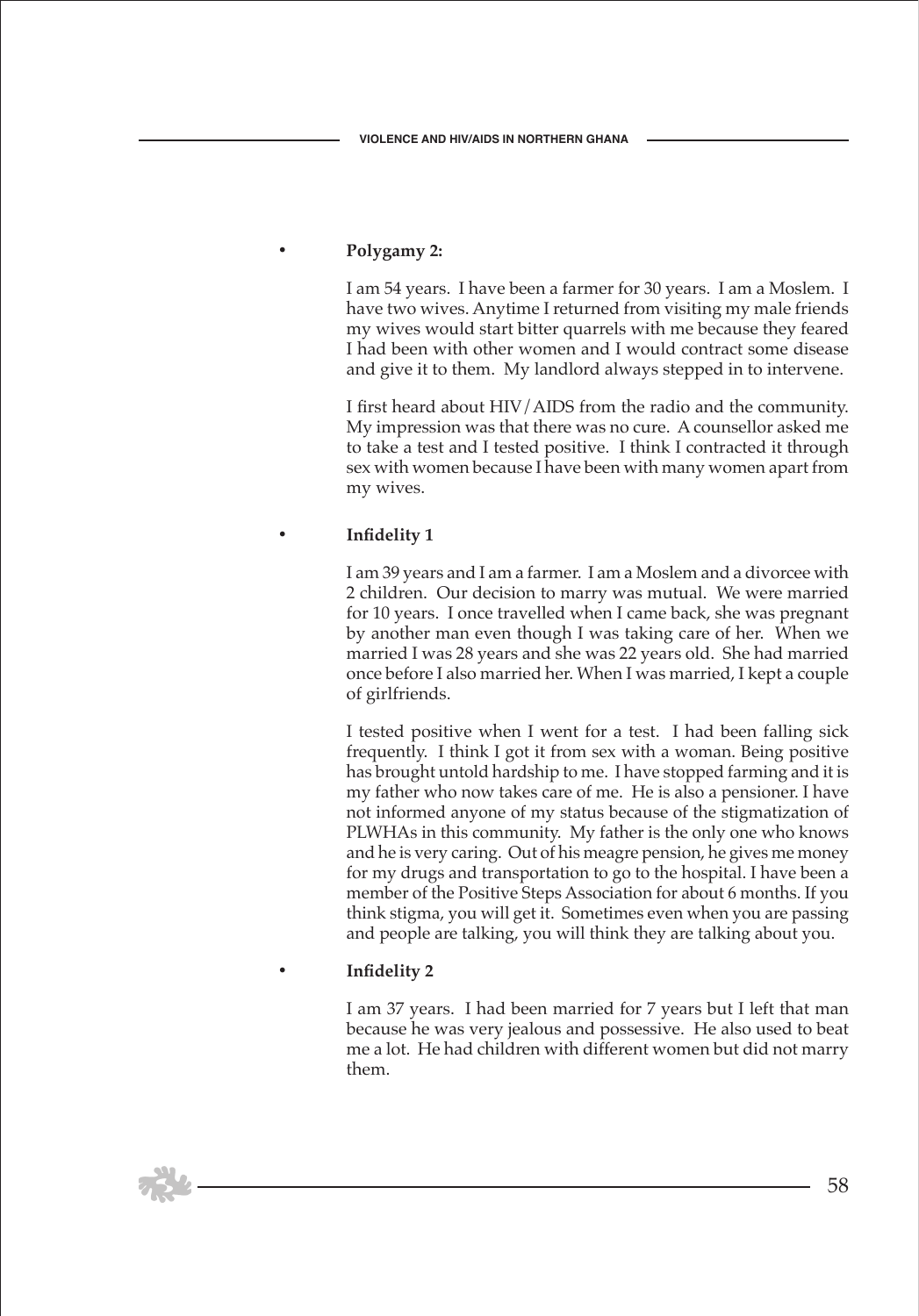I met another man later in the course of my work. He used to operate the mills at where I milled my palm kennel. He proposed to me and I went to live with him. We lived together for 11 years. We did not marry because we were waiting to come back home to perform the marriage rites. Somewhere along the line, he stopped working at the mills and became a diamond miner at Akwatia. He was also having children with different women. When he realized he was HIV positive, he ran away and left me. He came back after 3 years and died 3 months ago. I had no peace in my co-habitation because I was always fighting his lovers. I even used to assault him with broken bottles.

 My first husband oppressed and beat me but my second man was loving till he started chasing women. That is when we started fighting. I once wounded him with a broken bottle and was threatened with police action but he begged for me and the case was dropped.

 I heard about HIV/AIDS from people and radio discussions. I was very scared especially since the man I was living with was a womanizer. Now I know it is real and that people have to be careful. I became aware of my status when I fell sick and went to the hospital for a test and I was informed I had contracted HIV. I think the man I was living with gave it to me because he had a girlfriend who died suddenly and was confirmed HIV positive. Later, he also became sick.

 When I fell sick, I sold all I had to seek medication. I am now a widow. The nurse at the hospital informed people of my status and they now shun me. My parents have sacked me from the house and I stay at the Bawku Hospital. I have never hidden my status. Even the men who come to propose to me, I tell them of my status. My first husband wanted me back but I told him of my status. Our relatives should be advised to accept us. This will help us to live longer. If they throw us out, we will be raped and the virus will spread.

### **• Infidelity 3**

 I am 34 years old and I used to be a petty trader. I started selling ice water but I have stopped. I am a Catholic. I stopped school at primary class 6 because my father said he could not afford my school fees. I am a widow with 2 sons.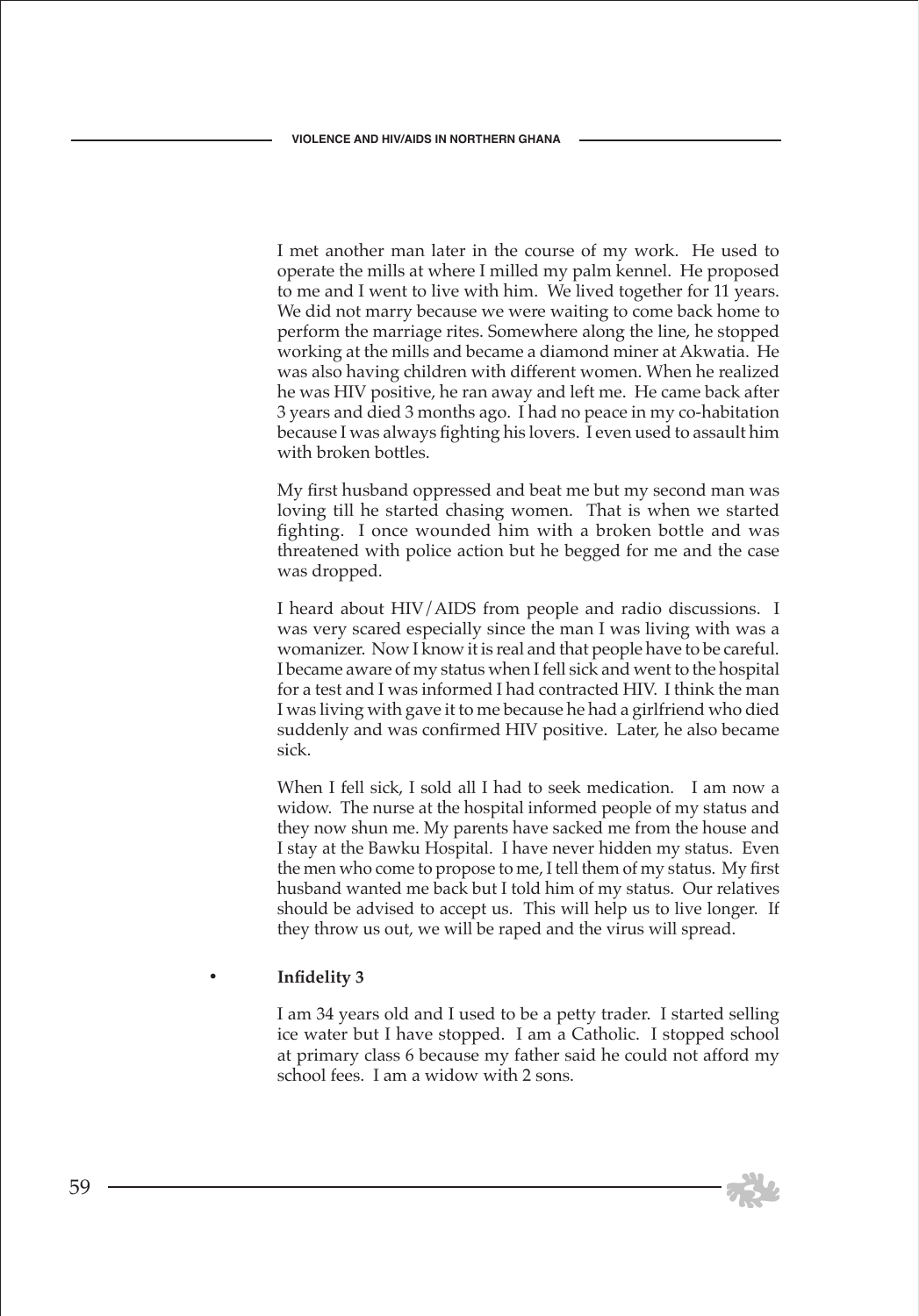My marriage was by mutual agreement. We were married for 12 years and he was my only husband. At the time I married, I was 20 years and my husband was a couple of years older than me. I was his only wife although he had several girlfriends. He was a businessman. I went into my marriage with joy. Money was no problem. My only problem was my husband's womanizing. My children were well cared for and my in-laws were my friends. I was afraid when my husband was chasing women but I never complained for fear of being sacked. He died 2 years ago.

 I first heard of HIV/AIDS from FM stations. I only knew one contracted it through sex. I realized I had acquired it when they tested my blood and it was positive. I think my husband gave it to me. Testing positive has affected my life negatively. I even lost my job of selling ice water when my supplier found out I have AIDS. Now my last child is not in school because I cannot afford to pay his school fees. I always cry when I think of these things.

 I have informed my sister and my mother of my status. My mother visits me and brings me food. My sister takes care of me even though she can't afford enough for herself. Apart from them, I have not informed anybody else. Religious groups like the Catholic Relief Services give us food. I have joined a PLWHA association for 5 months now. We receive counselling and food.

 PLWHAs face a lot of discrimination. People should be informed about the disease so they will know we are not harmful. This will make them come near us. It is the government's responsibility to do that.

#### **• Stigmatisation 1**

 I brew pito and I have been doing it for 15 years now. I am 35 years. I was given out in marriage by my parents when I was about 16 years. My husband is a farmer. I have left him because he is irresponsible and lazy. He was not taking care of our six children and me. Marriage only negatively affected my life but at least I had the courage to leave him.

 I heard about HIV when I was made to take care of a sick relative who was said to be having AIDS. The symptoms scared me. I found out in 2005 that I was HIV positive through laboratory test after being sick frequently. I know I got it from the sick person I was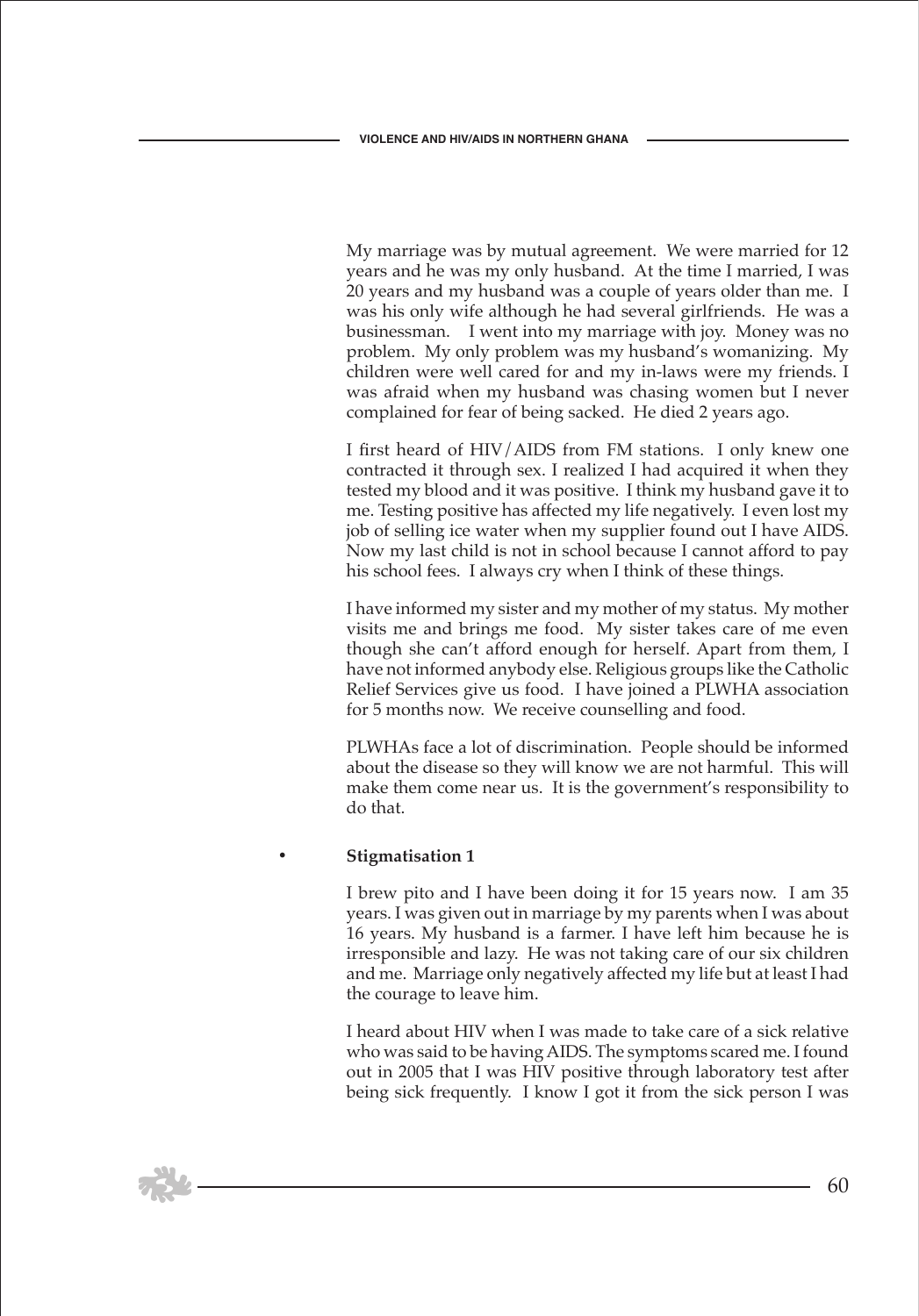caring for. I have not told anyone about my status because I brew pito and that is my only source of income to help me take care of myself and children. Even so, some people including my landlord suspect my status so he is ejecting me from his house.

#### **• Stigmatisation 2**

 I was living with my mother in La Cote d'Ivoire till she died. I used to trade in cloth but now I don't have any money because I used all my money to treat my illness. I am 25 years old. I am not married. I have a 9 year old son. I did not go to school. My son's father does not take of him so I do that all by myself. My father had an accident at the workplace so he was retired. My son's father was a womanizer so I left him. He was also violent and used to beat me at the least instance. He was a fitter and about 2 years older that me.

 When we broke up, I started a relationship with a man who died 2 years ago. I heard about HIV/AIDS on the radio. After my boyfriend's death, I kept falling sick and no medication could help so I was asked to take an AIDS test. I tested positive. After his death, I have never been with any man.

 Now I am not working and I have to take care of my son all by myself. I am afraid to declare my status to anyone because of the way they treat persons who are HIV positive. Not even my family because I know they will shun me.

#### • **Widowhood 1**

 When my husband died, I was smeared with clay for 3 years. When you are smeared like that, you cannot bath. This was because my brothers-in-law said they did not have the means to perform the purification rites that would enable them do bye-election on me. They requested that I should pay for the ritual. I refused because I did not want to be inherited and worse, I didn't see why I should pay for the ritual for someone to enjoy. So, I went to the river by myself and washed everything off. I didn't die.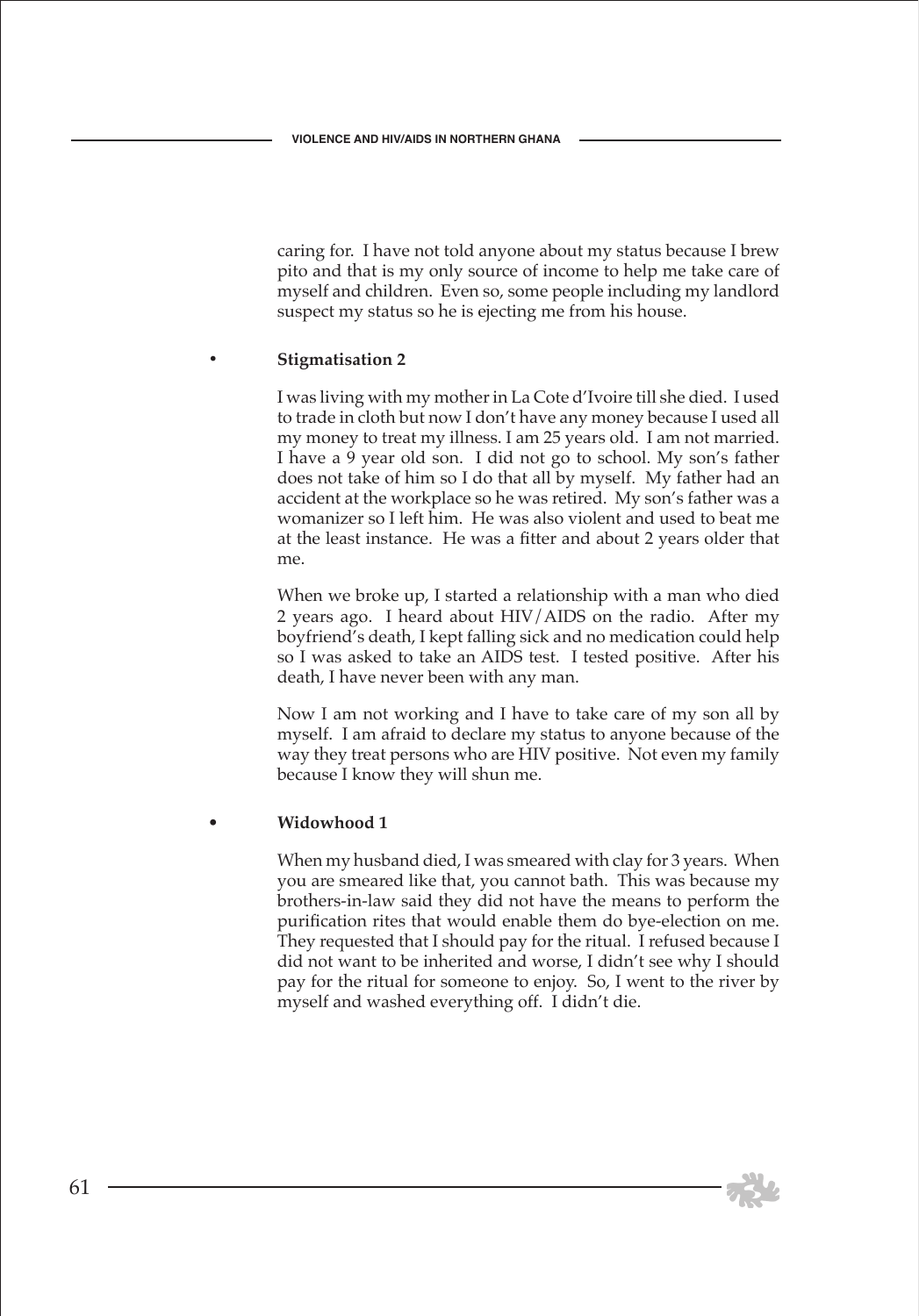I used to live in Techiman with my husband. He was a collector at the lorry station and I used to sell pito. When he fell seriously ill, I brought him home then he died. I returned to Techiman after washing off the clay to continue my business then I fell ill and returned home.

 Long after my husband died, I got very sick and got some severe rash on my skin. I went to the hospital. I was given some drugs and also tested. I was found to be HIV positive. I got very angry and sad because I couldn't see how I could have acquired the disease.

 The nurse was good. She counseled me to stay strong and not blame myself. Now when I look back, I think it was my husband who infected me. I have not checked my children but they are all healthy.

#### • **Widowhood 2**

I am 30 years.

 I met my husband in the market. I was about 15 years and he must have been 18 or 19 years. He proposed and I accepted. He went to see my people and did what he was expected to do and we got married. He was not married when we met but later I found out that he had had two girlfriends before marrying me and he was still seeing them. This caused several fights between us. He liked women too much. He used to beat me 'paah'. Anytime he beat me, I would run to my father's house. He would come and beg my father and I would return with him. Then it would start again. I used to complain to him that his womanising would one day bring me some disease but I never thought of HIV because I had never heard of that.

 I got to know there was something called HIV when my husband fell ill and I took him to the hospital and he tested positive. They asked about his girlfriends and places where we had lived. They then explained things to me and asked that I also take the test. I was positive. I told him what he had done to me. He couldn't say anything because at that time he was very ill and couldn't speak. He died shortly after. Very pitiful. The man who had been so powerful, always beating me just laid there unable to speak until he died.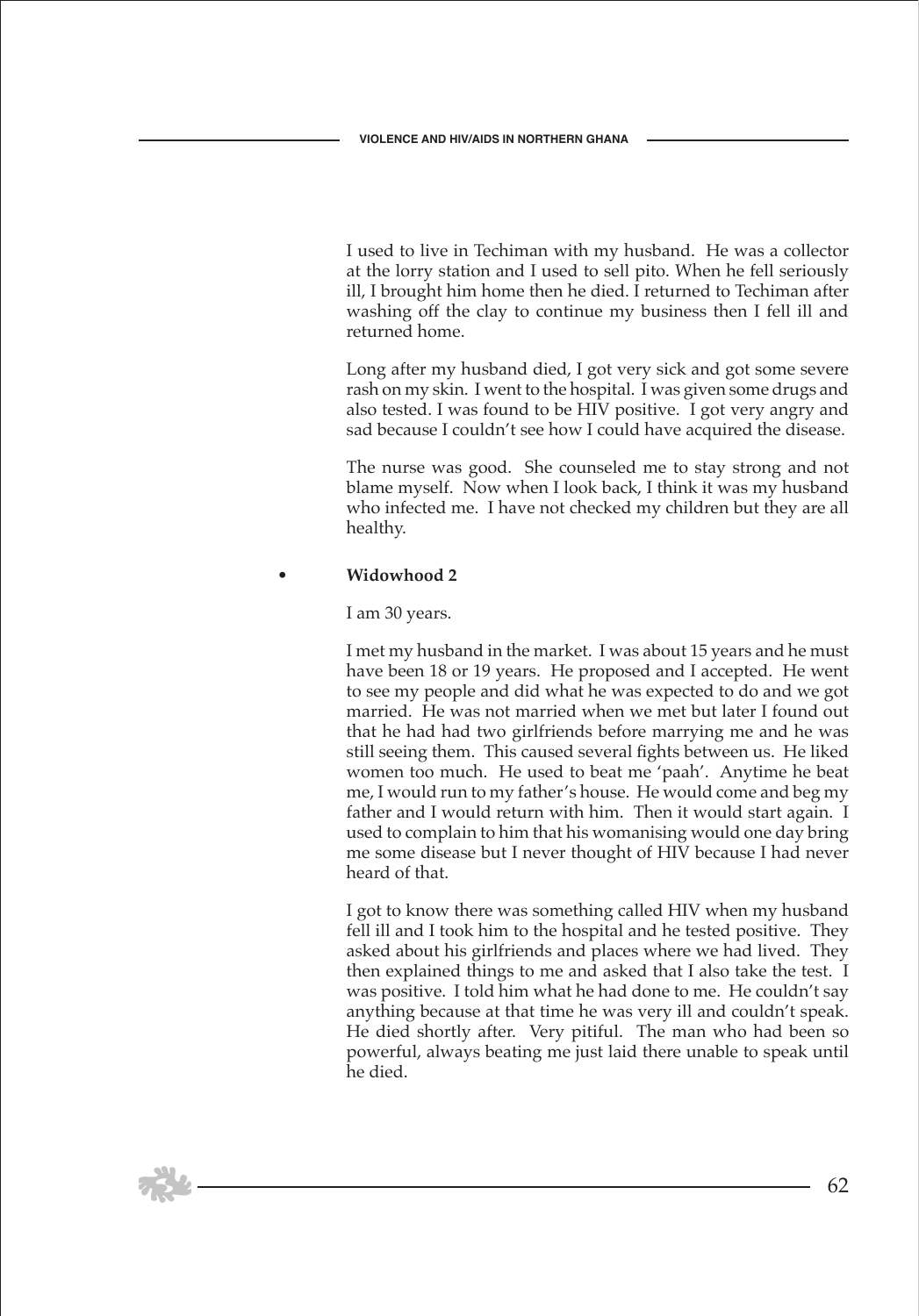When he died, his family tied the animal skin thing around my waist which is used to pull you around. After burial, they said I needed to be smeared with clay but said they needed to get a hen before the performance of the rites that come before the clay. After two weeks of waiting for them, I left their compound to take care of my children. I returned willing to go through the rituals. They were still not ready. I felt they were wasting my time so I left them again, went and washed and went to church for thanksgiving. They were not happy with me so the last time I went into their compound, all the brothers ganged up to beat me. I reported to the police and they have been arrested. I used to even report my husband and the Police used to deal well with him.

 I have made my husband's people aware that I would not be inherited by anyone. They don't know my status and I won't tell them but they won't also get me to marry. I have decided that no matter what, I will stay together and not allow anyone to force me to marry. Now with HIV all over the place, it is even more important that women know who they are marrying. I used to be a very busy businesswoman and now here I am selling akpeteshie small, small because of sickness. I used to travel to Kumasi to bring jerry-cans for sale here. I also used to deal in akpeteshie. Now I only sell akpeteshie small, small.

 I have not told anyone about my status. At least I have somewhere to put my head down with my children. I can feed them too. I don't want anyone to find out because the discrimination is painful and would be more painful coming from your own relatives. I was advised to test my youngest child. Although the result was negative, they have asked me to return for another test in 2 years.

 Stigmatization needs to be addressed. We need strong support groups not only to receive medication, food and money but where we can freely support each other even if with only words.

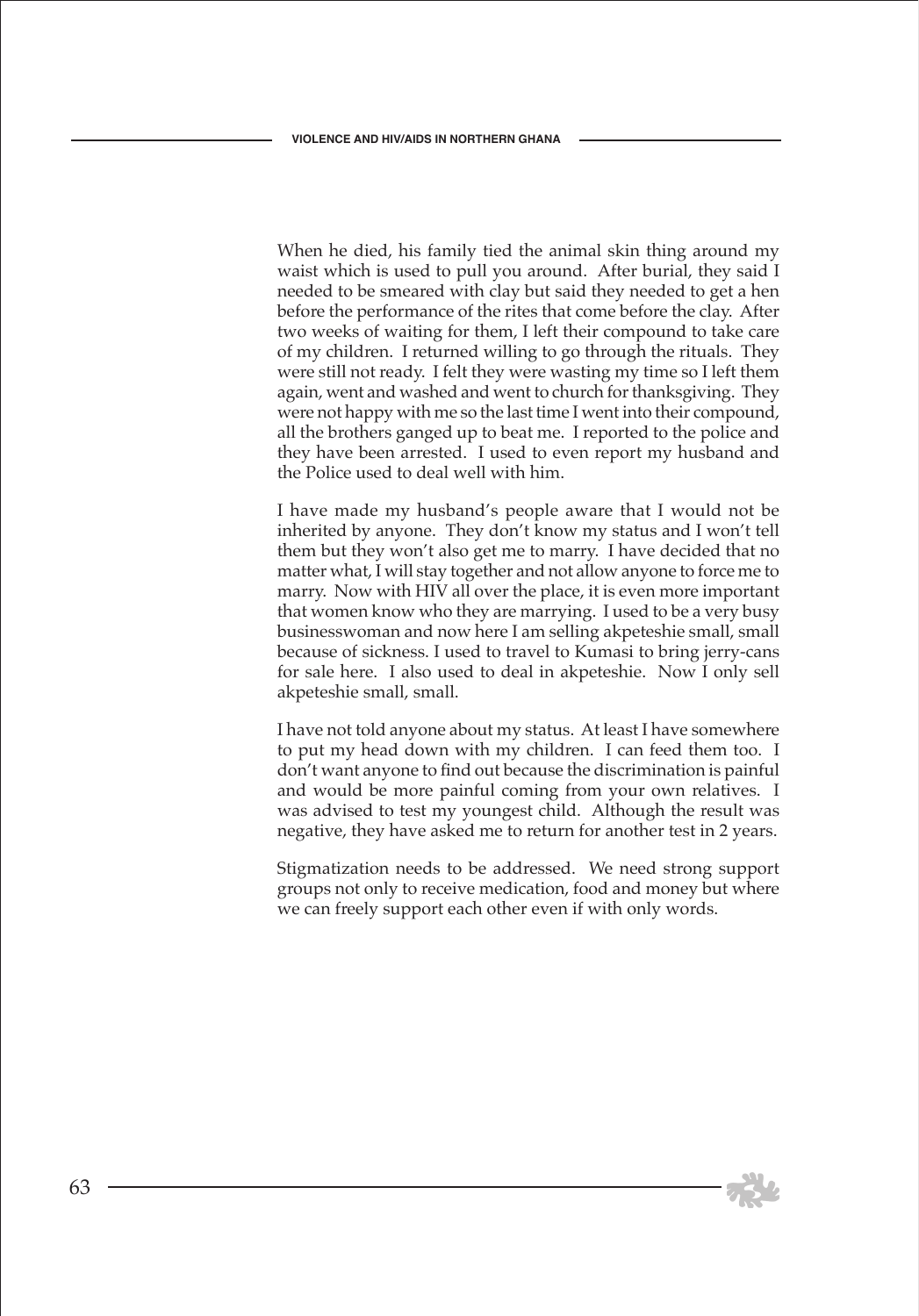### **4.0 Addressing Domestic Violence in Northern Ghana**

### **4.1 Existing Laws and Policies**

 Based on the findings of the study, one can safely conclude that knowledge and application of protective legislation among the communities in the three northern regions is negligible if not non-existent. A critical analysis of the interviews and discussions indicates that the communities are regulated not by the laws of Ghana but by religio-cultural norms and usages. These have been accepted as the regulations of the communities. There are no doubts that all the accepted practices of violence against women i.e. Forced/early marriages, assault and battery, widow inheritance, rape, cruel and harmful widowhood rites, Female Genital Mutilation, property dispossession etc are all against the law as per the statute books of Ghana.

 This sub-chapter focuses on the laws and policies of Ghana with direct bearing on violence against women. The sub-chapter dwells extensively on relevant laws of Ghana and how they protect the rights of women as women and citizens of Ghana. In addition, the sub-chapter at the type of marriages in the country and rights of spouses in marriage.

 According to the laws of Ghana, "violence" as defind previously should afford all protection and safety. However, apart from efforts being made by the Ministry of Women and Children Affairs, there is a dearth of protection where violence and its interface with HIV is concerned. For instance, although the domestic violence law, (Act 732) provides remedies against a person who knowingly infects another with HIV or any sexually-transmitted disease, there is clearly an inadequate appreciation of the wider ramifications of violence for HIV transmission.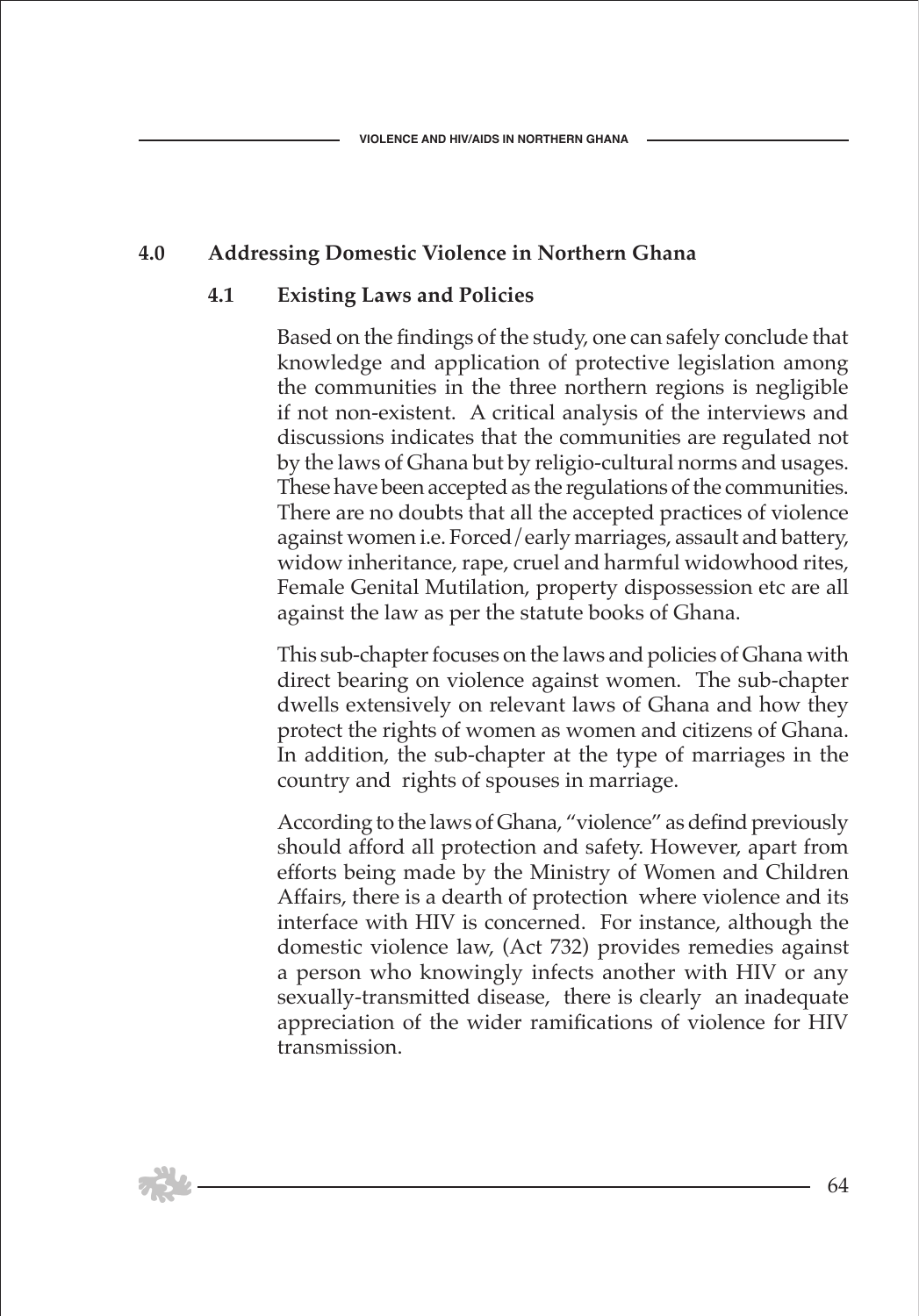### **4.1.1 Fundamental Human Rights**

 The 1992 Constitution of Ghana, states in Article 37 (1) under The Directive Principles of State Policy that, "The State shall endeavour to secure and protect a social order founded on the ideals and principles of freedom, equality, justice, probity and accountability as enshrined in Chapter 5 of this Constitution; and in particular, the State shall direct its policy towards ensuring that every citizen has equality of rights, obligations and opportunities before the law." Article 39 (2) also states that "The State shall ensure that appropriate customary and cultural values are adapted and developed as an integral part of the growing needs of the society as a whole; and in particular that traditional practices which are injurious to the health and well-being of the person are abolished".

### **4.1.2 The Criminal Code of Ghana - Act 29**

 A large portion of the sections in Act 29 focus on defining and describing harm, assault and violence leaving no one in doubt as to how the law seeks to address violence. Female circumcision; assault and battery; assault without actual battery; cruel customs or practices in relation to bereaved spouse; kidnapping; rape; defilement; and non-consensual marriage are all mentioned under this act as forms of violence that attract penalties associated with second degree felonies. It is worth noting that even threat of harm is considered as violence: Section 74 under Act 29 states inter alia that "whoever threatens any other person with unlawful harm, with intent to put that person in fear of unlawful harm, shall be guilty ..."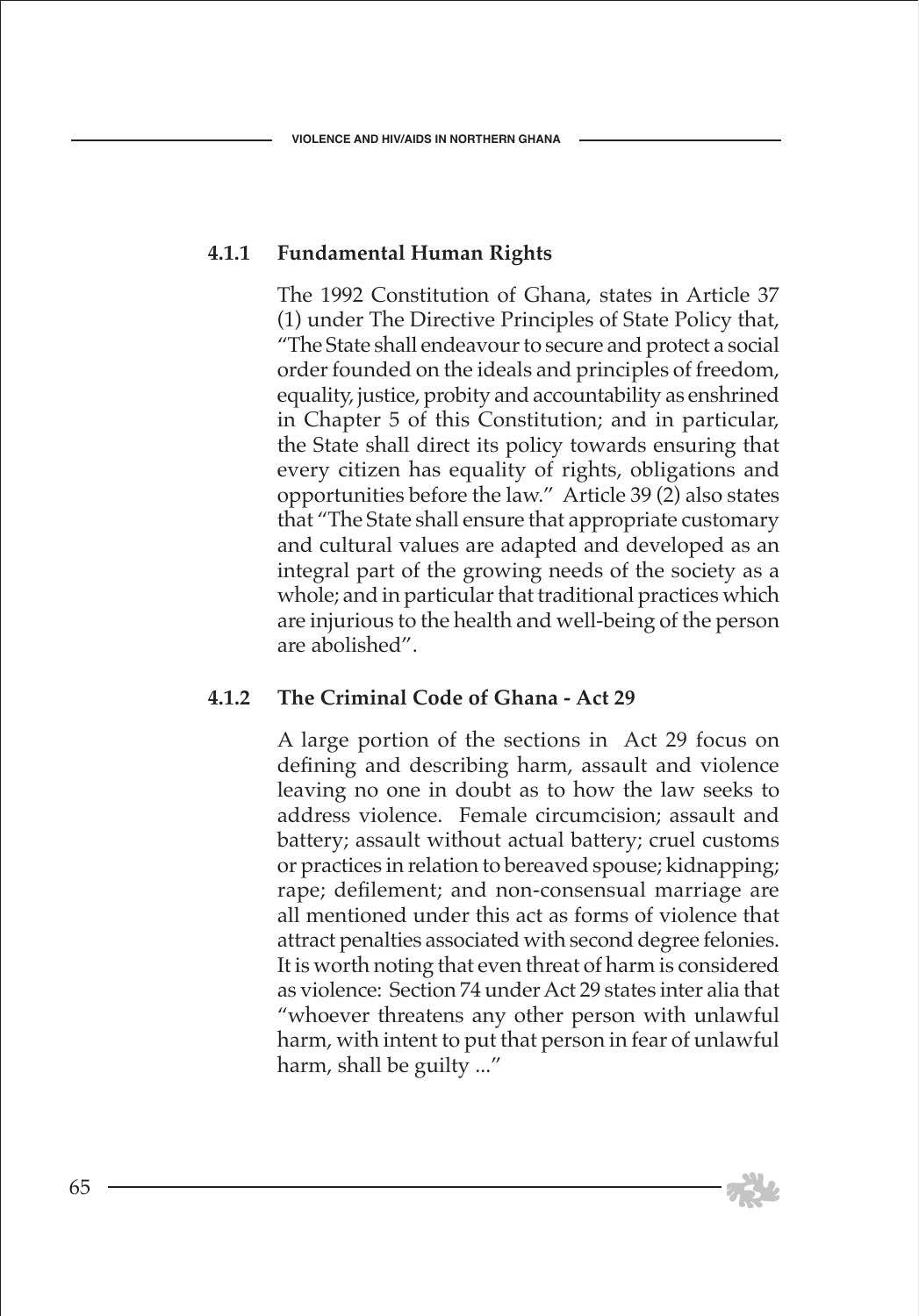### **4.1.3 The Domestic Violence Act, 2007 (Act 732)**

 This is an Act of Parliament which seeks to address violence in the domestic setting. The passage of the Act through Parliament took a very long time and generated a lot of controversy before being enacted into law. The Bill was sent to Parliament in 2002 but was passed in February, 2007. For the ordinary 'man on the street', the law was reduced to a discussion about "marital rape". Women's groups in Ghana agitated for its passage for a long time before it was passed but it was assented to by the President on the same day it was passed.

 The meaning of domestic violence as given under this law is any engagement of the following within the context of a previous or existing domestic relationship:

- (a) An act under the Criminal Code 1960 (Act 2) which constitutes a threat or harm to a person under that Act:
- (b) Specific acts, threats to commit, or acts likely to result in

(i) physical abuse, namely physical assault or use of physical force against another person including the forcible confinement or detention of another person and the deprivation of another person of access to adequate food, water, clothing, shelter, rest, or subjecting another person to torture or other cruel, inhuman or degrading treatment or punishment;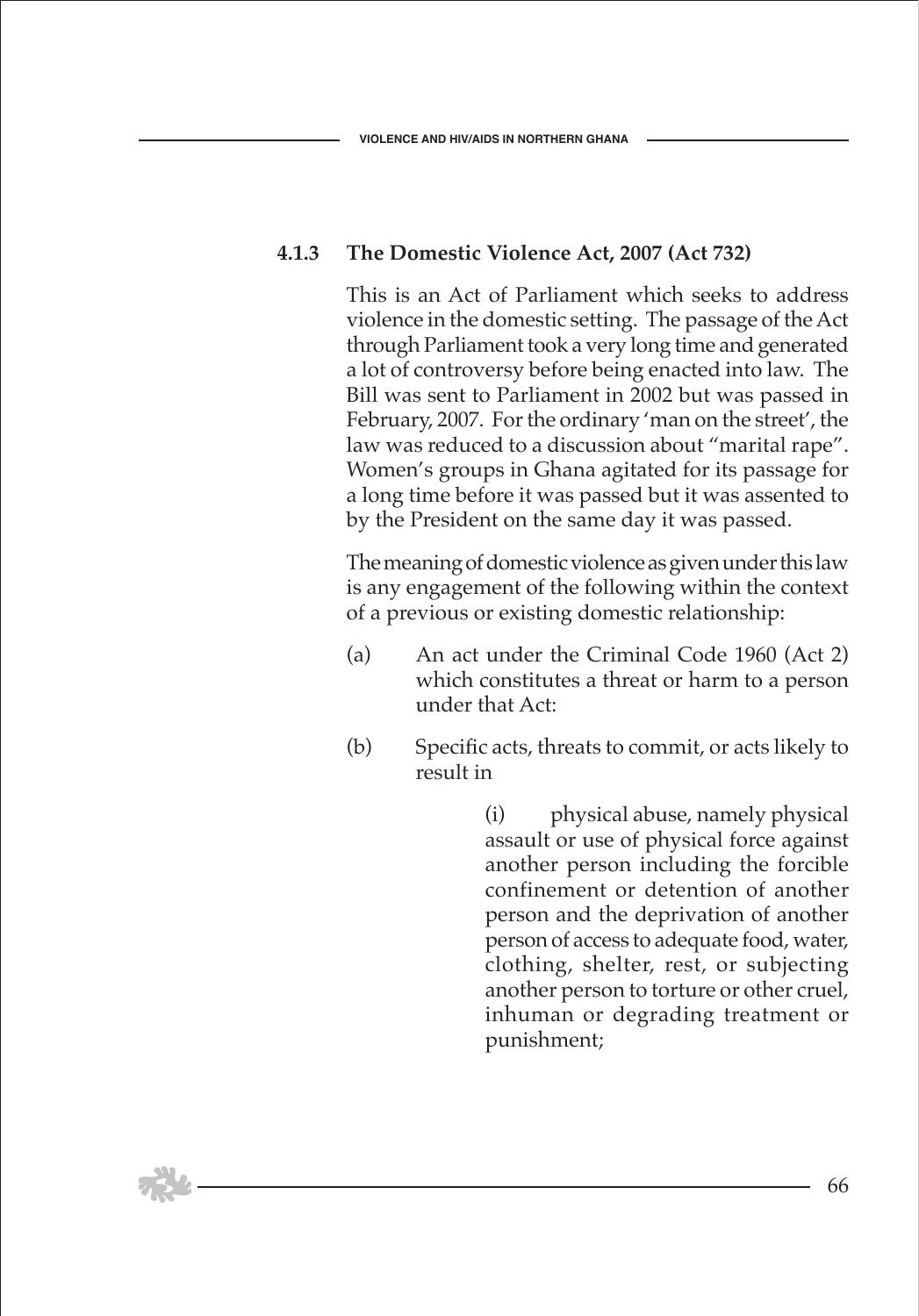(ii) sexual abuse, namely the forceful engagement of another person in a sexual contact which includes sexual conduct that abuses, humiliates or degrades the other person or otherwise violates another person's sexual integrity or a sexual contact by a person aware of being infected with human immunodeficiency virus (HIV) or any other sexually transmitted disease with another person without that other person being given prior information of the infection;

(iii) economic abuse, namely the deprivation of economic or financial resources which a person is entitled to by law, the disposition or threatened disposition of moveable or immovable property in which another person has a material interest and hiding or hindering the use of property or damaging or destroying property in which another person has a material interest; and;

(iv) emotional, verbal or psychological abuse namely any conduct that makes another person feel constantly unhappy, miserable, humiliated, ridiculed, afraid, jittery or depressed or to feel inadequate or worthless;

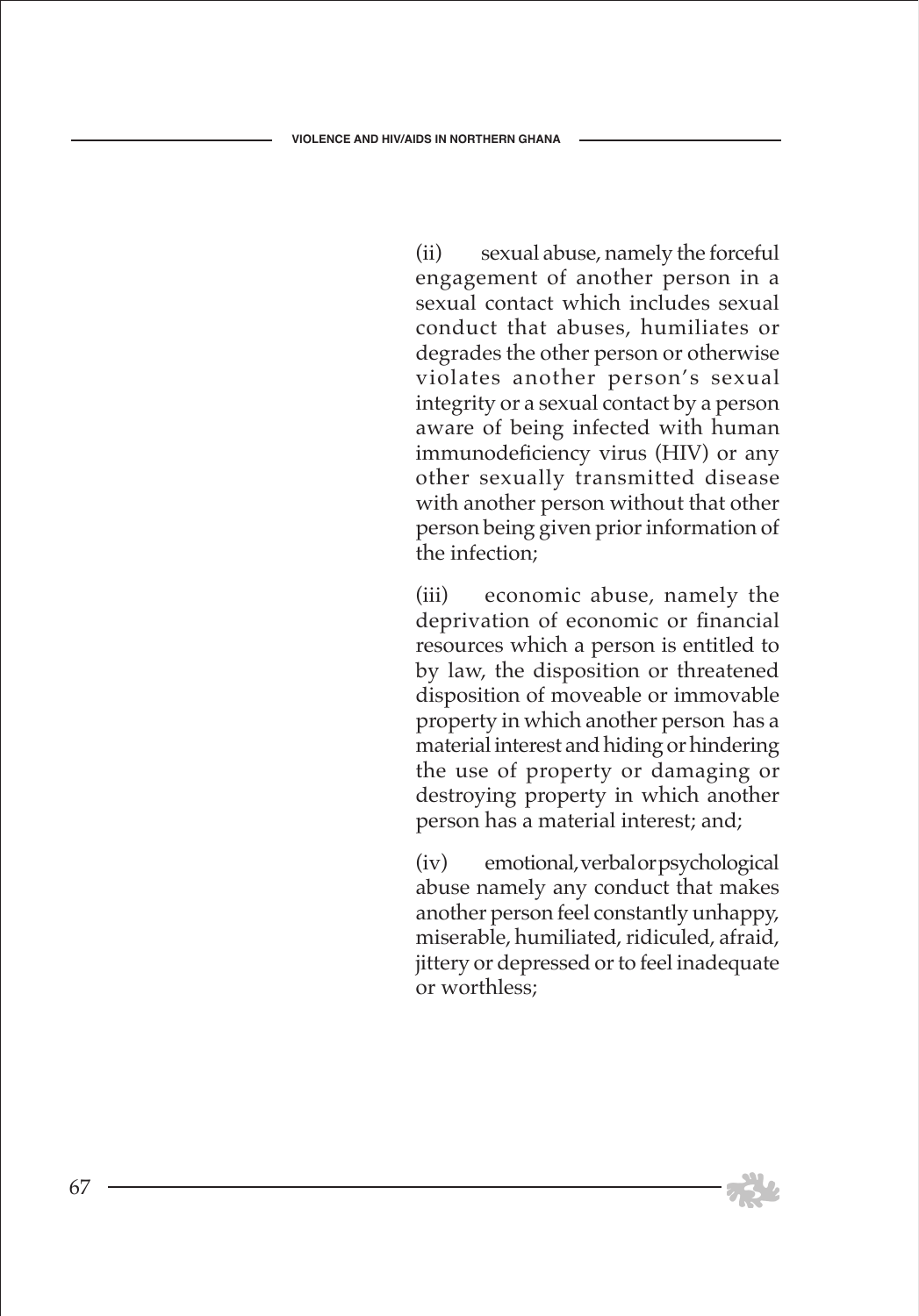( c) harassment including sexual harassment and intimidation by inducing fear in another person; and behaviour or conduct that in any way

> (i) harms or may harm another person

> (ii) endangers the safety, health or well-being of another person,

> (iii) undermines another person's privacy, integrity or security, or

> (iv) detracts or is likely to detract from another person's dignity and worth as a human being.

 This law also gives clarity on processes for seeking remedies from filing of complaints with the police; the kind of assistance to expect from the police; the role of the social worker, probation officer and health care provider; and the protection a victim can expect. It is also explicit in the law that domestic violence is not justified by consent. This for many advocates is seen as a positive antidote to widely-held belief that consent is given at the beginning of every marriage and thereafter, no consent has to be sought for, for example sex within a marriage. It is clear that on paper at least there is more than adequate protection for women's rights from all forms of violence. The study has indicated that the reality facing many women and girls in the communities is very different.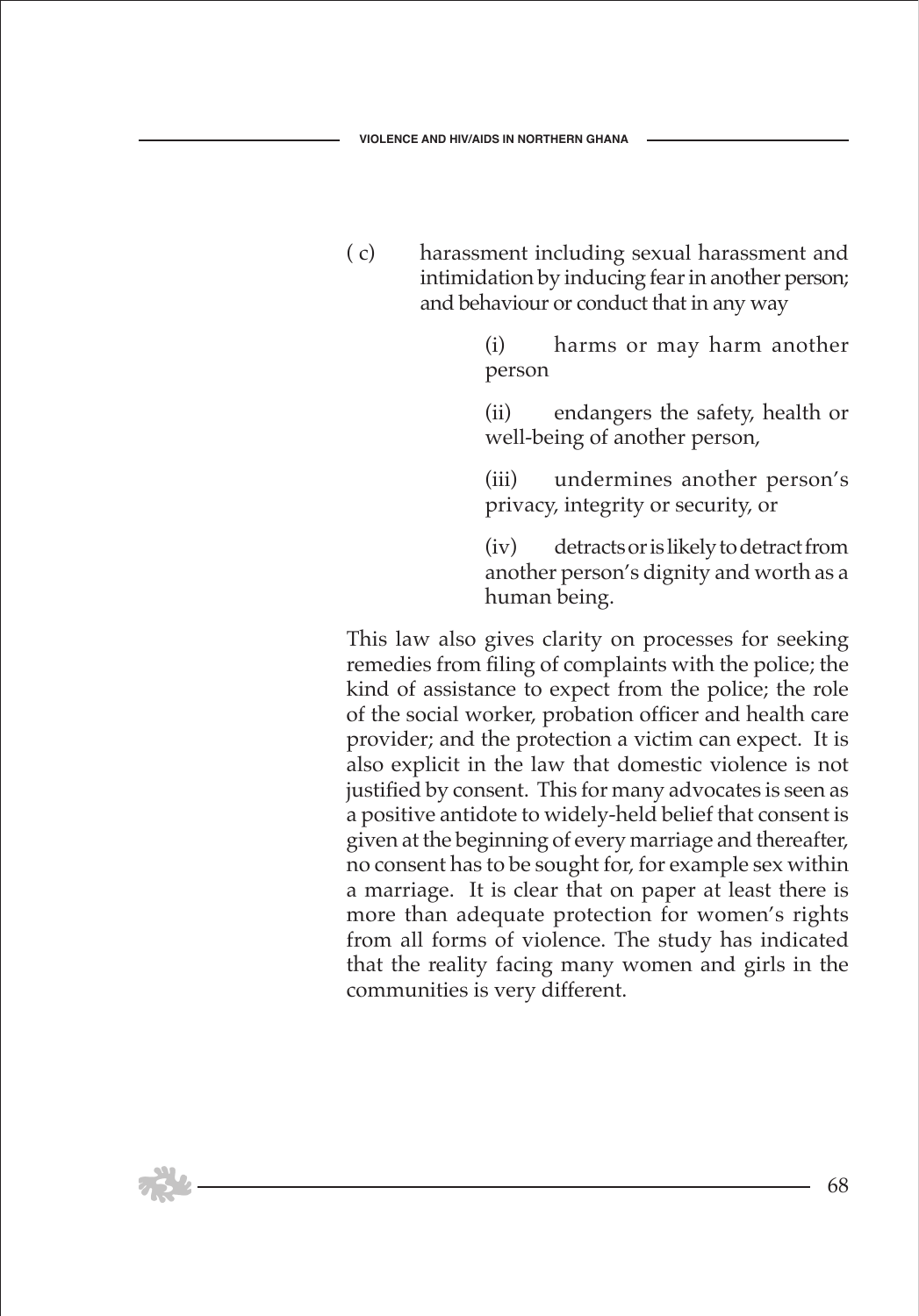### **4.1.4 Laws on Marriage in Ghana**

### **Customary Marriage and Divorce (Registration) Law, 1985 PNDCL 112**

### **Section**

- 1. On the commencement of this Law any marriage contracted under customary law before or after such commencement shall be registered in accordance with the following provisions.
- 7. (1) Where a marriage registered under this Law has been dissolved in accordance with the applicable customary law the parties to the marriage shall within three months of the dissolution notify the Registrar of the District in which the marriage was registered that the marriage has been dissolved.

### **• Mohammedan Marriage**

 Communities in northern Ghana, especially in the Upper West and Northern Regions are predominantly Muslim and therefore marriages contracted in these communities are predominantly Mohammedan. Mohammedan marriages in Ghana are governed by:

### **The Marriage of Mohammedans Ordinance (of Ghana) 1907 CAP 129**

 The Ordinance provides in Section 5 as follows: Every Mohammedan marriage celebrated under this Ordinance shall be registered.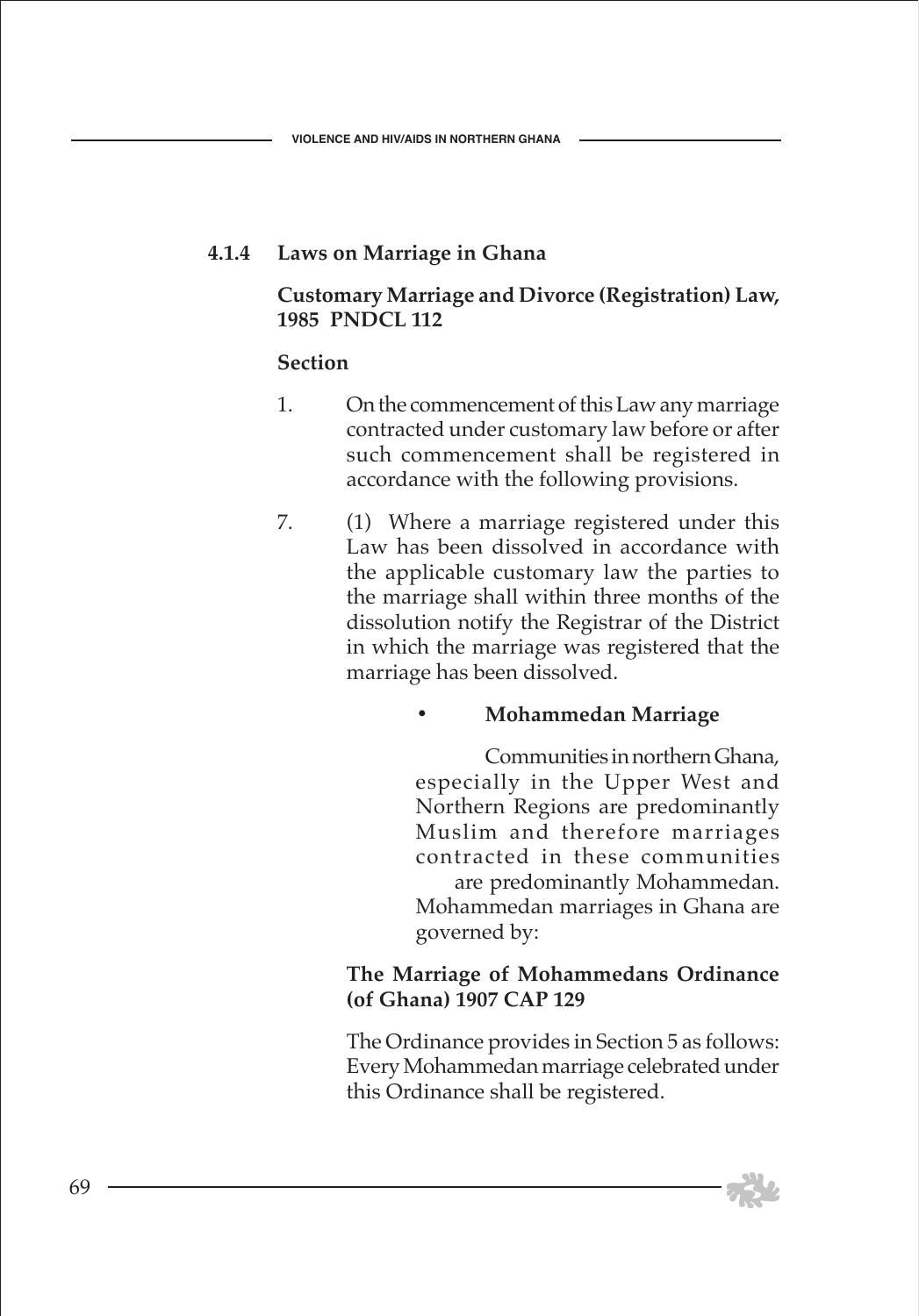# **• Effect of Registration**

 No marriage contracted or divorce effected by persons professing the Mohammedan faith shall be valid unless registered under this Ordinance.

### **• Consent in Marriage**

In Outlines of Muhammadan Law, Fyzee referred to an Indian case entitled Ghulam Kubi v. Mahommad Shafi in which Ahmad J. described a Mohammedan marriage as follows in a part of his judgement, *"According to Muhammadan Law, it is absolutely necessary that the man or someone on his behalf and the woman or someone on her behalf should agree to the marriage at one meeting and the agreement should be witnessed by two adult persons.*

# **• Capacity**

 According to Fyzee every Muslim of sound mind who has attained majority can enter into contract of marriage. Majority is attained at puberty. The presumption is that a person attains majority at 15. A marriage entered into by a girl while she has not attained puberty is null and void. If a Muslim minor has been married during minority by a guardian, the minor has the right on attaining majority to repudiate such marriage.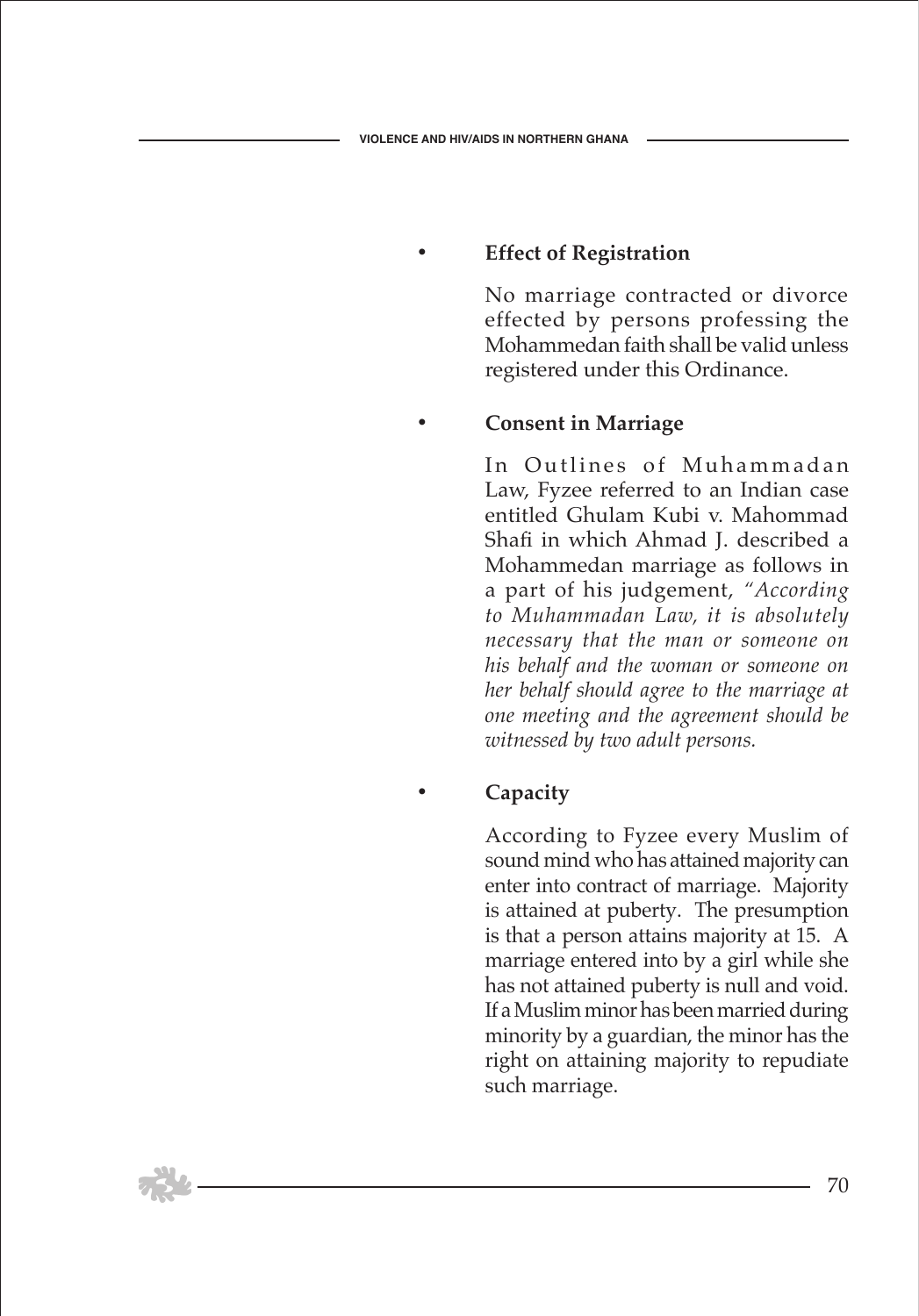There are many tensions in respect of marriage because in Ghana there are three forms of marriages - all recognized by the courts. Civil Customary and Mohammedan customary marriage is governed by customary marriage and divorce (registration) Law, 1985 PNDCL 112 while Mohammedan marriage is governed by the (marriage of Mohammedans Ordinance of Ghana 1907 CAP 129)

### **4.1.5 Property Rights under the Law**

 The property rights of spouses and children are guaranteed under the 1992 Constitution of The Republic of Ghana. Article 22 of the Constitution clearly states that a spouse shall not be deprived of a reasonable provision of the estate of a spouse whether or not the spouse made a will before he/she died. This law seemingly supports the Interstate Succession Law, 1985 PNDCL 111 which provides inter alia that, "the devolution of the estate of any person who dies intestate on or after such commencement shall be determined in accordance with the provisions of this Law subject to subsection(2) of this section and the rules of private international law".

 PNDCL 111 goes further to describe how the estate of a deceased must be shared equitably. Six years after the passage of PNDCL 111, and with the experience of implementation on their side, an amendment was sought resulting in the Intestate Succession (Amendment) Law, 1991 PNDCL 264 to give even better protection.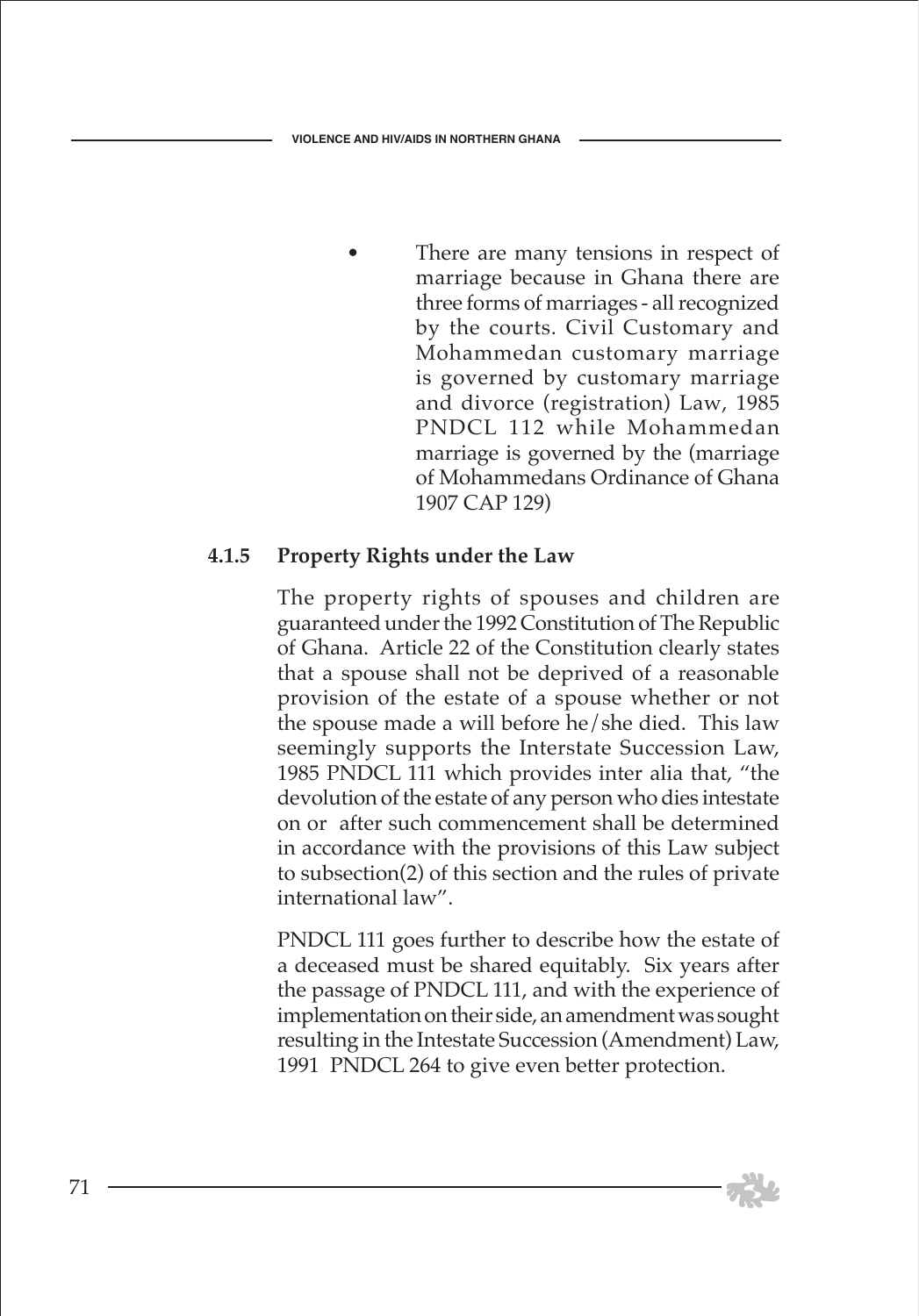# **4.1.6 National Policies on HIV and AIDS**

 Ghana established the National AIDS/STD Control Programme (NACP) in September, 1987 under the Ministry of Health. This body was responsible for the co-ordination of the National HIV/AIDS response for over 14 years. Recognising the multi-faceted nature of HIV/AIDS and the devastating impact it could have on the socio-economic development of the country, the Government of Ghana then invited other stakeholders including NGOs, ministries and the private sector to assist the MOH in its fight against HIV/AIDS. A National AIDS Commission was then established to co-ordinate the expanded national HIV/AIDS response. The Ghana AIDS Commission was launched in September 2000 to among other things intensify advocacy and public education at all levels.

### • **National HIV/AIDS Policy**

 The Second International Consultation on HIV/AIDS and Human Rights in September, 1996 drew up 12 International Guidelines that form the broad basis for international policy around HIV/AIDS. The guidelines relate to three overlapping and complementary areas:

- \_ Improving the accountability and multi-sectoral response of government.
- Wide ranging law reform and legal support services around discrimination, privacy, criminal law, public health, and the specific needs of vulnerable groups such as women, children, sex workers, prisoners and others.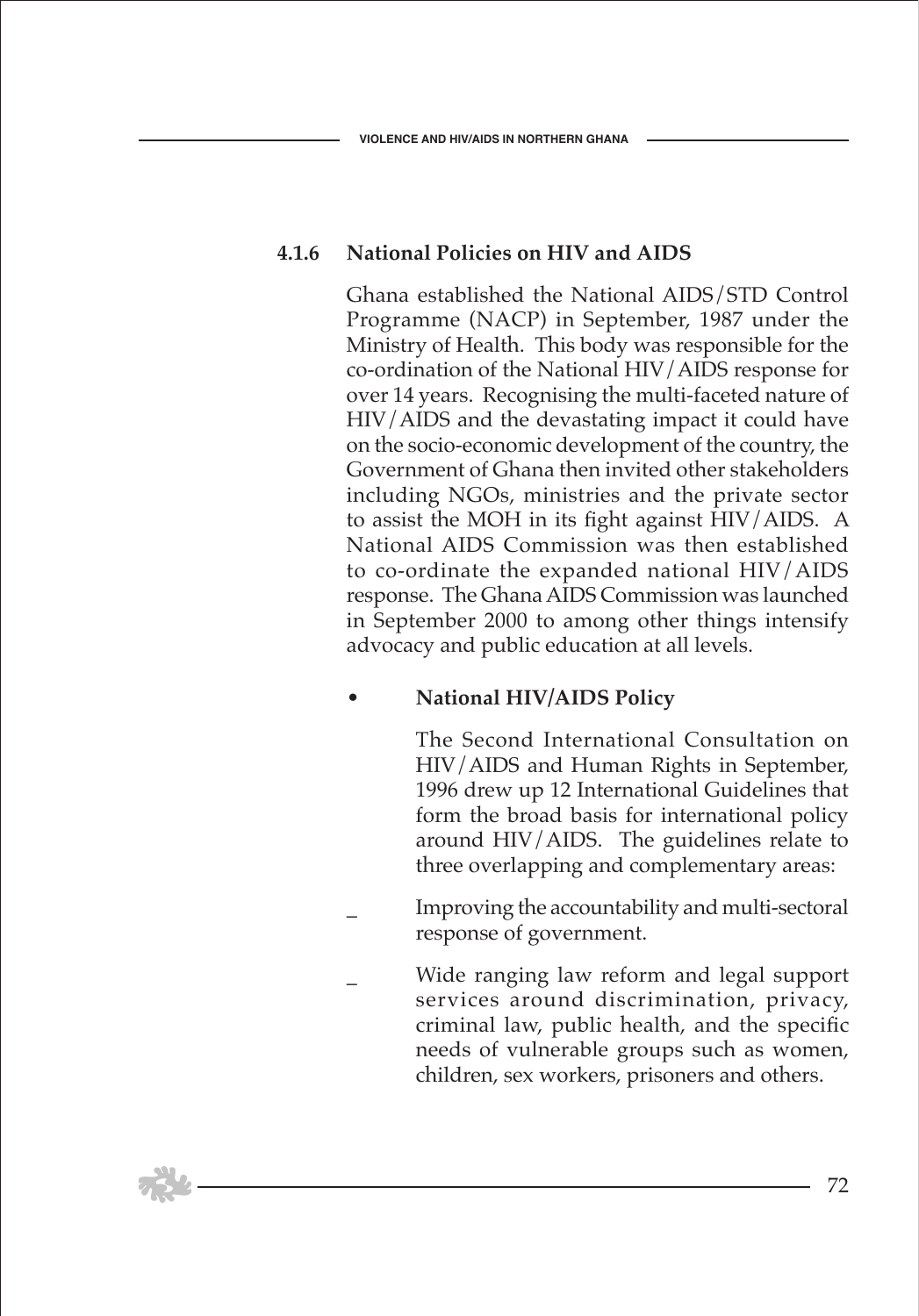\_ Helping build an effective and ethical response in the community and the private sector.

 Guideline 1 enjoin states to establish an effective national framework for their response to HIV/ AIDS that ensures a coordinated, participatory, transparent and accountable approach, integrating HIV/AIDS policy and programme responsibilities across all branches of government.

 Guideline 8 enjoins states to, in collaboration with and through the community, promote a supportive and enabling environment for women, children and other vulnerable groups by addressing underlying prejudices and inequalities through community dialogue, specially designed social and health services and support to community groups.

 As in most developing countries, the scale of response in Ghana, however, remains far below what is required for effective prevention, care, and long-term mitigation of the impacts of AIDS.

## • **National HIV/AIDS and STI Policy**

 The Ghana government has developed a National HIV/AIDS and STI Policy document out of which a National Strategic Framework on HIV/AIDS was developed. The Framework provides the basis for the mobilization of all sectors including MDAs, the private sector, NGOs, District Assemblies, sub-district communities and other stakeholders to implement the National HIV/ AIDS and STI Policy.

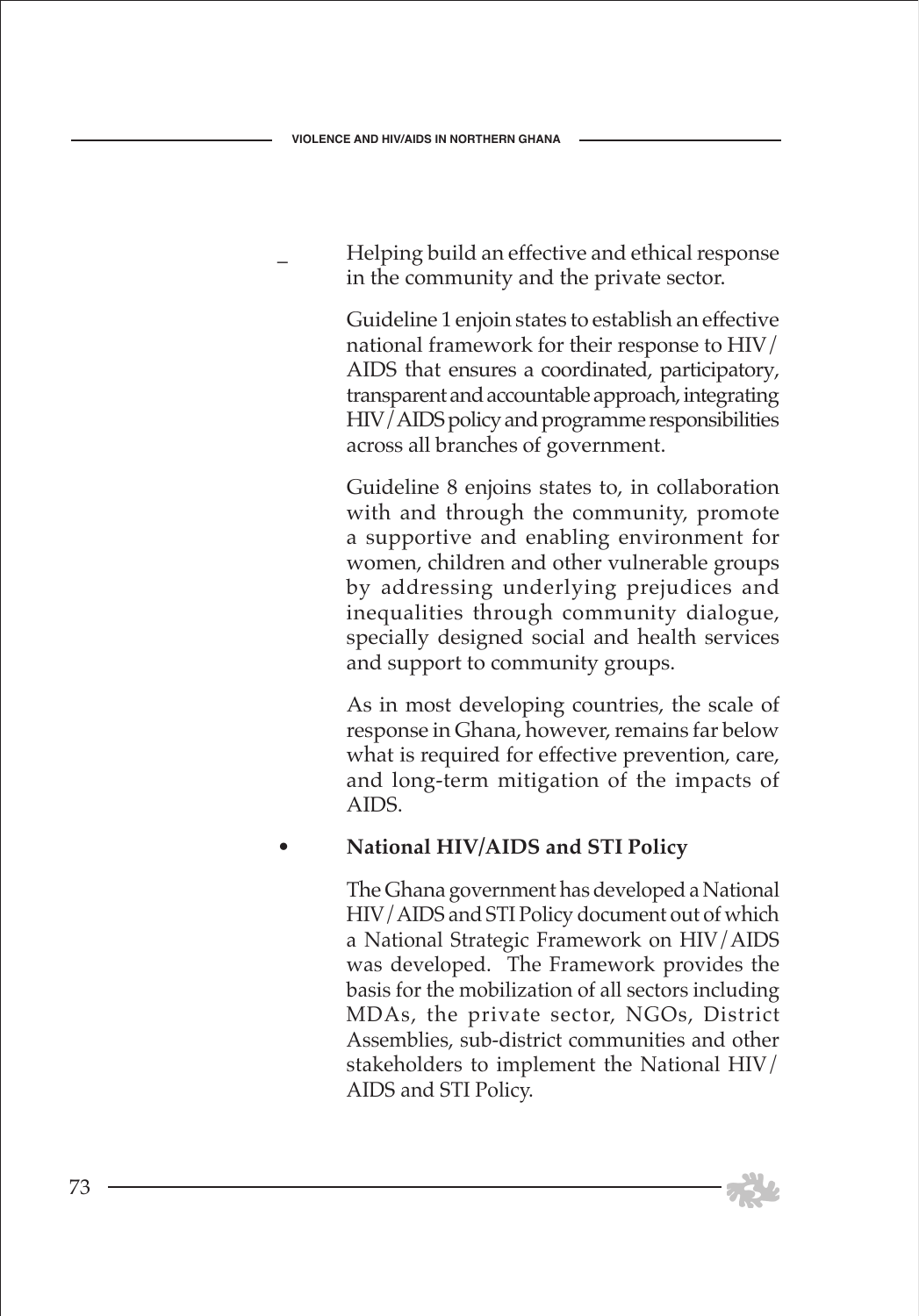The Strategic Framework presents the overall goal, guiding principles and prioritized strategies on the prevention of HIV transmission as well as the provision of care and support to people infected and affected by HIV/AIDS. Finally, it outlines the overall institutional arrangement for decentralized implementation.

#### **4.1.7 Ministry of Women and Children Affairs - Policy on VAW**

 The Ministry of Women and Children's Affairs the government agency that coordinated and facilitated the passage of the Domestic Violence Act, is also engaged in disbursing loans and grants for women empowerment. Following the passage of the Domestic Violence Act, the Ministry has developed a policy on VAW as part of their action plan which should be launched before end of year 2007. This policy is expected to provide parameters for addressing VAW within the context of HIV.

## **4.2 Types of Service Delivery**

 Respondents identified various efforts being made in all the districts to address both violence and HIV. Among the identified efforts, awareness creation ranked highest. The study found that for almost all the non-governmental agencies working in the communities in the northern parts of Ghana, their prime focus is facilitating information flow on developmental issues central to which are gender-related issues. Data made available to this study from respondents show various types of awareness creation ongoing in the communities: When community members speak of awareness creation, they are speaking about a continuum that includes sensitisation, education, instruction and to some extent, counselling.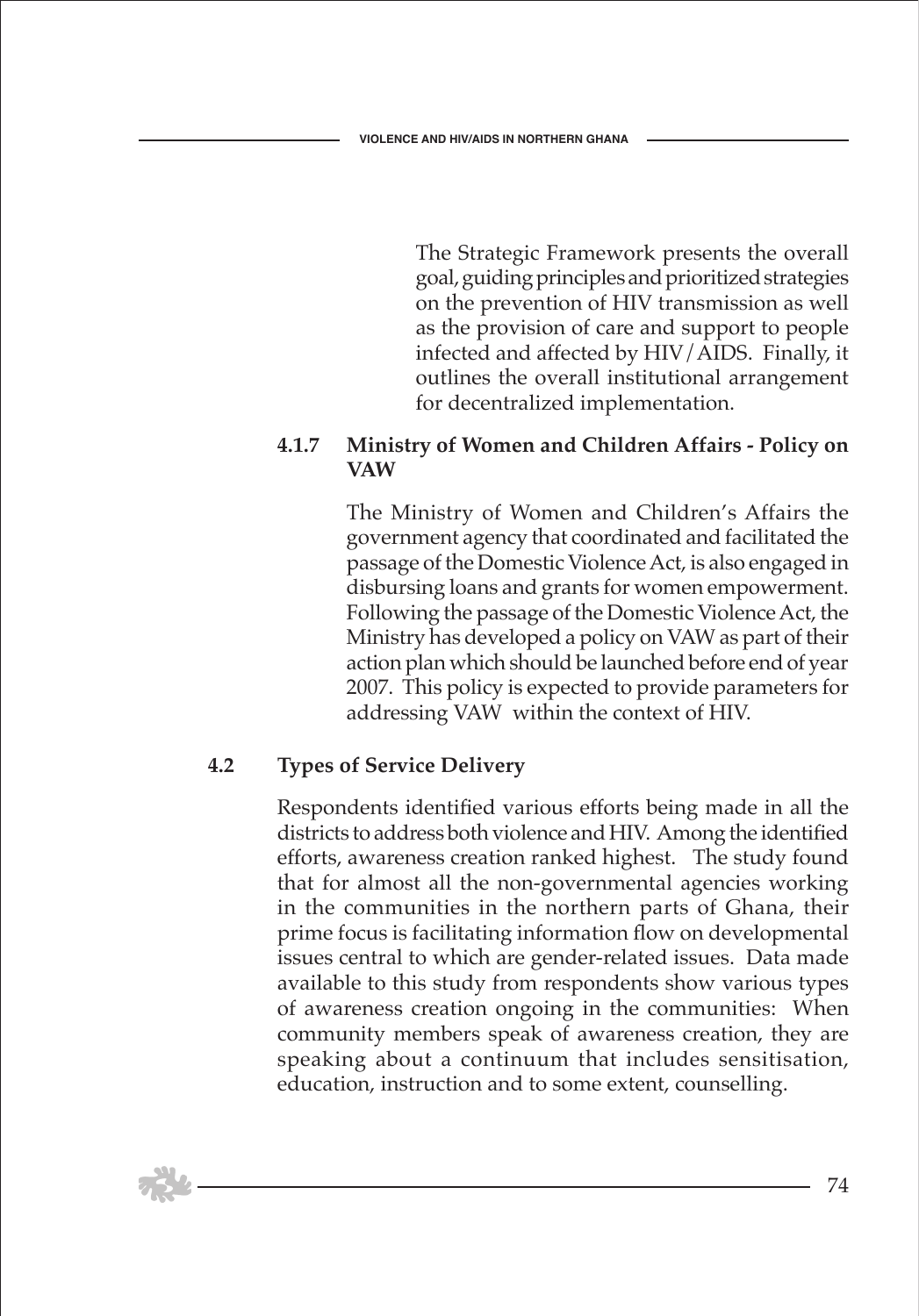Despite awareness creation being ranked as the main effort being made to address domestic violence and HIV, respondents were unanimous in arriving at the conclusion that there has been low impact. According to a female respondent in Bawku, "NGOs have made a lot of efforts but the problem is rooted in the religion and culture" and her statement sums up the perceptions of respondents in the twelve different reflections that were done during the group discussions. Some respondents however dissented and commented that the issue was not to do with deeprooted religious and cultural values but rather with the message and its packaging. The perception of a male respondent from Talensi Nabdam on this is that, *"People say there has been enough education and sensitization. I think that we have not done enough. We cannot cease until we have achieved behavioural change. There is still stigma and discrimination in the community, so until we achieve zero stigma, we cannot stop. We have practiced a narrow focused programme. When you leave out the poverty component, you will fail. There should therefore be direct service delivery like provision of food and micro projects etc in addition to the talk. The messages should also be in words and pictures that we are familiar with."*

 Apart from the non-governmental organisations, which were identified as the prime lead in awareness creation, respondents also identified government agencies particularly the Gender Desk of the District Assembly and the National Commission on Civic Education as agencies providing various types of services that create awareness on domestic violence as well as HIV. The study also found out that in all the six districts, government agencies and non-governmental agencies team up to facilitate awareness creation on HIV as well as domestic violence. The Domestic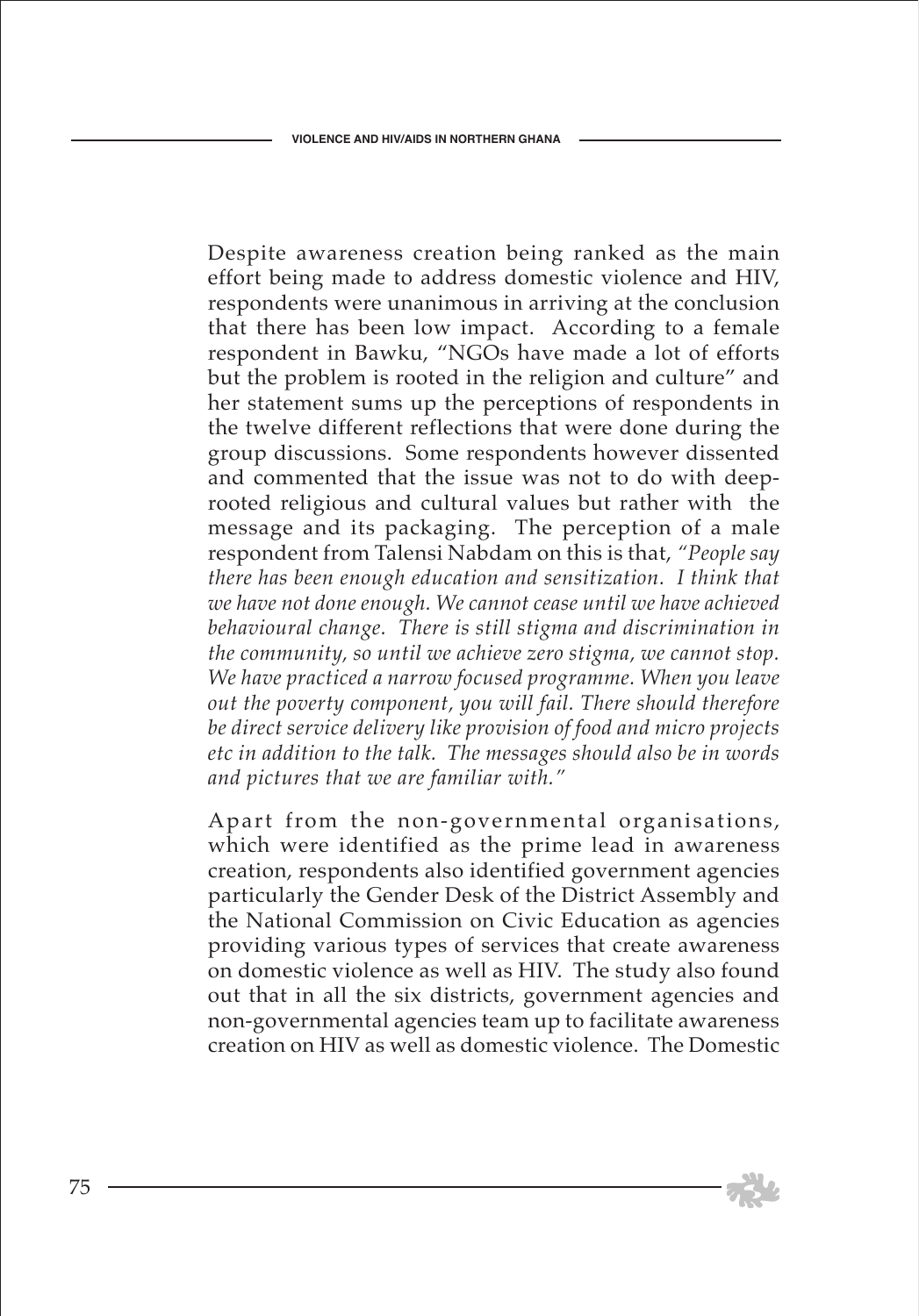Violence Victims Support Unit (DOVVSU) of the Ghana Police was however never mentioned as being a part of the agencies creating awareness.

#### **4.2.1 DOVVSU**

 Although DOVVSU was never mentioned as being one of the agencies involved in awareness creation on VAW, it was mentioned as helping to address domestic violence by providing support to victims after the violence has occurred. Respondents perceived that, backed by legislature, DOVVSU arrests and detains perpetrators of violence as well as lead their prosecution. The representatives of the Police were however quick to add that upon an arrest of a perpetrator, the Police prefer to counsel and arbitrate before detention. Prosecution, according to the Police was always the last resort for intractable perpetrators. This position of the Police however, was received with mixed feelings by respondents: In Lawra and Talensi Nabdam, this was seen as creating room for arbitrariness and abuse of office by the Police.

 On the part of the representatives of the Police, their processes in dealing with issues of domestic violence are in recognition of repentance and forgiveness on the part of the perpetrator and victim respectively. The Police in Jirapa, Lawra, Talensi Nabdam and Tamale expressed concerns about interference of Chiefs, Traditional Authority, Religious Leaders and other opinion leaders in the course of Police duty. According to the Police, these interferences thwart their efforts at "bringing sanity into the society". In Jirapa, respondents expressed the opinion that the change of name of the unit from 'Women and Juvenile Unit' (WAJU) to DOVVSU has made the unit accessible to men in society.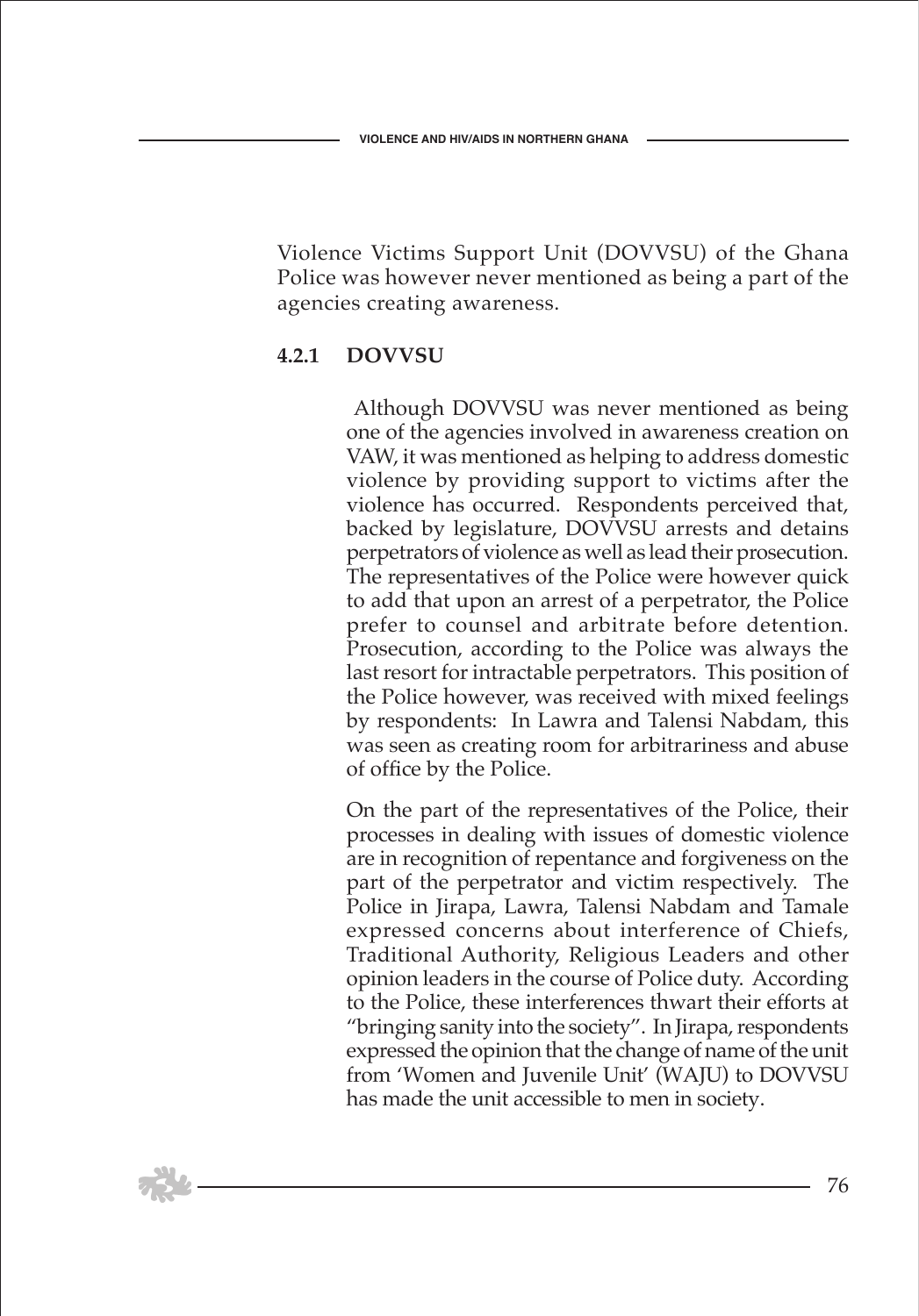The officer-in-charge of DOVVSU in Jirapa confirmed this adding that since the change of name, the number of men reporting domestic abuse to their persons is about twenty-fold of the previous figures.

#### **4.2.2 National Commission on Civic Education**

 In addition to the establishment of DOVVSU, respondents mentioned the National Commission on Civic Education, the Commission of Human Rights and Administrative Justice and the National Population Council as agencies that engage in awareness creation on the local radio stations.

## **4.2.3 District Assembly Gender Desk**

 The establishment of the Gender Desk at the District Assembly was also mentioned as important for addressing gender-related issues such as domestic violence. Discussions however indicate that the Gender Desks do not implement interventions that address the needs of victims of gender-based violence within the context of HIV. The linkage between domestic violence and HIV was therefore new to the desk officers. Not surprisingly, the respondents of the individual interview (which targeted persons living with HIV) did not perceive any relationship between themselves and the Gender Desks.

## **4.2.4 Non Governmental Organisations (NGO)**

 In relation to HIV, respondents identified again, NGOs as being the prime leaders in efforts at addressing the needs of persons infected and affected by HIV in the three northern regions of Ghana. Mobilising persons living with HIV into groups was ranked as the highest and best effort made by these agencies. Respondents,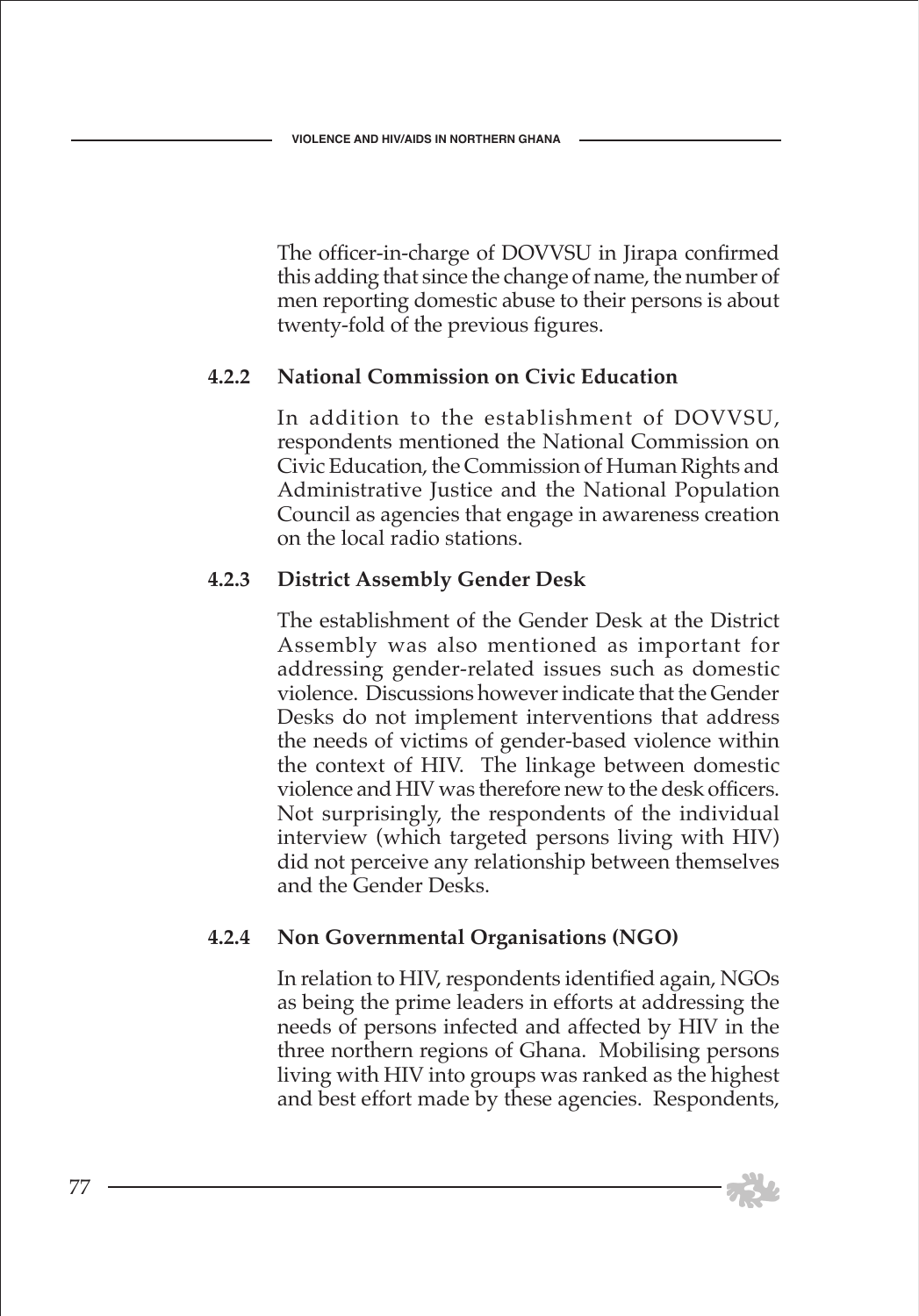particularly persons living with HIV, spoke about the manner in which these groups have become the platform for, being with each other; receiving food rations and medication; and receiving counselling among others. The Health facilities at the district level were also identified as providing needed services for persons living with HIV such as VCT services and ART.

 Some controversy was stirred when views about the role of health-workers and 'development workers' was discussed in relation to efforts at addressing HIV and domestic violence. To respondents, because workers of non-governmental agencies are 'development workers' their approach towards dealing with issues is holistic as opposed to the 'singular' approach of health-workers. According to respondents, whereas the 'development workers' would seek to support the person living with HIV with income-generation, food rations, school fees, medication, information and provide 'psychosocial' support, the health-workers are concerned with providing medication and food rations. Thus, in the six districts, members of groups that are linked with non-governmental agencies including faithbased organisations refer to their groups as support groups and "look forward" to meeting days as such days afford them the opportunity to share information. On the other hand, members of groups that are linked with the health facilities perceive their meeting days as occasions for receiving food and medication.

 As the respondents expressed confidence in the efforts of development and health workers, some (Jirapa, Lawra, Talensi and Bole) were of the view that efforts should concentrate on building the capacity of persons living with HIV to enable them lead their own support groups. Discussions at the individual level and also in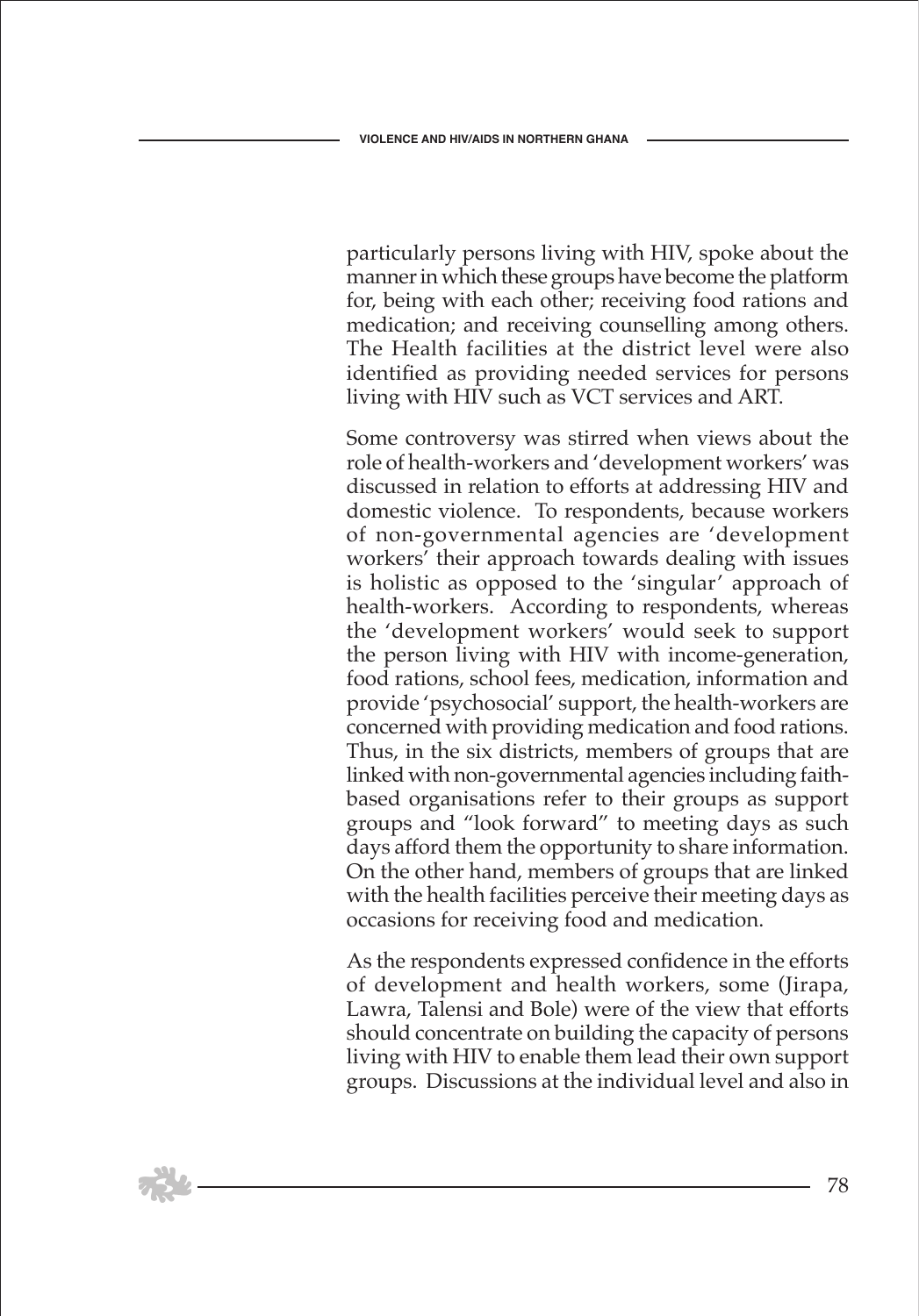groups indicate that there is a growing dependency by persons living with HIV on development and health workers which does not augur well especially as with the introduction of ART, HIV-positive persons can live 'normal' lives for a long time. On the other hand, some persons living with HIV in all the six districts rather perceive the development and health workers as being unwilling to allow them independence as they (persons living with HIV) are the source of income for the development and health workers.

*"Because of us, people from outside send money. We don't see the money. All we know is that the money has been used for us. When the food comes, especially the food, they take more than half for themselves and leave the little for all of us to share. You should see the big pans their children bring to take their shares away , when we are the ones to be benefiting from it. We don't*  work and it is difficult to get food but for them, they work and it is not that *difficult for them to get food but they just take all the food away. They don't really care about us. When you complain, they say you are ungrateful, you are greedy, this and that. Now they have introduced something we hear. The more the numbers the clinic has, the more the money and things you get. So if you don't belong to their group when you go to the clinic, they insult you and charge you for the food. But they say we should pay thirty thousand cedis to register and we will be paying something every month too. And these monies would not go to government. They will all go straight into their pockets. Why should someone's illness make another happy?"* 

#### **4.2.5 Traditional Authority**

 The role of Chiefs was also ranked high in all the six districts. According to respondents, the active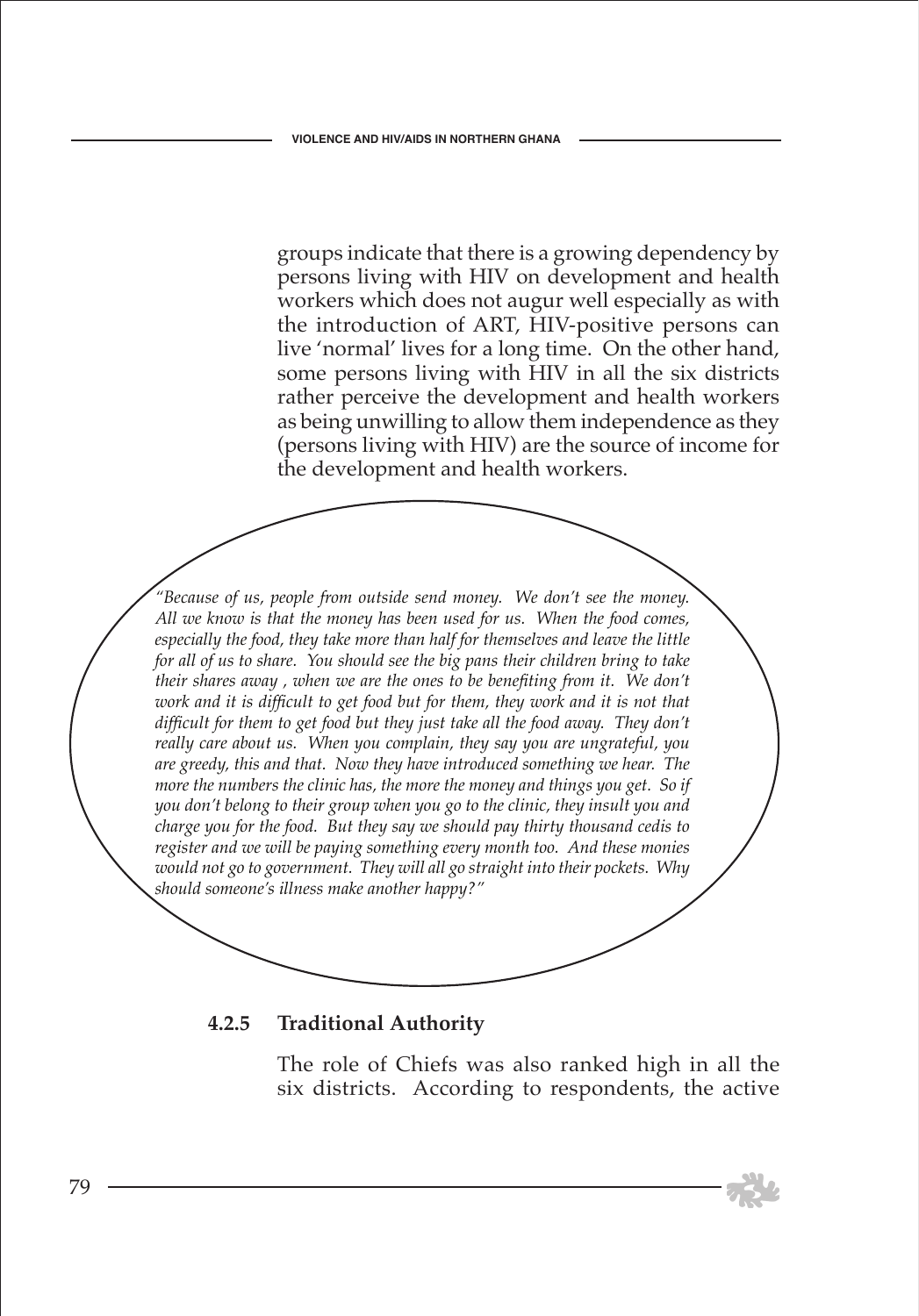involvement of Chiefs and opinion leaders in identifying issues of concern and speaking at awareness creation campaigns are yielding dividends. Respondents identified the role of Chiefs as custodians of customs and taboos as making them credible advocates in changing inimical customs. In Upper West, the Chiefs have already met to discuss traditional practices such as forced marriage, child marriage and widowhood rites including inheritance and have committed themselves in abolishing the components that run contrary to the rights and dignity of people. Despite these assertions, respondents were of the view that the Chiefs could make their efforts more credible if they should desist from using their authority to interfere in cases at the police or other agencies such as CHRAJ. Respondents in both Upper West and Upper East expressed the need for the chiefs to work closely with the "land-owners" and family heads on the removal of traditional practices that abuse the rights of people. Reasons given included the fact that in these two regions in particular, the "land-owners" and family heads are very powerful and the ones always ready to hold onto customs.

#### **4.2.6 Associations of PLWHAs**

 In Ghana, the main body of persons living with HIV/ AIDS is known as the Wisdom Association. There are also local chapters in the regions and districts. The various groups continue to hold meetings in the hospitals in areas designated for quarantined patients. Due to the continued stigma associated HIV/AIDS, most of the chapters visited in the northern regions were not operational for fear of being recognized. All the groups visited hold their meetings in the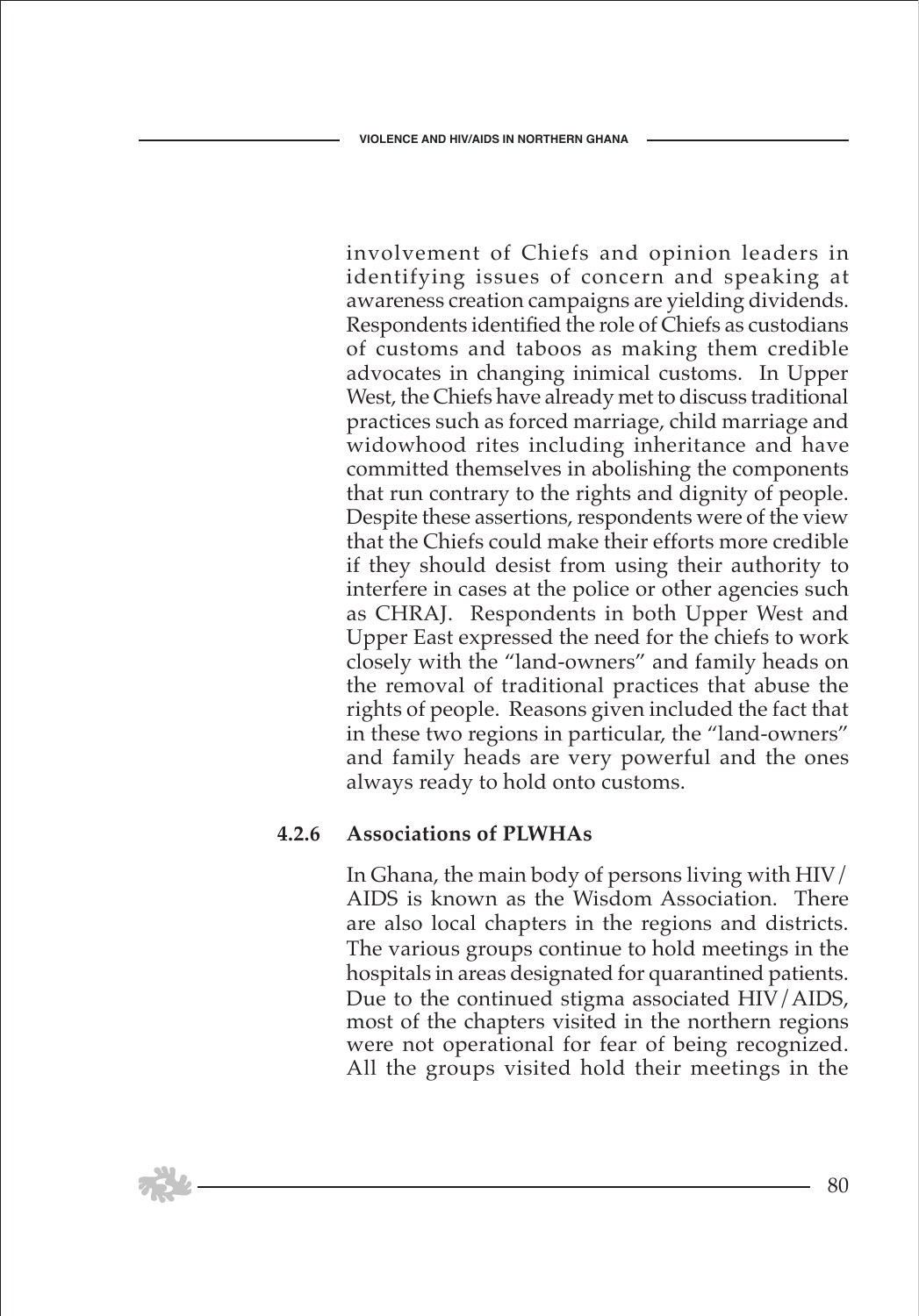hospitals and complained of discrimination from the hospital staff. In the Talensi Nabdam district for example, PLWHAs reported that even the medical doctor in charge of PLWHAs was discriminated against. Their meeting place was in the Doctor's office where there were fans and only one bench to sit on. In the Bole district, there was no association as nobody was prepared to come out to declare their status for fear of being ostracised. Majority of the members, however, expressed their satisfaction at being members of the groups. The reason being that anytime they met, they shared experiences and were also given food rations.

## **4.2.7 Ministry Of Health**

 The Health facilities at the district level were identified as providing needed support for persons living with HIV such as access to VCT services and ART. The hospitals also served as meeting areas for associations of PLWHAs.

#### **4.2.8 Religious Bodies**

 Respondents also mentioned Religious organizations as agencies helping to address the problems of violence against women and HIV/AIDS. The Catholic Relief Services was providing relief for PLWHAs in the form of stipends, food rations and soap. In Bawku, the Presbyterian Church had opened a shelter for victims of stigma and violence.

#### **4.3 Collaborations**

 According to respondents, several efforts are being made at different levels in the sampled districts. Among these other efforts are the formation of women's groups through which financial support is channelled to make women more economically independent of their husbands and other male relatives and the establishment of shelters for victims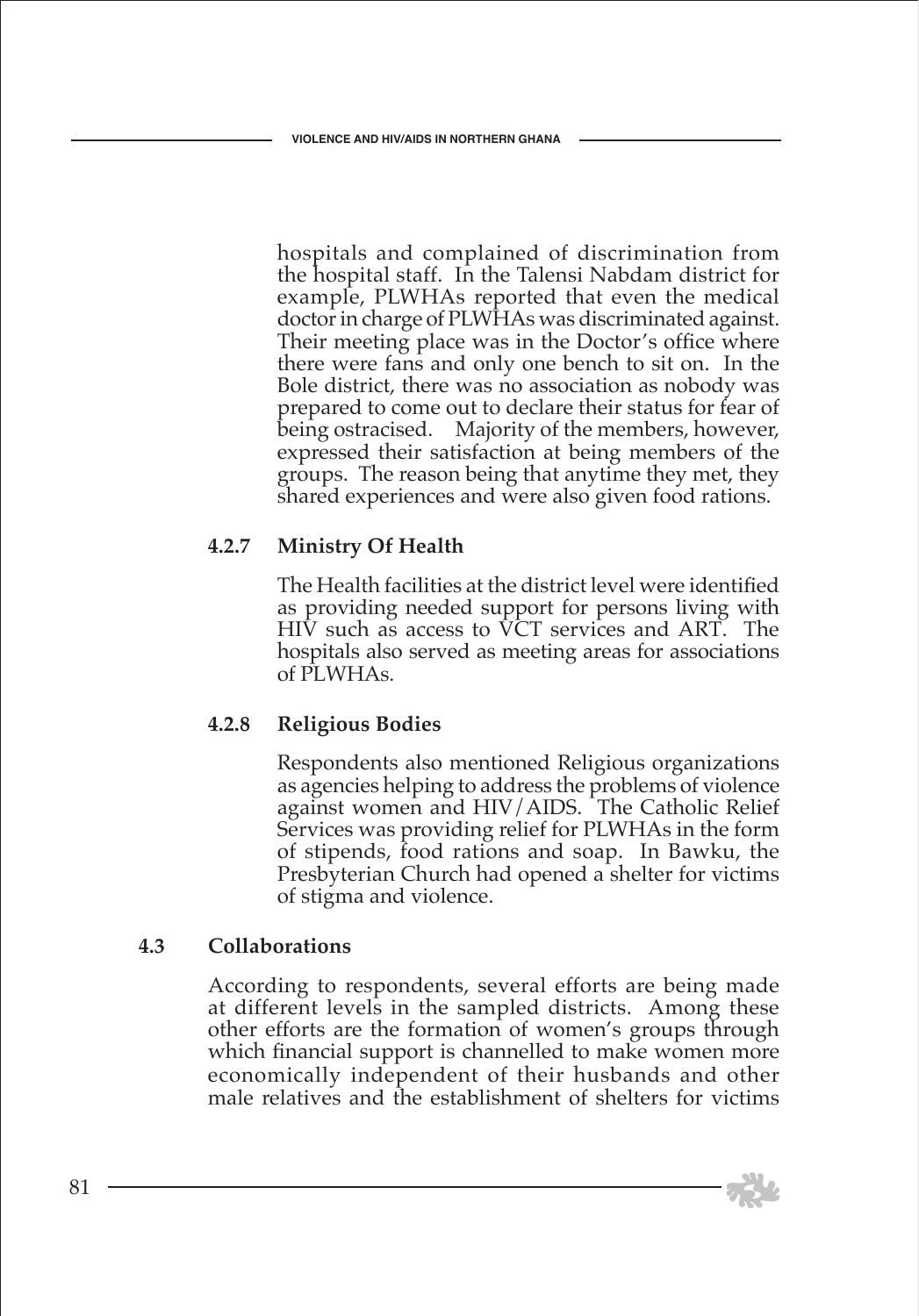of domestic violence. There were some differences in the ranking of these efforts as indicated in table 6 but these are of little significance. For example, although the women of Tamale mentioned the establishment of shelters for battered women, the men did not add that to their top four. Table 6 is a compilation of the four topmost efforts as ranked by women and men in the six district consultations.

Table 6: Efforts being made to address domestic violence and HIV

| District    | Women                                                                                                                                                                   | Men                                                                                                                                                                                                                                                        |
|-------------|-------------------------------------------------------------------------------------------------------------------------------------------------------------------------|------------------------------------------------------------------------------------------------------------------------------------------------------------------------------------------------------------------------------------------------------------|
| <b>Bole</b> | Awareness creation<br>Education of people<br>٠<br>Preaching against violence<br>Some organization provide<br>legal assistance free of charge                            | Awareness creation<br>٠<br>Education and sensitisation by<br>$\bullet$<br>various organisations<br>Chiefs speak against violence<br>٠<br>Community leaders arbitrate<br>٠                                                                                  |
|             | Organisations are doing a lot<br>of education, counseling,<br>sensitization and advocacy<br>DOVVSU receives complaints but<br>$\bullet$<br>they deliberately drag cases | NGOs and Youth groups in the<br>region do IEC<br>Community sensitization                                                                                                                                                                                   |
| Jirapa      | A women's shelter has been<br>established<br>Preaching<br>Awareness creation, education<br>and sensitisation                                                            | Initiation of Women Rights<br>Advocates<br>The problems are just marital<br>quarrels at the family level so they<br>are settled at home. DOVVSU<br>intervenes only when it is critical,<br>they first try to use traditional set up.<br>Awareness creation |
|             | Education of women on their rights<br>٠                                                                                                                                 | Police/DOVVSU doing their best in<br>٠<br>counseling, referral, arbitration,<br>advice and detention but chiefs and<br>opinion leaders interfere                                                                                                           |

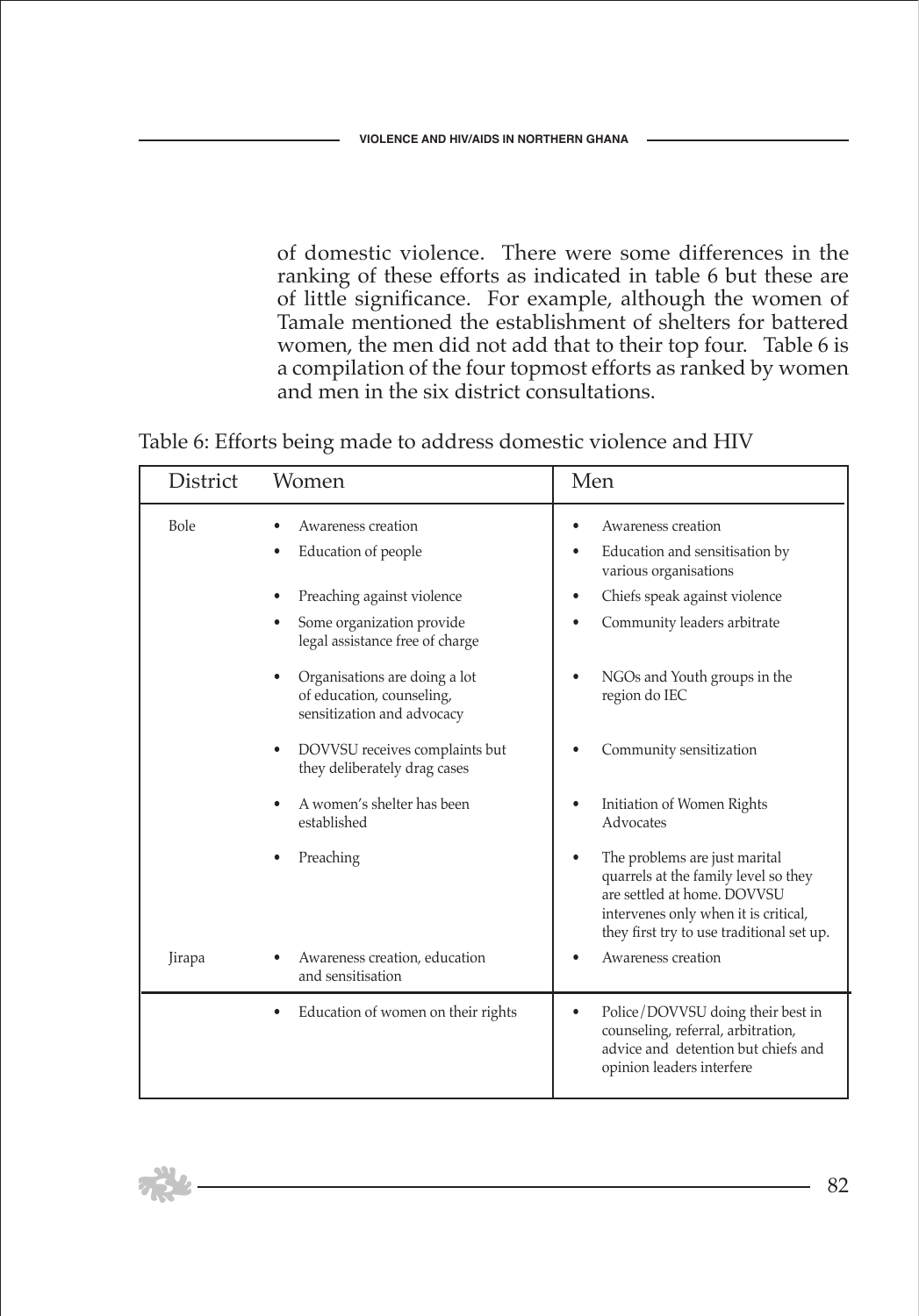|         | Law enforcement - arrest, 'counseling'<br>and punishment by police                                                     | Assisting people with referrals                                                                                           |
|---------|------------------------------------------------------------------------------------------------------------------------|---------------------------------------------------------------------------------------------------------------------------|
|         | Skills training especially economic<br>$\bullet$<br>skills and financial support to work                               | Change of name from WAJU to<br>DOVVSU has helped men financial<br>Support to work                                         |
| Talensi | Media, churches, traditional leaders<br>$\bullet$<br>are creating awareness about issues<br>such as HIV, Violence etc, | Sensitization and creating awareness<br>٠                                                                                 |
|         | We have women's groups which<br>٠<br>meet to discuss how to handle issues<br>affecting women                           | Laws protecting women                                                                                                     |
|         | Sensitization by chiefs, Opinion<br>leaders, CBOs, NGOs,                                                               | Enforcement agencies, chiefs,<br>Opinion leaders have all challenged,<br>discouraged and sanctioned those<br>responsible. |
|         | Counselling, provision of food, ART                                                                                    |                                                                                                                           |
|         | and shelters by NGOs                                                                                                   | Provision of food rations, Shelter,<br>$\bullet$<br>ART, Counselling                                                      |
| Lawra   | Public education<br>$\bullet$                                                                                          | Public education and sensitisation<br>$\bullet$                                                                           |
|         | Formation of groups for women<br>and PLWHA                                                                             | Collaboration of agencies<br>٠                                                                                            |
|         | Counseling, advisory services,<br>medical treatment, VCT facilities<br>and ART                                         | Bye-laws and settlements by Chiefs                                                                                        |
|         | DA providing economic support to<br>women and Susu creation to help<br>women not to 'bother' their men                 | Counseling<br>Financial support of various forms                                                                          |
| Bawku   | Education by NGOs, Churches<br>$\bullet$<br>and nurses                                                                 | Use of peer educators<br>$\bullet$                                                                                        |
|         | Women groups have been formed to<br>help women                                                                         | Financial support like loans for women                                                                                    |
|         | Establishment of DOVVSU                                                                                                | The educated ones are speaking against<br>$\bullet$                                                                       |
|         | harmful traditional processes                                                                                          |                                                                                                                           |
|         | Police detention and Court prosecution                                                                                 | DOVVSU sends battered women to the<br>hospital                                                                            |

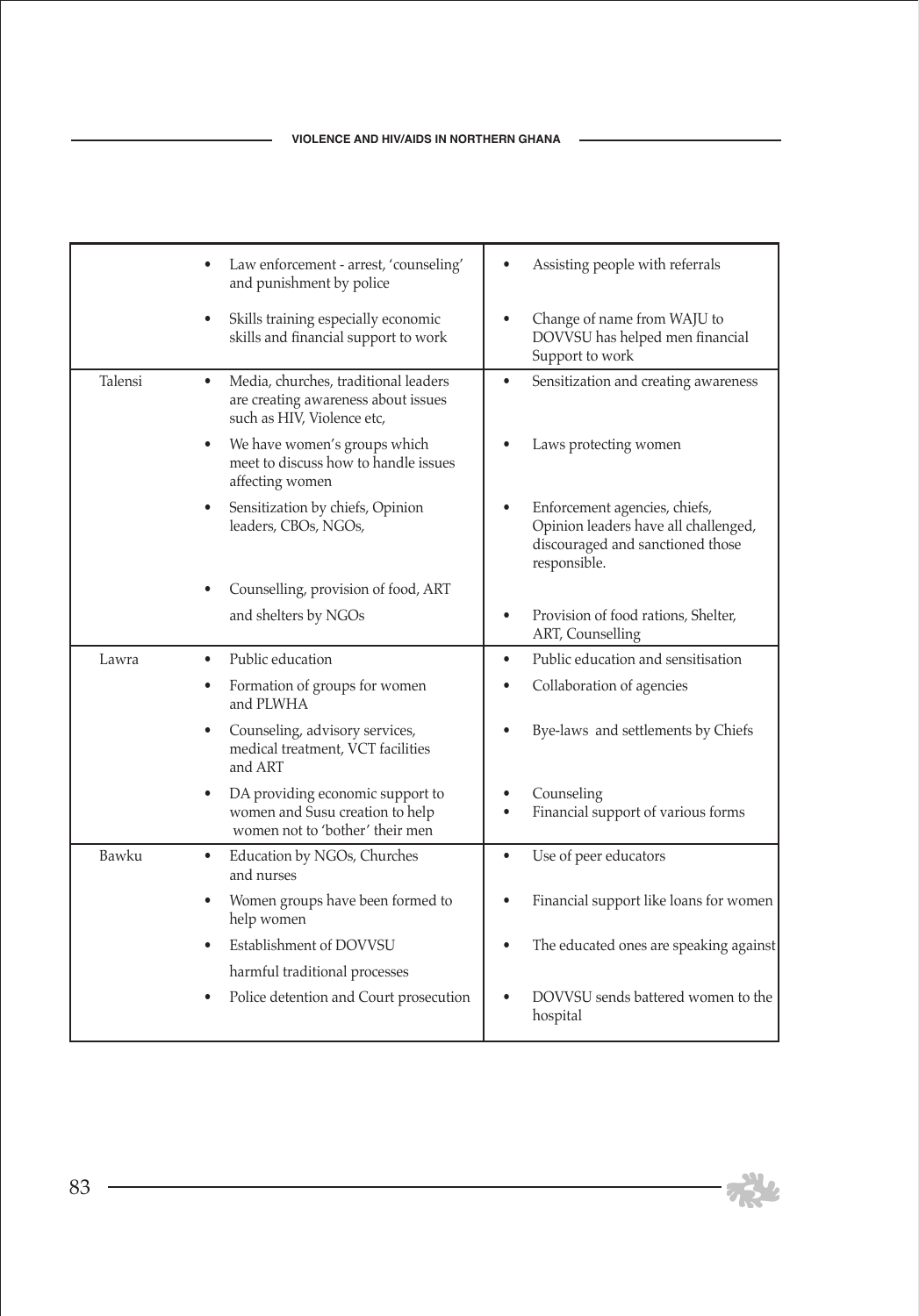As mentioned earlier in this chapter, agencies at the district level are increasingly striving to collaborate on issues affecting their districts. For some of the key informants, the collaboration is to ensure optimisation of effects of intervention. For others, the focus is on achieving set targets at minimum cost and therefore they pool resources such as vehicles for implementing activities. For some other agencies, the show of solidarity sends signals to community members that the agencies have been established to work for and with them. Accordingly, in Jirapa and Tamale for example, the Police would not hesitate to call on any of the non-governmental agencies to support them with a vehicle if the need arises. In the same manner, agencies providing food rations work through already existing institutions. This kind of collaboration according to respondents, works to their advantage as it makes referrals easier. It surfaced in four of the districts that for some time the inability of the agencies to collaborate led to the creation of territories to the disadvantage of community members. According to one policeman, *"when the CHRAJ man knows very well that he has to refer a case to the social welfare people, you will see him following the case even to court then it becomes a problem affecting us in the Police".*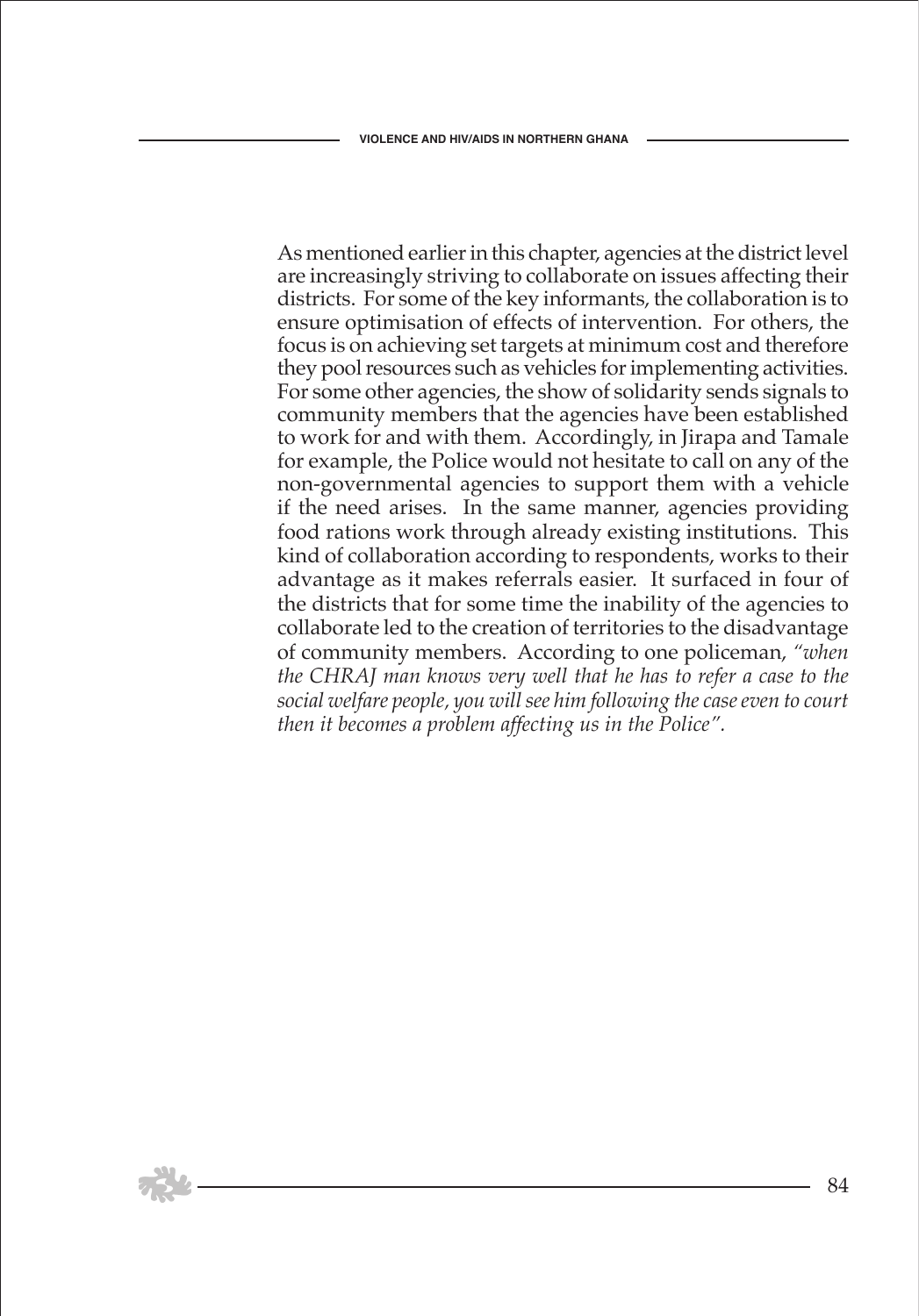## **5.0 Concluding Discussions**

 In attempting to draw conclusions from the findings, the study permitted itself in answering the two important questions, *"What makes women and girls so disproportionately vulnerable to HIV in the three northern regions of Ghana?" and "Why have current HIV control efforts failed*  to stem the high rates among women and girls in the three northern regions of *Ghana?"*

 **5.1** The perception about women as subordinate to men which has over the years been relentlessly reinforced by religion and traditions can be pinned down as the main reason for women's inability to assert their rights including sexual rights. Poverty, the nature of the female sexual organ, ignorance, rape, poor parental care, indecent dressing, maturity rate of girls, polygamy, over-dependence of women on men and illiteracy featured among the reasons given by respondents as predisposing women to vulnerability.

> A critical analysis of the list and the discourse that ensued around them indicate the intricate links between all of them and religio-cultural perceptions about women. For instance, the level of poverty among women generally when compared to men. This is because many women are illiterate because they have not received formal education because female children are not priority on the educational quests in many families. Illiteracy makes the women unable to acquire employable skills and therefore they are reduced to petty trading and farming. Because traditionally a woman does not have control over land, her access to land is impeded and derived from her husband or her male relatives. Whatever she farms is mainly for household consumption and therefore she earns no real income from her efforts. The poverty thus makes her dependent on her husband.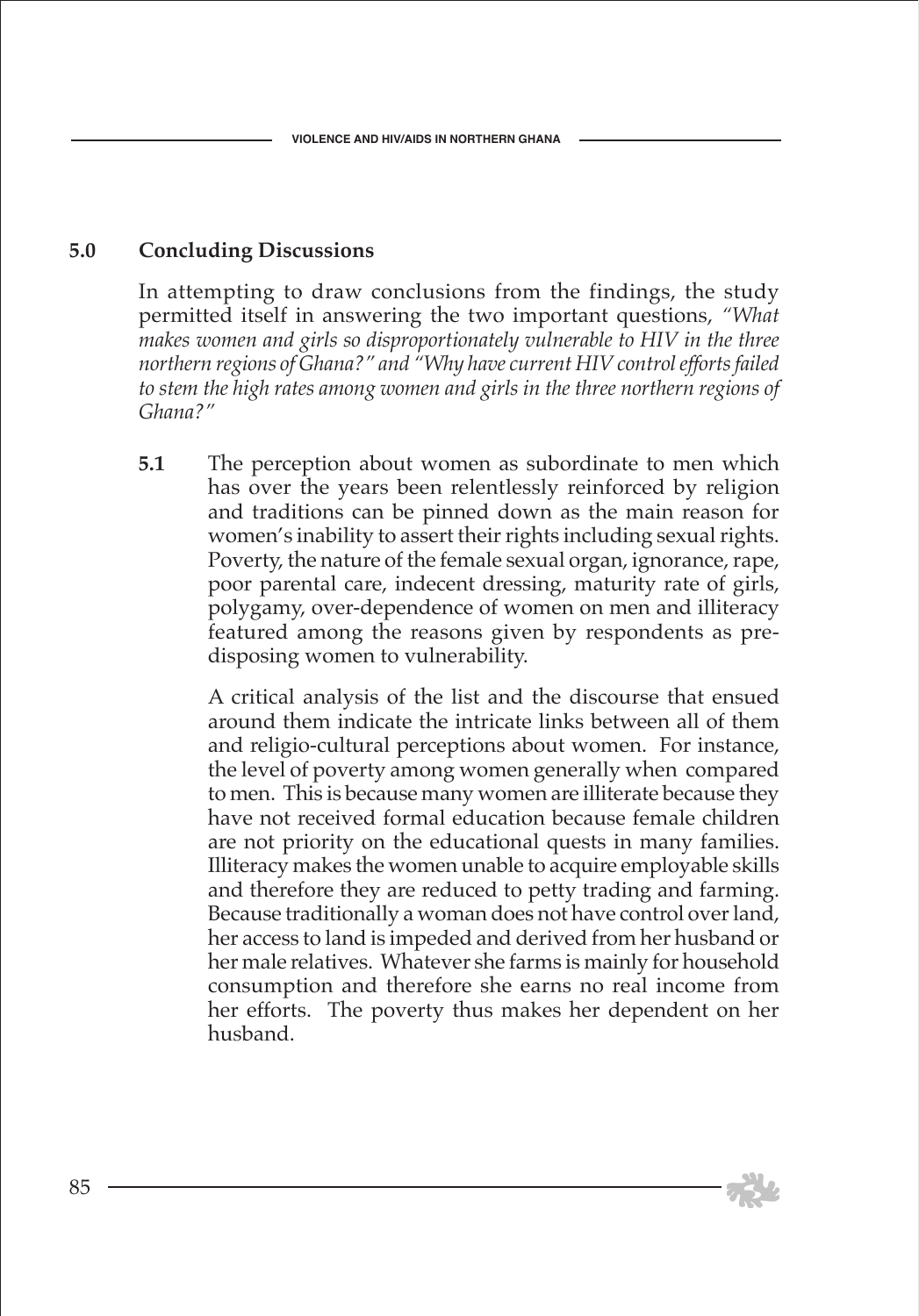The dependency on husband in turn makes the woman submissive to the husband for fear of losing her source of livelihood. This, coupled with ignorance about her rights as she cannot freely associate or participate in public discourse does not help build her self-esteem. Without self-esteem, the woman tends to sell her self short believing that without a man in her life she and her children cannot survive. Hence, the many women who allow themselves to undergo widowhood rites to purify them to be "inherited" by the dead husband's relative. The helplessness showed by many of the female persons living with HIV who were interviewed for this study is another manifestation of the low self-esteem which the constant reference to the traditional perception of women reinforces.

 According to a female key informant, "unless we begin to believe in our worth, the whole world will make us believe we are not worth anything" and added that as a counsellor for one of the PLWHA support groups, she uses herself as a survivor of an abusive marriage to help them gain confidence in themselves. She tells her story in story 4. The submissiveness expected of women makes them unwilling to confront violence perpetrated against them even in their homes. The home that is supposed to be their sanctuary becomes a prison for many women. As narrated elsewhere in this report, submissive wives submit to sex against their will even when they are in fear of being infected with sexually transmitted diseases including HIV.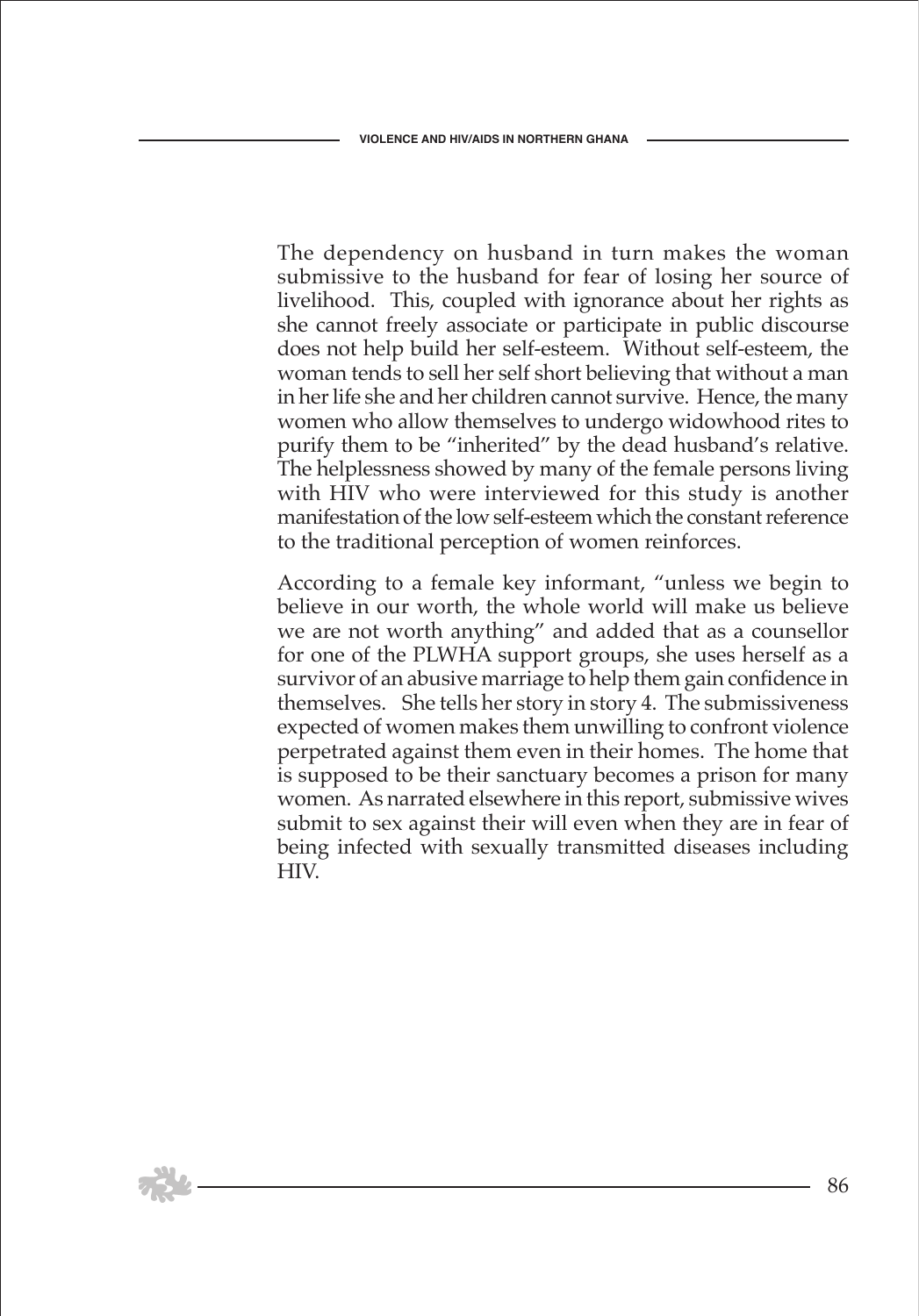### **Story 4: "When the table turns"**

Mothers-in-law! Mine told me when her son married me that when he beats me or maltreats me, I shouldn't complain or report to anyone. In other words, she knew her son was going to beat me no matter what.

True to my mother-in-law's expectations, my husband beat me at the least chance for more than 17 years. One day, I got fed-up and grabbed him when he was beating me. I beat him flat. I was so surprised that I could beat him and I felt sorry for having wasted all these years. All this time that he was beating me, I never reported to anyone but when I beat him, he went to the police, they laughed at him. The tables had turned. He went to report to the Chief. I was called by the Chief to answer for the abomination. I said I would not apologise and that he could divorce me because I was fed-up. His family said if he should divorce me, they would take their dowry back. I told them that if they want their dowry back, then they should put the children I had bore him back inside my womb, restore my virginity and repair my uterus. Then I went to my father and threatened him not to return any dowry.

The marriage was dissolved without any dowry being returned. They left the children for me to care for. Not a single kobo from him or his family. I raised them without complaint and my daughter finished training college. Immediately she found someone to marry, my ex-husband and his people resurfaced requesting her dowry that they were using that to replace what I refused to return.

I decided that no man would ever take me for granted. I acquired some land and when the Chief heard about it, he wanted to stop me because it is an abomination for a woman to build! I said to him that I was not going to sit around for any man to build for me before I put a roof over my children's head. I went ahead and put the house. I am still alive. They think I am something else and call me names but actually they all admire me. The Chief even seeks my advice now and then.

As for me ever since I beat my husband, I have never looked back. I haven't beaten anyone since but I still feel good for giving him a taste of his own medicine. Maybe that is when I found my confidence.

> From the consultations, it was clear that all the women including those in polygamous marriages prefer monogamous marriages without infidelity. Respondents were unanimous that polygamous men frequently have concubines and casual sexual partners. Although their wives are aware, they are not able to complain without being subjected to physical and verbal assault and sometimes, the withholding of money. The cycle then continues that when the woman is deprived of financial support, either she herself turns to another man secretly or encourages her daughter to. Controversially, it also became clear that monogamous marriages are not synonymous with fidelity. There are causes of infidelity which place men and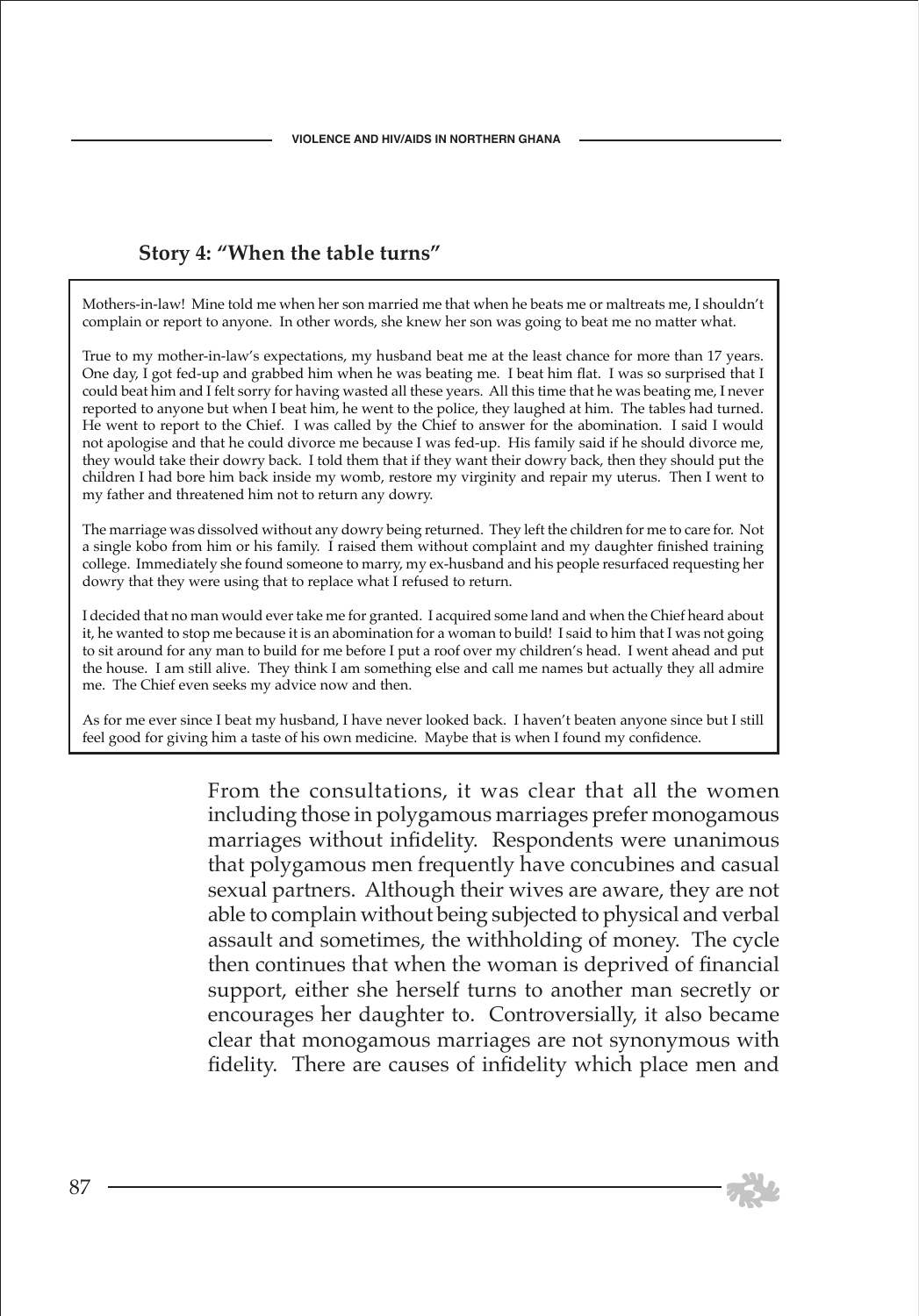women at risk and it can be concluded that these causes are rooted gender expectations of both men and women and what society permits as gender behaviour.

 Whereas a man can walk into a shop to purchase condoms to protect himself, that is a behaviour seldom shown by men. Rather women, who by the nature of their perceived role in society are at risk, cannot freely walk into a shop to purchase condoms. In instances that women have attempted to do that without their husbands' permission, the results have been violence of all forms. The efforts by especially health-workers to include men in discussions about the use of condoms not only as a contraceptive but also protection against sexually transmitted diseases may well hold a key to addressing this issue.

 Another conclusion that can be inferred from data provided by respondents is the treatment of issues in atomistic terms by even development workers. For example, HIV hardly features as a gender issue in the interventions of development workers. Likewise, gender issues do not feature HIV-related interventions. Yet from the stories narrated in chapter four of this report, gender disparities and discrimination predispose women and girls to HIV.

### **5.2 Why have current HIV control efforts failed to stem the high rates among women and girls in the three northern regions of Ghana?**

 Primarily, current HIV control efforts have failed to recognise the lack of or low participation of women in decision-making even when the decisions are about themselves. Targeting women with messages that require them to make 'unilateral' decisions yield little result. According to respondents, the female condom for example has very minimum user rate in all the three northern regions because the decision to use them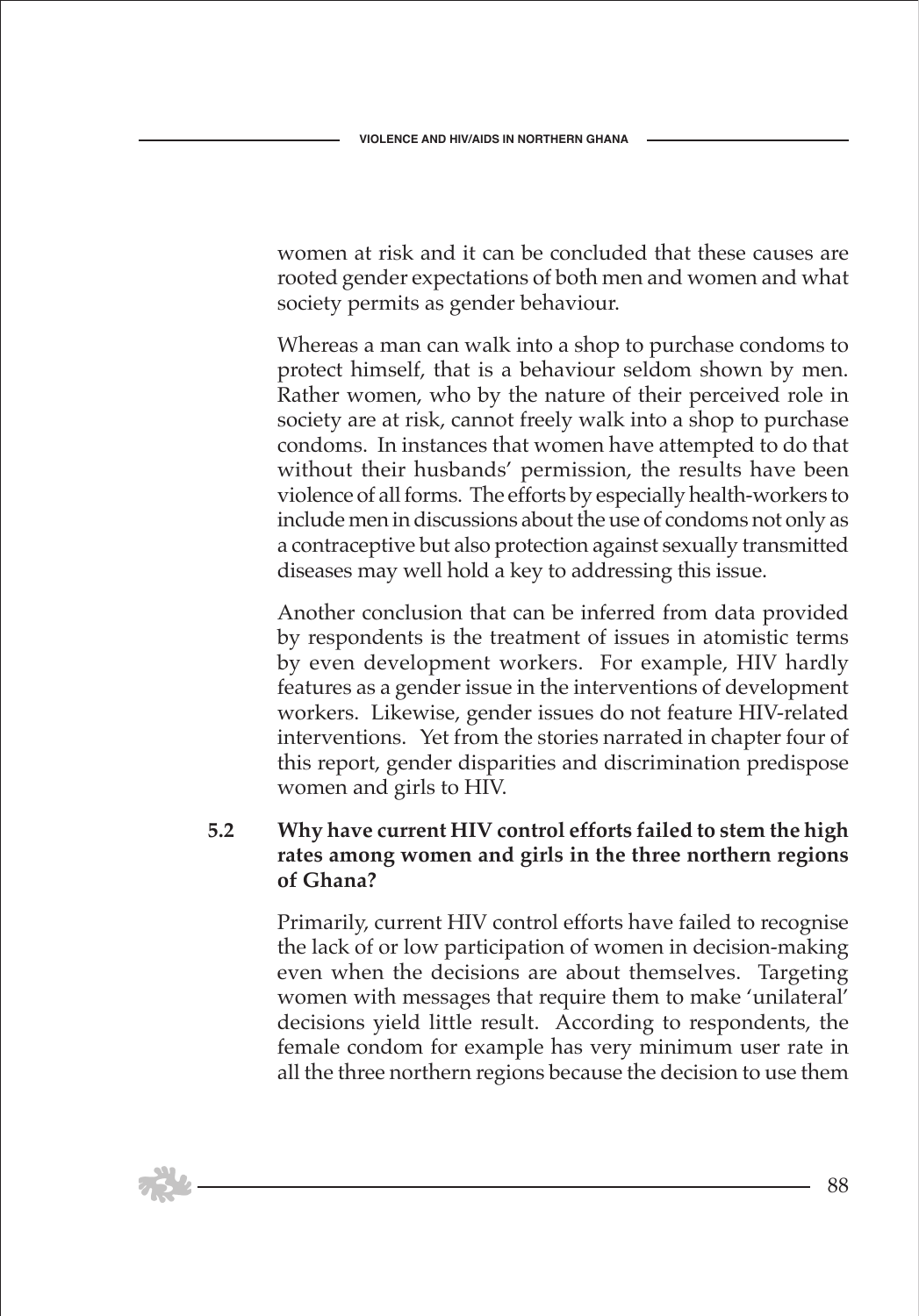does not rest with women. Serious attention need to be paid to interventions that also address society's stance on the role of women in decision-making.

 There is awareness about factors that make women and girls vulnerable to HIV. Some of these factors are genderrelated such as widowhood rites, scarification, female genital mutilation and child marriages among others. These issues are however addressed again with an atomistic approach which does not recognize that the cause and effect nature of HIV require a systemic approach. By address to address all the causal effects as reported in chapter 3, HIV remains high among women and girls.

 Much has been said and written about the need for the critical involvement of men in gender-related issues. Yet, interventions continue to focus on women regarding women's issues. This consultation sought to involve men in all the three levels of consultations and the dividend yielded proved that for any shifts to be made in HIV control efforts, men would have to be involved. The involvement of men would bring about an awareness about their actions on women especially with regard to reinforcing their vulnerability and susceptibility to HIV. It was gratifying to note that during the consultations, there was heightened awareness that although society permits men to inherit their brothers' widows for example, should the widow be infected, the man and his other wives are at risk of infection. During the consultations in the six districts, this caused the male respondents to examine the purpose of inheriting widows. Indeed, during the four validation meetings, the male respondents were unequivocal on the need to expunge the requirement for a sexual relationship when a widow is

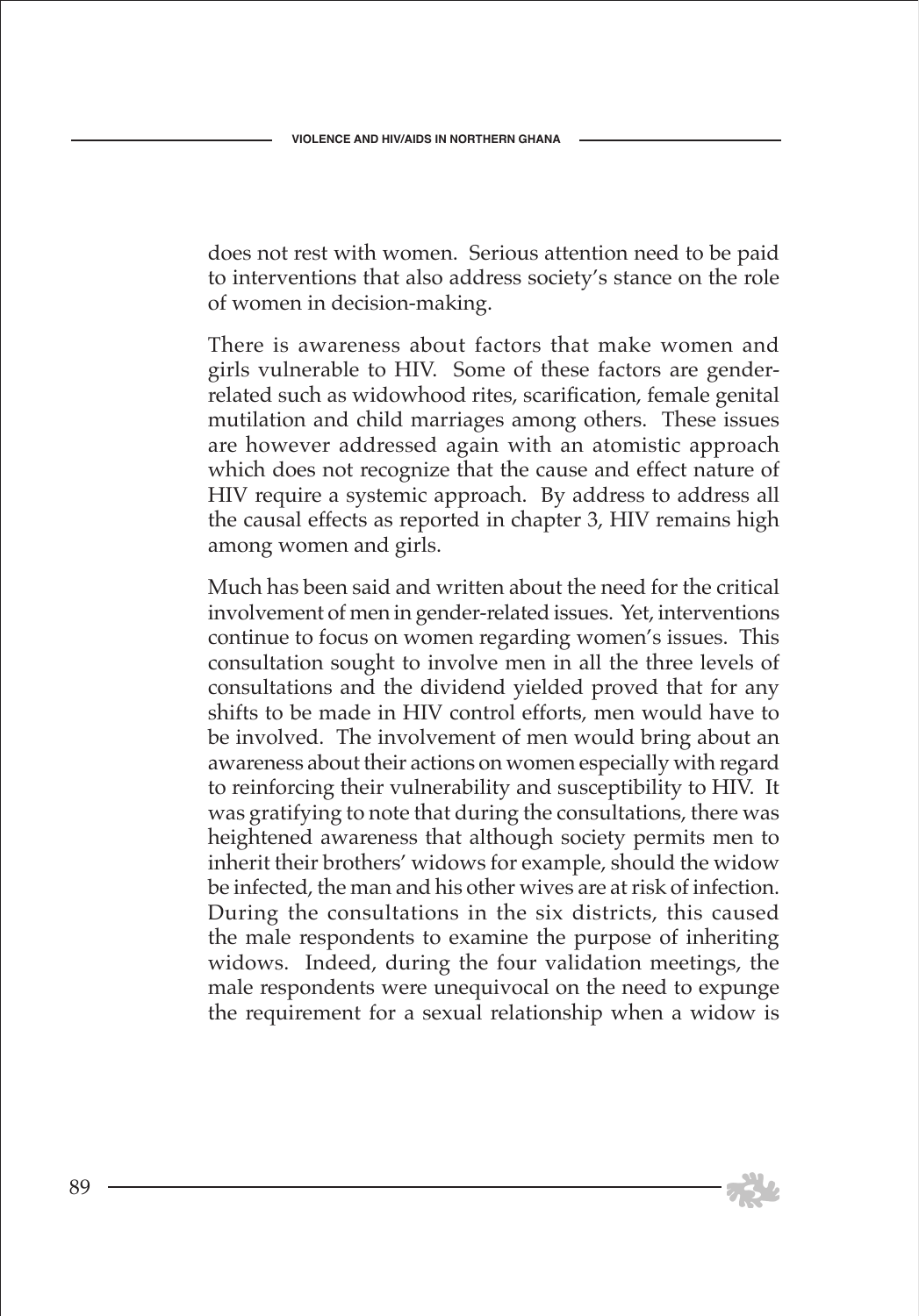inherited. In the Upper West for example, it was found out that purpose of this traditional practice is to ensure that the widow and children are not left to fend for themselves as in the past, "women were not able to stand on their own".

 It can also be concluded that the failure to involve Chiefs and other opinion leaders in HIV campaign negates many good efforts at stemming the high rates of HIV among women and girls in the three northern regions. Having established the strong linkage between domestic violence and HIV, there is an urgency to involve the custodians of traditions and religion to ameliorate harmful customs. This would make customs friendly and responsive to needs of society rather than deny especially women and girls of their rights. Respondents mentioned efforts of the Chiefs of Upper West for example in addressing the inimical traditions, expunging them and passing bye-laws to ensure compliance. HIV control efforts have not tagged unto these proposed interventions. Thus whilst domestic violence associated with traditions and customs is being addressed, it is not being seen as driving the rate of HIV among women and girls because of their vulnerability induced by gender discrimination.

 What is it that drives HIV positive women to hide their status from their husbands? As narrated in chapter 4 of this report, even where an HIV positive woman believes she was infected by her husband, she prefers to keep her status to herself and continue to lead 'a normal life' for fear of being thrown out of her home: "For fear of losing everything". HIV rate among women and girls are said to be high by the health-workers in key informant interviews. Management of the virus also becomes challenging as the woman continues to have sex with her infected husband without protection.

90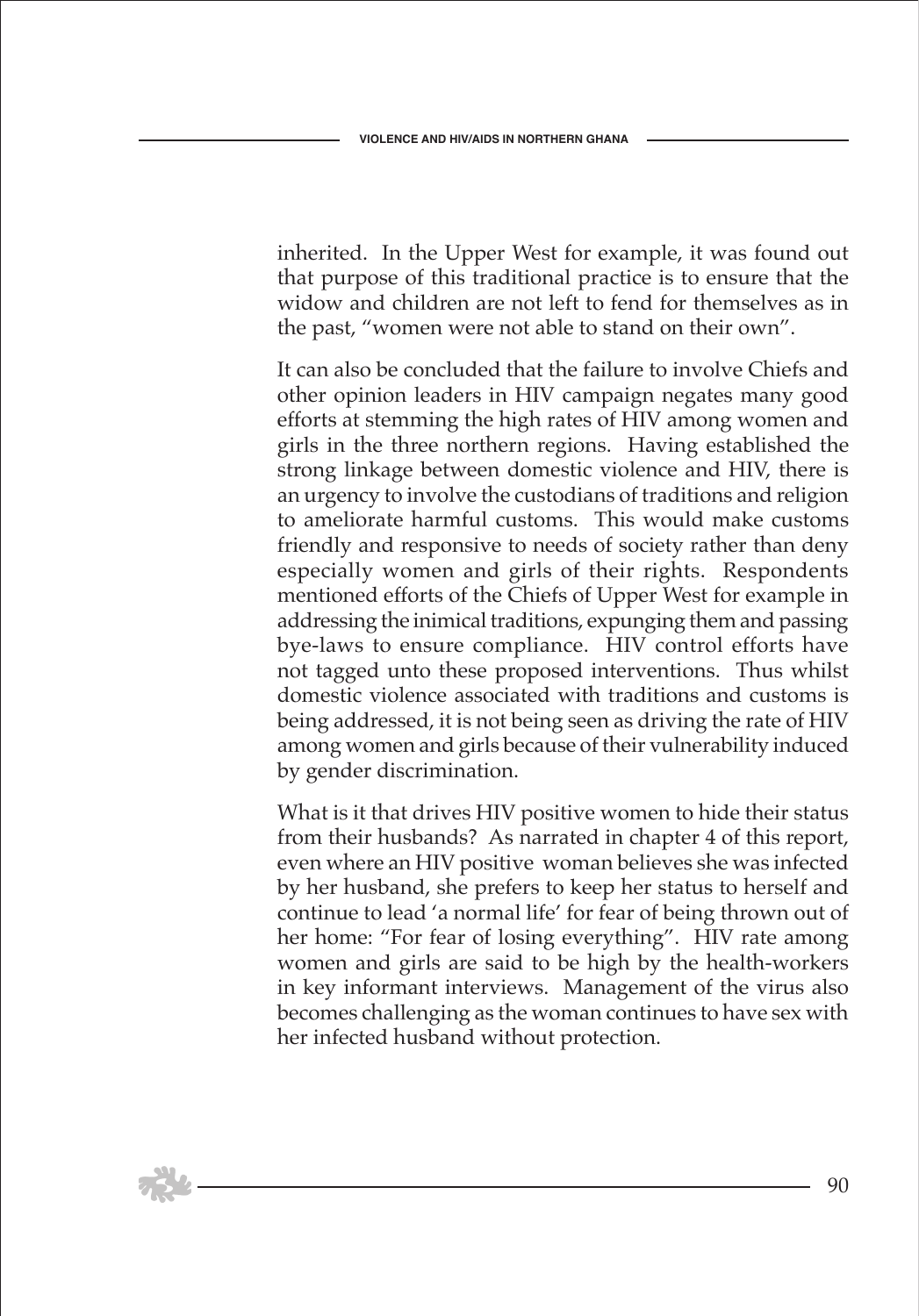Almost a decade ago, HIV control efforts identified Greater Involvement of Persons living with AIDS (GIPA) as a strategy for the prevention of the spread of HIV. GIPA was also identified as a sound strategy for mitigating the effects of HIV. This intention witnessed the formation of support groups for persons living with HIV to serve among other things as a capacity-building platform to help them articulate issues affecting them better. Affirmative action was taken in Ghana to ensure that on the Ghana AIDS Commission for example, representatives of persons living with HIV were present. In the three northern regions of Ghana, the study found out that the support groups that exist are mainly for the distribution of food rations and medication. Whilst some of them serve as platform for information sharing, sharing of psychosocial support and income-generating activities, none of these groups has ever been involved in any advocacy on issues related to their well-being. Hence, although there has been a shift of a sort in the GIPA paradigm with the call at GIEPA i.e. greater involvement and empowerment of persons living with AIDS, women and girls and indeed all persons living with HIV in the three northern regions are yet to experience this.

 From the foregoing, women and girls continue to experience domestic violence validating the WHO Multi-country Study on Women's Health and Domestic Violence against Women summary report of 2005 that, "for many women, home is a place of pain and humiliation". The incidence of domestic gender-based violence or violence perpetrated in the home does not seem to be abating in any significant manner in the three northern regions of Ghana despite the numerous efforts being made by governmental and non-governmental agencies



<sup>9</sup> The strategic responses are outputs from the three validation meetings held in the hree northern regions.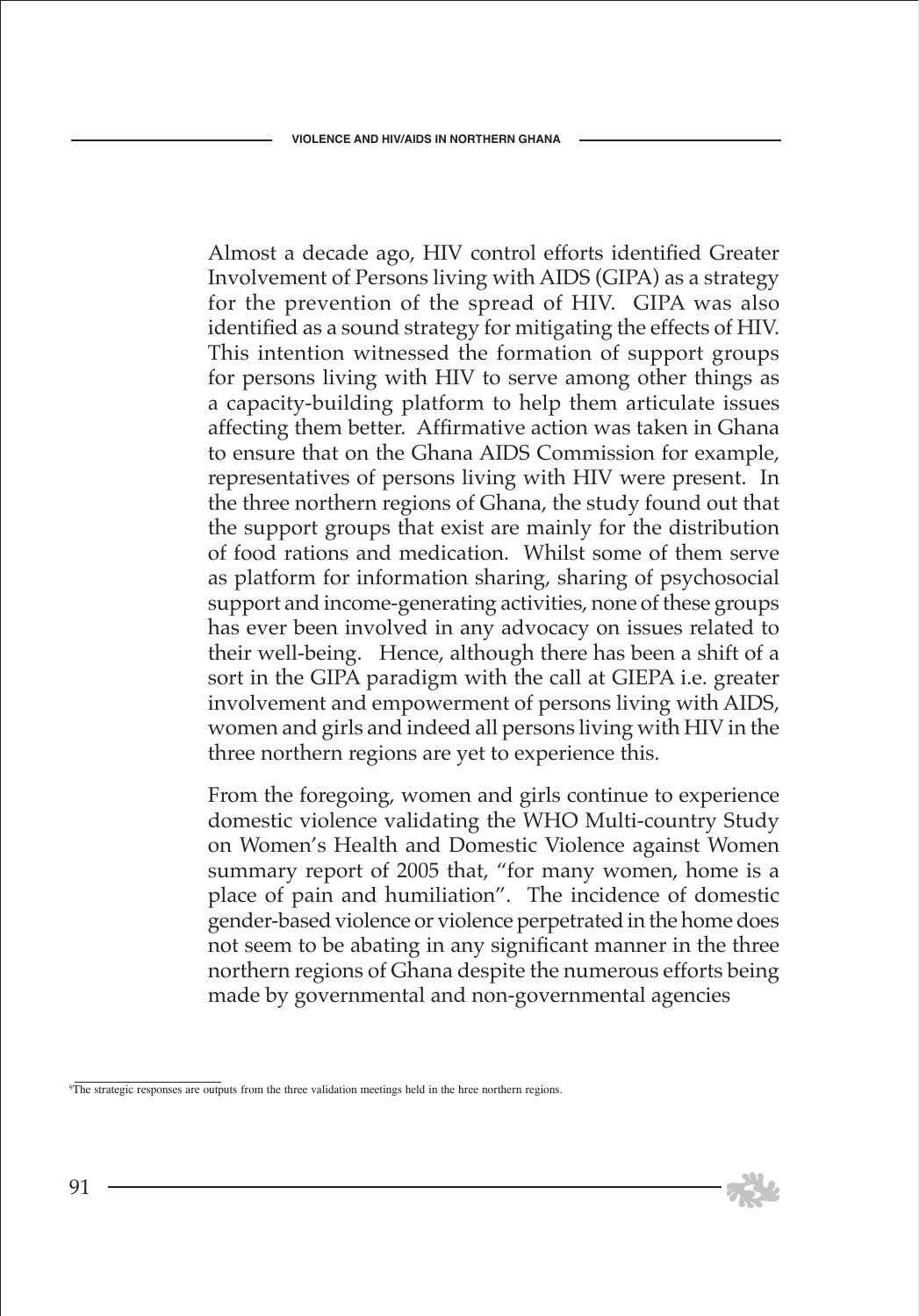#### **6.0 Recommendations**

*"There is one case we are dealing with where a man raped a girl. We reported to the chief, the man confirmed he raped her and said he will marry her. For the Chief, that settled the matter. We took her to the hospital for a test and she had gonorrhoea. Only God knows what else she could have been infected*  with. We reported to CHRAJ but the mother did not want to pursue the *matter because she said she would be sacked from the house. The father also said he did not want a police case. Without their consent, we could not go to court so we dropped the case."* - Male, Bole

 Seemingly, dealing with such issues is a challenge because of the influence of religion and traditions. The unwillingness to deal with the police is also a challenge and the inability for state agencies to pursue such issues to their logical and rational conclusions also add to the challenges of finding lasting solutions to domestic violence and HIV in the three northern regions of Ghana. Notwithstanding, respondents identified the following strategies<sup>9</sup> in **table 7**, including advocacy strategies, as having potential for overcoming the aforementioned challenges.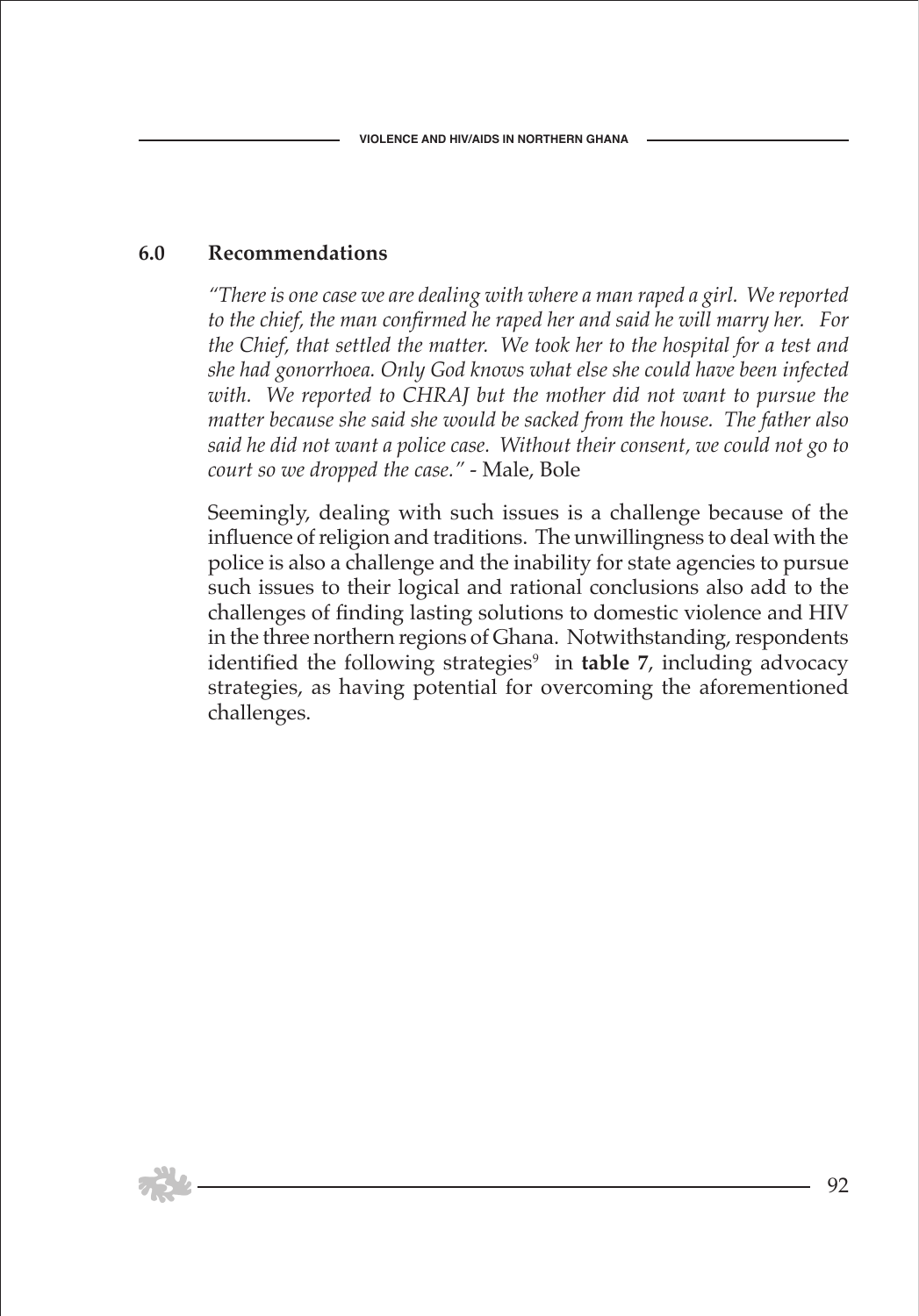# Table 7: Strategic response to domestic violence and HIV in northern Ghana

Issue: Role of state agencies, NGOs, traditional leaders and religious bodies in supportin victims ot violence and HIV

| <b>Strategic Response</b>                                                                                 |                                                                               |                                                                                                    |  |  |
|-----------------------------------------------------------------------------------------------------------|-------------------------------------------------------------------------------|----------------------------------------------------------------------------------------------------|--|--|
| <b>Upper West</b>                                                                                         | <b>Upper East</b>                                                             | Northern                                                                                           |  |  |
| <b>State Agencies:</b>                                                                                    | <b>State Agencies:</b>                                                        | <b>State Agencies:</b>                                                                             |  |  |
| • Put in place a mechanism for<br>arbitration between victim and                                          | • Execute their traditional roles to the<br>letter.                           | • Create jobs, skills training for<br>victims of violence and HIV                                  |  |  |
| perpetrator.<br>• Embark on education against                                                             | • Create more VCT Centres.                                                    | • Support NGOs to support victims<br>of HIV/AIDS                                                   |  |  |
| stigmatization.                                                                                           | • Support victims to access free drugs.<br><b>Chiefs/Traditional Leaders:</b> | • Enact and enforce appropriate                                                                    |  |  |
| Chiefs/Traditional Authority:                                                                             |                                                                               | legislations                                                                                       |  |  |
| • Identify negative traditional and<br>cultural practices and replace,                                    | • Advocacy and sensitization of<br>community members                          | • Create awareness on violence and<br><b>HIV</b>                                                   |  |  |
| eradicate or modify them as the<br>case may be.                                                           | • Make bye-laws to enforce acceptance<br>of victims                           | • Provide free medical care for<br>victims of violence and people<br>living with HIV               |  |  |
| • Enact bye-laws through District<br>Assembly Committees and see to                                       | • Accept changes to negative cultural<br>practices                            | <b>Traditional Leaders:</b>                                                                        |  |  |
| the implementation of such laws.                                                                          |                                                                               | • Create awareness                                                                                 |  |  |
| Religious Bodies:                                                                                         | <b>Religious Bodies:</b><br>• Counsel victims                                 | • Modify negative cultural<br>practices                                                            |  |  |
| • Include the effects of violence and                                                                     | • Provide food                                                                | • Enforce bye-laws                                                                                 |  |  |
| HIV in their sermons.                                                                                     | • Sensitize communities on                                                    | Religious Leaders:                                                                                 |  |  |
| NGO <sub>s:</sub>                                                                                         | stigmatization/discrimination                                                 | • Preach against violence and                                                                      |  |  |
| • Strengthen collaboration among<br>service providers                                                     | NGO <sub>s:</sub>                                                             | stigmatization                                                                                     |  |  |
| • Support state agencies to embark                                                                        | • Educate and counsel victims                                                 | • Support victims of violence and<br>HIV/AIDS e.g. Counselling,                                    |  |  |
| on effective sensitization on the                                                                         | • Empower victims economically<br>through training and provision of           | supply of food and basic needs.                                                                    |  |  |
| effects of violence and HIV.                                                                              | credit facilities.                                                            | NGO <sub>s</sub> :                                                                                 |  |  |
| • Support victims' groups with<br>financial assistance.                                                   | • Open shelters for battered women                                            | • Create awareness on e.g.<br>Stigmatization, violence, HIV<br>and AIDS.                           |  |  |
|                                                                                                           |                                                                               | • Support victims of HIV and<br>violence with income generation<br>activities and skills training. |  |  |
|                                                                                                           |                                                                               | • Support orphans.                                                                                 |  |  |
| Issue: What kind of policies, laws etc need to be put in place at national, district and community levels |                                                                               |                                                                                                    |  |  |

**to address violence and HIV?** 

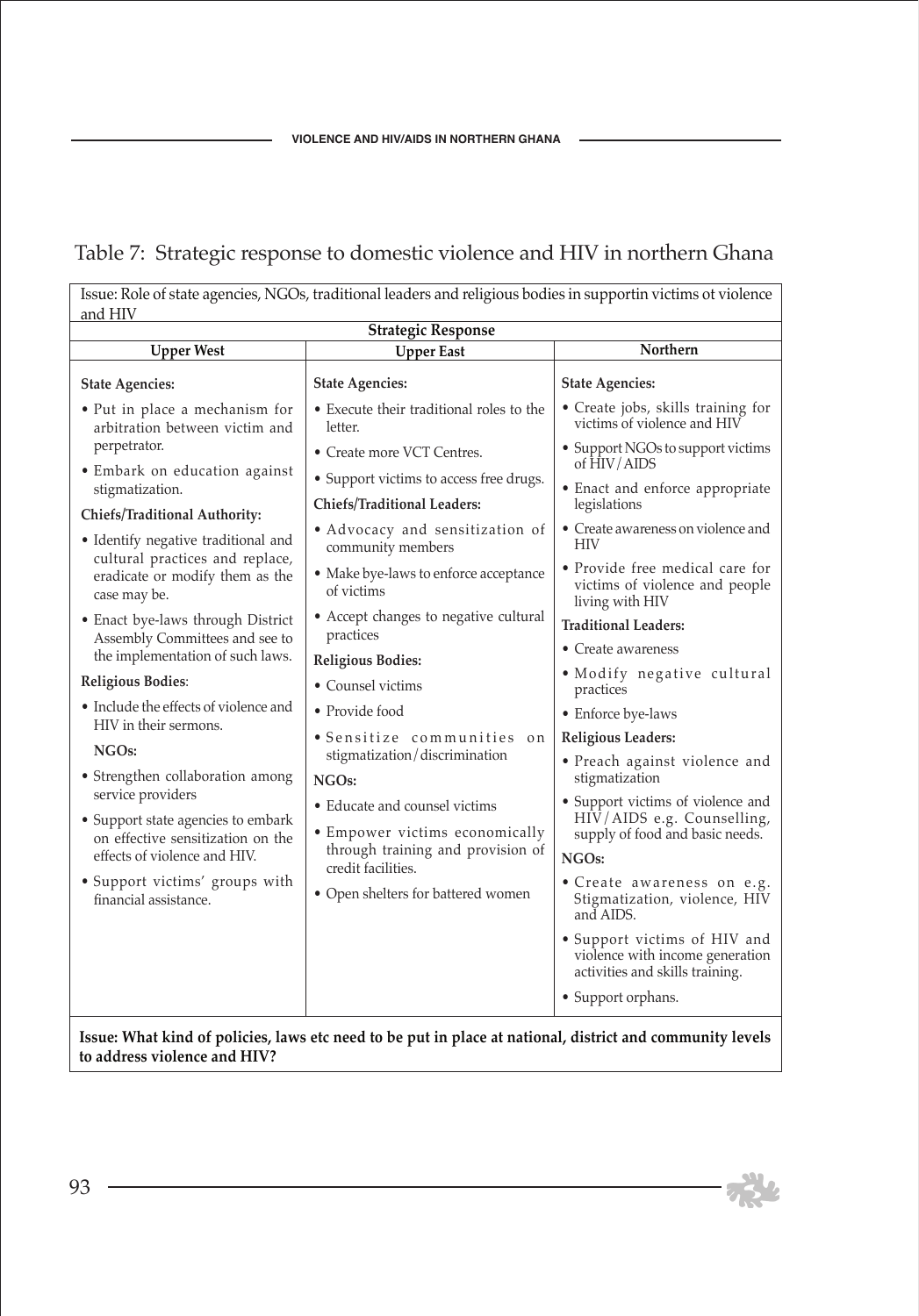| Community:<br>· Bye-laws on widowhood rites<br>for medical examination for both<br>partners before remarrying.<br>• New couples should be<br>encouraged to know their status<br>before marriage.<br>• Dead bodies should not be kept<br>for more than 24 hours.<br>• Abolish FGM, forced and early<br>marriage as well as forced bye-<br>elections.<br>• Women and men should be having<br>courage to report violence against<br>them.<br>• Support to persons living with<br>HIV.<br>District:<br>• Enforce teaching of reproductive<br>health and health education in<br>schools. | Community:<br>• Chiefs, assembly members, opinion<br>leaders and family heads should<br>advocate and intervene in violence<br>in homes e.g. Girl child education,<br>forced marriages, preference of boy<br>child to girls, tattooing, tribal marks,<br>FGM.<br>• Sensitization on harmful cultural/<br>tradition practices e.g. denial of sex<br>to partners.<br>District:<br>• The district assemblies should pass<br>appropriate by-laws to deal with<br>issues of violence and HIV/AIDS and<br>enforce these laws.<br>• Strengthen agencies at the district<br>level to effectively collaborate.<br>National:<br>• The Law on Domestic Violence should<br>be made operational at all levels<br>which means all state agencies must | Community:<br>• Support persons living with<br>HIV.<br>• Organise more community<br>dialogue on gender-related issues<br>such as domestic violence and<br>HIV.<br>District:<br>. Enact bye-laws to protect<br>PLWHA.<br>• Enforce bye-laws on employment<br>opportunities for PLWHA.<br>· Enforce laws on mandatory<br>release of District Assembly<br>Common Fund for HIV and AIDS<br>activities.<br>• Monitor the implementation and<br>effectiveness of policies at the<br>district level<br>National: |
|-------------------------------------------------------------------------------------------------------------------------------------------------------------------------------------------------------------------------------------------------------------------------------------------------------------------------------------------------------------------------------------------------------------------------------------------------------------------------------------------------------------------------------------------------------------------------------------|----------------------------------------------------------------------------------------------------------------------------------------------------------------------------------------------------------------------------------------------------------------------------------------------------------------------------------------------------------------------------------------------------------------------------------------------------------------------------------------------------------------------------------------------------------------------------------------------------------------------------------------------------------------------------------------------------------------------------------------|-----------------------------------------------------------------------------------------------------------------------------------------------------------------------------------------------------------------------------------------------------------------------------------------------------------------------------------------------------------------------------------------------------------------------------------------------------------------------------------------------------------|
| • Parents should be compelled to<br>cater for their children's basic<br>needs<br>National:<br>• Create wide awareness about laws<br>and enforce laws.<br>· Support agencies well with<br>financial, material and human<br>resource.                                                                                                                                                                                                                                                                                                                                                 | be well-resourced to enforce<br>Issue: What advocacy strategies need to be developed and implemented to address violence                                                                                                                                                                                                                                                                                                                                                                                                                                                                                                                                                                                                               | • Enact a policy to make it a crime<br>to discriminate against PLWHA<br>• Enact a policy to increase District<br>Assembly support of HIV and<br>AIDS to 5% of the District<br>Assembly Common Fund.                                                                                                                                                                                                                                                                                                       |
| and HIV?                                                                                                                                                                                                                                                                                                                                                                                                                                                                                                                                                                            |                                                                                                                                                                                                                                                                                                                                                                                                                                                                                                                                                                                                                                                                                                                                        |                                                                                                                                                                                                                                                                                                                                                                                                                                                                                                           |
| • Radio talk show, drama, debate on<br>Domestic Violence and HIV.<br>• Community sensitisation on<br>human rights, Domestic Violence<br>and HIV.                                                                                                                                                                                                                                                                                                                                                                                                                                    | • Intensive education and sensitization<br>of the public on violence against<br>women, its relationship with AIDS<br>and its impact.                                                                                                                                                                                                                                                                                                                                                                                                                                                                                                                                                                                                   | • Sensitization and awareness<br>creation on domestic violence and<br>HIV with special attention on the                                                                                                                                                                                                                                                                                                                                                                                                   |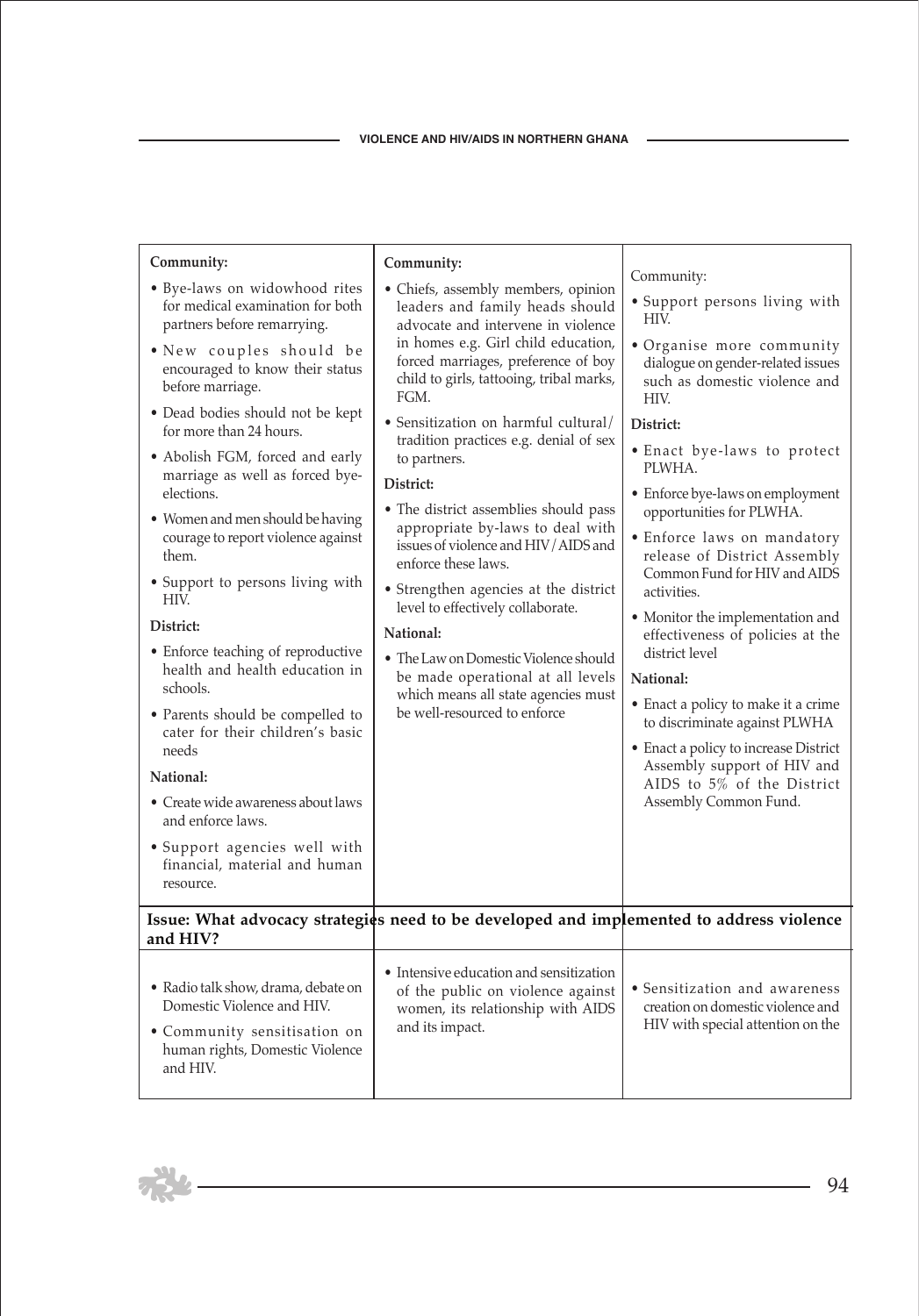| • Formation of strong women groups<br>to act as a pressure group<br>• Involvement of more Traditional<br>Authority on Domestic Violence<br>and HIV issues.<br>• District Assembly to make by-laws<br>abolishing traditional harmful<br>cultural practice.<br>• Effective use of World AIDS<br>day for intensive sensitisation at<br>community level.<br>• Pressure on legislature to pass the<br>Domestic Violence Bill into Law. | • Budget allocation by government for<br>economic empowerment of women.<br>• Review of some cultural practices:<br>e.g. Forced marriages, dowry etc<br>and their abolishment. This should<br>involve the Chiefs, Landowners and<br>Family Heads.<br>• Youth employment programmes<br>should include life-planning skills<br>and there should be special attention<br>to the needs of girls. | link between the two<br>• Capacity building and<br>empowerment of vulnerable<br>people especially those made<br>vulnerable by HIV and domestic<br>violence.<br>• Research and surveys should<br>be conducted regularly to feed<br>programme design so that<br>developmental issues are handled |
|-----------------------------------------------------------------------------------------------------------------------------------------------------------------------------------------------------------------------------------------------------------------------------------------------------------------------------------------------------------------------------------------------------------------------------------|---------------------------------------------------------------------------------------------------------------------------------------------------------------------------------------------------------------------------------------------------------------------------------------------------------------------------------------------------------------------------------------------|------------------------------------------------------------------------------------------------------------------------------------------------------------------------------------------------------------------------------------------------------------------------------------------------|
|-----------------------------------------------------------------------------------------------------------------------------------------------------------------------------------------------------------------------------------------------------------------------------------------------------------------------------------------------------------------------------------------------------------------------------------|---------------------------------------------------------------------------------------------------------------------------------------------------------------------------------------------------------------------------------------------------------------------------------------------------------------------------------------------------------------------------------------------|------------------------------------------------------------------------------------------------------------------------------------------------------------------------------------------------------------------------------------------------------------------------------------------------|

**Recommended Monitoring and Evaluation of Advocacy Strategies**

- 1. Interview a cross section of people on domestic violence, HIV and the link between the two.
- 2. Cross check from police CHRAJ, DSW on reported cases of domestic violence and how the cases are handled.
- 3. Establish mechanisms to track reactions of women groups in the communities on issues related to domestic violence and HIV.
- 4. Monitor the enforcement of the Domestic Violence Law.
- 5. Develop indicators to track the effects of awareness creation about domestic violence and HIV.

6.Monitor collaboration between all stakeholders.

- 1. Develop functional community based structures to monitor progress of awareness creation about domestic violence and HIV.
- 2. Regularly review plans of stakeholders.
- 3. District Assemblies should annually present plans to communities.
- 4. The statistic unit of government should provide regular information to inform plans of government.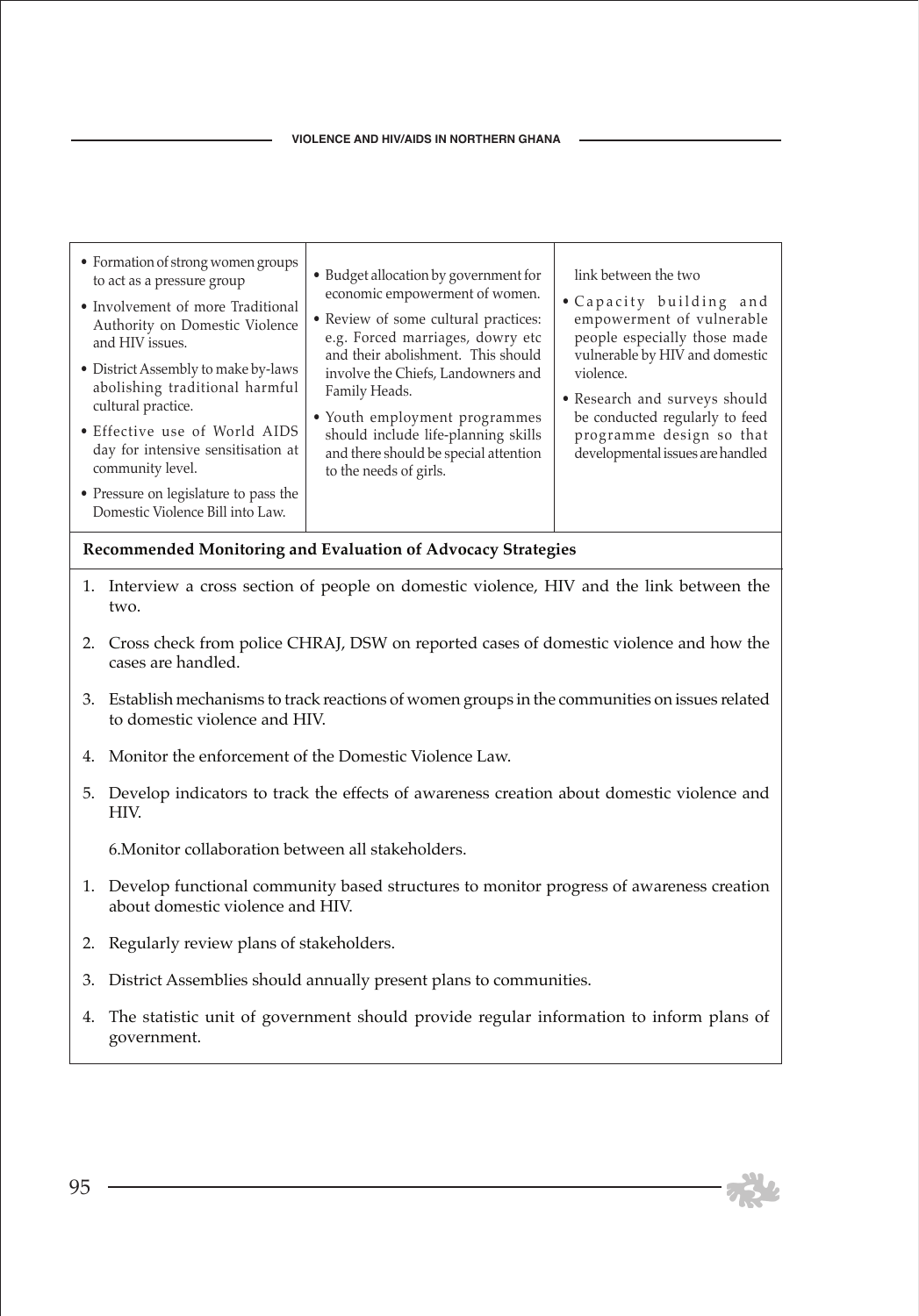The above-mentioned strategies can also be encapsulated as follows:

### **6.1 Study Recommendations with Policy Implications**

- 1. District Assemblies should enact bye-laws against harmful cultural practices;
- 2. DPCUs should coordinate and streamline all agencies working in the area of women's empowerment and HIV/AIDS;
- 3. District Assembly Gender Desks should be strengthened and properly trained in contemporary advocacy methods;
- 4. Strengthen DOVVSU and police for effective law enforcement;
- 5. Equip NCCE to create more awareness on violence and HIV/AIDS;
- 6. NCCE should create awareness on registration of marriages to ensure security of spouses and children after death or divorce;
- 7. District Assemblies should create women's mini budget allocation for economic empowerment;
- 8. In collaboration with Ministry of Education, the Ministry of Women and Children Affairs should advocate increased girl-child enrolment in schools;
- 9. Ministry of Health should provide free medical care for victims of violence and HIV/AIDS; Ministry of Health should open more VCT centres;

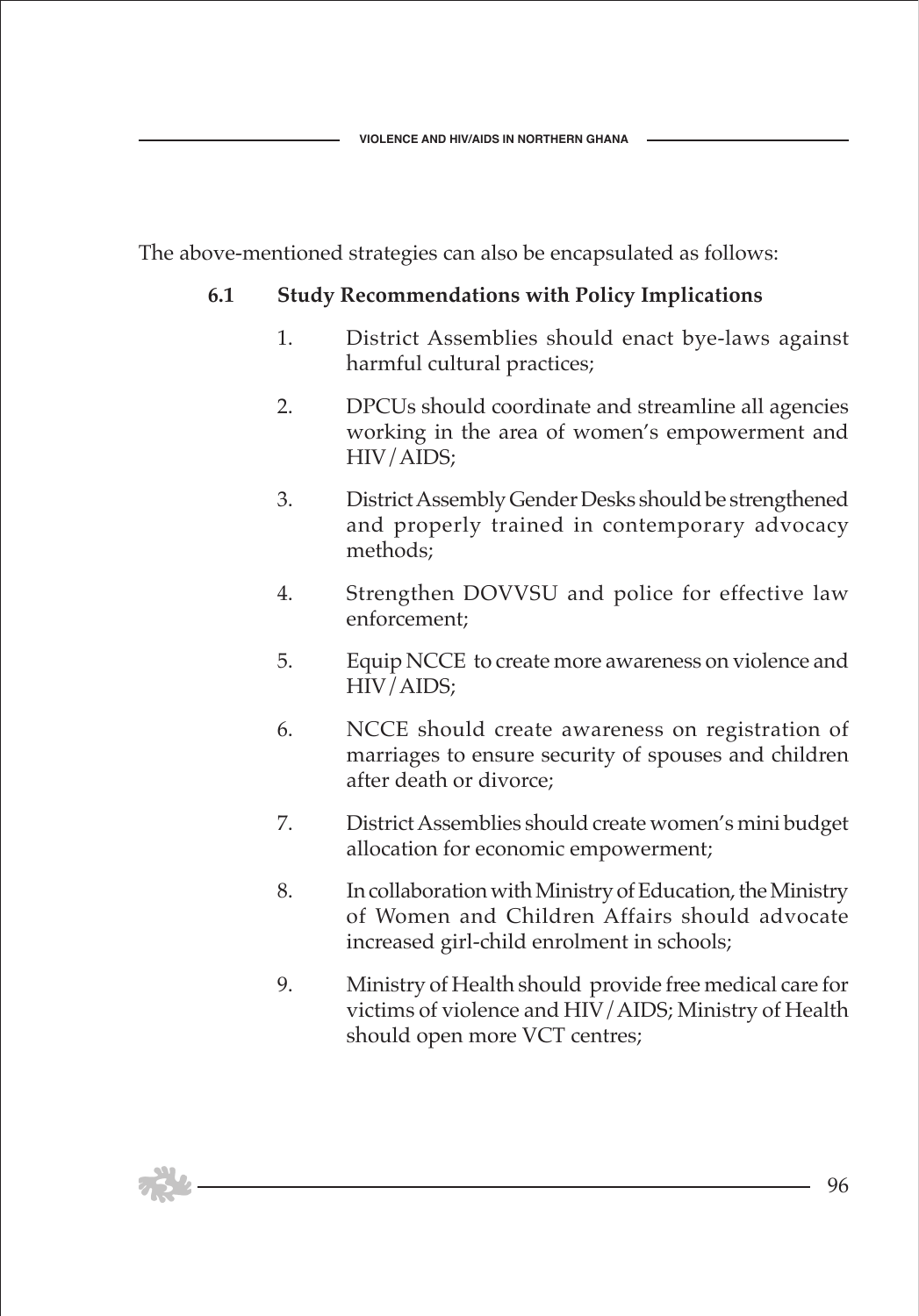- 10. Government should create jobs and skills training for victims of violence and HIV/AIDS;
- 11. Ghana AIDS Commission should strengthen National Association of PLWHAs and the various local chapters to increase their involvement in awareness creation;
- 12. National Youth employment programmes should include life-planning skills and there should be special attention to the needs of girls;
- 13. National Population Council should be supported to undertake awareness creation on effective family planning;
- 14. Ministry of Education should include reproductive health and health education in school curricula;
- 15. District Assemblies should enact bye-laws against withdrawal of girls from school for early marriages;
- 16. Government should open shelters for battered women and provide services for victims of violence; and
- 17. Since women are the most affected, their voices should be strengthened in the District Assemblies.

#### **6.2 Study recommendations with Service Delivery/Programming Implications**

## **6.2.1 Religious Bodies**

- 1. Religious bodies like the churches and mosques should intensify preaching against and stigmatization of PLWHAs;
- 2. Support victims of violence and HIV/AIDS;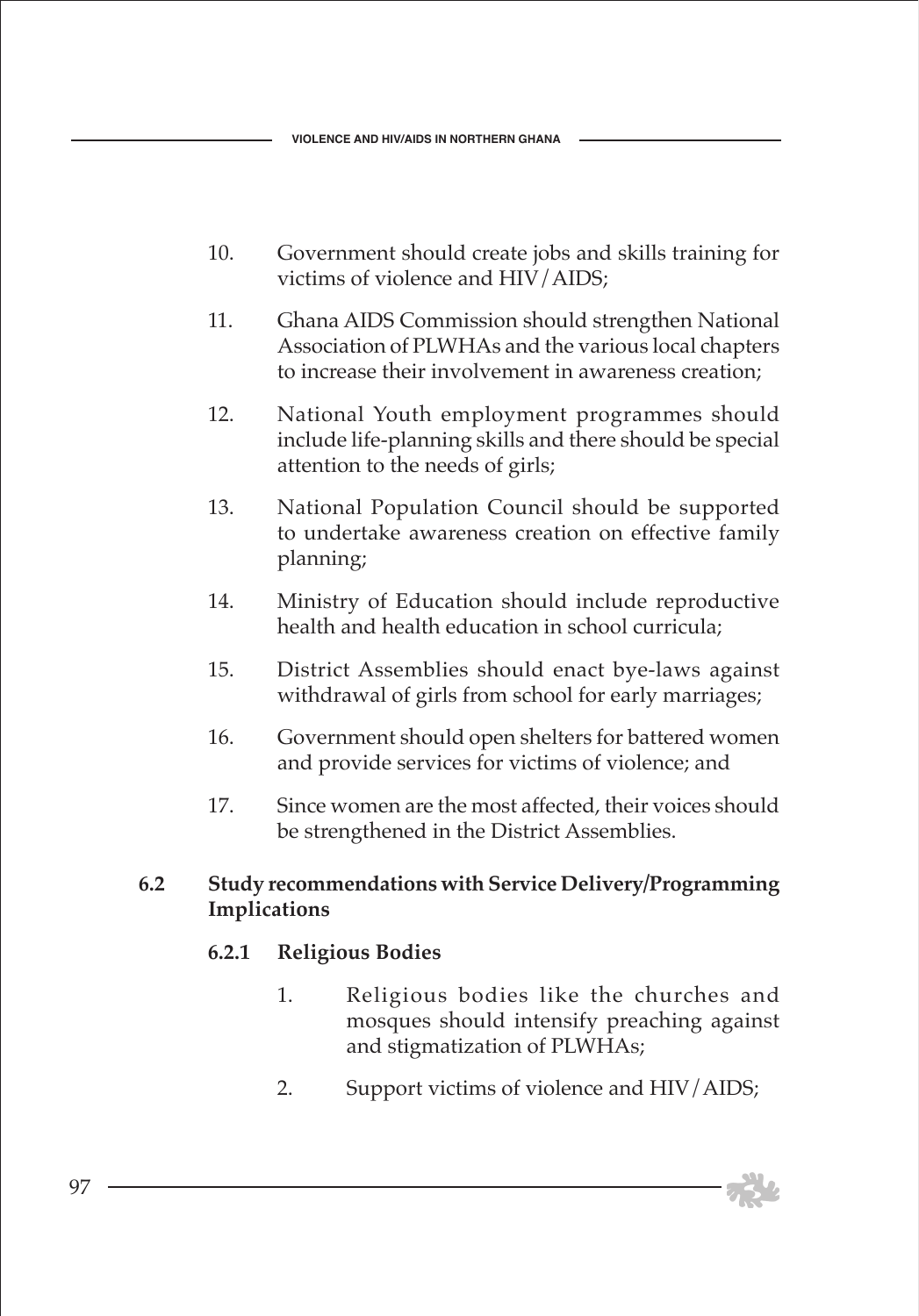- 3. Counsel victims, provide food and sensitize communities on discrimination and stigmatization;
- 4. Open shelters for survivors of violence and HIV/AIDS; and
- 5. Ensure marriages taking place on their premises are valid and are registered according to law

### **6.2.2 Chiefs and Traditional Authorities**

- 1. Identify negative traditional and cultural practices and replace, eradicate or modify them as the case may be;
- 2. Ensure that perpetrators of violence are handed over to the appropriate law enforcement agencies;
- 3. Sensitize communities on effects of violence against women and stigmatization; and
- 4. Ensure all marriages contracted are registered according to the law.

## **6.2.3 Non-Governmental Organizations**

- 1. Organise and collaborate to influence and monitor the adoption of a gendered approach in HIV/AIDS policy;
- 2. Strengthen women,s groups to act as pressure groups;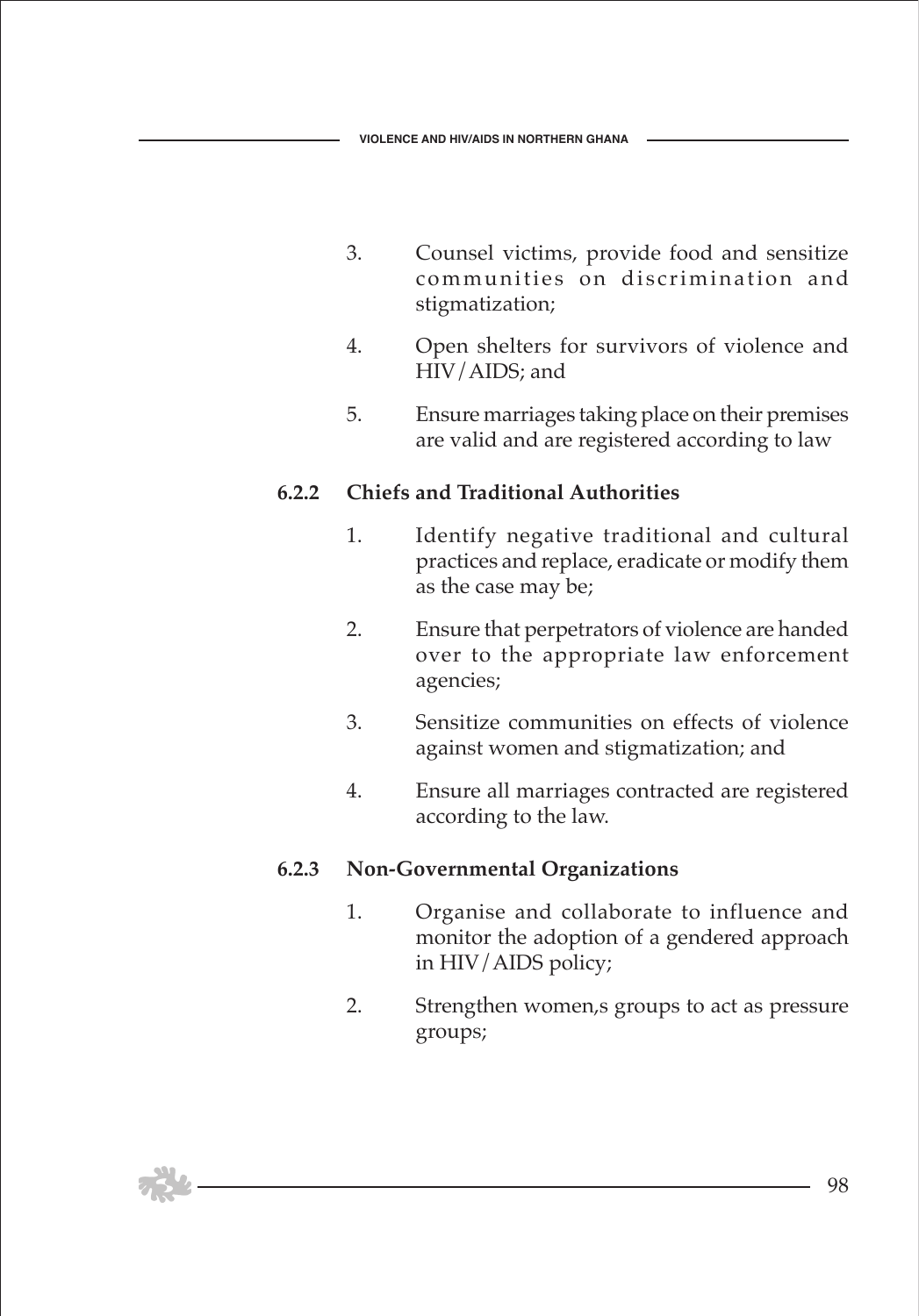- 3. Embark on effective awareness creation and campaign against violence against women and stigmatization of PLWHAs;
- 4. Educate, counsel and empower victims and survivors economically through the provision of credit facilities;
- 5. Facilitate the opening of more shelters for battered women;
- 6. Increase access to justice by increasing legal aid to support needy women to access justice;
- 7. Intensify sensitization on need for girl child education;
- 8. Create awareness on family planning and encourage new couples to undergo VCT;
- 9. Resource and build capacity of traditional leaders to engage in interventions that address needs of women especially vulnerable women through community mobilization and sensitization;
- 10. Organize capacity building programmes for PLWHA groups and involve them in awareness creation; and
- 11. Research and surveys should be conducted regularly to feed programme design so that issues are handled properly.

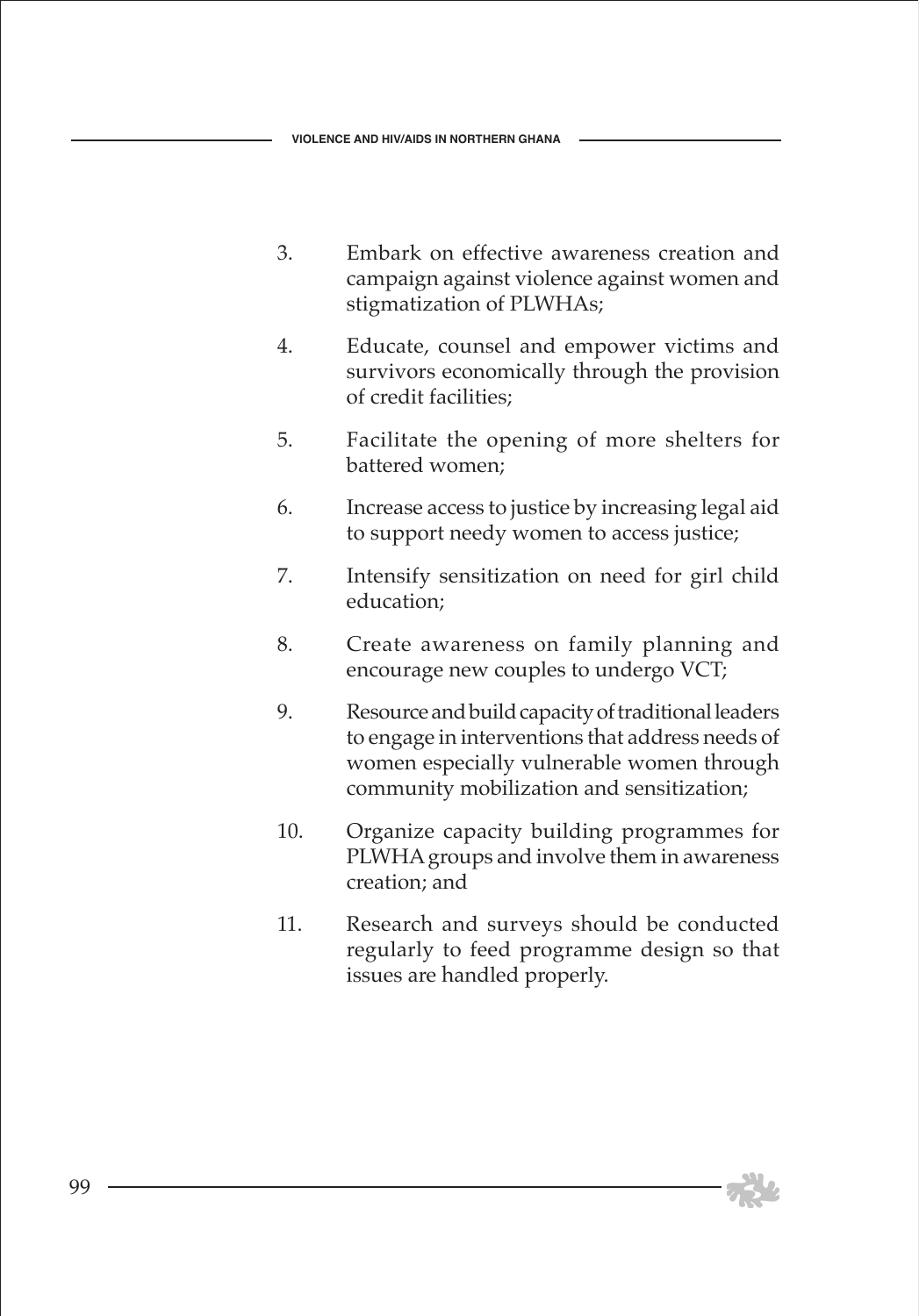#### **6.3 Recommended Monitoring and Evaluation of Advocacy Strategies**

- 1. Interview a cross section of people on domestic violence, HIV and the link between the two;
- 2. Cross check from police CHRAJ, DSW on reported cases of domestic violence and how the cases are handled;
- 3. Establish mechanisms to track reactions of women groups in the communities on issues related to domestic violence and HIV;
- 4. Monitor the enforcement of the Domestic Violence Law;
- 5. Develop indicators to track the effects of awareness creation about domestic violence and HIV;
- 6. Monitor collaboration between all stakeholders;
- 7. Develop functional community based structures to monitor progress of awareness creation about domestic violence and HIV;
- 8. Regularly review plans of stakeholders;
- 9. District Assemblies should annually present plans to communities; and
- 10. The statistics unit of government should provide regular information to inform plans of government.